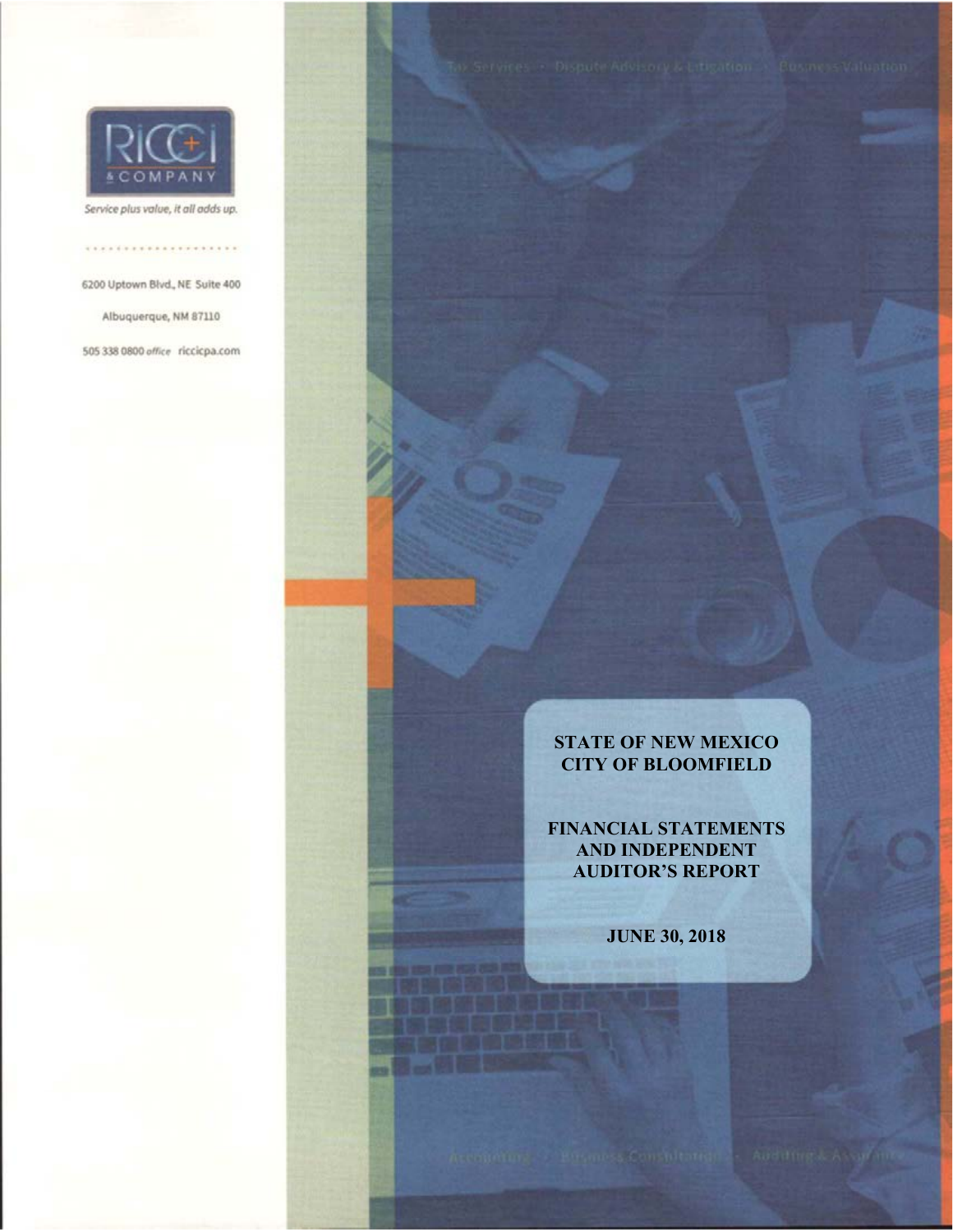# **STATE OF NEW MEXICO CITY OF BLOOMFIELD**



## **ANNUAL FINANCIAL REPORT**

**JUNE 30, 2018**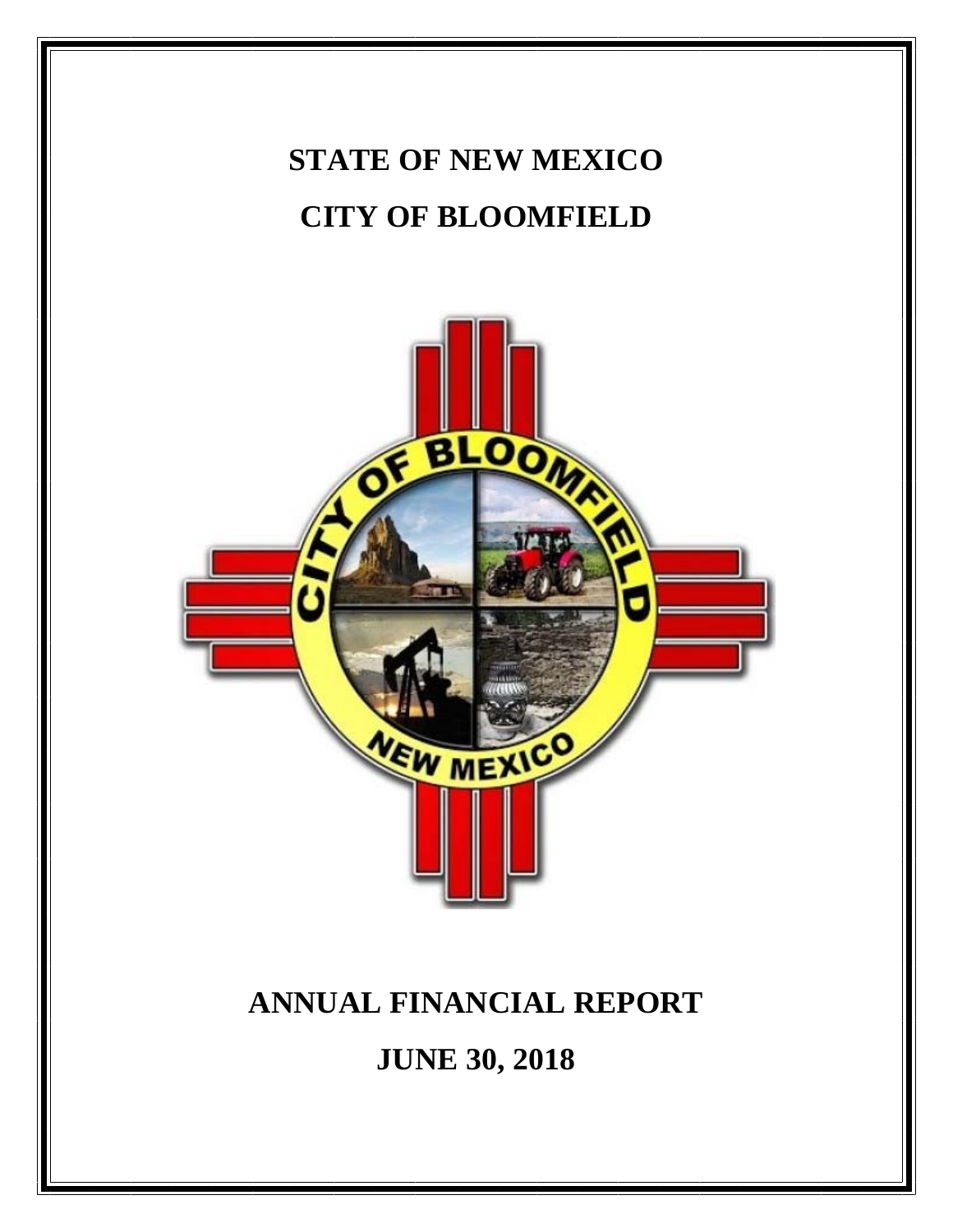## City of Bloomfield Table of Contents

June 30, 2018

| <b>INTRODUCTORY SECTION</b>                                             | <b>Exhibit</b>   | <b>Page</b> |
|-------------------------------------------------------------------------|------------------|-------------|
| <b>Official Roster</b>                                                  |                  | 1           |
| <b>FINANCIAL SECTION</b>                                                |                  |             |
| Independent Auditor's Report                                            |                  | $2 - 3$     |
| Management's Discussion and Analysis                                    |                  | $4 - 13$    |
| <b>BASIC FINANCIAL STATEMENTS</b>                                       |                  |             |
| Government-wide Financial Statements                                    |                  |             |
| <b>Statement of Net Position</b>                                        | $A-1$            | $14 - 15$   |
| <b>Statement of Activities</b>                                          | $A-2$            | $16-17$     |
| <b>Fund Financial Statements</b>                                        |                  |             |
| Balance Sheet - Governmental Funds                                      | $B-1$            | 18          |
| Reconciliation of the Balance Sheet to the Statement of Net Position    |                  | 19          |
| Statement of Revenues, Expenditures and                                 |                  |             |
| Changes in Fund Balances - Governmental Funds                           | $B-2$            | 20          |
| Reconciliation of the Statement of Revenues, Expenditures and           |                  |             |
| Changes in Fund Balances of Governmental Funds to the                   |                  |             |
| <b>Statement of Activities</b>                                          |                  | 21          |
| Statement of Revenues, Expenditures and Changes in                      |                  |             |
| Fund Balance - Budget (Non-GAAP Budgetary Basis) and                    |                  |             |
| Actual – General Fund                                                   | $C-1$            | 22          |
|                                                                         |                  |             |
| Statement of Net Position-Proprietary Funds                             | $D-1$            | 23          |
| Statement of Revenues, Expenses and                                     |                  |             |
| Changes in Net Position-Proprietary Funds                               | $D-2$            | 24          |
| Statement of Cash Flows -Proprietary Funds                              | $D-3$            | 25          |
| Statement of Fiduciary Assets and Liabilities - Agency Funds            | $E-1$            | 26          |
| <b>NOTES TO FINANCIAL STATEMENTS</b>                                    |                  |             |
|                                                                         |                  | $27-63$     |
| <b>REQUIRED SUPPLEMENTARY INFORMATION</b>                               |                  |             |
| Schedule of the City's Proportionate Share of the Net Pension Liability |                  | 64          |
| Schedule of City Contributions - Pension Combined Summary               |                  | 65          |
| Schedule of City Contributions - Pension General Division               |                  | 66          |
| Schedule of City Contributions – Pension Police Division                |                  | 67          |
| Schedule of City Contributions – Pension Fire Division                  |                  | 68          |
| Schedule of City Contributions - General Division                       |                  | 69          |
| Schedule of City Contributions - Police Division                        |                  | 70          |
| Schedule of City Contributions - Fire Division                          |                  | 71          |
| Schedule of the City's Proportionate Share of the Net OPEB Liability    |                  | 72          |
| Schedule of City Contributions - OPEB                                   |                  | 73          |
| Notes to Required Supplementary Information                             |                  | 74          |
|                                                                         | <b>Statement</b> |             |
| Nonmajor Fund Descriptions                                              |                  | 75-77       |
| COMBINING AND INDIVIDUAL FUND STATEMENTS AND SCHEDULES                  |                  |             |
| Combining Balance Sheet - Nonmajor Governmental Funds                   | $A-1$            | 78-82       |
|                                                                         |                  |             |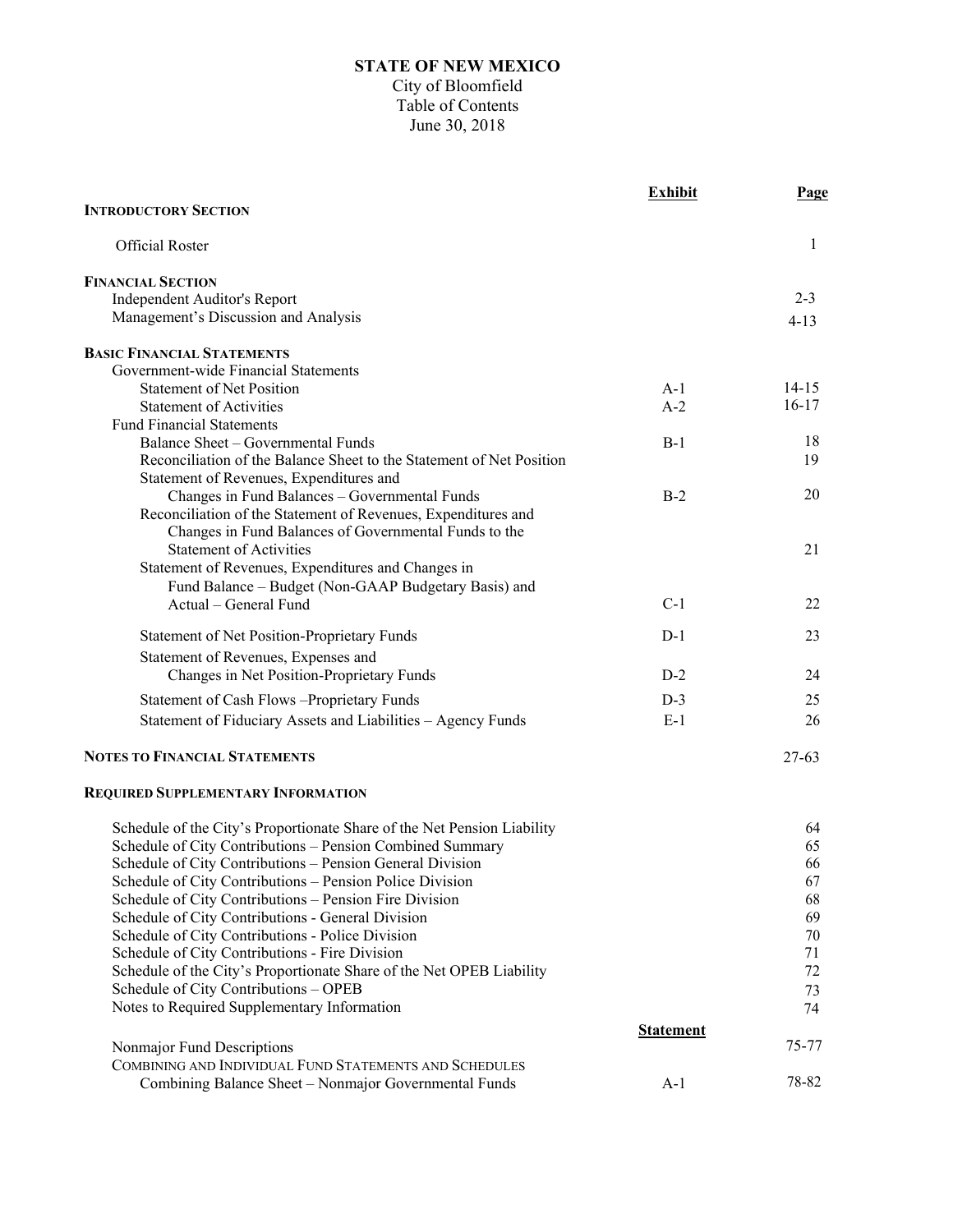## City of Bloomfield

Table of Contents June 30, 2018

|                                                                                                                                                                                                           | Schedule | Page  |
|-----------------------------------------------------------------------------------------------------------------------------------------------------------------------------------------------------------|----------|-------|
| Combining Statement of Revenues, Expenditures, and Changes in<br>Fund Balances - Nonmajor Governmental Funds                                                                                              | $A-2$    | 83-87 |
| <b>SUPPORTING SCHEDULES</b>                                                                                                                                                                               |          |       |
| Schedule of Deposit Accounts                                                                                                                                                                              | I        | 88    |
| Schedule of Collateral Pledged By Depository for Public Funds                                                                                                                                             | Н        | 89    |
| Schedule of Changes in Fiduciary Assets and Liabilities-Agency Funds                                                                                                                                      | Ш        | 90    |
| <b>COMPLIANCE SECTION</b>                                                                                                                                                                                 |          |       |
| Report on Internal Control Over Financial Reporting and on Compliance<br>and Other Matters Based on an Audit of Financial Statements<br>Performed in Accordance with <i>Government Auditing Standards</i> |          | 91-92 |
| Schedule of Findings and Responses                                                                                                                                                                        |          | 93-98 |
| <b>OTHER DISCLOSURES</b>                                                                                                                                                                                  |          |       |
| Exit Conference                                                                                                                                                                                           |          | 99    |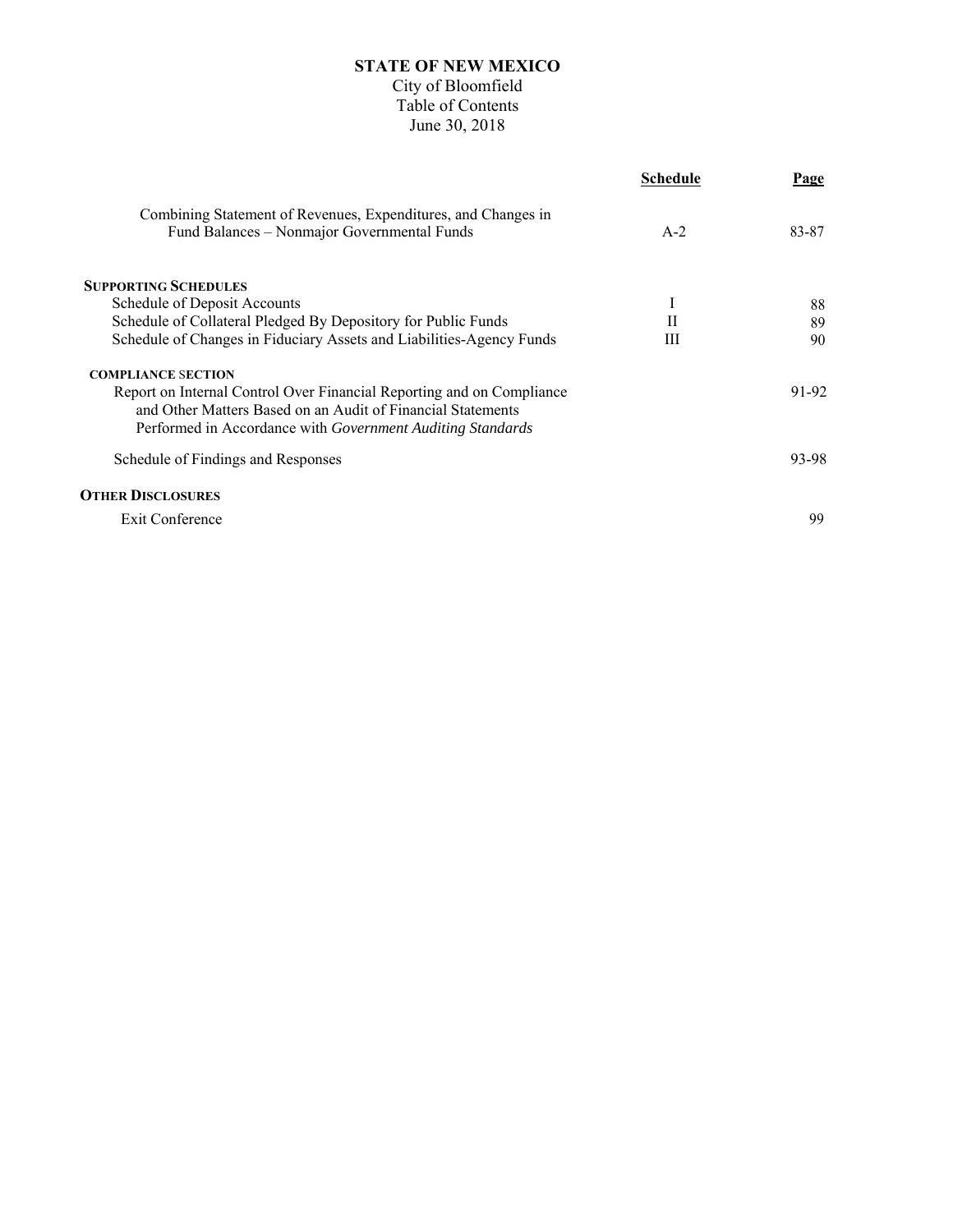City of Bloomfield Official Roster June 30, 2018

|                        | <b>City Council</b>   |                         |
|------------------------|-----------------------|-------------------------|
| <b>Name</b>            |                       | <b>Title</b>            |
| Cynthia Atencio        |                       | Mayor                   |
| Curtis Lynch           |                       | <b>City Councilor</b>   |
| <b>Matt Pennington</b> |                       | <b>City Councilor</b>   |
| Sue Finch              |                       | <b>City Councilor</b>   |
| Ken Hare               |                       | <b>City Councilor</b>   |
|                        | <b>Administration</b> |                         |
| George Duncan          |                       | <b>City Manager</b>     |
| Dorothy Nobis          |                       | <b>City Clerk</b>       |
| <b>Brad Ellsworth</b>  |                       | <b>Finance Director</b> |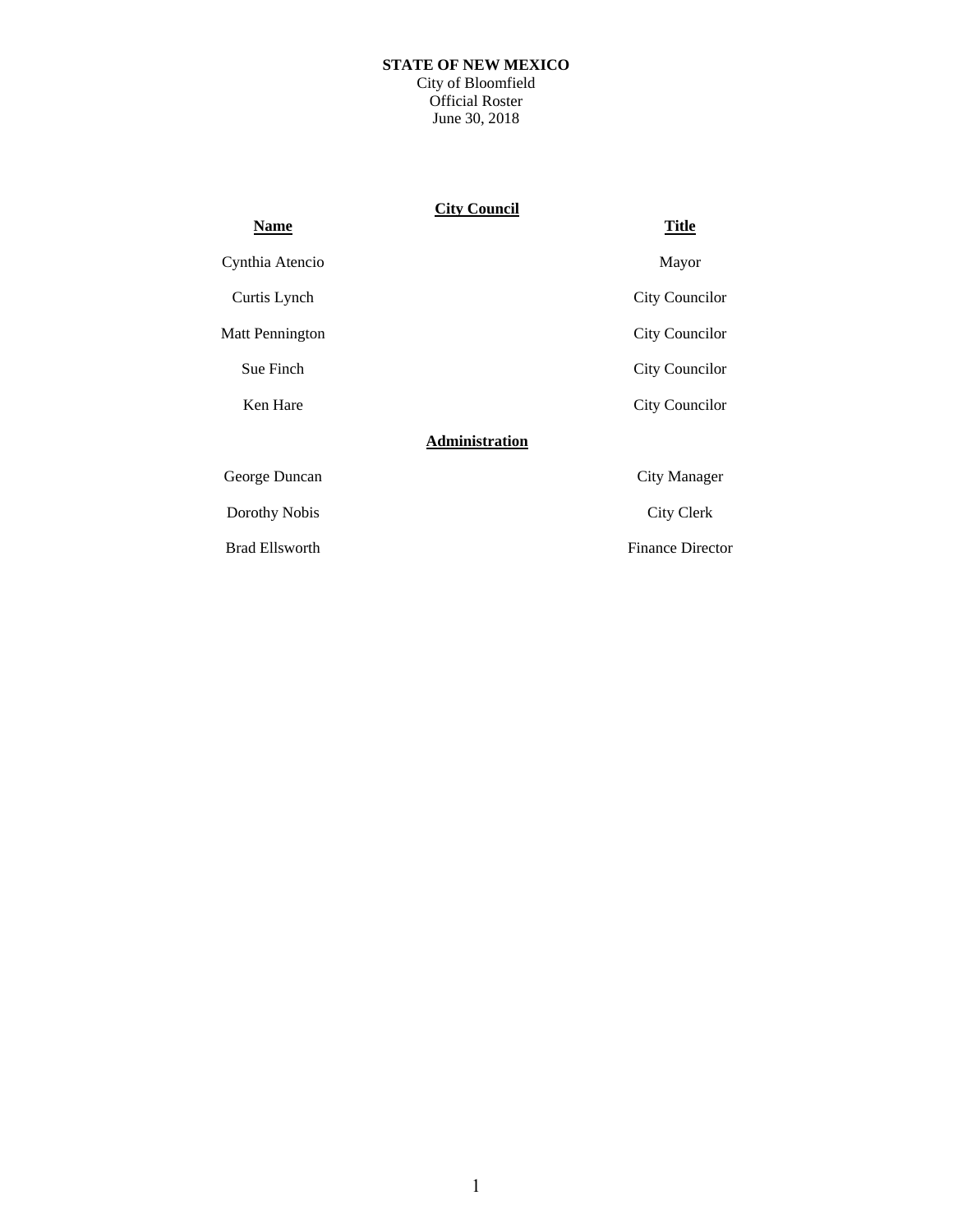

Service plus value, it all adds up.

6200 Uptown Blvd., NE, Suite 400 Albuquerque, NM 87110 505 338 0800 office www.riccicpa.com

#### **Independent Auditor's Report**

i<br>Sidney says

Mr. Wayne Johnson, New Mexico State Auditor and Ms. Cynthia Atencio, Mayor, City of Bloomfield

#### **Report on Financial Statements**

We have audited the accompanying financial statements of the governmental activities, business-type activities, each major fund, the aggregate remaining fund information, and the budgetary comparisons for the general fund and major special revenue funds of City of Bloomfield (the City), as of and for the year ended June 30, 2018, and the related notes to the financial statements, which collectively comprise the City's basic financial statements as listed in the table of contents.

#### **Management's Responsibility for the Financial Statements**

Management is responsible for the preparation and fair presentation of these financial statements in accordance with accounting principles generally accepted in the United States of America; this includes the design, implementation, and maintenance of internal control relevant to the preparation and fair presentation of financial statements that are free from material misstatements, whether due to fraud or error.

#### **Auditor's Responsibility**

Our responsibility is to express opinions on these financial statements based on our audit. We conducted our audit in accordance with auditing standards generally accepted in the United States of America and the standards applicable to financial audits contained in *Government Auditing Standards,* issued by the Comptroller General of the United States. Those standards require that we plan and perform the audit to obtain reasonable assurance about whether the financial statements are free of material misstatement.

An audit involves performing procedures to obtain audit evidence about the amounts and disclosures in the financial statements. The procedures selected depend on the auditor's judgment, including the assessment of the risks of material misstatement of the financial statements, whether due to fraud or error. In making those risk assessments, the auditor considers internal control relevant to the entity's preparation and fair presentation of the financial statements in order to design audit procedures that are appropriate in the circumstances, but not for the purpose of expressing an opinion on the effectiveness of the City's internal control. Accordingly, we express no such opinion. An audit also includes evaluating the appropriateness of accounting policies used and the reasonableness of significant accounting estimates made by management, as well as evaluating the overall presentation of the financial statements.

We believe that the audit evidence we have obtained is sufficient and appropriate to provide a basis for our audit opinions.

#### **Emphasis of Matter**

As discussed in Note 19 to the financial statements, beginning net position has been restated due to the adoption adopted GASBS No. 75 *Accounting and Financial Reporting for Postemployment Benefits Other than Pensions* which establishes standards for recognizing and measuring liabilities, deferred outflows of resources, deferred inflows of resources and expenditures. Changes adopted to conform the provisions of this statement require a retroactive restatement. Our opinion is not modified with respect to this matter.

#### **Opinion**

In our opinion, the financial statements referred to above present fairly, in all material respects, the respective financial position of the governmental activities, business-type activities, each major fund, the aggregate remaining fund, and the budgetary comparisons for the general fund and each major special revenue fund. information of the City as of June 30, 2018, and the respective changes in financial position, for the year then ended in accordance with accounting principles generally accepted in the United States of America.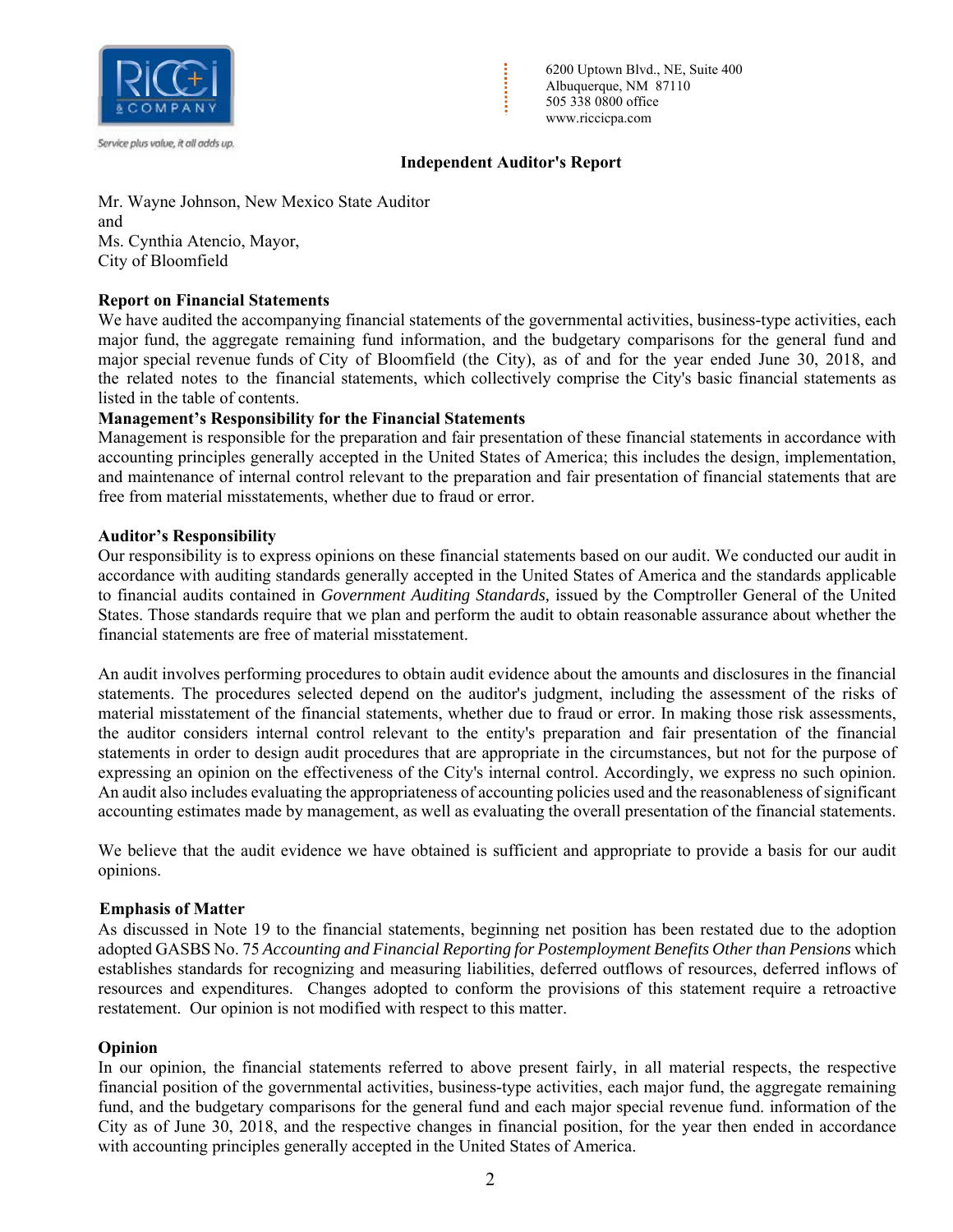#### **Other Matters**

#### *Required Supplementary Information*

Accounting principles generally accepted in the United States of America require that the Management's Discussion and Analysis on pages 4-13, Schedule of the City's Proportionate Share of the Net Pension Liability, Schedule of City Contributions on pages 64-71, respectively, Schedule of Proportionate Share of the Net OPEB Liability on pages 72- 73, be presented to supplement the basic financial statements. Such information, although not a part of the basic financial statements, is required by the Governmental Accounting Standards Board who considers it to be an essential part of financial reporting for placing the basic financial statements in an appropriate operational, economic, or historical context. We have applied certain limited procedures to the required supplementary information in accordance with auditing standards generally accepted in the United States of America, which consisted of inquiries of management about the methods of preparing the information and comparing the information for consistency with management's responses to our inquiries, the basic financial statements, and other knowledge we obtained during our audit of the basic financial statements. We do not express an opinion or provide any assurance on the information because the limited procedures do not provide us with sufficient evidence to express an opinion or provide any assurance.

#### *Other Information*

Our audit was conducted for the purpose of forming opinions on the financial statements that collectively comprise the City's basic financial statements. The accompanying supplementary information, such as the Combining and Individual Nonmajor Fund Financial Statements, budget comparisons and, the other schedules required by 2.2.2 NMAC are presented for purposes of additional analysis and are not a required part of the basic financial statements.

The other schedules required by 2.2.2 NMAC are the responsibility of management and were derived from and relates directly to the underlying accounting and other records used to prepare the basic financial statements. Such information has been subjected to the auditing procedures applied in the audit of the basic financial statements and certain additional procedures, including comparing and reconciling such information directly to the underlying accounting and other records used to prepare the basic financial statements, or to the basic financial statements themselves, and other additional procedures in accordance with auditing standards generally accepted in the United States of America. In our opinion, the other schedules required by 2.2.2 NMAC is fairly stated, in all material respects, in relation to the basic financial statements as a whole.

The introductory section has not been subjected to the auditing procedures applied in the audit of the basic financial statements, and accordingly, we do not express an opinion or provide any assurance on it.

#### **Other Reporting Required by** *Government Auditing Standards*

In accordance with *Government Auditing Standards*, we have also issued a report dated December 13, 2018, on our consideration of the City's internal control over financial reporting and on our tests of its compliance with certain provisions of laws, regulations, contracts, and grant agreements and other matters. The purpose of that report is to describe the scope of our testing of internal control over financial reporting and compliance and the results of that testing, and not to provide an opinion on the internal control over financial reporting or on compliance. That report is an integral part of an audit performed in accordance with *Government Auditing Standards* and in considering the City's internal control over financial reporting and compliance.

#### **Ricci & Company LLC**

Albuquerque, New Mexico December 13, 2018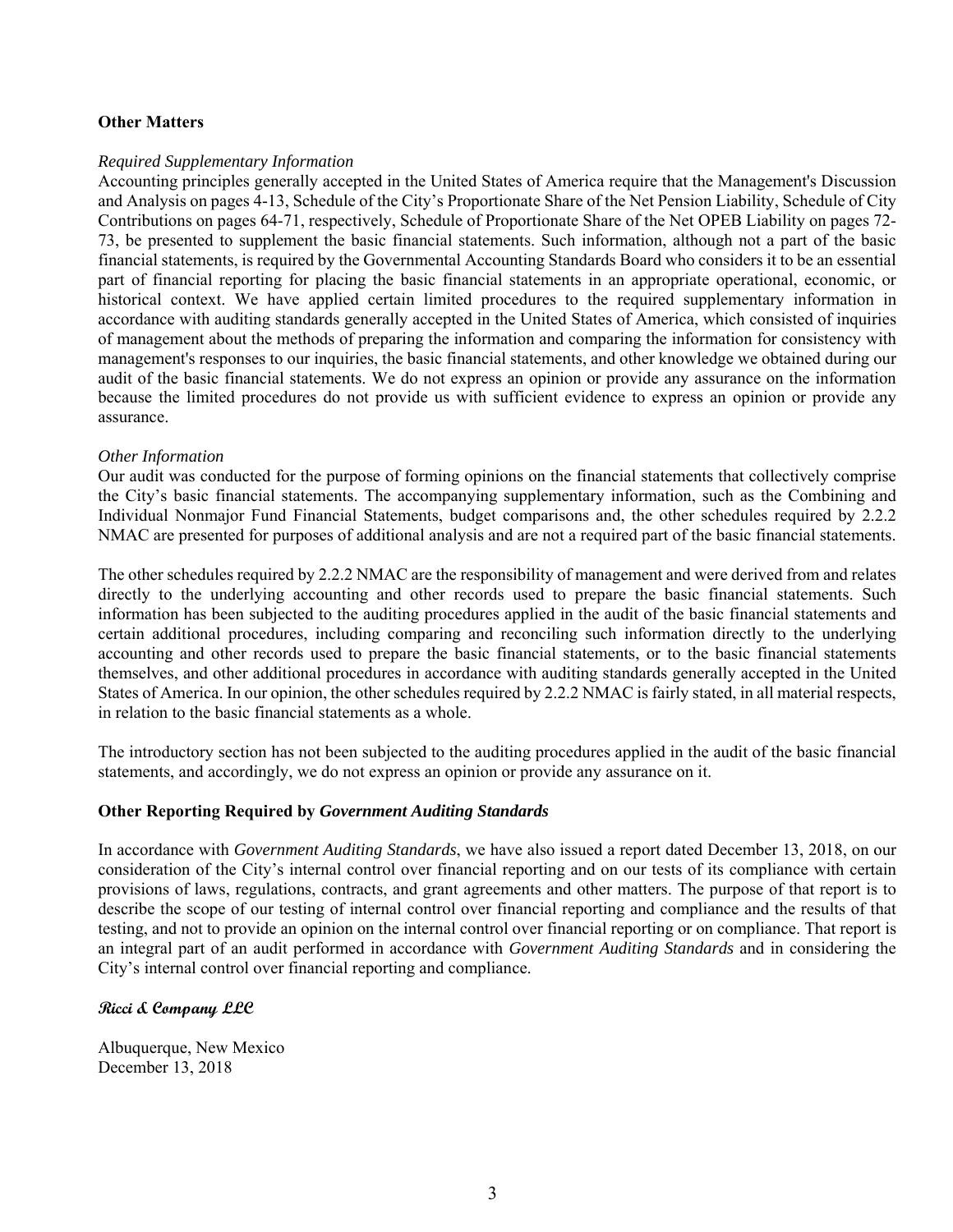As management of the City of Bloomfield, we offer readers of the City of Bloomfield financial statements this narrative overview and analysis of the financial activities of the City for the fiscal year ended June 30, 2018. We encourage readers to consider the information presented here in conjunction with the financial statements of the City of Bloomfield and additional information provided.

#### **FINANCIAL HIGHLIGHTS**

- The assets of the City of Bloomfield exceeded its liabilities at the close of the most recent fiscal year by \$19,292,979 (*net position*).
- The government's total net position increased by \$655,343 during the fiscal year due mainly to budget cuts made to replenish the City's cash reserves. This increase was offset by a restatement of the City's beginning net position of (\$6,074,608) due to reporting of the City's net other postemployment benefits (OPEB) liability as required by Governmental Accounting Standards Board Statement No. 75.
- As of June 30, 2018, the City's governmental funds reported combined ending net position of \$8,826,028. Of this total, \$18,658,458 represents the City's investment in capital assets, net of any outstanding debt issued to pay for the assets. There is a negative balance in unrestricted net position of \$11,959,323 due to the City's net pension liability, net OPEB liability, and related deferred inflows and deferred outflows of resources.
- At the close of the current fiscal year, unassigned fund balance for the general fund was \$1,085,802, or 20.2 percent of total general fund expenditures.
- The City's total debt decreased by \$287,227 during the current fiscal year. The decrease was due to making scheduled debt payments of 1,320,459, offset by the addition of a \$300,000 loan for a fire truck and a \$700,000 judgment payable (see note 7 for details).

#### **Overview of the Financial Statements**

This discussion and analysis is intended to serve as an introduction to the City of Bloomfield's basic financial statements. The City of Bloomfield's basic financial statements comprise three components: 1) government-wide financial statements, 2) fund financial statements, and 3) notes to the financial statements. This report also contains other supplementary information in addition to the basic financial statements themselves.

**Government-wide financial statements.** The *government-wide financial statements* are designed to provide readers with a broad overview of City of Bloomfield's finances, in a manner similar to a private-sector business.

The *statement of net position* presents information on all of the City of Bloomfield's assets and liabilities, with the difference between the two reported as *net position.* Over time, increases or decreases in net position may serve as a useful indicator of whether or not the financial position of the City of Bloomfield is improving or deteriorating.

The *statement of activities* presents information showing how the government's net position changed during the most recent fiscal year. All changes in net position are reported as soon as the underlying event giving rise to the change occurs, *regardless of the timing of related cash flows*. Thus, revenues and expenses are reported in this statement for some items that will only result in cash flows in future fiscal periods (e.g., uncollected taxes and earned but unused vacation leave).

Both of the government-wide financial statements distinguish functions of the City of Bloomfield that are principally supported by taxes and intergovernmental revenues (*governmental activities*) from other functions that are intended to recover all or a significant portion of their costs through user fees and charges (*business-type activities*). The governmental activities of the City of Bloomfield include general government, public safety, public works, culture and recreation, and health and welfare. The business-type activities of the City include Joint Utility and Solid Waste Services.

The government-wide financial statements can be found at Exhibits A-1 and A-2 of this report.

**Fund financial statements.** A *fund* is a grouping of related accounts that is used to maintain control over resources that have been segregated for specific activities or objectives. The City of Bloomfield, like other state and local governments, uses fund accounting to ensure and demonstrate compliance with finance-related legal requirements. All of the funds of the City of Bloomfield can be divided into three categories: governmental funds, proprietary funds and fiduciary funds.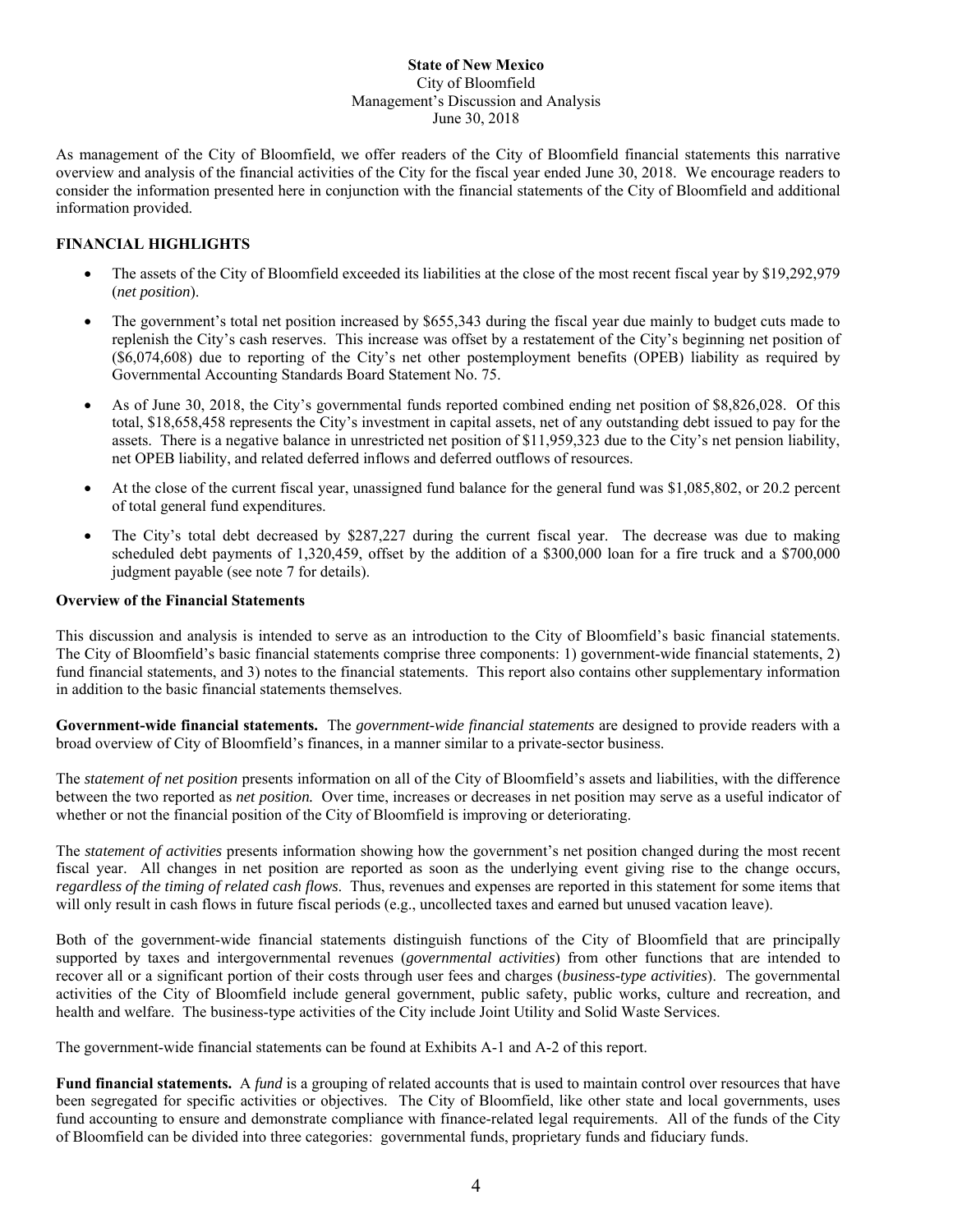*Governmental Funds. Governmental funds* are used to account for essentially the same functions reported as *governmental activities* in the government-wide financial statements. However, unlike the government-wide financial statements, governmental fund financial statements focus on *near-term inflows and outflows of spendable resources,* as well as on *balances of spendable resources* available at the end of the fiscal year. Such information may be useful in determining what financial resources are available in the near future to finance the City's programs.

Because the focus of governmental funds is narrower than that of the government-wide financial statements, it is useful to compare the information presented for *governmental funds* with similar information presented for *governmental activities* in the government-wide financial statements. By doing so, readers may better understand the long-term impact of the government's near term financing decisions. Both the governmental fund balance sheet and the governmental fund statement of revenues, expenditures, and changes in fund balances provide a reconciliation to facilitate this comparison between *governmental funds* and *governmental activities.*

The City maintains twenty-five individual governmental funds organized according to their type (special revenue, debt service and capital projects). Information is presented separately in the governmental fund balance sheet and statement of revenues, expenditures, and changes in fund balances for the General Fund, Special Street Maintenance Capital Projects Fund, and G.O. Bond Fund, which are considered to be major funds. Data from the other twenty-two governmental funds are combined into a single, aggregated presentation. Individual fund data for each of these nonmajor governmental funds is provided in the form of *combining statements* elsewhere in this report.

The City adopts an annual appropriated budget for its General Fund, Special Street Maintenance Capital Projects Fund, G.O. Bond Fund, and all other funds. A budgetary comparison statement has been provided for the General Fund to demonstrate compliance with this budget.

The basic governmental fund financial statements can be found at Exhibits B-1 through C-1 of this report.

*Proprietary funds.* Proprietary funds are generally used to account for services for which the City charges customers – either outside customers or internal units or departments of the City. Proprietary funds provide the same type of information as shown in the government-wide financial statements, only in more detail. The City maintains one type of proprietary fund:

*Enterprise funds* are used to report the same functions presented as business-type activities in the government-wide financial statements. The City uses enterprise funds to account for the joint utility and solid waste operations of the City. The enterprise funds are considered to be major funds of the City and can be found at Exhibits D-1 through D-3 of this report.

*Fiduciary funds.* Fiduciary funds are used to account for resources held for the benefit of parties outside the government. Fiduciary funds are *not* reflected in the government-wide financial statements because the resources of those funds are *not* available to support City of Bloomfield's own programs. The accounting used for fiduciary funds is much like that used for proprietary funds.

City of Bloomfield fiduciary funds account for the collection of motor vehicle fees and their remittance to other governmental agencies.

The basic fiduciary fund financial statement can be found at Exhibit E-1 of this report.

**Notes to the financial statements.** The notes provide additional information that is essential to a full understanding of the data provided in the government-wide and fund financial statements.

**Combining statements.** The combining statements referred to earlier in connection with nonmajor governmental funds are presented immediately following the notes to the financial statements.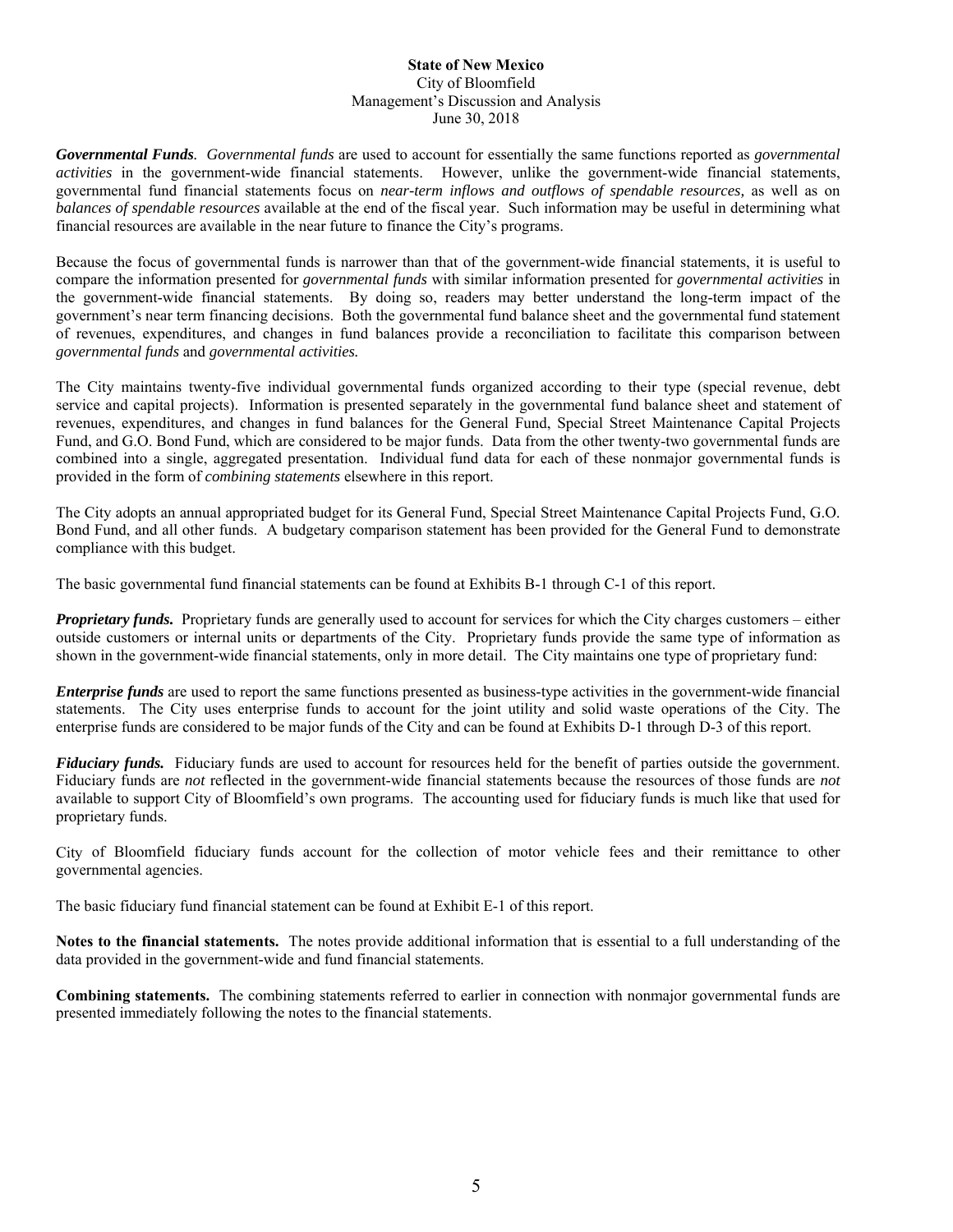#### **GOVERNMENT-WIDE FINANCIAL ANALYSIS**

#### **Analysis of Net Position**

As noted earlier, net position may serve over time as a useful indicator of a government's financial position. In the case of the City of Bloomfield, assets exceeded liabilities by \$19,292,979 at the close of the current fiscal year.

The significant portion of the City of Bloomfield's net position represents the City's investment of \$29,325,048 in capital assets (e.g., land improvements, buildings, infrastructure and machinery & equipment), less any related outstanding debt used to acquire those assets. The City of Bloomfield uses these capital assets to provide services to citizens; consequently, these assets are *not* available for future spending. Although the City of Bloomfield's investment in its capital assets is reported net of related debt, it should be noted that the resources needed to repay this debt must be provided from other sources, since the capital assets themselves cannot be used to liquidate these liabilities.

|                                           |                            |               |               |    | <b>CITY OF BLOOMFIELD'S NET POSITION</b> |               |                            |               |                |    |             |
|-------------------------------------------|----------------------------|---------------|---------------|----|------------------------------------------|---------------|----------------------------|---------------|----------------|----|-------------|
|                                           |                            |               | June 30, 2018 |    |                                          |               |                            | June 30, 2017 |                |    |             |
|                                           | Governmental Business-Type |               |               |    |                                          |               | Governmental Business-Type |               |                |    |             |
|                                           | Activities                 |               | Activites     |    | Total                                    |               | Activities                 |               | Activites      |    | Total       |
| <b>Assets</b>                             |                            |               |               |    |                                          |               |                            |               |                |    |             |
| Current and other assets                  | \$<br>2,631,997            | <sup>\$</sup> | 2,515,739     | -S | 5,147,736                                | - \$          | 1,613,857                  | \$            | 2,149,250      | -S | 3,763,107   |
| Restricted cash and cash                  |                            |               |               |    |                                          |               |                            |               |                |    |             |
| equivalents                               | 1,144,694                  |               | 441,579       |    | 1,586,273                                |               | 1,249,531                  |               | 428,056        |    | 1,677,587   |
| Capital assets, net of accumulated        |                            |               |               |    |                                          |               |                            |               |                |    |             |
| depreciation                              | 28,497,406                 |               | 16,127,893    |    | 44,625,299                               |               | 28,927,001                 |               | 16,288,577     |    | 45,215,578  |
| <b>Total Assets</b>                       | 32,274,097                 |               | 19,085,211    |    | 51,359,308                               |               | 31,790,389                 |               | 18,865,883     |    | 50,656,272  |
| Deferred outflows of resources            |                            |               |               |    |                                          |               |                            |               |                |    |             |
| Deferred amount on refunding of debt      | 678,642                    |               |               |    | 678,642                                  |               | 780,412                    |               |                |    | 780,412     |
| Pension - deferred outflows               | 1,857,714                  |               | 254,564       |    | 2,112,278                                |               | 3,731,630                  |               | 655,666        |    | 4,387,296   |
| OPEB - deferred outflows                  | 57,237                     |               | 17,703        |    | 74,940                                   |               |                            |               |                |    |             |
| Total deferred outflows of resources      | 2,593,593                  |               | 272,267       |    | 2,865,860                                |               | 4,512,042                  |               | 655,666        |    | 5,167,708   |
| <b>Total assets and deferred outflows</b> |                            |               |               |    |                                          |               |                            |               |                |    |             |
| of resources                              | 34,867,690                 | S             | 19,357,478    | \$ | 54,225,168                               | S             | 36, 302, 431               | \$            | 19,521,549     | \$ | 55,823,980  |
| <b>Liabilities</b>                        |                            |               |               |    |                                          |               |                            |               |                |    |             |
| Long-term liabilities outstanding         | 21,656,114<br>\$           | <sup>\$</sup> | 7,417,134     | \$ | 29,073,248                               | <sup>\$</sup> | 21,023,835                 | \$            | 7,410,379      | \$ | 28,434,214  |
| Other liabilities                         | 1,296,783                  |               | 882,753       |    | 2,179,536                                |               | 1,477,752                  |               | 914,880        |    | 2,392,632   |
| <b>Total Liabilities</b>                  | 22,952,897                 |               | 8,299,887     |    | 31,252,784                               |               | 22,501,587                 |               | 8,325,259      |    | 30,826,846  |
| Deferred inflows of resources             |                            |               |               |    |                                          |               |                            |               |                |    |             |
| Pension - deferred inflows                | 2,199,786                  |               | 315,686       |    | 2,515,472                                |               | 284,372                    |               | 518            |    | 284,890     |
| OPEB - deferred inflows                   | 888,979                    |               | 274,954       |    | 1,163,933                                |               |                            |               | $\blacksquare$ |    |             |
| Total deferred inflows of resources       | 3,088,765                  |               | 590,640       |    | 3,679,405                                |               | 284,372                    |               | 518            |    | 284,890     |
| <b>Net Position</b>                       |                            |               |               |    |                                          |               |                            |               |                |    |             |
| Net investment in capital assets          | 18,658,458                 |               | 10,666,590    |    | 29,325,048                               |               | 18,602,362                 |               | 10,304,777     |    | 28,907,139  |
| Restricted                                | 2,126,893                  |               | 83,003        |    | 2,209,896                                |               | 2,013,905                  |               | 79,478         |    | 2,093,383   |
| Unrestricted                              | (11, 959, 323)             |               | (282, 642)    |    | (12, 241, 965)                           |               | (7,099,795)                |               | 811,517        |    | (6,288,278) |
| <b>Total Net Position</b>                 | 8,826,028                  |               | 10,466,951    |    | 19,292,979                               |               | 13,516,472                 |               | 11,195,772     |    | 24,712,244  |
| Total liabilities, deferred inflows of    |                            |               |               |    |                                          |               |                            |               |                |    |             |
| resources, and net position               | 34,867,690                 | S             | 19,357,478    |    | 54, 225, 168                             |               | 36, 302, 431               | S.            | 19,521,549     | S  | 55,823,980  |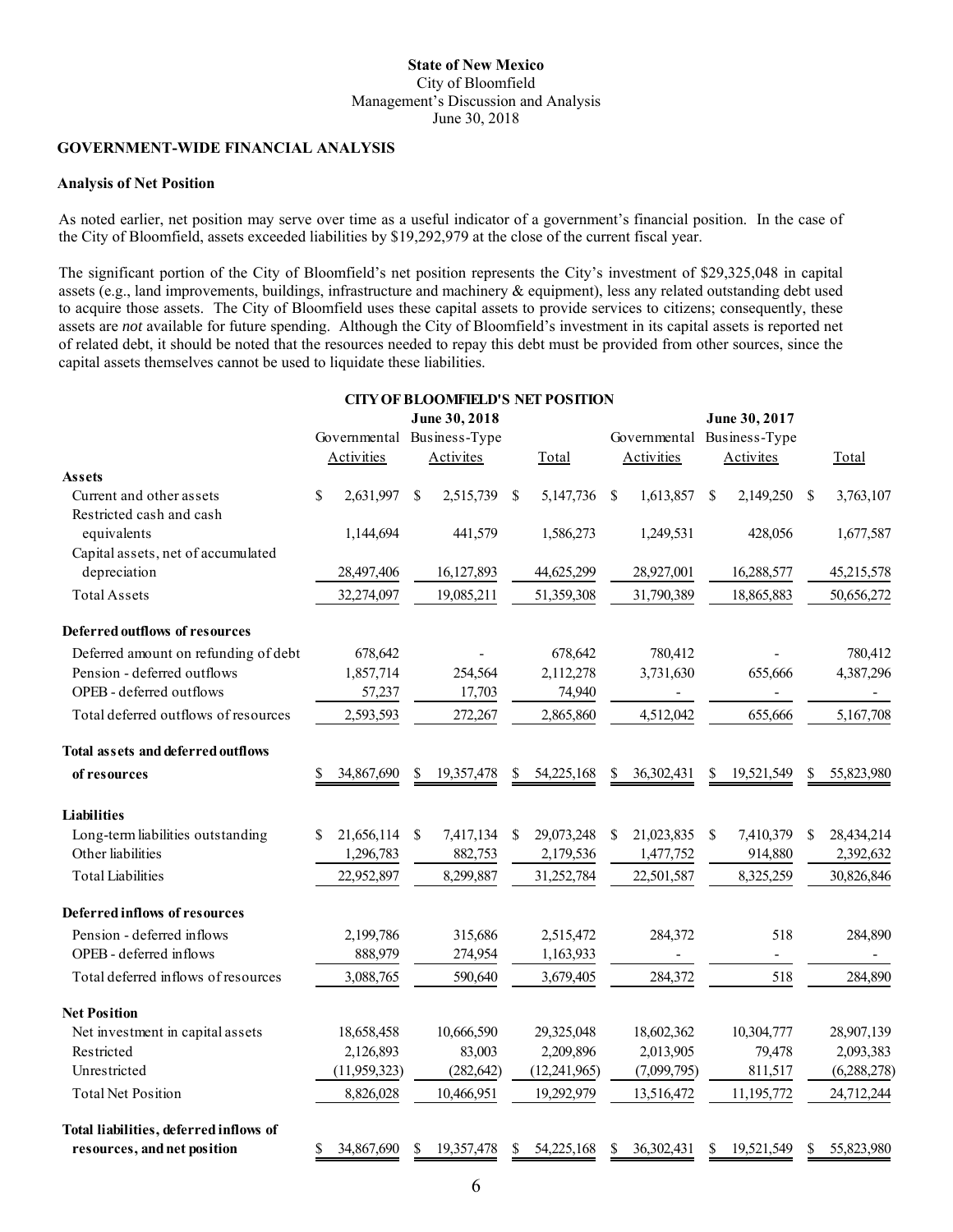A portion of the City of Bloomfield's governmental net position (24 percent) represents resources that are subject to restrictions. The restrictions relate to covenants provided by the City's long-term debt issuance and capital projects as well as the City's General Fund reserve requirement imposed by the New Mexico Department of Finance and Administration. The remaining balance of *unrestricted net position*, (\$11,959,323), is negative due to the City's net pension liability, net OPEB liability, and related deferred inflows and deferred outflows of resources. Although the net pension liability and net OPEB liability are not expected to be paid by current or future City assets other than the annual pension and benefits contributions required by law, the reporting requirements under GASB 68 and GASB 75 require that the City's proportionate share of these liabilities be reported in the City's financial statements.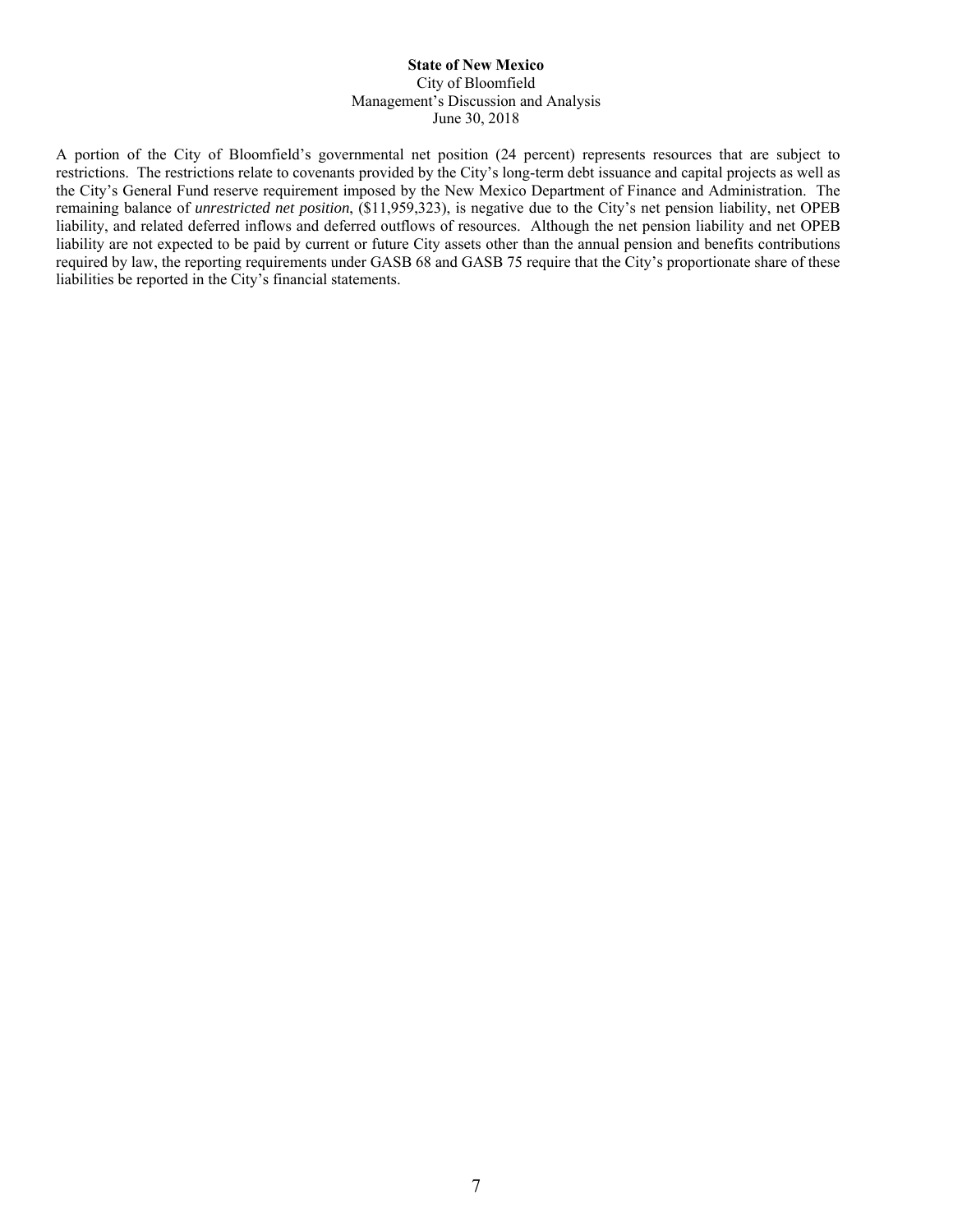#### **Analysis of Changes in Net Position**

The City's net position overall increased by \$655,343 during the current fiscal year. These increases are explained in the government and business-type activities discussion below.

#### **For the Year Ended June 30, 2018 Changes in Net Position**

|                                     | Governmental<br><b>Activities</b> | <b>Business-type</b><br><b>Activities</b> | <b>Total</b>     |  |
|-------------------------------------|-----------------------------------|-------------------------------------------|------------------|--|
| <b>Revenues</b>                     |                                   |                                           |                  |  |
| Program revenues:                   |                                   |                                           |                  |  |
| Charges for services                | \$<br>516,096                     | \$<br>4,576,290                           | \$<br>5,092,386  |  |
| Operating grants and contributions  | 483,226                           |                                           | 483,226          |  |
| Capital grants                      | 420,383                           | 180,405                                   | 600,788          |  |
| General revenues:                   |                                   |                                           |                  |  |
| Property taxes                      | 1,117,102                         |                                           | 1,117,102        |  |
| Gross receipts taxes                | 5,470,087                         |                                           | 5,470,087        |  |
| Gasoline and motor vehicle taxes    | 224,513                           |                                           | 224,513          |  |
| Franchise taxes                     | 279,355                           |                                           | 279,355          |  |
| Lodger's taxes                      | 50,985                            |                                           | 50,985           |  |
| Miscellaneous revenue               | 35,531                            | 1,803                                     | 37,334           |  |
| Unrestricted investment earnings    | 17,686                            | 5,910                                     | 23,596           |  |
| Donation of capital assets          | 7,853                             |                                           | 7,853            |  |
| Gain on disposal of capital assets  | 2,354                             |                                           | 2,354            |  |
| Total revenues                      | 8,625,171                         | 4,764,408                                 | 13,389,579       |  |
| <b>Expenses</b>                     |                                   |                                           |                  |  |
| General government                  | 2,477,531                         |                                           | 2,477,531        |  |
| Public safety                       | 3,776,951                         |                                           | 3,776,951        |  |
| Public works                        | 785,542                           |                                           | 785,542          |  |
| Culture and recreation              | 916,741                           |                                           | 916,741          |  |
| Health and welfare                  | 220,372                           |                                           | 220,372          |  |
| Interest and other charges          | 425,370                           |                                           | 425,370          |  |
| Joint utility and solid waste       |                                   | 4, 131, 729                               | 4, 131, 729      |  |
| Total expenses                      | 8,602,507                         | 4, 131, 729                               | 12,734,236       |  |
| Increase (decrease) in net position |                                   |                                           |                  |  |
| before transfers                    | 22,664                            | 632,679                                   | 655,343          |  |
| <b>Transfers</b>                    | (73, 492)                         | 73,492                                    |                  |  |
| Increase (decrease) in net position | (50, 828)                         | 706,171                                   | 655,343          |  |
| Net position, beginning of year     | 13,516,472                        | 11,195,772                                | 24,712,244       |  |
| Net position, restatement           | (4,639,616)                       | (1,434,992)                               | (6,074,608)      |  |
| Net position, as restated           | 8,876,856                         | 9,760,780                                 | 18,637,636       |  |
| Ending net position                 | \$<br>8,826,028                   | \$<br>10,466,951                          | \$<br>19,292,979 |  |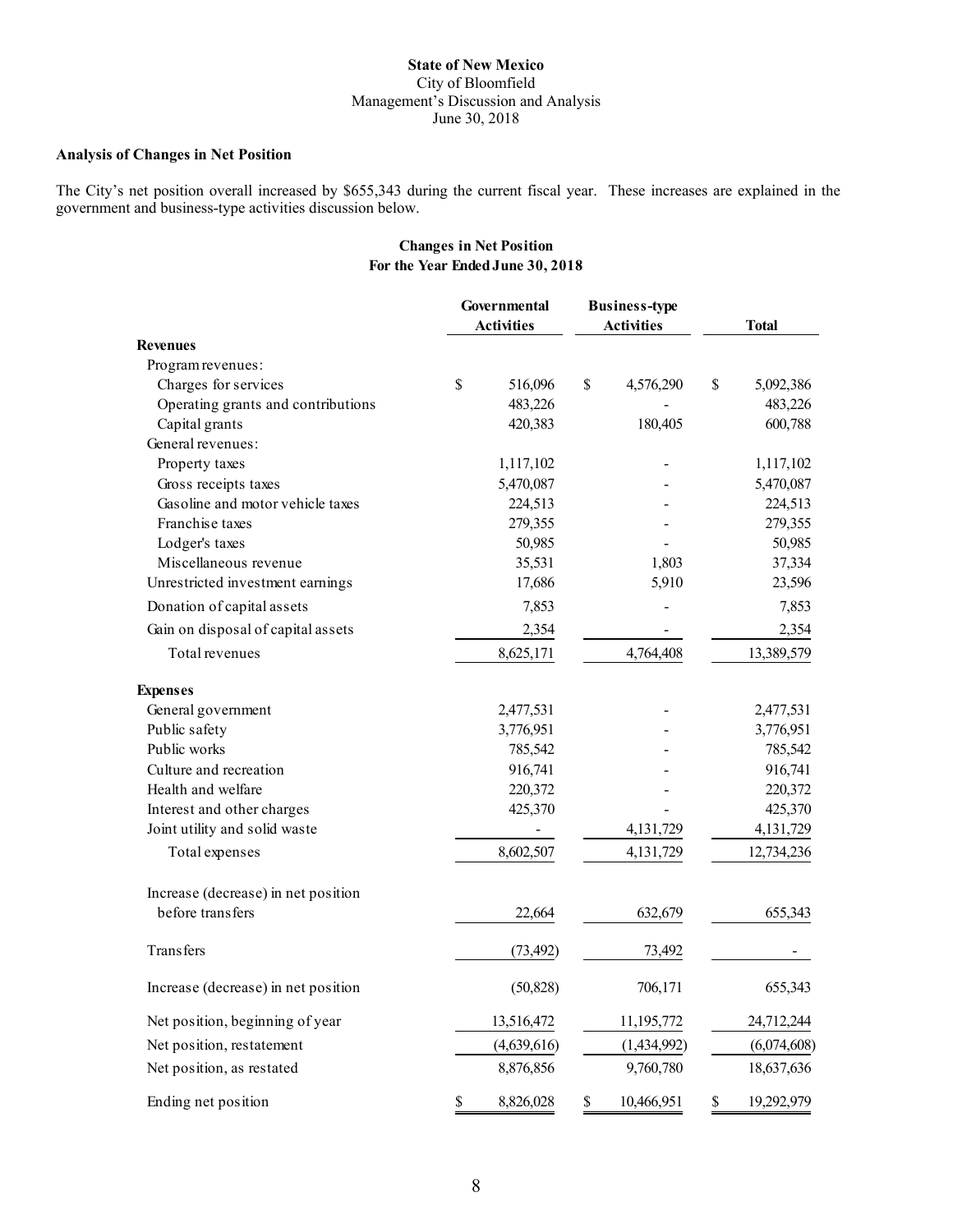#### **For the Year Ended June 30, 2017**

|                                     |              | Governmental<br><b>Activities</b> |              | <b>Business-type</b><br><b>Activities</b> |              | <b>Total</b> |
|-------------------------------------|--------------|-----------------------------------|--------------|-------------------------------------------|--------------|--------------|
| <b>Revenues</b>                     |              |                                   |              |                                           |              |              |
| Program revenues:                   |              |                                   |              |                                           |              |              |
| Charges for services                | $\mathbb{S}$ | 562,993                           | $\mathbb{S}$ | 4,336,552                                 | $\mathbb{S}$ | 4,899,545    |
| Operating grants and contributions  |              | 810,670                           |              |                                           |              | 810,670      |
| Capital grants                      |              |                                   |              | 184,500                                   |              | 184,500      |
| General revenues:                   |              |                                   |              |                                           |              |              |
| Property taxes                      |              | 1,098,512                         |              |                                           |              | 1,098,512    |
| Gross receipts taxes                |              | 5,144,295                         |              |                                           |              | 5,144,295    |
| Gasoline and motor vehicle taxes    |              | 239,240                           |              |                                           |              | 239,240      |
| Franchise taxes                     |              | 303,825                           |              |                                           |              | 303,825      |
| Lodger's taxes                      |              | 54,741                            |              |                                           |              | 54,741       |
| Miscellaneous revenue               |              | 44,295                            |              | 780                                       |              | 45,075       |
| Unrestricted investment earnings    |              | 13,934                            |              | 3,637                                     |              | 17,571       |
| Total revenues                      |              | 8,272,505                         |              | 4,525,469                                 |              | 12,797,974   |
| <b>Expenses</b>                     |              |                                   |              |                                           |              |              |
| General government                  |              | 2,040,836                         |              |                                           |              | 2,040,836    |
| Public safety                       |              | 4,719,115                         |              |                                           |              | 4,719,115    |
| Public works                        |              | 889,838                           |              |                                           |              | 889,838      |
| Culture and recreation              |              | 1,182,749                         |              |                                           |              | 1,182,749    |
| Health and welfare                  |              | 270,229                           |              |                                           |              | 270,229      |
| Interest and other charges          |              | 453,515                           |              |                                           |              | 453,515      |
| Joint utility and solid waste       |              |                                   |              | 4,296,150                                 |              | 4,296,150    |
| Total expenses                      |              | 9,556,282                         |              | 4,296,150                                 |              | 13,852,432   |
| Increase (decrease) in net position |              |                                   |              |                                           |              |              |
| before transfers                    |              | (1,283,777)                       |              | 229,319                                   |              | (1,054,458)  |
| <b>Transfers</b>                    |              | (34, 718)                         |              | 34,718                                    |              |              |
| Increase (decrease) in net position |              | (1,318,495)                       |              | 264,037                                   |              | (1,054,458)  |
| Net position, beginning of year     |              | 14,834,967                        |              | 10,931,735                                |              | 25,766,702   |
| Ending net position                 | \$           | 13,516,472                        | \$           | 11,195,772                                | \$           | 24,712,244   |

**Governmental activities.** Governmental activities decreased City of Bloomfield's net position by \$50,828 in FY 2018 as opposed to a decrease of \$1,318,495 in FY 2017. The key elements of this decrease are as follows:

- The City's expenses decreased by \$953,775 or 10% due mainly to a decrease in pension expense of \$984,455.
- The City's gross receipts tax revenues increased by \$325,792 or 6% over last fiscal year due in part to a 0.25% increase in the City's gross receipts tax rate.

**Business-type activities.** Business-type activities increased the City's net position by \$706,171. Total business type revenues increased by \$238,939 or 5% from last fiscal year due mainly to an increase of \$232,000 in charges for services revenues from higher water consumption and a new monthly capital charge of \$2.50 per water account and \$2.50 per sewer account that went into effect in February of 2017. Total business-type expenses decreased by \$164,421 due mainly to a decrease in spending on an electric system acquisition project.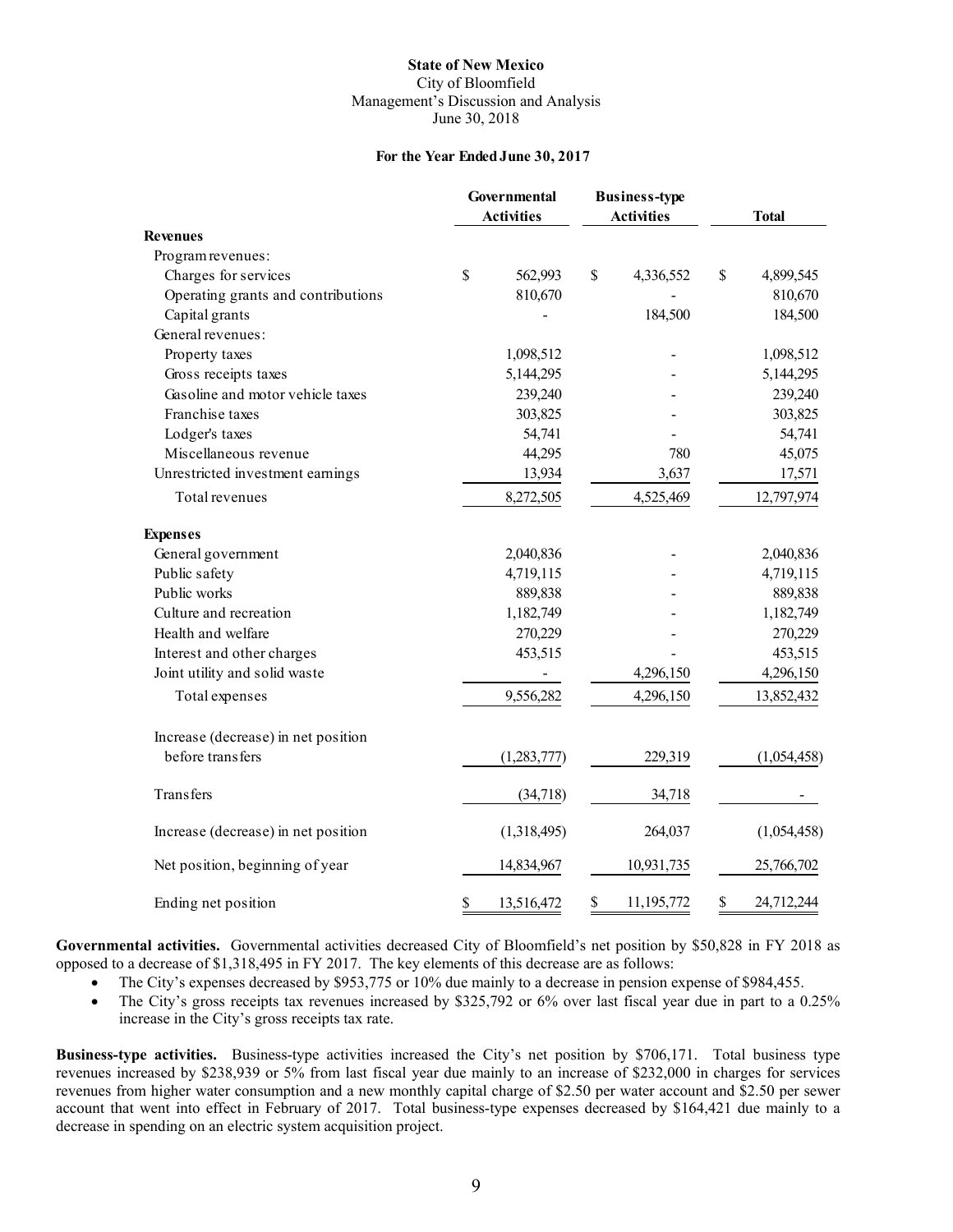#### **FINANCIAL ANALYSIS OF THE CITY'S FUNDS**

As noted earlier, the City of Bloomfield uses fund accounting to ensure and demonstrate compliance with finance-related legal requirements.

*Governmental funds.* The focus of the City of Bloomfield's *governmental funds* is to provide information on near-term inflows, outflows, and balances of *spendable* resources. Such information is useful in assessing the City of Bloomfield's financing requirements. In particular, *unassigned fund balance* may serve as a useful measure of a government's net resources available for spending at the end of the fiscal year. Types of Governmental funds reported by the City include the General Fund, Special Revenue Funds, Debt Service Funds, and Capital Projects Funds.

Revenues for governmental functions overall totaled \$8,619,202 in the fiscal year ended June 30, 2018, which represents an increase of \$345,864 from the fiscal year ended June 30, 2017. This is mainly due to an increase in gross receipts tax of \$325,792. Expenditures for governmental functions, totaling \$7,856,134, decreased by \$834,756 from the fiscal year ended June 30, 2017. This decrease was mainly due to a decrease in personnel expense of \$718,089 from the previous fiscal year. In the fiscal year ended June 30, 2018, revenues exceeded expenditures for governmental functions by \$763,068. Overall, after accounting for loan proceeds and other financing sources and uses, fund balances for governmental functions increased by \$991,930.

The General Fund is the chief operating fund of the City of Bloomfield. At the end of the current fiscal year, *unassigned* fund balance of the general fund was \$1,085,802.

The fund balance of the City's general fund increased by \$797,167 during the current fiscal year. There was an excess of revenues over expenditures of \$1,654,123, but this was offset by net transfers to other funds of \$859,310 for debt service and street maintenance expenditures.

*Proprietary Funds.* The City's proprietary funds provide the same type of information found in the government-wide financial statements, but in more detail.

At the end of the fiscal year, the unrestricted net position for enterprise funds was (\$282,642). The total increase in net position for the enterprise funds was \$706,171. Factors concerning the finances of this fund have been addressed previously in the discussion of the City's business-type activities.

*Fiduciary Funds.* The City maintains fiduciary funds for the assets of the Motor Vehicle Division for the State of New Mexico. Changes to the fiduciary funds were immaterial for the fiscal year.

#### **General Fund Budgetary Highlights**

City budgets reflect the same pattern as seen in the revenue and expenditures of the City. The State of New Mexico budget process is defined under state law and regulation. To enhance the process of developing a budget at the City level, City of Bloomfield utilizes goals and objectives defined by the City Council, community input meetings, long term plans and input from various staff groups to develop the City budget. City priorities are well defined through this process.

GASB Statement No. 34 does not require a statement presenting the overall result of the budget for each year; however, all major budgetary funds are required to be reported as a separate statement.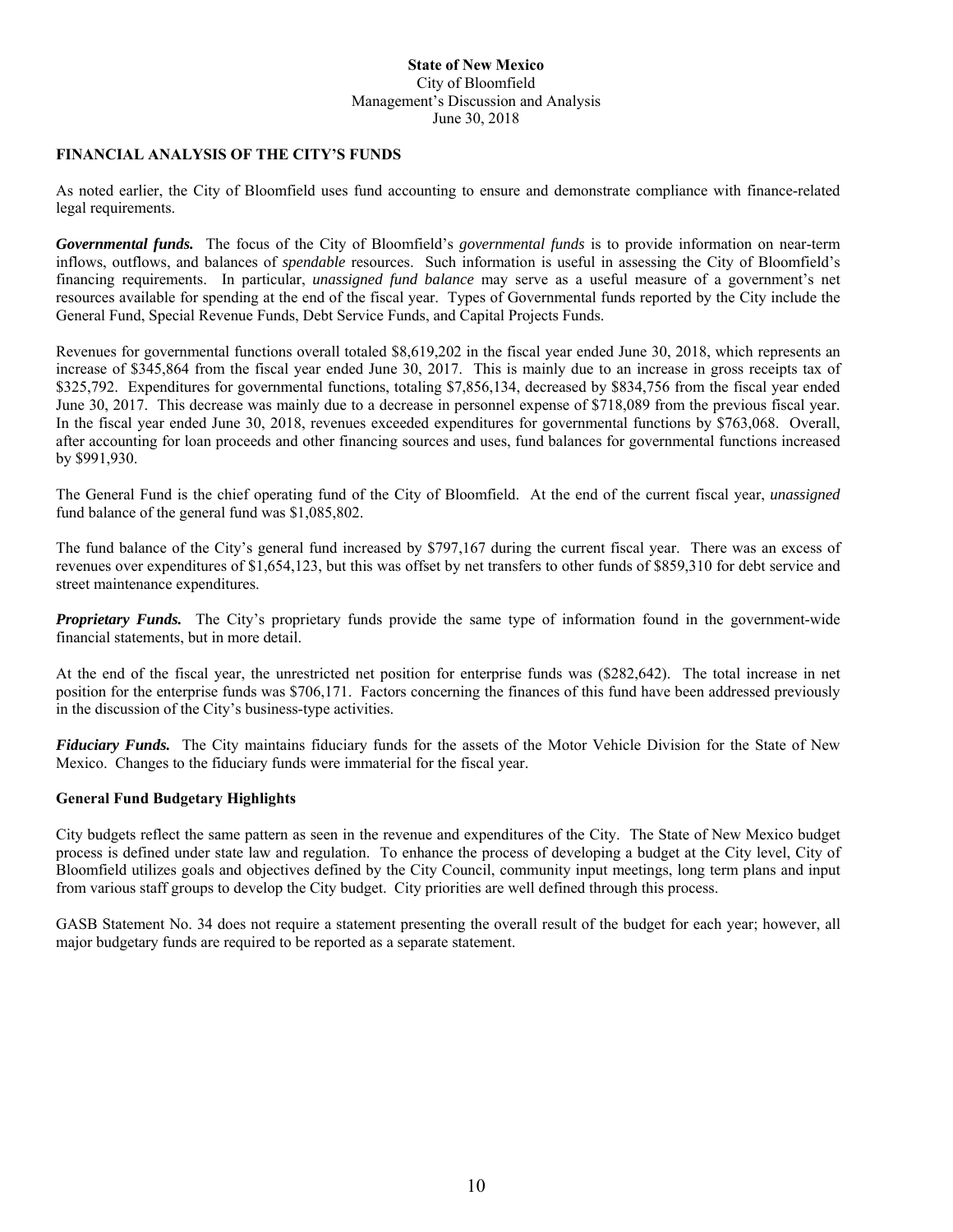The following table examines the summary budget performance of the general fund for the fiscal year ending June 30, 2018. Detailed budget performance is examined through the Statement of Revenues, Expenditures, and Changes in Fund Balance for the general fund found at Exhibit C-1. Actual general fund expenditures were \$399,330 less than the final budget amount (favorable variance).

|                        | <b>Budgeted Amounts</b> |                 | Actual                           |    | <b>Variances</b><br>Favorable<br>(Unfavorable) |  |
|------------------------|-------------------------|-----------------|----------------------------------|----|------------------------------------------------|--|
|                        | Original                | Final           | (Non-GAAP<br>Budgetary<br>Basis) |    | Final to Actual                                |  |
| <i>Expenditures:</i>   |                         |                 |                                  |    |                                                |  |
| Current:               |                         |                 |                                  |    |                                                |  |
| General government     | \$<br>1,412,066         | \$<br>1,412,066 | \$<br>1,274,353                  | \$ | 137,713                                        |  |
| Public safety          | 3,319,911               | 3,319,911       | 3,038,070                        |    | 281,841                                        |  |
| Culture and recreation | 822,123                 | 822,123         | 770,705                          |    | 51,418                                         |  |
| Health and welfare     | 193,102                 | 193,102         | 175,236                          |    | 17,866                                         |  |
| Capital outlay         | 16,210                  | 16,210          | 52,652                           |    | (36, 442)                                      |  |
| Debt service:          |                         |                 |                                  |    |                                                |  |
| Principal              |                         |                 | 49,440                           |    | (49, 440)                                      |  |
| Interest               |                         |                 | 3,626                            |    | (3,626)                                        |  |
| Total expenditures     | \$<br>5,763,412         | \$<br>5,763,412 | \$<br>5,364,082                  | \$ | 399,330                                        |  |

#### **Capital Asset and Debt Administration**

**Capital assets.** The City of Bloomfield's capital assets for its governmental and business-type activities as of June 30, 2018 amount to \$44,625,299 (net of accumulated depreciation). Capital assets include land, land improvements, buildings and improvements, furniture, fixtures and equipment, and infrastructure. Total capital assets for governmental activities decreased by \$429,595, due to additions of \$709,210 offset by depreciation expense of \$1,138,805. Total capital assets for business-type activities decreased by \$160,684 due to depreciation of \$504,373, offset by additions of \$343,689.

The significant additions to capital assets during the year were as follows:

- \$470,668 was an addition to governmental equipment for a fire truck.
- \$161,473 was an addition to business-type distribution system for a pump station and tie in to the Harvest Gold subdivision water system (\$10,125 of the total was capitalized in the prior year as construction in progress).
- \$57,643 was an addition to governmental building improvements for improvements to Fire Station #3 (\$51,093 of the total was capitalized in the prior year as construction in progress).
- \$112,813 was an addition to governmental construction in progress for a project to replace the East Blanco Bridge.
- \$97,405 was an addition to business-type construction in progress for a project to upgrade the Wastewater Plant.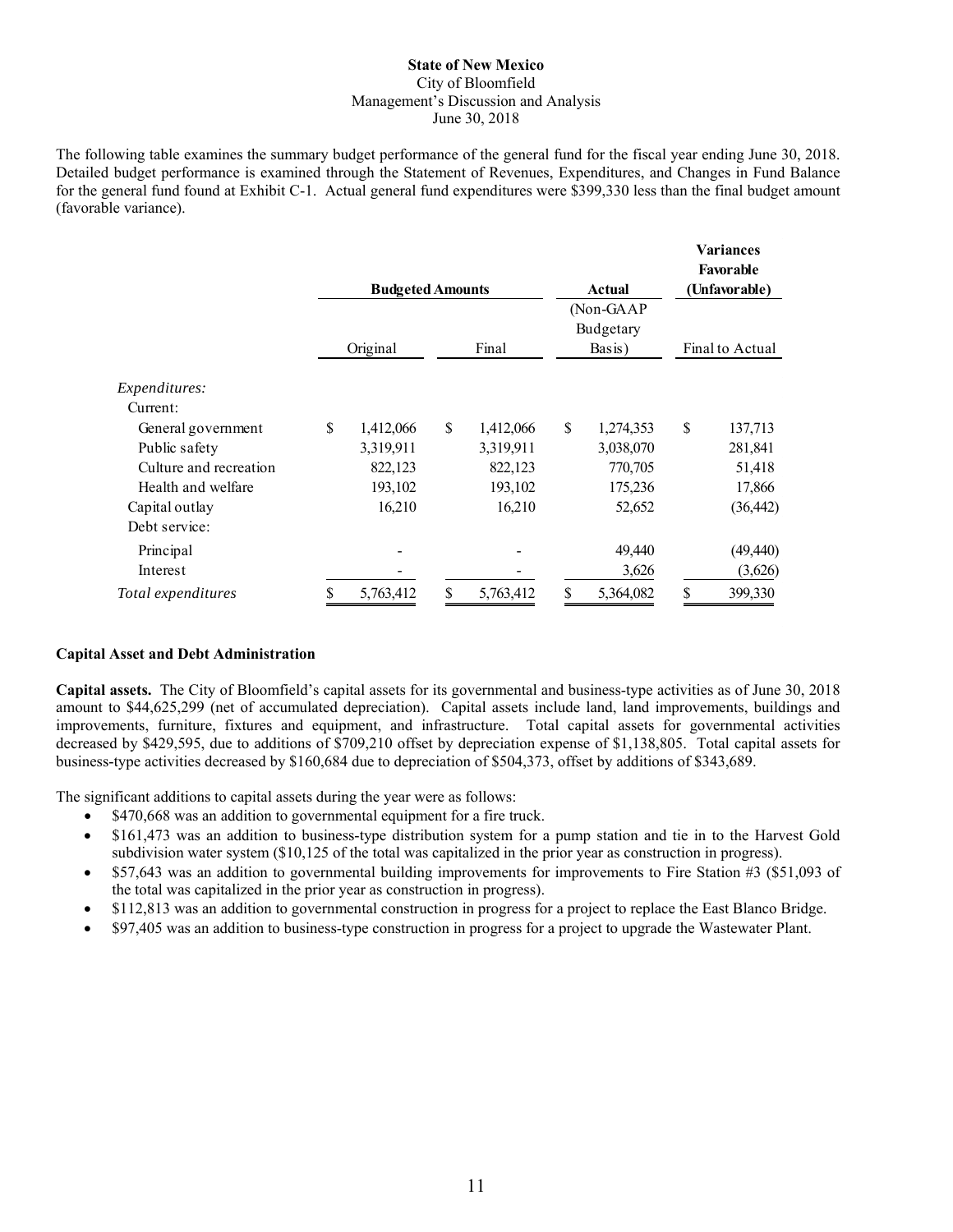#### **June 30, 2018 Capital Assets, Net of Depreciation**

|                                                 |    | Governmental<br><b>Activities</b> |    | <b>Business-type</b><br><b>Activities</b> | <b>Total</b> |              |  |
|-------------------------------------------------|----|-----------------------------------|----|-------------------------------------------|--------------|--------------|--|
| Land                                            | \$ | 2,256,522                         | \$ | 395,469                                   | \$           | 2,651,991    |  |
| Water rights                                    |    |                                   |    | 313,686                                   |              | 313,686      |  |
| Buildings and improvements                      |    | 17,911,491                        |    | 10,908,287                                |              | 28,819,778   |  |
| Land improvements                               |    | 2,628,230                         |    | 1,753,859                                 |              | 4,382,089    |  |
| Furniture, fixtures and equipment               |    | 9,543,798                         |    | 616,617                                   |              | 10,160,415   |  |
| Construction in progress                        |    | 462,897                           |    | 295,622                                   |              | 758,519      |  |
| Infrastructure                                  |    | 10,893,976                        |    |                                           |              | 10,893,976   |  |
| Distribution system                             |    |                                   |    | 12,333,154                                |              | 12,333,154   |  |
| Total capital assets                            |    | 43,696,914                        |    | 26,616,694                                |              | 70,313,608   |  |
| Accumulated depreciation                        |    | (15, 199, 508)                    |    | (10, 488, 801)                            |              | (25,688,309) |  |
| Capital assets, net of accumulated depreciation |    | 28,497,406                        | S  | 16,127,893                                | S            | 44,625,299   |  |

For government-wide financial statement presentation, all depreciable capital assets were depreciated from acquisition date to the end of the current fiscal year. Fund financial statements record capital asset purchases as expenditures. See Note 6 in the accompanying Notes to the Financial Statements for further information regarding capital assets.

**Debt Administration.** At the end of the current fiscal year, City of Bloomfield had total long-term obligations outstanding of \$17,673,580.

The significant additions to long term debt during the year were as follows:

- \$300,000 for the purchase of a new Fire Truck.
- \$700,000 in judgments payable to settle a lawsuit over a 10 commandments monument at city hall.

#### **City of Bloomfield's Outstanding Debt June 30, 2018**

|                             | Governmental<br><b>Activities</b> |    |           | <b>Total</b> |            |  |
|-----------------------------|-----------------------------------|----|-----------|--------------|------------|--|
| General obligation bonds    | \$<br>390,000                     | \$ |           | S            | 390,000    |  |
| Capital leases              | 104,662                           |    | 442,076   |              | 546,738    |  |
| Loans payable               |                                   |    | 3,923,277 |              | 3,923,277  |  |
| NMFA loans                  | 10,243,062                        |    |           |              | 10,243,062 |  |
| EID notes                   |                                   |    | 1,317,362 |              | 1,317,362  |  |
| Judgments                   | 700,000                           |    |           |              | 700,000    |  |
| Compensated absenses        | 444,605                           |    | 108,536   |              | 553,141    |  |
| Total long-term liabilities | 11,882,329                        |    | 5,791,251 | S            | 17,673,580 |  |

See Note 7 in the accompanying Notes to the Financial Statements for further information regarding City of Bloomfield's long-term debt.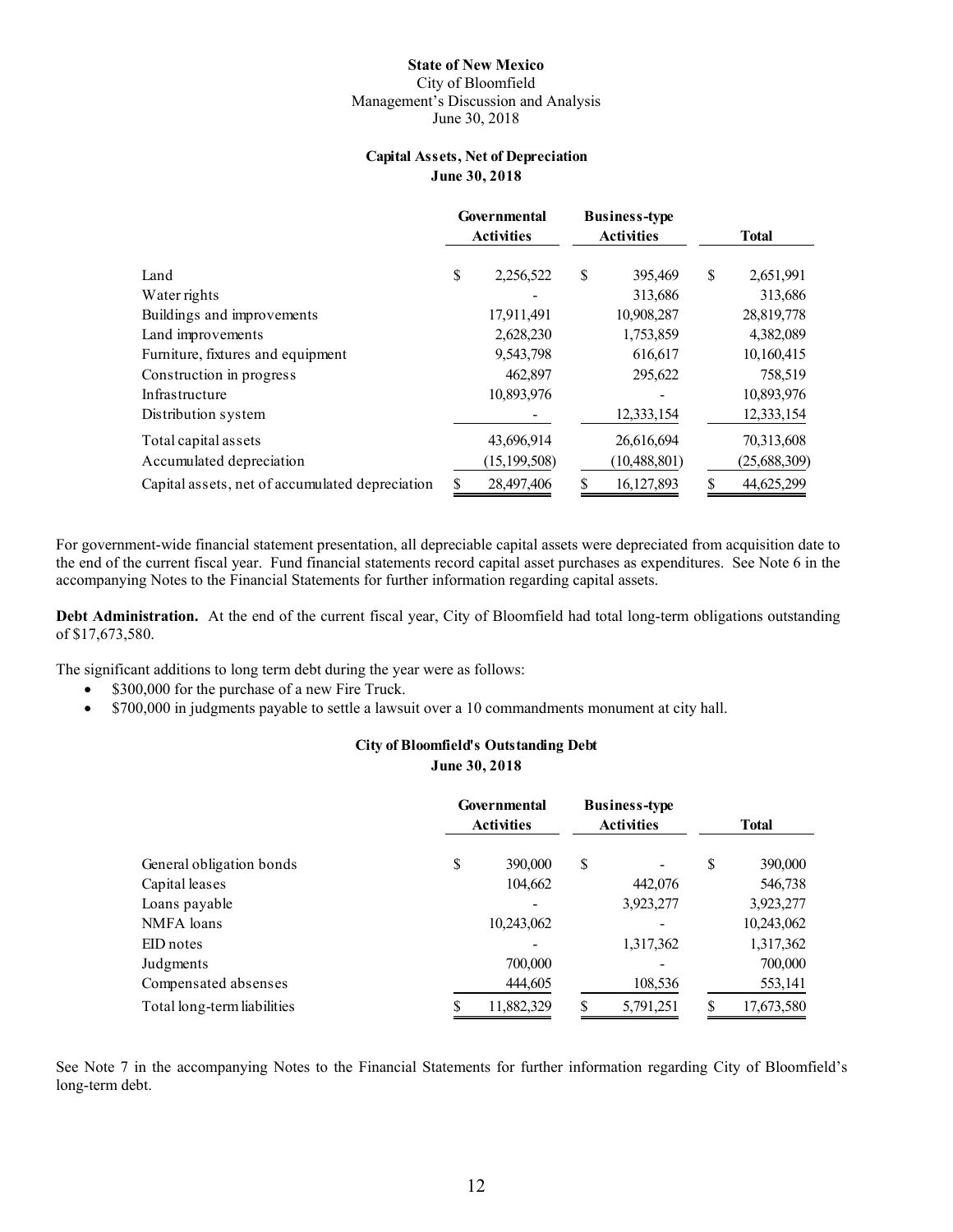The City knows of no currently known facts, decisions or conditions that are expected to have a significant effect on financial position or results of operations other than the ongoing downturn in the oil and gas industry for the Four Corners region. The City made significant budget cuts in FY 2017 to compensate for the reduction in gross receipts tax revenue and carried those cuts forward to the FY 2018 budget. For FY 2019, the City expected gross receipts tax revenue to remain flat and maintained the same conservative budget estimates.

#### **REQUESTS FOR INFORMATION**

This financial report is designed to provide a general overview of the City of Bloomfield's finances for all of those with an interest in the government's finances. Questions concerning any of the information provided in this report or requests for additional financial information should be addressed to the City of Bloomfield Administration, City of Bloomfield, Post Office Box 1839, Bloomfield, New Mexico, 87413.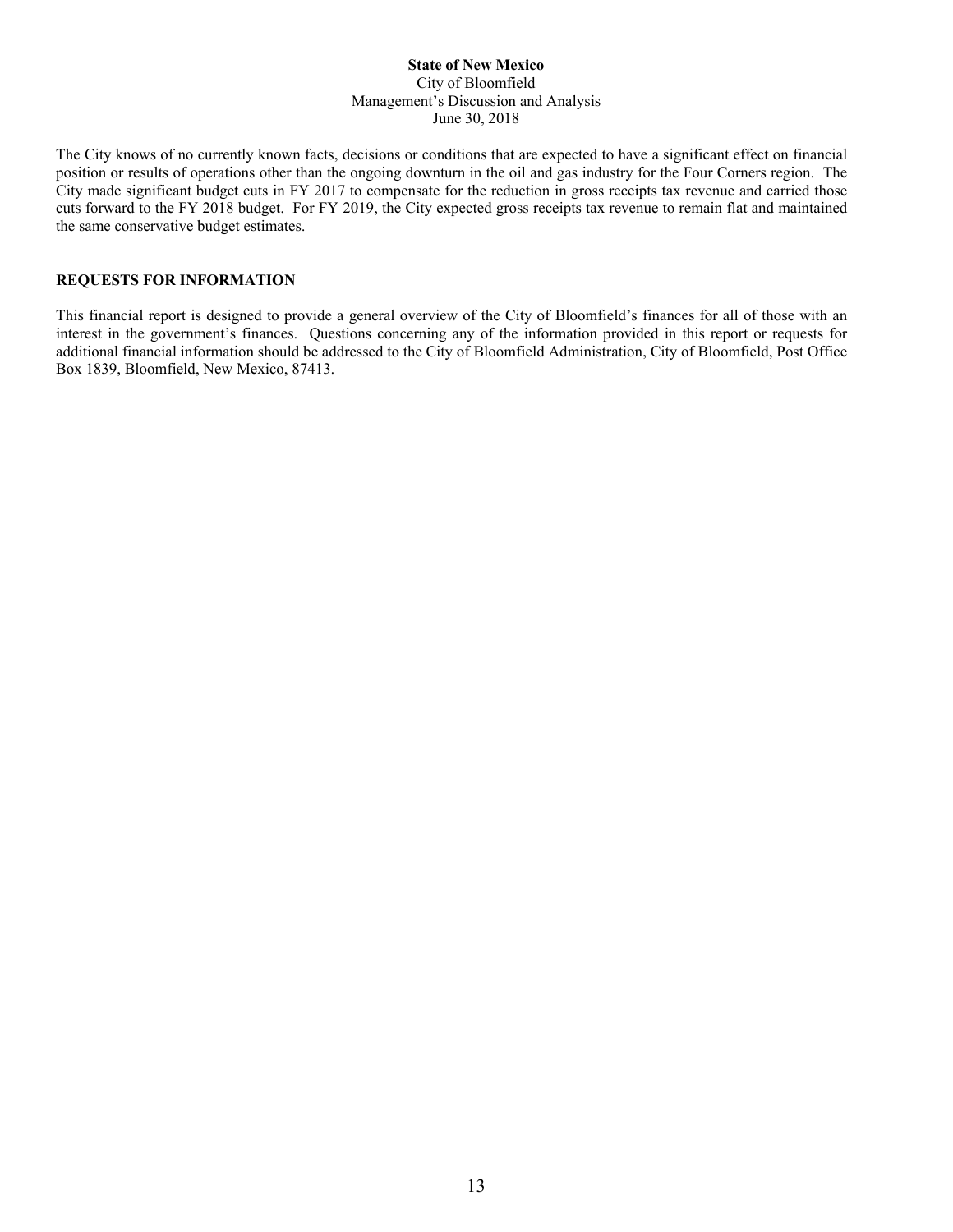#### City of Bloomfield Statement of Net Position June 30, 2018

Exhibit A-1 Page 1 of 2

|                                                 | Primary Government |                |    |                |    |              |
|-------------------------------------------------|--------------------|----------------|----|----------------|----|--------------|
|                                                 |                    | Governmental   |    | Business-type  |    |              |
|                                                 |                    | Activities     |    | Activities     |    | Total        |
| <b>Assets</b>                                   |                    |                |    |                |    |              |
| Current assets                                  |                    |                |    |                |    |              |
| Cash and cash equivalents                       | \$                 | 1,421,824      | \$ | 1,630,678      | \$ | 3,052,502    |
| Property taxes receivable                       |                    | 83,121         |    |                |    | 83,121       |
| Other taxes receivable                          |                    | 1,110,375      |    |                |    | 1,110,375    |
| Due from customers (net)                        |                    |                |    | 646,302        |    | 646,302      |
| Other receivables                               |                    | 14,797         |    |                |    | 14,797       |
| Inventory                                       |                    |                |    | 240,639        |    | 240,639      |
| Internal balances                               |                    | 1,880          |    | (1,880)        |    |              |
| Total current assets                            |                    | 2,631,997      |    | 2,515,739      |    | 5, 147, 736  |
| Noncurrent assets                               |                    |                |    |                |    |              |
| Restricted cash and investments                 |                    | 1,144,694      |    | 441,579        |    | 1,586,273    |
| Capital assets                                  |                    | 43,696,914     |    | 26,616,694     |    | 70,313,608   |
| Less: accumulated depreciation                  |                    | (15, 199, 508) |    | (10, 488, 801) |    | (25,688,309) |
| Total noncurrent assets                         |                    | 29,642,100     |    | 16,569,472     |    | 46, 211, 572 |
| <b>Deferred outflows of resources</b>           |                    |                |    |                |    |              |
| Deferred amount on refunding of debt            |                    | 678,642        |    |                |    | 678,642      |
| Pension - deferred outflows                     |                    | 1,857,714      |    | 254,564        |    | 2,112,278    |
| OPEB - deferred outflows                        |                    | 57,237         |    | 17,703         |    | 74,940       |
| Total deferred outflows of resources            |                    | 2,593,593      |    | 272,267        |    | 2,865,860    |
| Total assets and deferred outflows of resources | <sup>8</sup>       | 34,867,690     | \$ | 19,357,478     |    | 54,225,168   |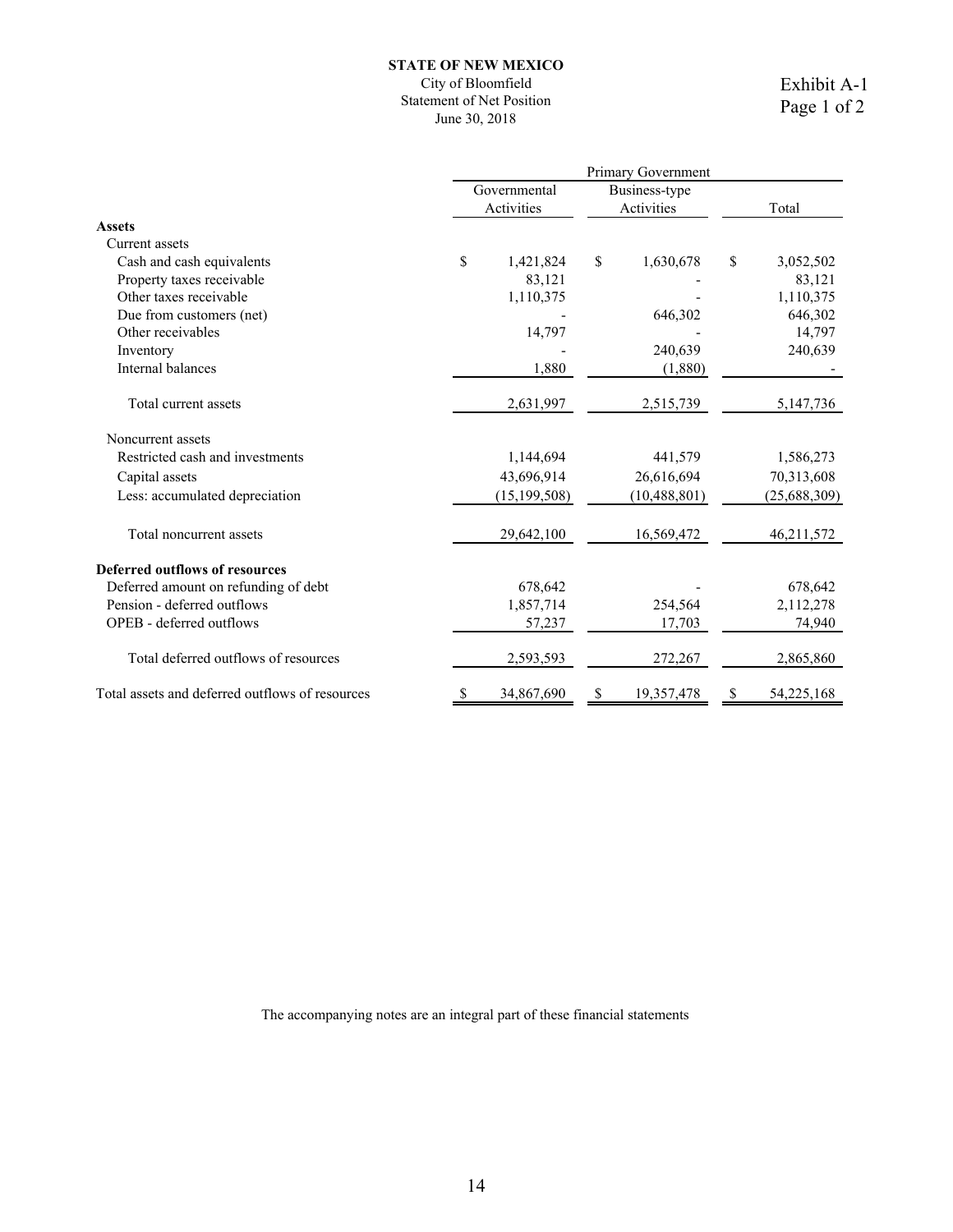#### City of Bloomfield Statement of Net Position - Continued June 30, 2018

|                                                       | Primary Government |                |      |               |    |                |  |
|-------------------------------------------------------|--------------------|----------------|------|---------------|----|----------------|--|
|                                                       |                    | Governmental   |      | Business-type |    |                |  |
|                                                       |                    | Activities     |      | Activities    |    | Total          |  |
| <b>Liabilities</b>                                    |                    |                |      |               |    |                |  |
| <b>Current liabilities</b>                            |                    |                |      |               |    |                |  |
| Accounts payable                                      | \$                 | 83,175         | \$   | 84,465        | \$ | 167,640        |  |
| Accrued payroll expenses                              |                    | 177,588        |      | 50,701        |    | 228,289        |  |
| Accrued compensated absences                          |                    | 236,012        |      | 49,421        |    | 285,433        |  |
| Meter deposits                                        |                    |                |      | 137,164       |    | 137,164        |  |
| Accrued interest                                      |                    | 33,423         |      | 26,723        |    | 60,146         |  |
| Current portion of bond payable                       |                    | 125,000        |      |               |    | 125,000        |  |
| Current portion of loans and notes payable            |                    | 641,585        |      | 534,279       |    | 1,175,864      |  |
| Total current liabilities                             |                    | 1,296,783      |      | 882,753       |    | 2,179,536      |  |
| Noncurrent liabilities                                |                    |                |      |               |    |                |  |
| Accrued compensated absences                          |                    | 208,593        |      | 59,115        |    | 267,708        |  |
| Bond underwriter premiums (net of                     |                    |                |      |               |    |                |  |
| accumulated amortization of \$6,185)                  |                    | 3              |      |               |    | 3              |  |
| Bonds payable                                         |                    | 265,000        |      |               |    | 265,000        |  |
| Loans and notes payable                               |                    | 9,706,139      |      | 5,148,436     |    | 14,854,575     |  |
| Judgments payable                                     |                    | 700,000        |      |               |    | 700,000        |  |
| Net pension liability                                 |                    | 6,870,454      |      | 1,001,515     |    | 7,871,969      |  |
| Net OPEB liability                                    |                    | 3,905,925      |      | 1,208,068     |    | 5,113,993      |  |
| Total noncurrent liabilities                          |                    | 21,656,114     |      | 7,417,134     |    | 29,073,248     |  |
| <b>Total liabilities</b>                              |                    | 22,952,897     |      | 8,299,887     |    | 31,252,784     |  |
| <b>Deferred inflows of resources</b>                  |                    |                |      |               |    |                |  |
| Pension - deferred inflows                            |                    | 2,199,786      |      | 315,686       |    | 2,515,472      |  |
| OPEB - deferred inflows                               |                    | 888,979        |      | 274,954       |    | 1,163,933      |  |
| Total deferred inflows of resources                   |                    | 3,088,765      |      | 590,640       |    | 3,679,405      |  |
| Net position                                          |                    |                |      |               |    |                |  |
| Net investment in capital assets                      |                    | 18,658,458     |      | 10,666,590    |    | 29,325,048     |  |
| Restricted for:                                       |                    |                |      |               |    |                |  |
| Debt service                                          |                    | 907,327        |      | 83,003        |    | 990,330        |  |
| Capital projects                                      |                    | 423,869        |      |               |    | 423,869        |  |
| Special revenue                                       |                    | 305,397        |      |               |    | 305,397        |  |
| Reserve requirement<br>Unrestricted (deficit)         |                    | 490,300        |      |               |    | 490,300        |  |
|                                                       |                    | (11, 959, 323) |      | (282, 642)    |    | (12, 241, 965) |  |
| Total net position                                    |                    | 8,826,028      |      | 10,466,951    |    | 19,292,979     |  |
| Total liabilities, deferred inflows of resources, and |                    |                |      |               |    |                |  |
| net position                                          | \$                 | 34,867,690     | $\$$ | 19,357,478    | \$ | 54,225,168     |  |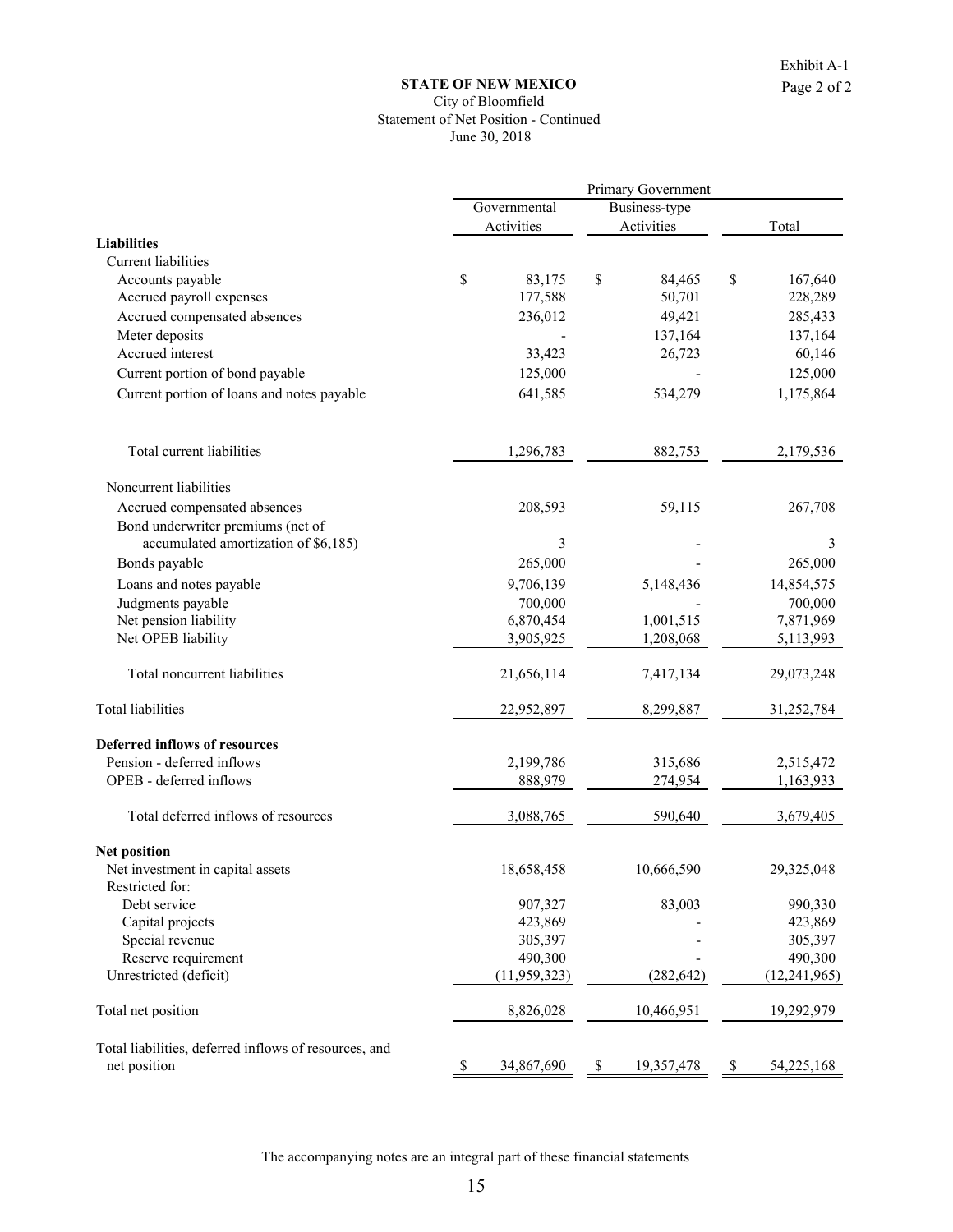#### **STATE OF NEW MEXICO** City of Bloomfield Statement of Activities For the Year Ended June 30, 2018

| <b>Functions/Programs</b>        |                 | <b>Program Revenues</b> |                         |    |                                              |    |                                     |  |  |
|----------------------------------|-----------------|-------------------------|-------------------------|----|----------------------------------------------|----|-------------------------------------|--|--|
|                                  | Expenses        |                         | Charges for<br>Services |    | <b>Operating Grants</b><br>and Contributions |    | Capital Grants and<br>Contributions |  |  |
| <b>Primary Government</b>        |                 |                         |                         |    |                                              |    |                                     |  |  |
| General government               | \$<br>2,477,531 | \$                      | 464,332                 | \$ | 91,604                                       | \$ |                                     |  |  |
| Public safety                    | 3,776,951       |                         | 492                     |    | 356,952                                      |    |                                     |  |  |
| Public works                     | 785,542         |                         |                         |    |                                              |    | 420,383                             |  |  |
| Culture and recreation           | 916,741         |                         | 51,272                  |    | 30,620                                       |    |                                     |  |  |
| Health and welfare               | 220,372         |                         |                         |    | 4,050                                        |    |                                     |  |  |
| Interest on long-term debt       | 425,370         |                         |                         |    |                                              |    |                                     |  |  |
| Total governmental activities    | 8,602,507       |                         | 516,096                 |    | 483,226                                      |    | 420,383                             |  |  |
| <b>Business-type Activities:</b> |                 |                         |                         |    |                                              |    |                                     |  |  |
| Joint Utility                    | 3,454,780       |                         | 3,862,090               |    |                                              |    | 180,405                             |  |  |
| Solid Waste                      | 676,949         |                         | 714,200                 |    |                                              |    |                                     |  |  |
| Total business-type activities   | 4, 131, 729     |                         | 4,576,290               |    |                                              |    | 180,405                             |  |  |
| Total                            | 12,734,236      |                         | 5,092,386               |    | 483,226                                      |    | 600,788                             |  |  |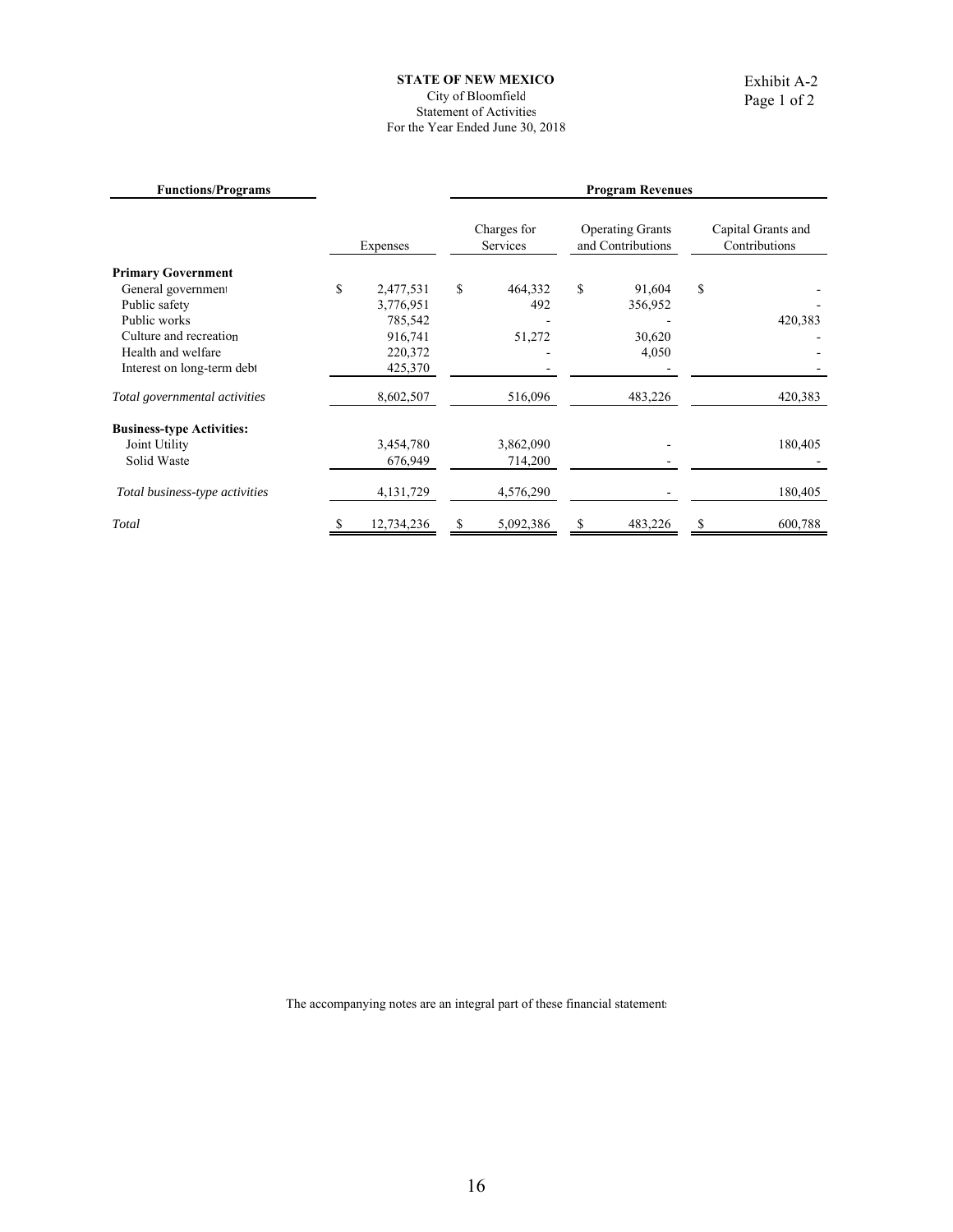#### **STATE OF NEW MEXICO** City of Bloomfield Statement of Activities For the Year Ended June 30, 2018

| <b>Functions/Programs</b>                   | <b>Net (Expense) Revenue and Changes in Net Position</b><br>Primary Government |                             |                   |  |  |  |
|---------------------------------------------|--------------------------------------------------------------------------------|-----------------------------|-------------------|--|--|--|
|                                             | Governmental<br>Activities                                                     | Business-type<br>Activities | Total             |  |  |  |
| <b>Primary Government</b>                   |                                                                                |                             |                   |  |  |  |
| General government                          | \$<br>(1,921,595)                                                              | \$                          | \$<br>(1,921,595) |  |  |  |
| Public safety                               | (3,419,507)                                                                    |                             | (3,419,507)       |  |  |  |
| Public works                                | (365, 159)                                                                     |                             | (365, 159)        |  |  |  |
| Culture and recreation                      | (834, 849)                                                                     |                             | (834, 849)        |  |  |  |
| Health and welfare                          | (216,322)                                                                      |                             | (216, 322)        |  |  |  |
| Interest on long-term debt                  | (425,370)                                                                      |                             | (425,370)         |  |  |  |
| Total governmental activities               | (7, 182, 802)                                                                  |                             | (7, 182, 802)     |  |  |  |
| <b>Business-type Activities:</b>            |                                                                                |                             |                   |  |  |  |
| Joint Utility                               |                                                                                | 587,715                     | 587,715           |  |  |  |
| Solid Waste                                 |                                                                                | 37,251                      | 37,251            |  |  |  |
| Total business-type activities              |                                                                                | 624,966                     | 624,966           |  |  |  |
| Total                                       | (7,182,802)                                                                    | 624,966                     | (6,557,836)       |  |  |  |
| <b>General Revenues and Transfers:</b>      |                                                                                |                             |                   |  |  |  |
| Taxes                                       |                                                                                |                             |                   |  |  |  |
| Property taxes, levied for general purposes | 970,045                                                                        |                             | 970,045           |  |  |  |
| Property taxes, levied for debt service     | 147,057                                                                        |                             | 147,057           |  |  |  |
| Gross receipts taxes                        | 5,470,087                                                                      |                             | 5,470,087         |  |  |  |
| Gasoline and motor vehicle taxes            | 224,513                                                                        |                             | 224,513           |  |  |  |
| Franchise taxes                             | 279,355                                                                        |                             | 279,355           |  |  |  |
| Lodger's taxes                              | 50,985                                                                         |                             | 50,985            |  |  |  |
| Investment income                           | 17,686                                                                         | 5,910                       | 23,596            |  |  |  |
| Miscellaneous revenue                       | 35,531                                                                         | 1,803                       | 37,334            |  |  |  |
| Transfers                                   | (73, 492)                                                                      | 73,492                      |                   |  |  |  |
| Donation of capital assets                  | 7,853                                                                          |                             | 7,853             |  |  |  |
| Gain on disposal of capital assets          | 2,354                                                                          |                             | 2,354             |  |  |  |
| Total general revenues and transfers        | 7,131,974                                                                      | 81,205                      | 7,213,179         |  |  |  |
| Change in net position                      | (50, 828)                                                                      | 706,171                     | 655,343           |  |  |  |
| Net position, beginning                     | 13,516,472                                                                     | 11,195,772                  | 24,712,244        |  |  |  |
| Net position restatement (Note 19)          | (4,639,616)                                                                    | (1,434,992)                 | (6,074,608)       |  |  |  |
| Net position, beginning, as restated        | 8,876,856                                                                      | 9,760,780                   | 18,637,636        |  |  |  |
| Net position, ending                        | 8,826,028<br><sup>\$</sup>                                                     | 10,466,951<br>S             | 19,292,979<br>\$  |  |  |  |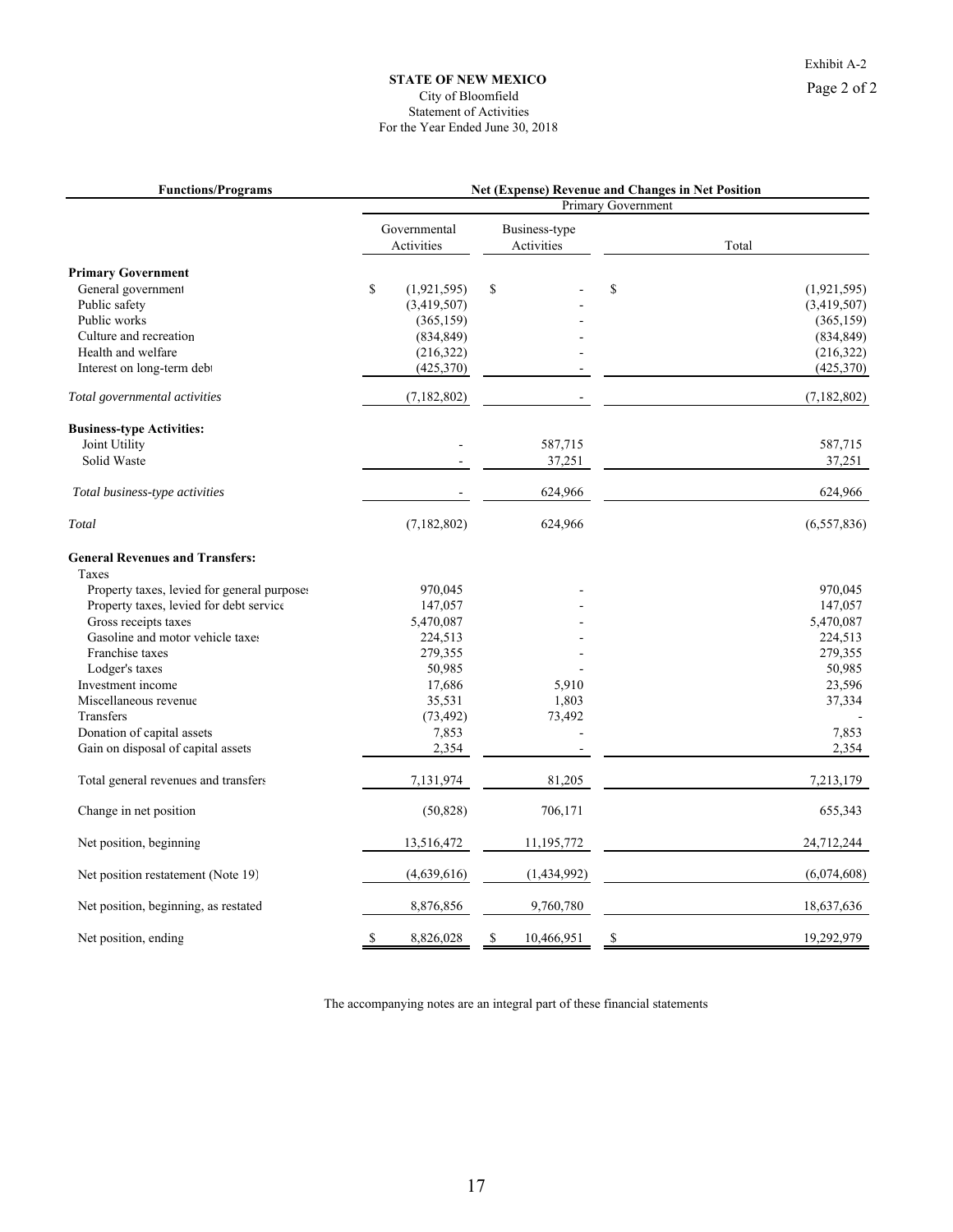#### City of Bloomfield Balance Sheet Governmental Funds June 30, 2018

|                                             |    | General Fund |    | Special Street<br>Maintenance<br>Capital Projects<br>Fund |    | G.O. Bond Debt<br>Service Fund | Other<br>Governmental<br>Funds |              | Total     |
|---------------------------------------------|----|--------------|----|-----------------------------------------------------------|----|--------------------------------|--------------------------------|--------------|-----------|
| Assets                                      |    |              |    |                                                           |    |                                |                                |              |           |
| Cash and cash equivalents<br>Receivables:   | \$ | 752,664      | \$ | 374,171                                                   | \$ | 1,144,694                      | \$<br>294,989                  | \$           | 2,566,518 |
| Property taxes                              |    | 71,082       |    |                                                           |    | 12,039                         |                                |              | 83,121    |
| Other taxes                                 |    | 996,022      |    | 40,081                                                    |    |                                | 74,272                         |              | 1,110,375 |
| Other receivables                           |    | 14,797       |    |                                                           |    |                                |                                |              | 14,797    |
| Due from other funds                        |    | 5,643        |    |                                                           |    | 4,154                          | 402                            |              | 10,199    |
| Total assets                                | -S | 1,840,208    | S. | 414,252                                                   | -S | 1,160,887                      | \$<br>369,663                  | \$           | 3,785,010 |
| Liabilities, deferred inflows of resources, |    |              |    |                                                           |    |                                |                                |              |           |
| and fund balance                            |    |              |    |                                                           |    |                                |                                |              |           |
| Liabilities                                 |    |              |    |                                                           |    |                                |                                |              |           |
| Accounts payable                            | \$ | 42,555       | \$ | 35,490                                                    | \$ |                                | \$<br>5,130                    | $\mathbb{S}$ | 83,175    |
| Accrued payroll expenses                    |    | 167,322      |    | 9,794                                                     |    |                                | 472                            |              | 177,588   |
| Due to other funds                          |    | 4,556        |    | 2,463                                                     |    |                                | 1,300                          |              | 8,319     |
| <b>Total</b> liabilities                    |    | 214,433      |    | 47,747                                                    |    |                                | 6,902                          |              | 269,082   |
| Deferred inflows of resources               |    |              |    |                                                           |    |                                |                                |              |           |
| Unavailable revenue- property taxes         |    | 49,673       |    |                                                           |    | 8,357                          |                                |              | 58,030    |
| Total deferred inflows of resoucrces        |    | 49,673       |    |                                                           |    | 8,357                          |                                |              | 58,030    |
| Fund balances                               |    |              |    |                                                           |    |                                |                                |              |           |
| Restricted                                  |    | 490,300      |    | 366,505                                                   |    | 1,152,530                      | 219,882                        |              | 2,229,217 |
| Committed                                   |    |              |    |                                                           |    |                                | 43,145                         |              | 43,145    |
| Assigned                                    |    |              |    |                                                           |    |                                | 99,734                         |              | 99,734    |
| Unassigned                                  |    | 1,085,802    |    |                                                           |    |                                |                                |              | 1,085,802 |
| Total fund balances                         |    | 1,576,102    |    | 366,505                                                   |    | 1,152,530                      | 362,761                        |              | 3,457,898 |
| Total liabilities, deferred inflows of      |    |              |    |                                                           |    |                                |                                |              |           |
| resources, and fund balances                | \$ | 1,840,208    | \$ | 414,252                                                   | \$ | 1,160,887                      | \$<br>369,663                  | \$           | 3,785,010 |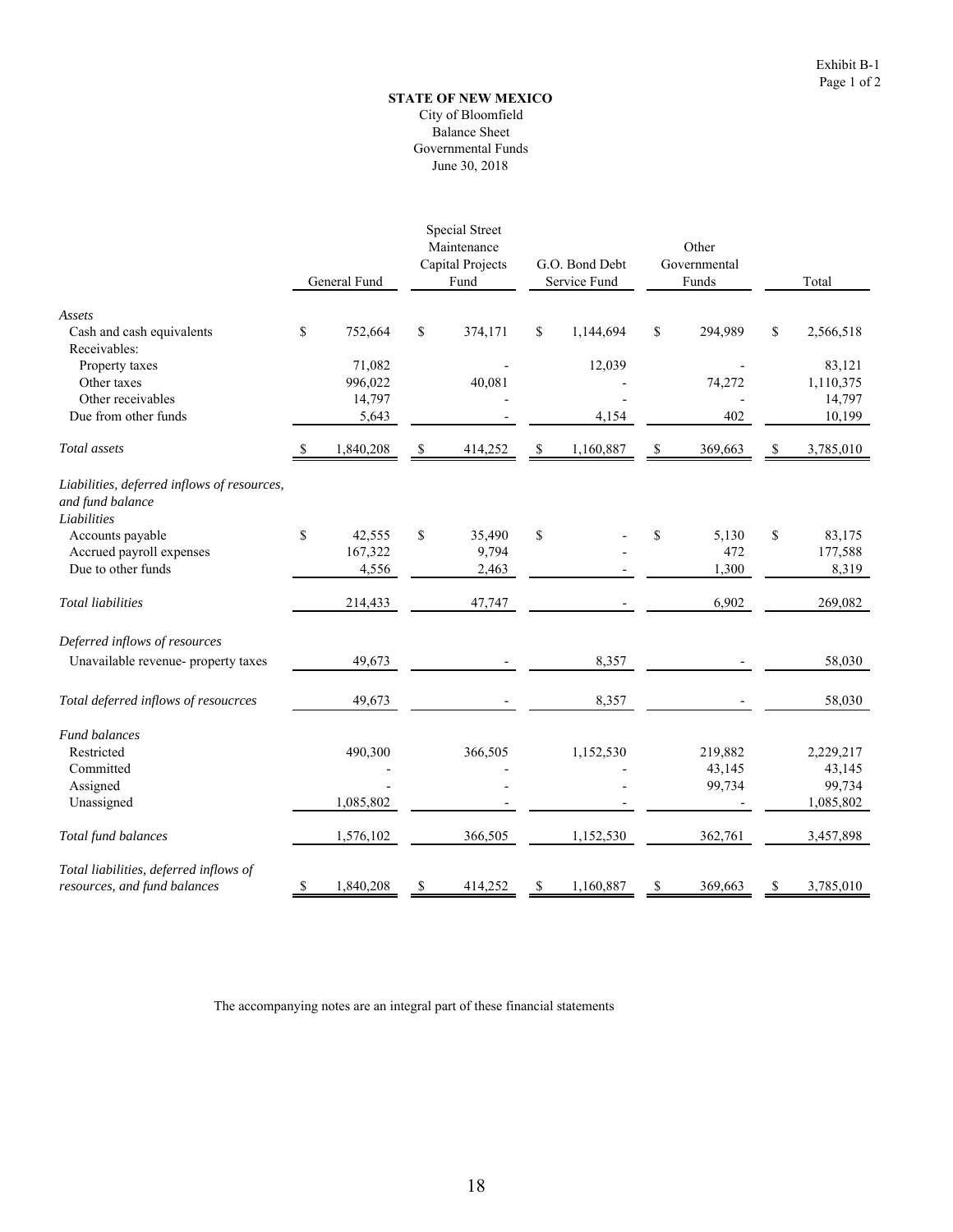#### **STATE OF NEW MEXICO** Exhibit B-1

#### City of Bloomfield Page 2 of 2 Governmental Funds Reconciliation of the Balance Sheet to the Statement of Net Position June 30, 2018

| Amounts reported for governmental activities in the Statement of<br>Net Position are different because:                                                                                                                                                                                                                            |                                                           |
|------------------------------------------------------------------------------------------------------------------------------------------------------------------------------------------------------------------------------------------------------------------------------------------------------------------------------------|-----------------------------------------------------------|
| Fund balances - total governmental funds                                                                                                                                                                                                                                                                                           | \$<br>3,457,898                                           |
| Capital assets used in governmental activities are not financial resources<br>and, therefore, are not reported in the funds                                                                                                                                                                                                        | 28,497,406                                                |
| Delinquent property taxes not collected within sixty days after year end are<br>not considered "available" revenues and are considered to be deferred inflows of<br>resources in the fund financial statements, but are considered revenue in the                                                                                  |                                                           |
| <b>Statement of Activities</b>                                                                                                                                                                                                                                                                                                     | 58,030                                                    |
| Items related to the defined benefit pension plan and other postemployment benefits are<br>not financial resources and, therefore, are not reported in the funds.<br>Deferred outflows of resources                                                                                                                                | 1,914,951                                                 |
| Loan proceeds paid to refunded bond escrow agent reported as an other financing use in<br>the funds are netted against the refunded bonds with the difference being reported as a<br>deferred outflow of resources in the government-wide statement of net position and<br>amortized over the remaining life of the refunded bonds | 678,642                                                   |
| Items related to the defined benefit pension plan and other postemployment benefits are<br>not due and payable in the current period and, therefore, are not reported in the funds<br>Deferred inflows of resources                                                                                                                | (3,088,765)                                               |
| Certain liabilities, including bonds payable and related components, accured interest,<br>and current and long-term portions of accrued compensated absences, are not due and<br>payable in the current period and, therefore, are not reported in the funds                                                                       |                                                           |
| Accrued interest<br>Current portion of accrued compensated absences<br>Long-term portion of accrued compensated absences<br>Bond underwriter premiums, net of amortization                                                                                                                                                         | (33, 423)<br>(236, 012)<br>(208, 593)<br>(3)              |
| Bonds and notes payable<br>Judgments payable<br>Net pension liability<br>Net OPEB liability                                                                                                                                                                                                                                        | (10, 737, 724)<br>(700,000)<br>(6,870,454)<br>(3,905,925) |
| Net position of governmental activities                                                                                                                                                                                                                                                                                            | \$<br>8,826,028                                           |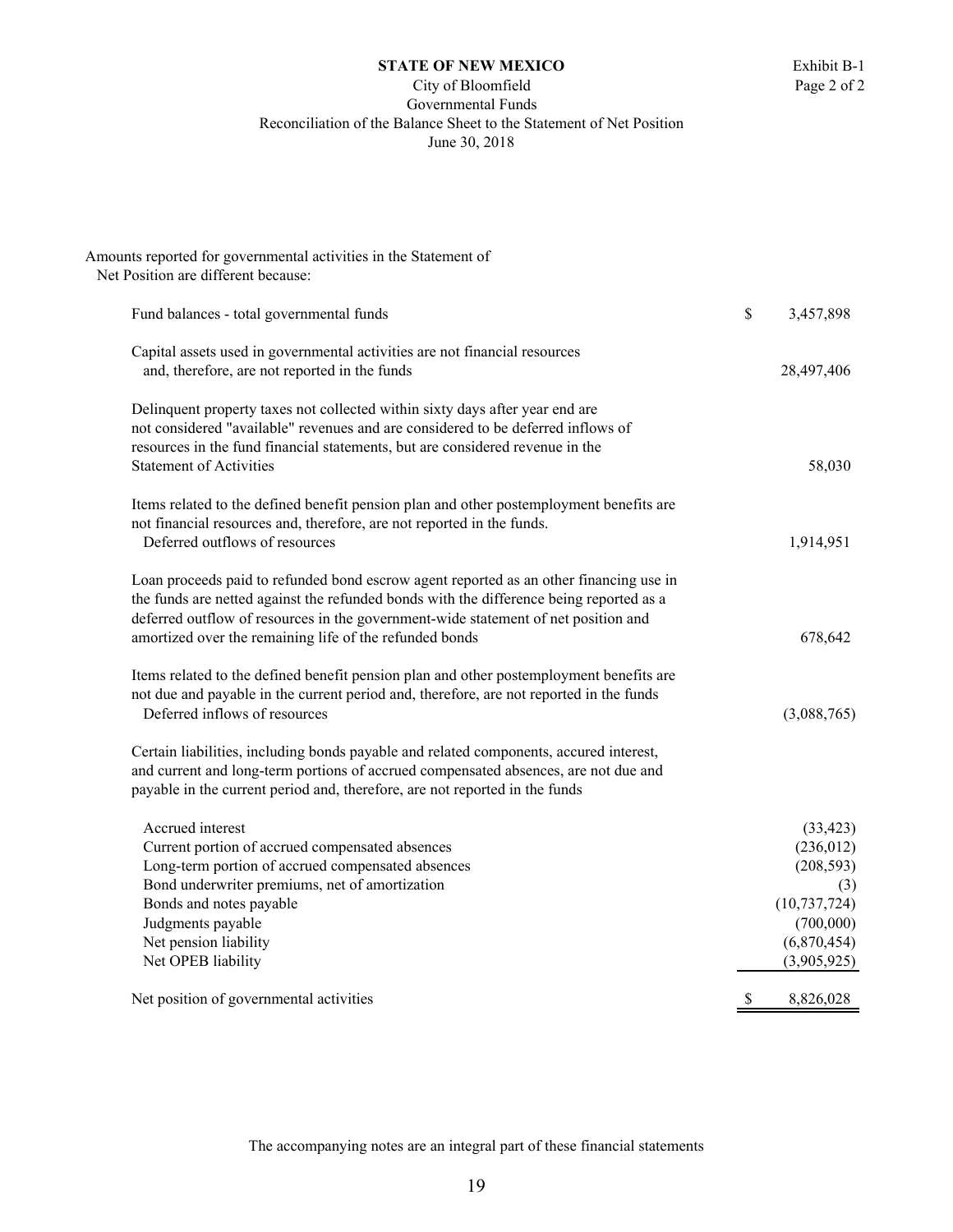#### City of Bloomfield Statement of Revenues, Expenditures and Changes in Fund Balances Governmental Funds For the Year Ended June 30, 2018

|                                      |              |              | Special Street   |               |                |               |                 |
|--------------------------------------|--------------|--------------|------------------|---------------|----------------|---------------|-----------------|
|                                      |              |              | Maintenance      |               |                | Other         |                 |
|                                      |              |              | Capital Projects |               | G.O. Bond Debt | Governmental  |                 |
|                                      |              | General Fund | Fund             |               | Service Fund   | Funds         | Total           |
| Revenues:                            |              |              |                  |               |                |               |                 |
| Taxes:                               |              |              |                  |               |                |               |                 |
| Property                             | $\mathbb{S}$ | 973,120      | \$               | \$            | 148,220        | \$            | \$<br>1,121,340 |
| Gross receipts                       |              | 5,088,542    |                  |               |                | 381,545       | 5,470,087       |
| Gasoline and motor vehicle           |              |              | 224,513          |               |                |               | 224,513         |
| Other                                |              | 279,355      |                  |               |                | 50,985        | 330,340         |
| Intergovernmental                    |              |              |                  |               |                |               |                 |
| Federal operating grants             |              | 1,833        |                  |               |                |               | 1,833           |
| State operating grants               |              | 166,746      |                  |               |                | 314,647       | 481,393         |
| State capital grants                 |              |              | 420,383          |               |                |               | 420,383         |
| Charges for services                 |              | 316,584      |                  |               |                |               | 316,584         |
| Licenses and fees                    |              | 194,611      |                  |               |                | 4,901         | 199,512         |
| Contributions and donations          |              |              |                  |               |                | 19,300        | 19,300          |
| Investment income                    |              | 29           |                  |               | 17,654         | 3             | 17,686          |
| Miscellaneous                        |              | 11,103       | 189              |               |                | 4,939         | 16,231          |
| Total revenues                       |              | 7,031,923    | 645,085          |               | 165,874        | 776,320       | 8,619,202       |
| Expenditures:                        |              |              |                  |               |                |               |                 |
| Current:                             |              |              |                  |               |                |               |                 |
| General government                   |              | 1,322,860    |                  |               | 1,478          | 58,574        | 1,382,912       |
| Public safety                        |              | 3,017,832    |                  |               |                | 134,748       | 3,152,580       |
| Public works                         |              |              | 540,146          |               |                |               | 540,146         |
| Culture and recreation               |              | 772,029      |                  |               |                | 11,235        | 783,264         |
| Health and welfare                   |              | 175,556      |                  |               |                |               | 175,556         |
| Capital outlay                       |              | 36,457       | 119,213          |               |                | 545,687       | 701,357         |
| Debt service:                        |              |              |                  |               |                |               |                 |
| Principal                            |              | 49,440       | 38,439           |               | 703,233        |               | 791,112         |
| Interest                             |              | 3,626        | 4,298            |               | 321,283        |               | 329,207         |
| Total expenditures                   |              | 5,377,800    | 702,096          |               | 1,025,994      | 750,244       | 7,856,134       |
| Excess (deficiency) of revenues over |              |              |                  |               |                |               |                 |
| expenditures                         |              | 1,654,123    | (57, 011)        |               | (860, 120)     | 26,076        | 763,068         |
| Other financing sources (uses)       |              |              |                  |               |                |               |                 |
| Loan proceeds                        |              |              |                  |               |                | 300,000       | 300,000         |
| Proceeds from sale of capital assets |              | 2,354        |                  |               |                |               | 2,354           |
| Transfers in                         |              | 32,420       | 403,340          |               | 755,424        |               | 1,191,184       |
| Transfers out                        |              | (891, 730)   |                  |               |                | (372, 946)    | (1,264,676)     |
| Total other financing sources (uses) |              | (856, 956)   | 403,340          |               | 755,424        | (72, 946)     | 228,862         |
| Net change in fund balance           |              | 797,167      | 346,329          |               | (104, 696)     | (46,870)      | 991,930         |
| Fund balance - beginning of year     |              | 778,935      | 20,176           |               | 1,257,226      | 409,631       | 2,465,968       |
| Fund balance - end of year           | \$           | 1,576,102    | \$<br>366,505    | <sup>\$</sup> | 1,152,530      | \$<br>362,761 | \$<br>3,457,898 |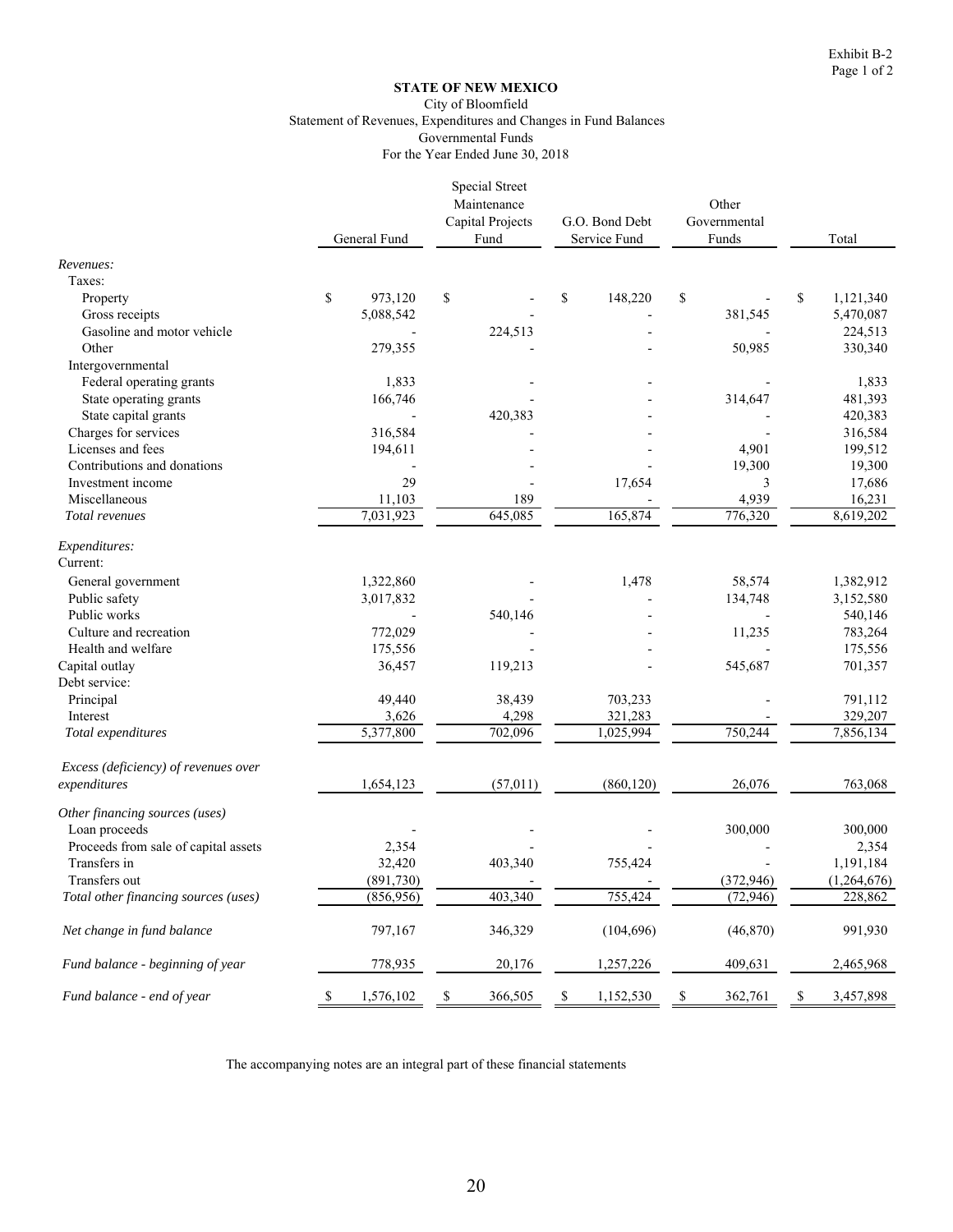City of Bloomfield

#### Governmental Funds Reconciliation of the Statement of Revenues, Expenditures and Changes For the Year Ended June 30, 2018 in Fund Balances of Governmental Funds to the Statement of Activities

| \$<br>991,930<br>Net change in fund balances - total governmental funds<br>Governmental funds report capital outlays as expenditures. However in<br>the statement of activities, the cost of those assets is allocated over their<br>estimated useful lives and reported as depreciation expense:<br>Capital expenditures recorded in capital outlay<br>701,357<br>Depreciation expense<br>(1, 138, 805)<br>Donation of capital assets<br>7,853<br>Revenues in the statement of activities that do not provide current financial<br>resources are not reported as revenue in the funds:<br>Decrease in deferred inflow related to property taxes receivable<br>(4,238)<br>Expenses in the Statement of Activities that do not require current financial<br>resources are not reported as expenditures in the funds:<br>Increase in accrued compensated absences<br>(21, 561)<br>Decrease in accrued interest<br>5,590<br>Increase in judgments payable<br>(700,000)<br>Change in net pension liability and the related deferred outflows and deferred<br>inflows of resources related to pensions<br>(184, 376)<br>Change in net OPEB liability and the related deferred outflows and deferred<br>inflows of resources related to other postemployment benefits<br>(98, 051)<br>The issuance of long-term debt (e.g. bonds, notes, leases) provides current financial<br>resources to governmental funds, while the repayment of the principal of long-term<br>debt consumes the current financial resources of govermental funds. Neither<br>transaction, however, has any effect on net position. Also, governmental funds<br>report the effect of premiums and similar items when debt is first issued, whereas<br>these amounts are deferred and amortized in the Statement of Activities:<br>Amortization of bond premiums and bond discounts<br>131<br>Proceeds from the issuance of loans<br>(300,000)<br>Principal payments on bonds, loans and notes payable<br>791,112<br>Amortization of deferred amount on refunding of debt<br>(101,770)<br>Change in net position of governmental activities<br>(50, 828) | Amounts reported for governmental activities in the Statement of Activities<br>are different because: |  |
|-------------------------------------------------------------------------------------------------------------------------------------------------------------------------------------------------------------------------------------------------------------------------------------------------------------------------------------------------------------------------------------------------------------------------------------------------------------------------------------------------------------------------------------------------------------------------------------------------------------------------------------------------------------------------------------------------------------------------------------------------------------------------------------------------------------------------------------------------------------------------------------------------------------------------------------------------------------------------------------------------------------------------------------------------------------------------------------------------------------------------------------------------------------------------------------------------------------------------------------------------------------------------------------------------------------------------------------------------------------------------------------------------------------------------------------------------------------------------------------------------------------------------------------------------------------------------------------------------------------------------------------------------------------------------------------------------------------------------------------------------------------------------------------------------------------------------------------------------------------------------------------------------------------------------------------------------------------------------------------------------------------------------------------------------------------------------------------------------------------------------|-------------------------------------------------------------------------------------------------------|--|
|                                                                                                                                                                                                                                                                                                                                                                                                                                                                                                                                                                                                                                                                                                                                                                                                                                                                                                                                                                                                                                                                                                                                                                                                                                                                                                                                                                                                                                                                                                                                                                                                                                                                                                                                                                                                                                                                                                                                                                                                                                                                                                                         |                                                                                                       |  |
|                                                                                                                                                                                                                                                                                                                                                                                                                                                                                                                                                                                                                                                                                                                                                                                                                                                                                                                                                                                                                                                                                                                                                                                                                                                                                                                                                                                                                                                                                                                                                                                                                                                                                                                                                                                                                                                                                                                                                                                                                                                                                                                         |                                                                                                       |  |
|                                                                                                                                                                                                                                                                                                                                                                                                                                                                                                                                                                                                                                                                                                                                                                                                                                                                                                                                                                                                                                                                                                                                                                                                                                                                                                                                                                                                                                                                                                                                                                                                                                                                                                                                                                                                                                                                                                                                                                                                                                                                                                                         |                                                                                                       |  |
|                                                                                                                                                                                                                                                                                                                                                                                                                                                                                                                                                                                                                                                                                                                                                                                                                                                                                                                                                                                                                                                                                                                                                                                                                                                                                                                                                                                                                                                                                                                                                                                                                                                                                                                                                                                                                                                                                                                                                                                                                                                                                                                         |                                                                                                       |  |
|                                                                                                                                                                                                                                                                                                                                                                                                                                                                                                                                                                                                                                                                                                                                                                                                                                                                                                                                                                                                                                                                                                                                                                                                                                                                                                                                                                                                                                                                                                                                                                                                                                                                                                                                                                                                                                                                                                                                                                                                                                                                                                                         |                                                                                                       |  |
|                                                                                                                                                                                                                                                                                                                                                                                                                                                                                                                                                                                                                                                                                                                                                                                                                                                                                                                                                                                                                                                                                                                                                                                                                                                                                                                                                                                                                                                                                                                                                                                                                                                                                                                                                                                                                                                                                                                                                                                                                                                                                                                         |                                                                                                       |  |
|                                                                                                                                                                                                                                                                                                                                                                                                                                                                                                                                                                                                                                                                                                                                                                                                                                                                                                                                                                                                                                                                                                                                                                                                                                                                                                                                                                                                                                                                                                                                                                                                                                                                                                                                                                                                                                                                                                                                                                                                                                                                                                                         |                                                                                                       |  |
|                                                                                                                                                                                                                                                                                                                                                                                                                                                                                                                                                                                                                                                                                                                                                                                                                                                                                                                                                                                                                                                                                                                                                                                                                                                                                                                                                                                                                                                                                                                                                                                                                                                                                                                                                                                                                                                                                                                                                                                                                                                                                                                         |                                                                                                       |  |
|                                                                                                                                                                                                                                                                                                                                                                                                                                                                                                                                                                                                                                                                                                                                                                                                                                                                                                                                                                                                                                                                                                                                                                                                                                                                                                                                                                                                                                                                                                                                                                                                                                                                                                                                                                                                                                                                                                                                                                                                                                                                                                                         |                                                                                                       |  |
|                                                                                                                                                                                                                                                                                                                                                                                                                                                                                                                                                                                                                                                                                                                                                                                                                                                                                                                                                                                                                                                                                                                                                                                                                                                                                                                                                                                                                                                                                                                                                                                                                                                                                                                                                                                                                                                                                                                                                                                                                                                                                                                         |                                                                                                       |  |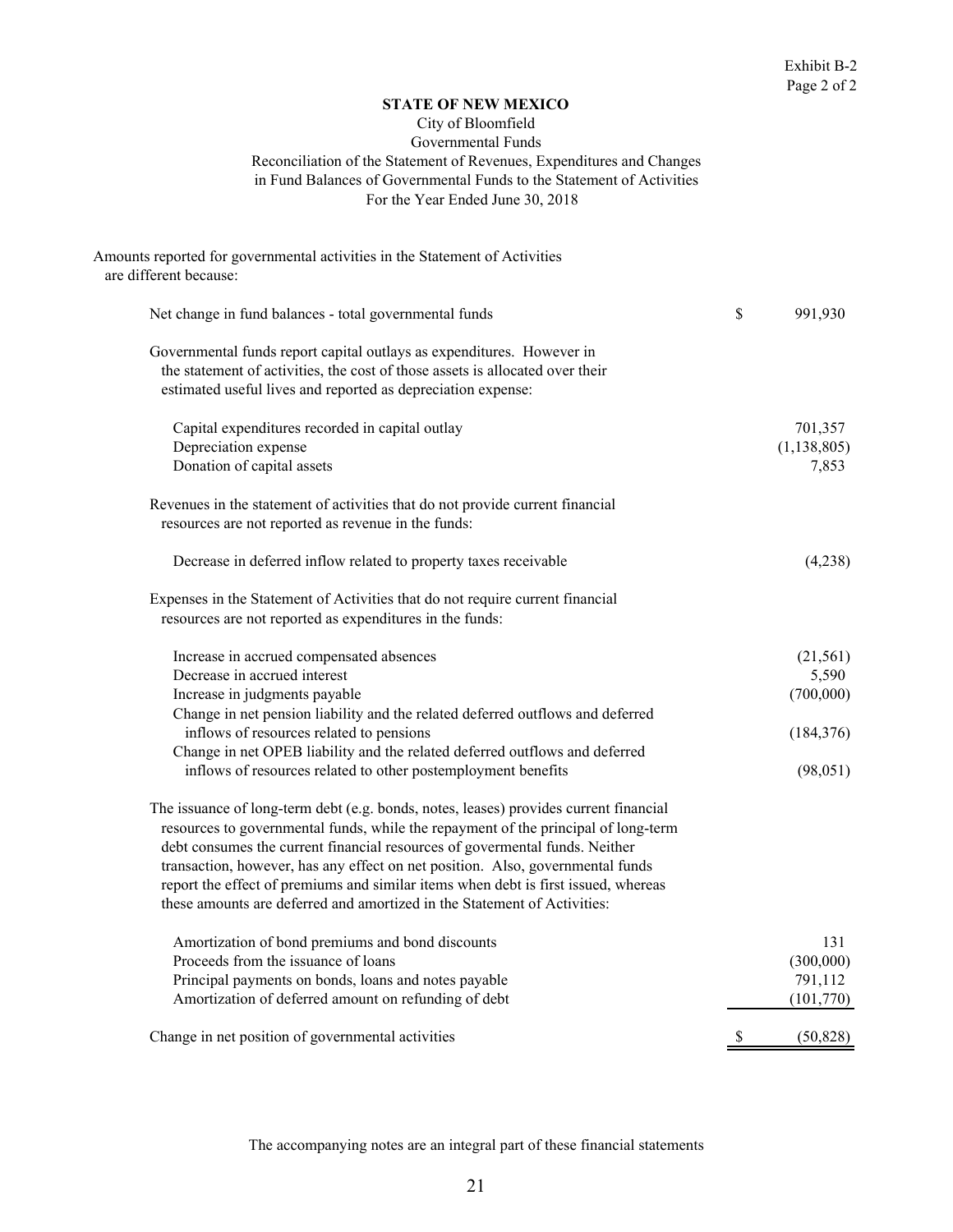#### For the Year Ended June 30, 2018 **STATE OF NEW MEXICO** City of Bloomfield General Fund Statement of Revenues, Expenditures and Changes in Fund Balance Budget (Non-GAAP Budgetary Basis) and Actual

|                                                                |               | <b>Budgeted Amounts</b> | Actual                               | Variances<br>Favorable<br>(Unfavorable) |
|----------------------------------------------------------------|---------------|-------------------------|--------------------------------------|-----------------------------------------|
|                                                                | Original      | Final                   | (Non-GAAP<br><b>Budgetary Basis)</b> | Final to Actual                         |
| Revenues:                                                      |               |                         |                                      |                                         |
| Taxes                                                          |               |                         |                                      |                                         |
| Property                                                       | \$<br>906,046 | $\mathbb{S}$<br>906,046 | \$<br>971,250                        | \$<br>65,204                            |
| Gross receipts                                                 | 4,956,500     | 4,956,500               | 5,023,419                            | 66,919                                  |
| Other                                                          | 317,000       | 317,000                 | 291,020                              | (25,980)                                |
| Intergovernmental income:                                      |               |                         |                                      |                                         |
| Federal operating grant                                        |               |                         | 1,833                                | 1,833                                   |
| State operating grant                                          | 176,300       | 176,300                 | 173,560                              | (2,740)                                 |
| Charges for services<br>Licenses and fees                      | 350,600       | 350,600                 | 314,926                              | (35, 674)                               |
| Investment income                                              | 257,150<br>50 | 257,150<br>50           | 195,111<br>29                        | (62,039)<br>(21)                        |
| Miscellaneous                                                  | 15,400        | 15,400                  | 11,052                               | (4,348)                                 |
| Total revenues                                                 | 6,979,046     | 6,979,046               | 6,982,200                            | 3,154                                   |
| Expenditures:                                                  |               |                         |                                      |                                         |
| Current:                                                       |               |                         |                                      |                                         |
| General government                                             | 1,412,066     | 1,412,066               | 1,274,353                            | 137,713                                 |
| Public safety                                                  | 3,319,911     | 3,319,911               | 3,038,070                            | 281,841                                 |
| Culture and recreation                                         | 822,123       | 822,123                 | 770,705                              | 51,418                                  |
| Health and welfare                                             | 193,102       | 193,102                 | 175,236                              | 17,866                                  |
| Capital outlay                                                 | 16,210        | 16,210                  | 52,652                               | (36, 442)                               |
| Debt service:                                                  |               |                         |                                      |                                         |
| Principal                                                      |               |                         | 49,440                               | (49, 440)                               |
| Interest                                                       |               |                         | 3,626                                | (3,626)                                 |
| Total expenditures                                             | 5,763,412     | 5,763,412               | 5,364,082                            | 399,330                                 |
| Excess (deficiency) of revenues over                           |               |                         |                                      |                                         |
| expenditures                                                   | 1,215,634     | 1,215,634               | 1,618,118                            | 402,484                                 |
| Other financing sources (uses)                                 |               |                         |                                      |                                         |
| Designated cash (budgeted cash increase)                       | (199, 878)    | (176, 325)              |                                      | 176,325                                 |
| Proceeds from sale of capital assets                           | 2,000         | 2,000                   | 2,572                                | 572                                     |
| Transfers out                                                  | (1,017,756)   | (1,041,309)             | (1,022,063)                          | 19,246                                  |
| Total other financing sources (uses)                           | (1,215,634)   | (1,215,634)             | (1,019,491)                          | 196,143                                 |
| Net change in fund balance                                     |               |                         | 598,627                              | 598,627                                 |
| Fund balance - beginning of year                               |               |                         | 155,124                              | 155,124                                 |
| Fund balance - end of year                                     | \$            | \$                      | \$<br>753,751                        | \$<br>753,751                           |
| Net change in fund balance (non-GAAP budgetary basis)          |               |                         | \$<br>598,627                        |                                         |
| Adjustments to revenues for taxes and other receivables        |               |                         | 81,925                               |                                         |
| Adjustments to expenditures for salaries and accounts payable. |               |                         | 116,615                              |                                         |
| Net change in fund balance (GAAP)                              |               |                         | \$<br>797,167                        |                                         |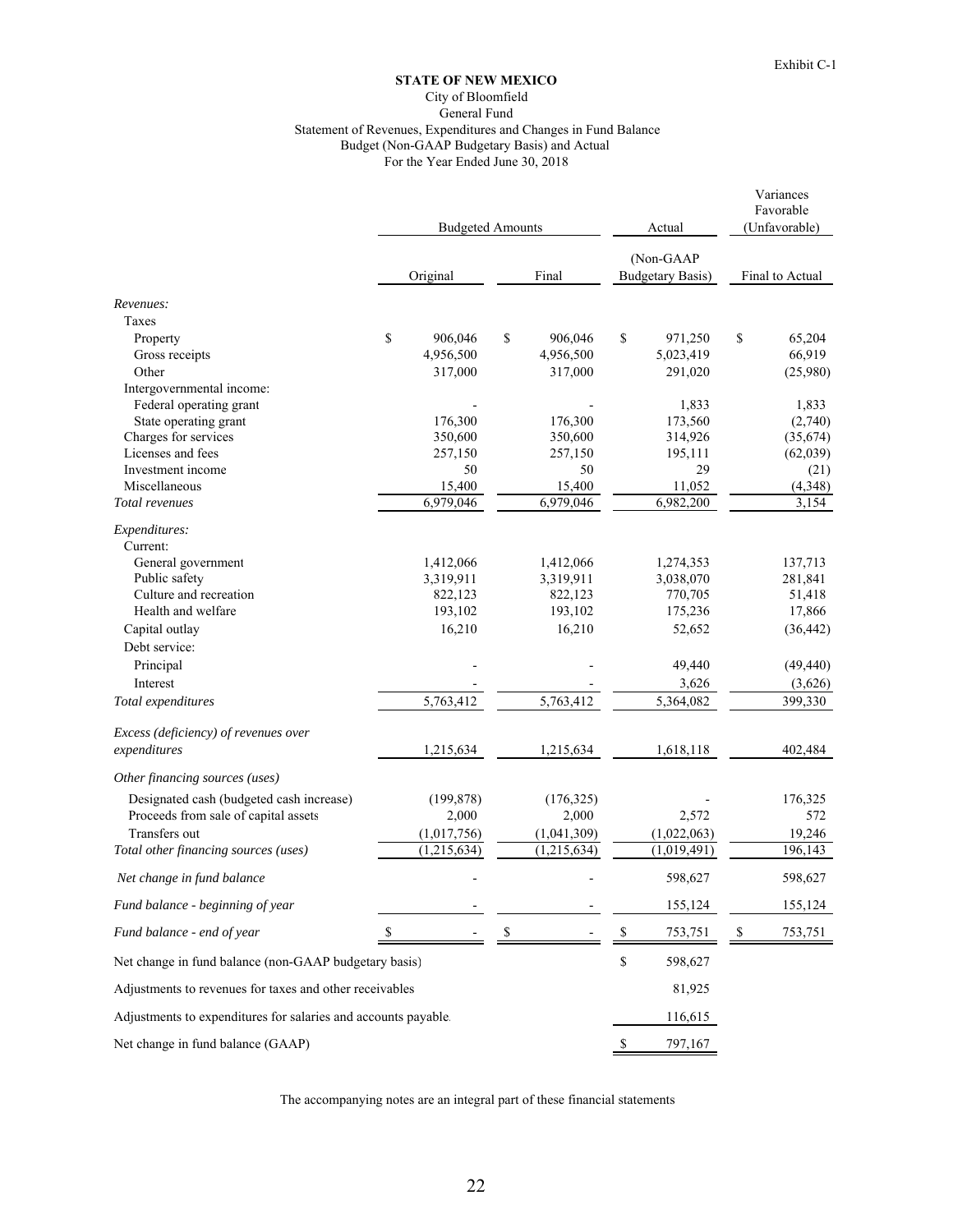#### City of Bloomfield Statement of Net Position Proprietary Funds June 30, 2018

|                                                       | Business-type Activities<br><b>Enterprise Funds</b> |                        |    |             |    |                |
|-------------------------------------------------------|-----------------------------------------------------|------------------------|----|-------------|----|----------------|
|                                                       |                                                     | Joint Utility          |    | Solid Waste |    | Total          |
| Assets                                                |                                                     |                        |    |             |    |                |
| Current assets                                        |                                                     |                        |    |             |    |                |
| Cash and cash equivalents                             | \$                                                  | 1,383,331              | \$ | 247,347     | \$ | 1,630,678      |
| Accounts receivable (net of allowance for doubtful    |                                                     |                        |    |             |    |                |
| accounts of \$227,946 and \$36,312, respectively)     |                                                     | 549,185                |    | 97,117      |    | 646,302        |
| Inventory                                             |                                                     | 240,639                |    |             |    | 240,639        |
| Total current assets                                  |                                                     | $\overline{2,}173,155$ |    | 344,464     |    | 2,517,619      |
| Noncurrent assets                                     |                                                     |                        |    |             |    |                |
| Restricted cash and investments                       |                                                     | 425,257                |    | 16,322      |    | 441,579        |
| Capital assets                                        |                                                     | 26,112,796             |    | 503,898     |    | 26,616,694     |
| Accumulated depreciation                              |                                                     | (10,363,023)           |    | (125, 778)  |    | (10, 488, 801) |
| Total noncurrent assets                               |                                                     | 16,175,030             |    | 394,442     |    | 16,569,472     |
|                                                       |                                                     |                        |    |             |    |                |
| Deferred outflows of resources                        |                                                     |                        |    |             |    |                |
| Pension - deferred outflows                           |                                                     | 254,564                |    |             |    | 254,564        |
| OPEB - deferred outflows                              |                                                     | 17,703                 |    |             |    | 17,703         |
| Total deferred outflows of resources                  |                                                     | 272,267                |    |             |    | 272,267        |
| Total assets and deferred outflows of resources       | - \$                                                | 18,620,452             | \$ | 738,906     | \$ | 19,359,358     |
| Liabilities, deferred inflows of resources, and       |                                                     |                        |    |             |    |                |
| <b>Net Position</b>                                   |                                                     |                        |    |             |    |                |
| Liabilities                                           |                                                     |                        |    |             |    |                |
| Current liabilities                                   |                                                     |                        |    |             |    |                |
| Accounts payable                                      | \$                                                  | 31,469                 | \$ | 52,996      | \$ | 84,465         |
| Accrued payroll expenses                              |                                                     | 50,701                 |    |             |    | 50,701         |
| Accrued compensated absences                          |                                                     | 49,421                 |    |             |    | 49,421         |
| Meter deposits                                        |                                                     | 137,164                |    |             |    | 137,164        |
| Due to other funds                                    |                                                     | 1,880                  |    |             |    | 1,880          |
| Accrued interest                                      |                                                     | 26,032                 |    | 691         |    | 26,723         |
|                                                       |                                                     |                        |    |             |    |                |
| Current maturity of loans, notes and                  |                                                     |                        |    |             |    |                |
| capital leases payable                                |                                                     | 522,235                |    | 12,044      |    | 534,279        |
| Total current liabilities                             |                                                     | 818,902                |    | 65,731      |    | 884,633        |
| Noncurrent liabilities                                |                                                     |                        |    |             |    |                |
| Accrued compensated absences                          |                                                     | 59,115                 |    |             |    | 59,115         |
| Loans, notes and capital leases payable               |                                                     | 5,064,429              |    | 84,007      |    | 5,148,436      |
| Net pension liability                                 |                                                     | 1,001,515              |    |             |    | 1,001,515      |
| Net OPEB liability                                    |                                                     | 1,208,068              |    |             |    | 1,208,068      |
| Total noncurrent liabilities                          |                                                     | 7.333.127              |    | 84,007      |    | 7.417.134      |
| Total liabilities                                     |                                                     | 8,152,029              |    | 149.738     |    | 8,301,767      |
|                                                       |                                                     |                        |    |             |    |                |
| Deferred inflows of resources                         |                                                     |                        |    |             |    |                |
| Pension - deferred inflows                            |                                                     | 315,686                |    |             |    | 315,686        |
| OPEB - deferred inflows                               |                                                     | 274,954                |    |             |    | 274,954        |
| Total deferred inflows of resources                   |                                                     | 590,640                |    |             |    | 590,640        |
| Net position                                          |                                                     |                        |    |             |    |                |
| Net investment in capital assets                      |                                                     | 10,368,212             |    | 298,378     |    | 10,666,590     |
| Restricted for:                                       |                                                     |                        |    |             |    |                |
| Debt service                                          |                                                     | 82,990                 |    | 13          |    | 83,003         |
| Unrestricted                                          |                                                     | (573, 419)             |    | 290,777     |    | (282, 642)     |
| Total net position                                    |                                                     | 9,877,783              |    | 589,168     |    | 10,466,951     |
|                                                       |                                                     |                        |    |             |    |                |
| Total liabilities, deferred inflows of resources and, |                                                     |                        |    |             | \$ |                |
| net position                                          | \$                                                  | 18,620,452             | \$ | 738,906     |    | 19,359,358     |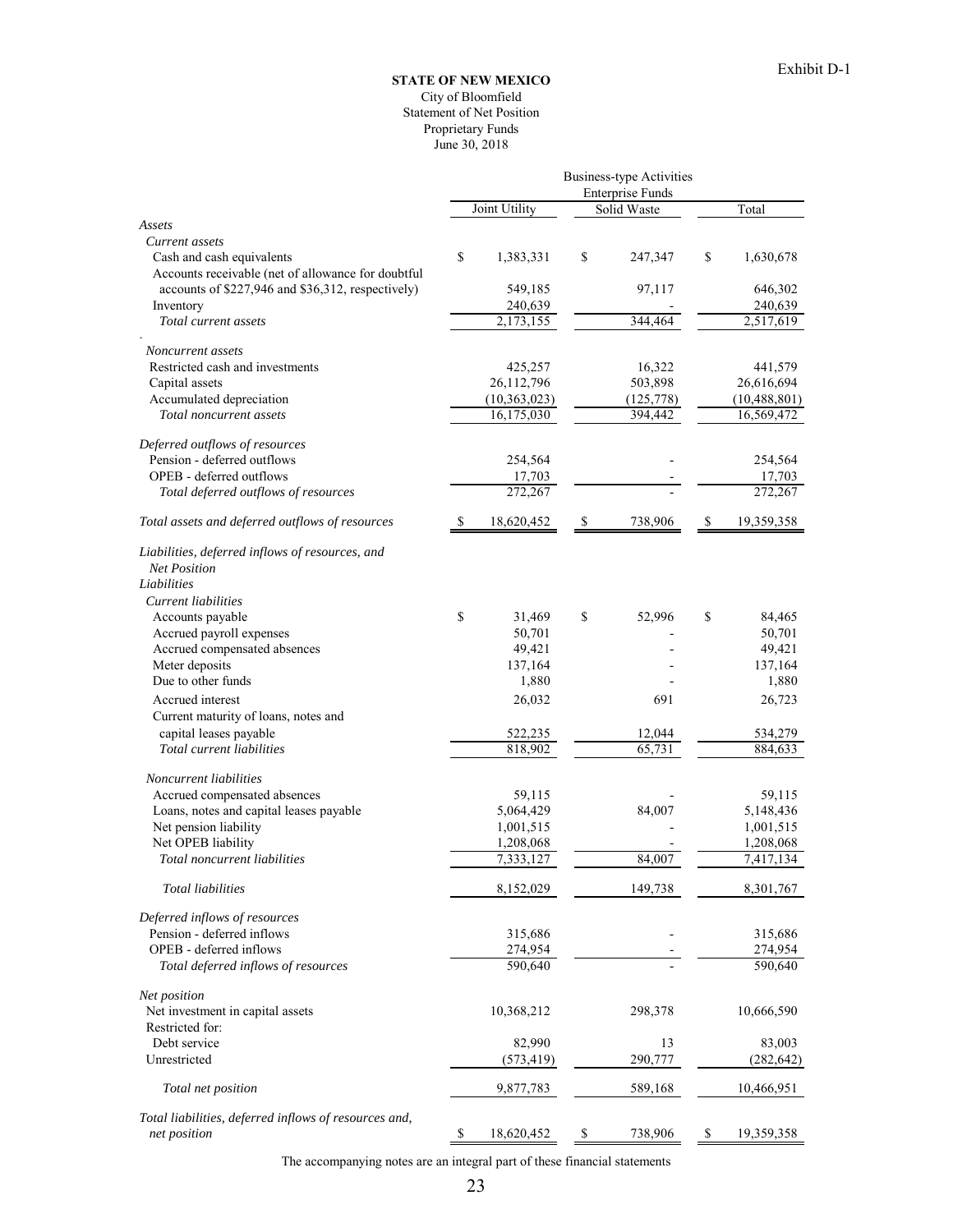#### **STATE OF NEW MEXICO** Exhibit D-2

#### City of Bloomfield Statement of Revenues, Expenses and Changes in Net Position Proprietary Funds For the Year Ended June 30, 2018

|                                                  | <b>Business-type Activities</b> |               |                           |                         |                           |             |  |  |  |
|--------------------------------------------------|---------------------------------|---------------|---------------------------|-------------------------|---------------------------|-------------|--|--|--|
|                                                  |                                 |               |                           | <b>Enterprise Funds</b> |                           |             |  |  |  |
|                                                  |                                 | Joint Utility |                           | Solid Waste             |                           | Total       |  |  |  |
| Operating revenues:                              |                                 |               |                           |                         |                           |             |  |  |  |
| Charges for services                             | $\boldsymbol{\mathsf{S}}$       | 3,862,090     | $\boldsymbol{\mathsf{S}}$ | 714,200                 | $\boldsymbol{\mathsf{S}}$ | 4,576,290   |  |  |  |
| Total operating revenues                         |                                 | 3,862,090     |                           | 714,200                 |                           | 4,576,290   |  |  |  |
| Operating expenses:                              |                                 |               |                           |                         |                           |             |  |  |  |
| Depreciation                                     |                                 | 494,334       |                           | 10,039                  |                           | 504,373     |  |  |  |
| Personnel services                               |                                 | 1,377,051     |                           |                         |                           | 1,377,051   |  |  |  |
| Contractual services                             |                                 | 271,814       |                           | 662,302                 |                           | 934,116     |  |  |  |
| Supplies and purchased power                     |                                 | 427,267       |                           |                         |                           | 427,267     |  |  |  |
| Maintenance and materials                        |                                 | 304,454       |                           |                         |                           | 304,454     |  |  |  |
| Miscellaneous                                    |                                 | 193,337       |                           |                         |                           | 193,337     |  |  |  |
| Utilities                                        |                                 | 26,436        |                           |                         |                           | 26,436      |  |  |  |
| Equipment                                        |                                 | 6,740         |                           |                         |                           | 6,740       |  |  |  |
| Gross receipts taxes                             |                                 | 190,461       |                           |                         |                           | 190,461     |  |  |  |
| Total operating expenses                         |                                 | 3,291,894     |                           | 672,341                 |                           | 3,964,235   |  |  |  |
| Operating income (loss)                          |                                 | 570,196       |                           | 41,859                  |                           | 612,055     |  |  |  |
| Non-operating revenues (expenses):               |                                 |               |                           |                         |                           |             |  |  |  |
| Interest expense                                 |                                 | (162, 886)    |                           | (4,608)                 |                           | (167, 494)  |  |  |  |
| Investment income                                |                                 | 5,672         |                           | 238                     |                           | 5,910       |  |  |  |
| Miscellaneous income                             |                                 | 1,803         |                           |                         |                           | 1,803       |  |  |  |
| Total non-operating revenues (expenses)          |                                 | (155, 411)    |                           | (4,370)                 |                           | (159, 781)  |  |  |  |
| Income (loss) before contributions and transfers |                                 | 414,785       |                           | 37,489                  |                           | 452,274     |  |  |  |
| Government contributions                         |                                 | 180,405       |                           |                         |                           | 180,405     |  |  |  |
| Transfers in                                     |                                 | 105,912       |                           |                         |                           | 105,912     |  |  |  |
| Transfers out                                    |                                 | (16,210)      |                           | (16,210)                |                           | (32, 420)   |  |  |  |
| Change in net position                           |                                 | 684,892       |                           | 21,279                  |                           | 706,171     |  |  |  |
| Total net position, beginning of year            |                                 | 10,627,883    |                           | 567,889                 |                           | 11,195,772  |  |  |  |
| Total net position, restatement (Note 20)        |                                 | (1,434,992)   |                           |                         |                           | (1,434,992) |  |  |  |
| Total net position, as restated                  |                                 | 9,192,891     |                           | 567,889                 |                           | 9,760,780   |  |  |  |
| Total net position, end of year                  | \$                              | 9,877,783     | \$                        | 589,168                 | $\$$                      | 10,466,951  |  |  |  |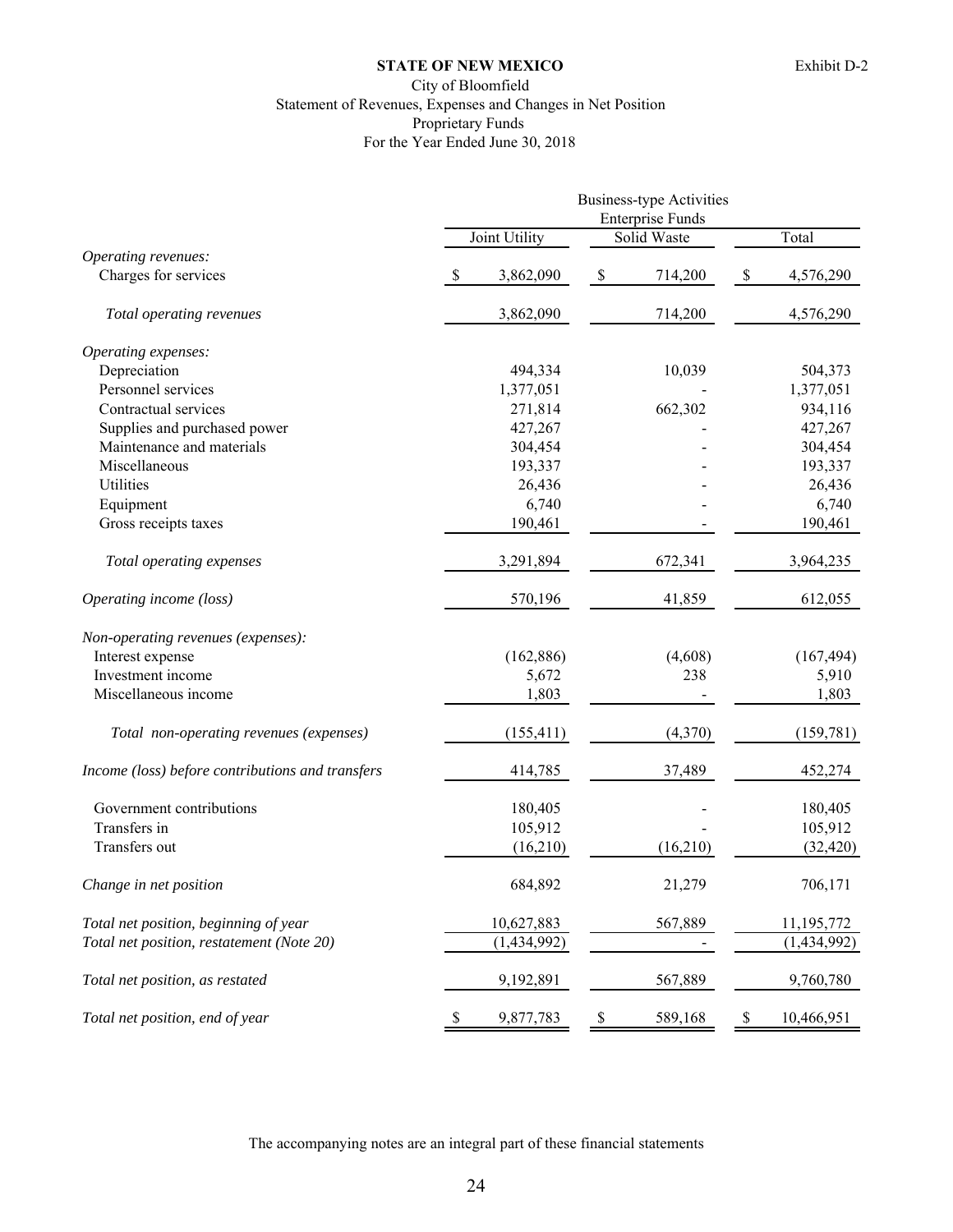## **STATE OF NEW MEXICO** Exhibit D-3

#### City of Bloomfield Statement of Cash Flows - Proprietary Funds For the Year Ended June 30, 2018

|                                                                  | <b>Business-type Activities</b> |                  |                           |             |    |                  |  |
|------------------------------------------------------------------|---------------------------------|------------------|---------------------------|-------------|----|------------------|--|
|                                                                  | <b>Enterprise Funds</b>         |                  |                           |             |    |                  |  |
|                                                                  |                                 | Joint Utility    |                           | Solid Waste |    | Total            |  |
| Cash flows from operating activities:                            |                                 |                  |                           |             |    |                  |  |
| Cash received from user charges                                  | \$                              | 3,824,844        | \$                        | 704,955     | \$ | 4,529,799        |  |
| Cash payments to employees for services                          |                                 | (1,307,931)      |                           |             |    | (1,307,931)      |  |
| Cash payments to suppliers for goods and services                |                                 | (1,375,482)      |                           | (662,002)   |    | (2,037,484)      |  |
| Net cash provided by operating activities                        |                                 | 1,141,431        |                           | 42,953      |    | 1,184,384        |  |
| Cash flows from noncapital financing activities:                 |                                 |                  |                           |             |    |                  |  |
| Internal balances and transfers                                  |                                 | 89,702           |                           | (16,210)    |    | 73,492           |  |
| Net cash (used) provided by noncapital                           |                                 |                  |                           |             |    |                  |  |
| financing activities:                                            |                                 | 89,702           |                           | (16,210)    |    | 73,492           |  |
| Cash flows from investing activities:                            |                                 |                  |                           |             |    |                  |  |
| Interest on investments                                          |                                 | 5,672            |                           | 238         |    | 5,910            |  |
| Net cash provided from investing activities                      |                                 | 5,672            |                           | 238         |    | 5,910            |  |
| Cash flows from capital and related financing activities:        |                                 |                  |                           |             |    |                  |  |
| Acquisition of capital assets                                    |                                 | (423, 246)       |                           |             |    | (423, 246)       |  |
| Capital grants received                                          |                                 | 180,405          |                           |             |    | 180,405          |  |
| Interest paid                                                    |                                 | (165, 271)       |                           | (4,687)     |    | (169, 958)       |  |
| Principal payments on bonds, loans and notes payable             |                                 | (517, 787)       |                           | (11, 559)   |    | (529, 346)       |  |
| Net cash (used) from capital<br>and related financing activities |                                 | (925, 899)       |                           | (16,246)    |    | (942, 145)       |  |
|                                                                  |                                 |                  |                           |             |    |                  |  |
| Net increase (decrease) in cash and cash equivalents             |                                 | 310,906          |                           | 10,735      |    | 321,641          |  |
| Cash and cash equivalents - beginning of year                    |                                 | 1,497,682        |                           | 252,934     |    | 1,750,616        |  |
| Cash and cash equivalents - end of year                          | <sup>8</sup>                    | 1,808,588        | $\boldsymbol{\mathsf{S}}$ | 263,669     | \$ | 2,072,257        |  |
| Reconciliation of operating income to                            |                                 |                  |                           |             |    |                  |  |
| net cash provided by operating activities:                       |                                 |                  |                           |             |    |                  |  |
| Operating income                                                 | \$                              | 570,196          | \$                        | 41,859      | \$ | 612,055          |  |
| Adjustments to reconcile operating income to                     |                                 |                  |                           |             |    |                  |  |
| net cash provided by operating activities:                       |                                 |                  |                           |             |    |                  |  |
| Depreciation                                                     |                                 | 573,891          |                           | 10,039      |    | 583,930          |  |
| Net pension expense                                              |                                 | 24,803           |                           |             |    | 24,803           |  |
| Net OPEB expense                                                 |                                 | 30,327           |                           |             |    | 30,327           |  |
| Miscellaneous income                                             |                                 | 1,803            |                           |             |    | 1,803            |  |
| Changes in assets and liabilities                                |                                 |                  |                           |             |    |                  |  |
| Receivables                                                      |                                 | (39,049)         |                           | (9,245)     |    | (48, 294)        |  |
| Inventory                                                        |                                 | (10,077)         |                           |             |    | (10,077)         |  |
| Accounts payable                                                 |                                 | (41,300)         |                           | 300         |    | (41,000)         |  |
| Accrued payroll expenses                                         |                                 | 2,319            |                           |             |    | 2,319            |  |
| Accrued compensated absences<br>Meter deposits                   |                                 | 11,671<br>16,847 |                           |             |    | 11,671<br>16,847 |  |
|                                                                  |                                 |                  |                           |             |    |                  |  |
| Net cash provided by operating activities                        | \$                              | 1,141,431        | \$                        | 42,953      | \$ | 1,184,384        |  |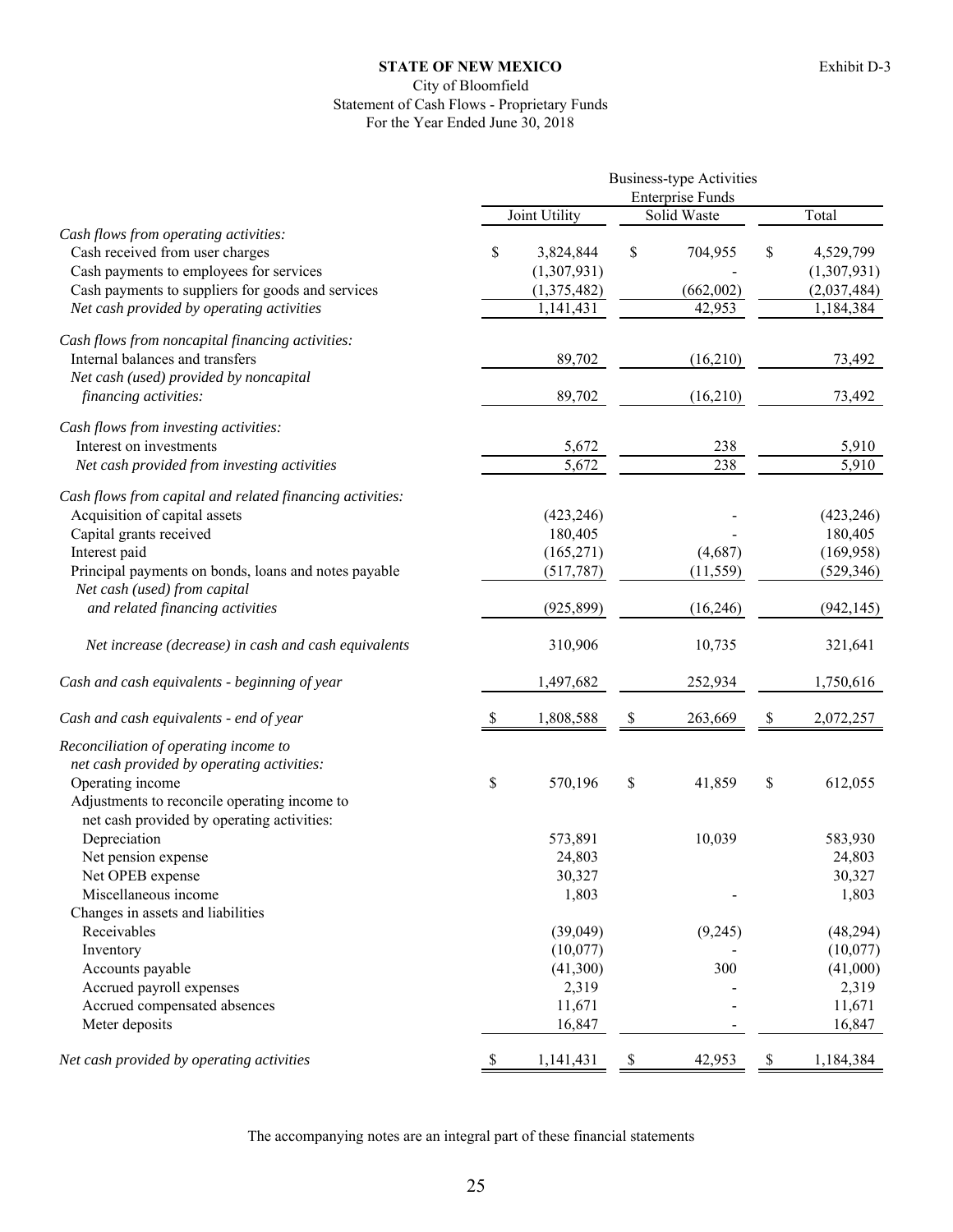## **STATE OF NEW MEXICO** Exhibit E-1

#### City of Bloomfield Statement of Fiduciary Assets and Liabilities Agency Funds June 30, 2018

| Assets                |           |  |
|-----------------------|-----------|--|
| Cash                  | 141<br>c  |  |
| Total assets          | ¢<br>141  |  |
| Liabilities           |           |  |
| Due to other entities | \$<br>141 |  |
| Total liabilities     | S<br>141  |  |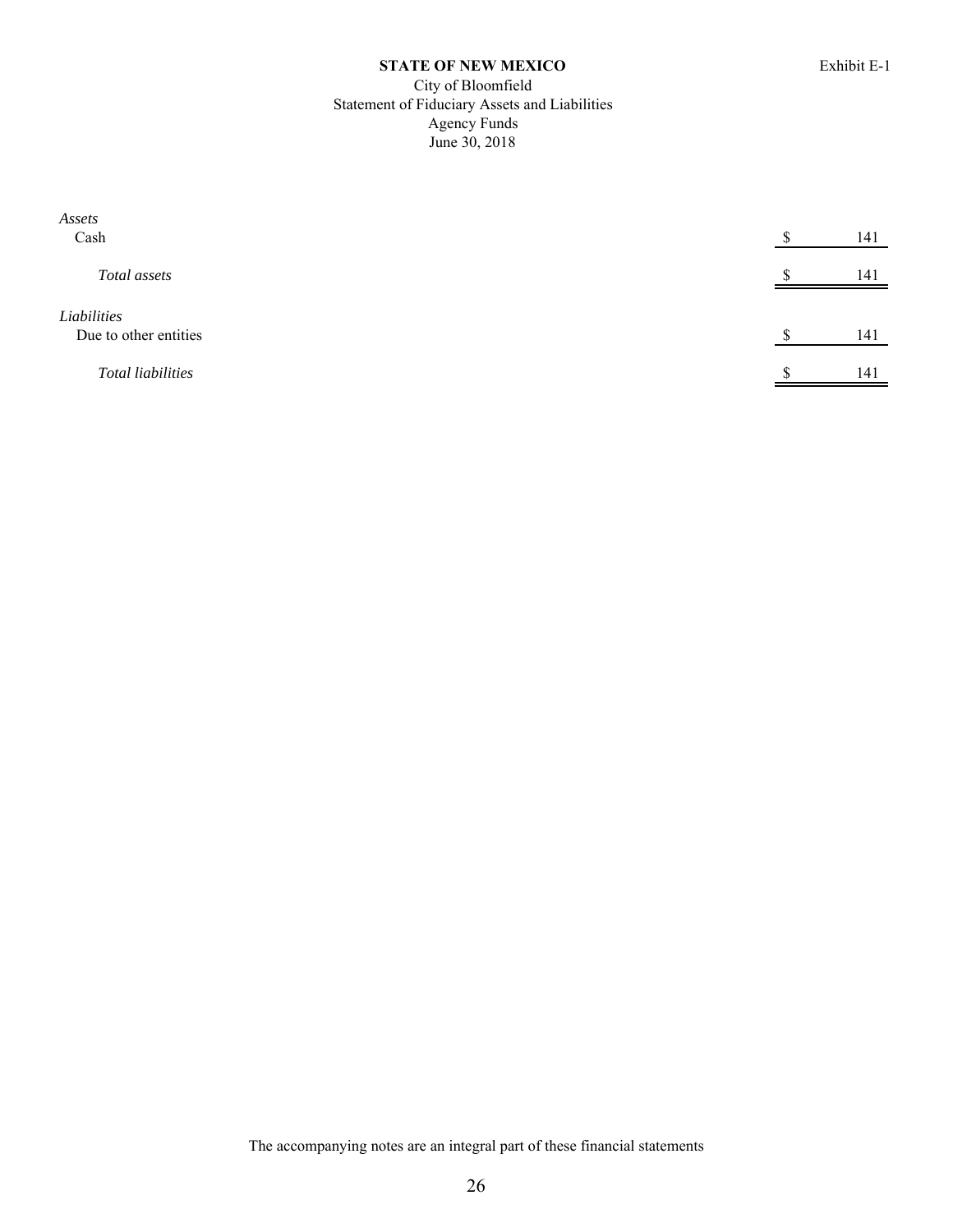#### City of Bloomfield Notes to Financial Statements June 30, 2018

#### **NOTE 1. Summary of Significant Accounting Policies**

The City of Bloomfield (City) was incorporated in 1953 under provisions of Chapter 3, Article 2, NMSA, 1978 as amended. The City operates under a Council-Mayor form of government and provides the following services as authorized by its charter: public safety (police and fire); highways and streets; water and sewer services; refuse collection; health and social services; culture-recreation; public improvements; planning and zoning; and general administrative services.

The City is a body politic and corporate under the name and form of government selected by its qualified electors. The City may:

- 1. Sue or be sued;
- 2. Enter into contracts and leases;
- 3. Acquire and hold property, both real and personal;
- 4. Have common seal, which may be altered at pleasure;
- 5. Exercise such other privileges that are incident to corporations of like character or degree that are not inconsistent with the laws of New Mexico;
- 6. Protect generally the property of its municipality and its inhabitants;
- 7. Preserve peace and order within the municipality; and
- 8. Establish rates for services provided by municipal utilities and revenue-producing projects, including amounts which the governing body determines to be reasonable in the operation of similar facilities.

This summary of significant accounting policies of the City is presented to assist in the understanding of the City's financial statements. The financial statements and notes are the representation of the City's management who is responsible for their integrity and objectivity. The financial statements of the City have been prepared in conformity with accounting principles generally accepted in the United States of America (GAAP) as applied to government units.

#### *A. Financial Reporting Entity*

In evaluating how to define the City, for financial reporting purposes, management has considered all potential component units. The decision to include any potential component units in the financial reporting entity was made by applying the criteria set forth in GASB Statement No. 14, No. 39, and No. 61. Blended component units, although legally separate entities, are in substance part of the government's operations. Each discretely presented component unit is reported in a separate column in the government-wide financial statements to emphasize that it is legally separate from the government.

The basic-but not the only-criterion for including a potential component unit within the reporting entity is the governing body's ability to exercise oversight responsibility. The most significant manifestation of this ability is financial interdependency. Other manifestations of the ability to exercise oversight responsibility include, but are not limited to, the selection of governing authority, the designation of management, the ability to significantly influence operations, and accountability for fiscal matters. A second criterion used in evaluating potential component units is the scope of public service. Application of this criterion involves considering whether the activity benefits the government and/or its citizens. A third criterion used to evaluate potential component units for inclusion or exclusion from the reporting entity is the existence of special financing relationships, regardless of whether the government is able to exercise oversight responsibilities. Finally, the nature and significance of a potential component unit to the primary government could warrant its inclusion within the reporting entity. Based upon the application of these criteria, the City does not have any component units required to be reported under GASB Statements No. 14, No. 39, and No. 61.

#### *B. Government-wide and fund financial statements*

The government-wide financial statements (i.e., the statement of net position and the statement of activities) report information on all of the nonfiduciary activities of the primary government. For the most part, the effect of interfund activity has been removed from these statements. *Governmental activities*, which normally are supported by taxes and intergovernmental revenues, are reported separately from *business-type activities*, which rely to a significant extent on fees and charges for services provided.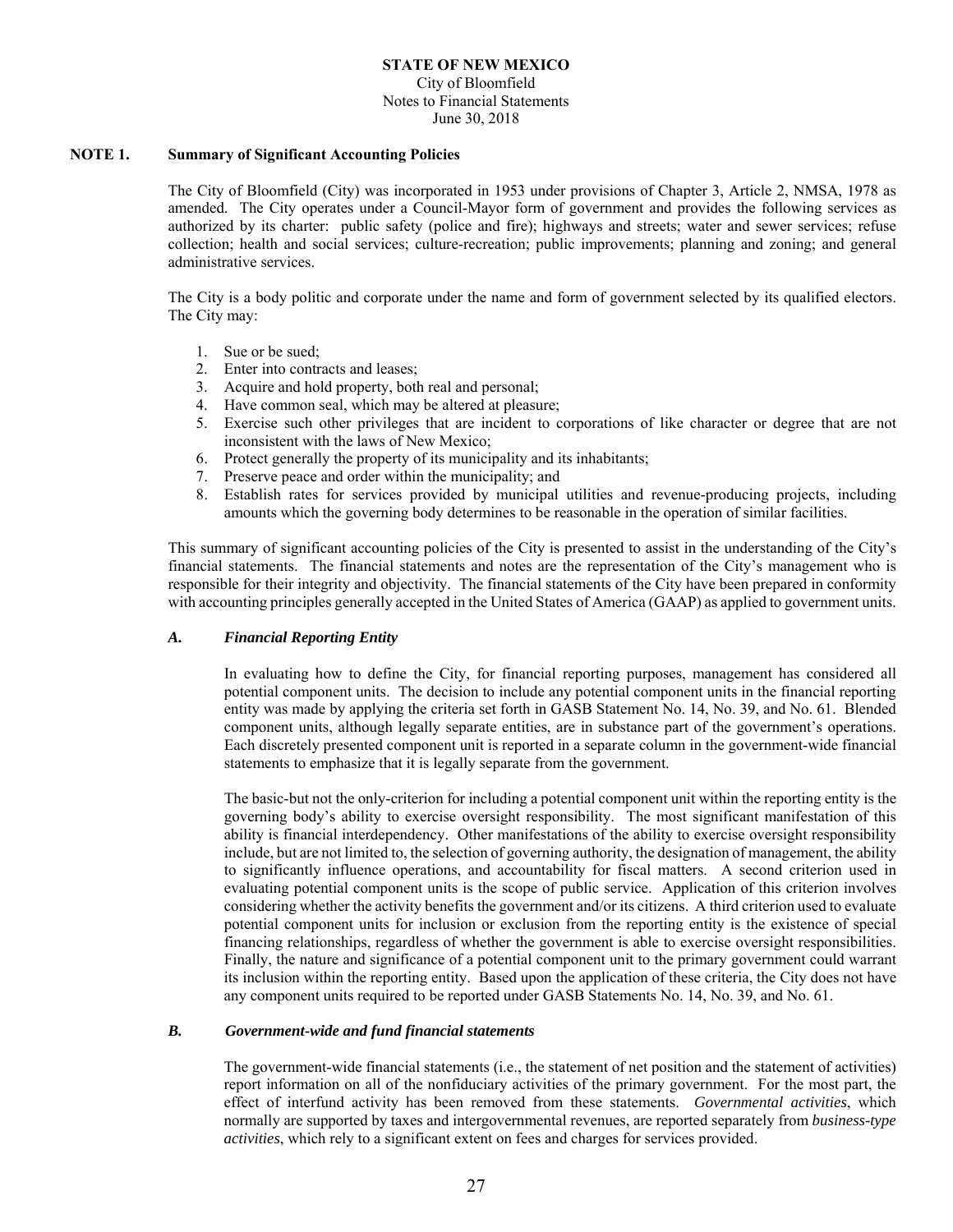#### City of Bloomfield Notes to Financial Statements June 30, 2018

#### **NOTE 1. Summary of Significant Accounting Policies (continued)**

#### *B. Government-wide and fund financial statements (continued)*

The Statement of Net Position and the Statement of Activities were prepared using the economic resources measurement focus and the accrual basis of accounting. Revenues, expenses, gains, losses, assets and liabilities resulting from exchange-like transactions are recognized when the exchange takes place. Revenues, expenses, gains, losses, assets and liabilities resulting from non-exchange transactions are recognized in accordance with the requirements of GASB Statement No. 33, *Accounting and Financial Reporting for Non-exchange Transactions.*

In the government-wide Statement of Net Position, both the governmental and business-type activities columns (a) are presented on a consolidated basis by column, (b) and are reported on a full accrual, economic resource basis, which recognized all long-term assets and receivables as well as long-term debt and obligations. The City's net position is reported in three parts – net investment in capital assets; restricted net position; and unrestricted net position.

The statement of activities demonstrates the degree to which the direct expenses of a given function or segment are offset by program revenues. *Direct expenses* are those that are clearly identifiable with a specific function or segment. *Program revenues* include 1) charges to customers or applicants who purchase, use, or directly benefit from goods, services, or privileges provided by a given function or segment and 2) grants and contributions that are restricted to meeting the operational or capital requirements of a particular function or segment. Taxes and other items not properly included among program revenues are reported instead as *general revenues*.

Separate financial statements are provided for governmental funds, proprietary funds and fiduciary funds, even though the latter are excluded from the government-wide financial statements. Major individual governmental funds and major individual enterprise funds are reported as separate columns in the fund financial statements.

#### *C. Measurement focus, basis of accounting, and financial statement presentation*

The government-wide financial statements are reported using the *economic resources measurement focus* and the *accrual basis of accounting,* as are the proprietary fund and fiduciary fund financial statements. Revenues are recorded when earned and expenses are recorded when a liability is incurred, regardless of the timing of related cash flows. Property taxes are recognized as revenues in the year for which they are levied. Grants and similar items are recognized as revenue as soon as all eligibility requirements imposed by the provider have been met.

Governmental fund financial statements are reported using the *current financial resources measurement focus* and the *modified accrual basis of accounting.* Revenues are recognized as soon as they are both measurable and available. Revenues are considered to be *available* when they are collectible within the current period or soon enough thereafter to pay liabilities of the current period. For this purpose, the government considers revenues, other than property tax revenue, to be available if they are collected within 120 days of the end of the current fiscal period. Expenditures generally are recorded when a liability is incurred, as under accrual accounting. However, debt service expenditures, as well as expenditures related to compensated absences and claims and judgments, are recorded only when payment is due.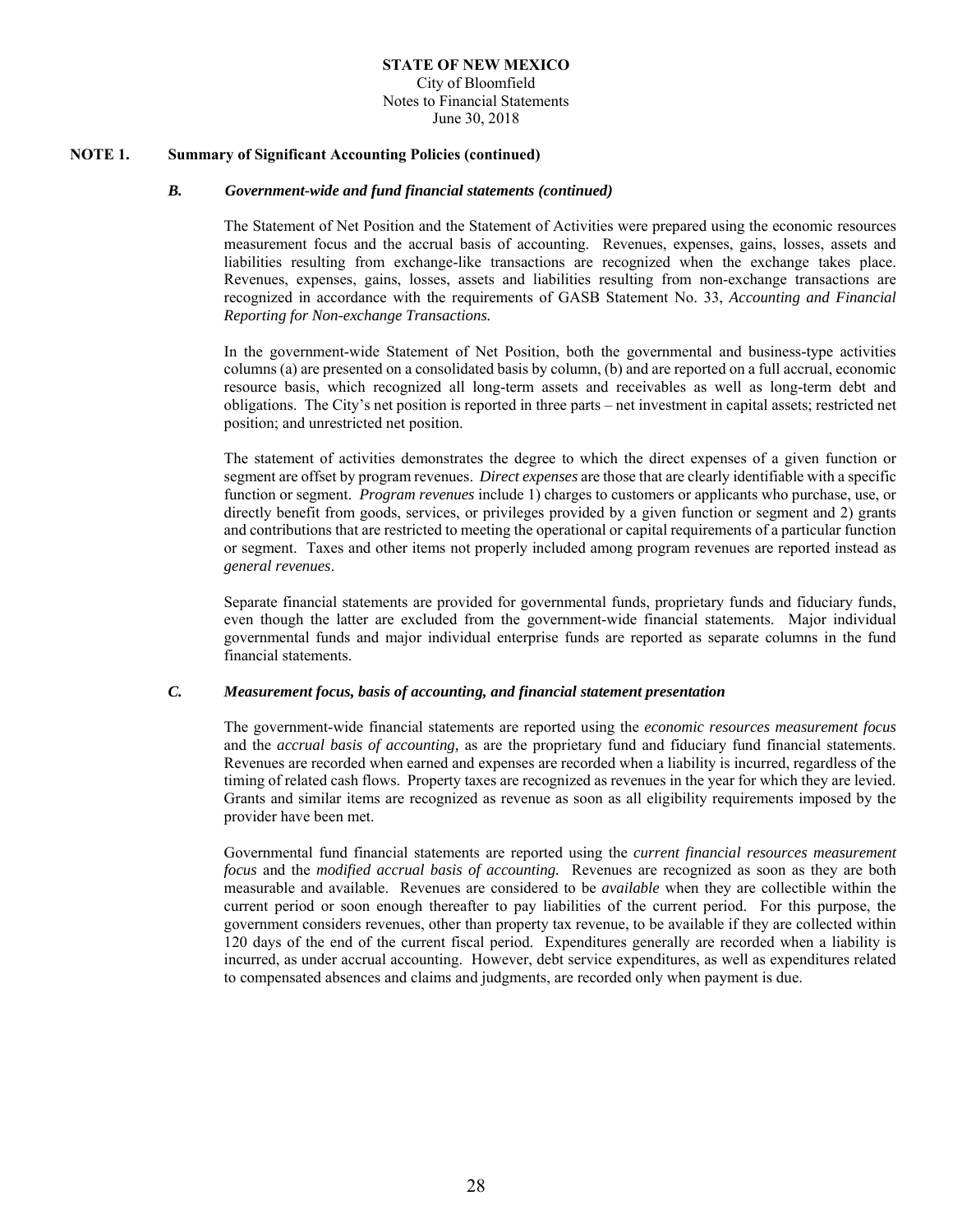#### City of Bloomfield Notes to Financial Statements June 30, 2018

#### **NOTE 1. Summary of Significant Accounting Policies (continued)**

#### *C. Measurement focus, basis of accounting, and financial statement presentation (continued)*

Property taxes, franchise taxes, licenses and interest associated with the current fiscal period are all considered to be susceptible to accrual and so have been recognized as revenues of the current fiscal period. Sales and use taxes are classified as derived tax revenues and are recognized as revenue when the underlying exchange takes place and the revenues are measurable and available. Grants and similar items are recognized as revenue as soon as all eligibility requirements imposed by the provider have been met. Only the portion of special assessments receivable due within the current fiscal period is considered to be susceptible to accrual as revenue of the current period. The government-wide full accrual basis property tax receivables recognize revenues net of estimated refunds and uncollectible amounts, in the period for which the taxes are levied, even if they are not available. All other revenue items are considered to be measurable and available only when cash is received by the City.

Program revenues included in the Statement of Activities are derived directly from the program itself or from parties outside the City's taxpayer or citizenry, as a whole; program revenues reduce the cost of the function to be financed from the City's general revenues. Program revenues are categorized as (a) charges for services, which include revenues collected for fees and use of City facilities, etc., (b) program-specific operating grants, which includes revenues received from state and federal sources such as small cities assistance to be used as specified within each program grant agreement, and (c) program-specific capital grants and contributions, which include revenues from state sources to be used for capital projects. Internally dedicated resources are reported as *general revenues* rather than as program revenues. Likewise, general revenues include all taxes.

The City reports all direct expenses by function in the Statement of Activities. Direct expenses are those that are clearly identifiable with a function. The City does not currently employ indirect cost allocation systems. Depreciation expense is specifically identified by function and is included in the direct expense of each function. Interest on general long-term debt is considered an indirect expense and is reported separately on the Statement of Activities.

Expenditure-driven grants are recognized as revenue when the qualifying expenditures have been incurred and all other grant requirements have been met and the susceptible to accrual criteria have been met.

Governmental funds are used to account for the City's general government activities, including the collection and disbursement of specific or legally restricted monies, the acquisition or construction of capital assets and the servicing of general long-term debt.

Proprietary funds distinguish operating revenues and expenses from non-operating items. Operating revenues and expenses generally result from providing services in connection with the fund's principal ongoing operations. The principal operating revenue of the City's enterprise fund is charges for services for the City's utilities. Operating expenses for enterprise funds include the cost of services, administrative expenses and depreciation on capital assets. All revenues and expenses not meeting this definition are reported as non-operating revenues and expenses.

Under the requirements of GASB Statement No. 34, the City is required to present certain of its governmental funds as major based upon certain criteria. The major funds presented in the fund financial statements include the following:

The G*eneral Fund* is the government's primary operating fund. It accounts for all financial resources of the general government, except those required to be accounted for in another fund. Revenues are provided through property and other taxes, federal sources, state sources, charges for services, licenses and fees, and other miscellaneous recoveries and revenue. Expenditures include all costs associated with the daily operation of the City except for items included in other funds.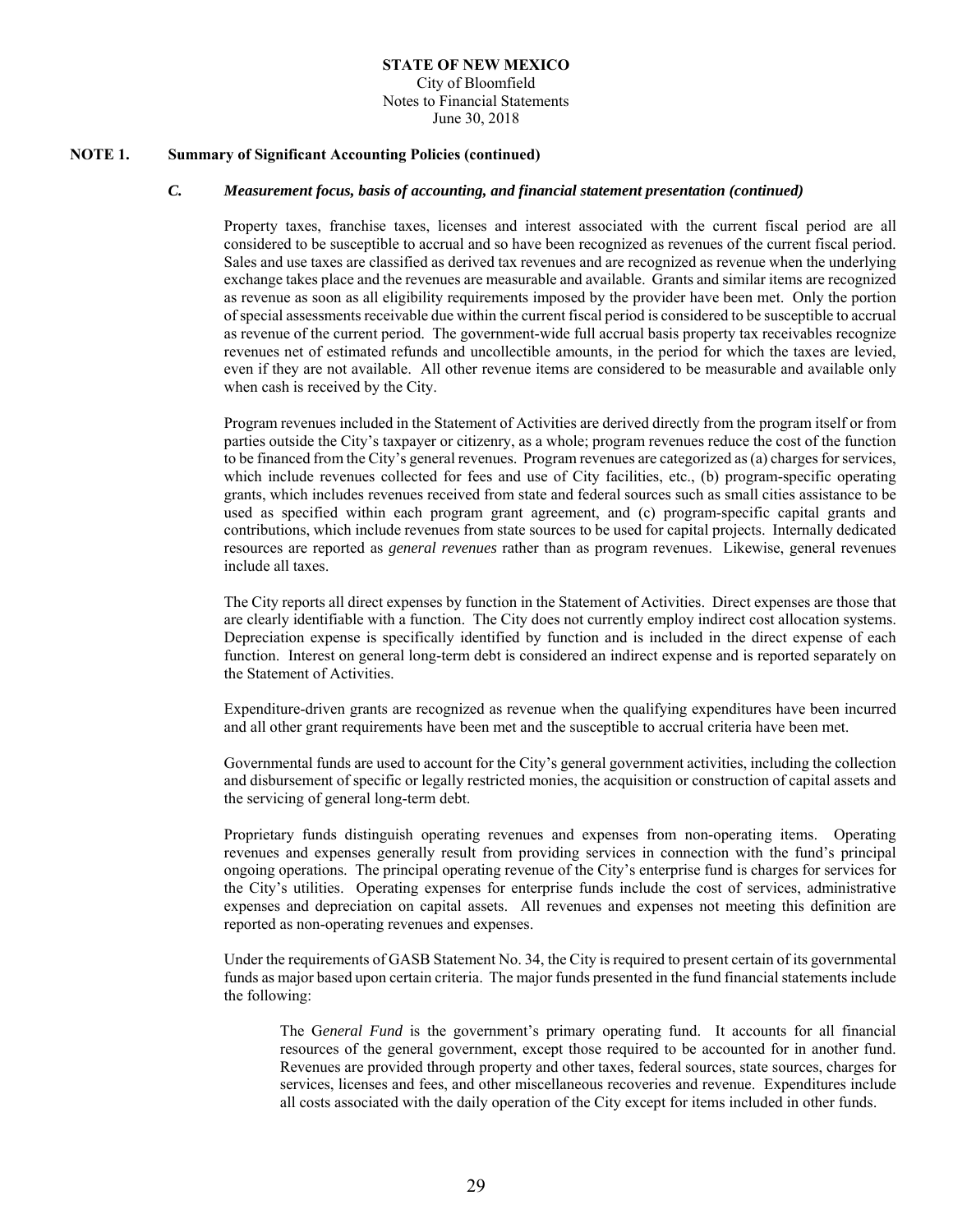City of Bloomfield Notes to Financial Statements June 30, 2018

#### **NOTE 1. Summary of Significant Accounting Policies (continued)**

#### *C. Measurement focus, basis of accounting, and financial statement presentation (continued)*

The *Special Street Maintenance Capital Projects Fund* accounts for project costs of paving certain streets funded by the City and a cooperation agreement with the New Mexico State Highway Department.

The *G.O. Bond Debt Service Fund* accounts for the principal and interest expenditures on the City's general obligation bonds and NMFA loans.

The City reports its proprietary funds as major funds. Proprietary funds include:

The *Joint Utility Fund* accounts for fees generated from charges for utilities.

The *Solid Waste Fund* accounts for fees generated from charges for trash collection.

Additionally, the government reports the following agency fund:

The *Fiduciary Funds* are purely custodial (assets equal liabilities) and do not involve measurement of results of operations. The City's fiduciary funds are used to account for the collection and payment of motor vehicle fees.

As a general rule, the effect of interfund activity has been eliminated from the government-wide financial statements. Exceptions to this general rule are payments-in-lieu of taxes, because elimination of these charges would distort the direct costs and program revenues reported in the Statement of Activities.

When both restricted and unrestricted resources are available for use, it is the City's policy to use restricted resources first, then unrestricted resources as they are needed.

#### *D. Assets, Liabilities, Deferred Inflows/Outflows of Resources, and Net Position or Equity*

**Deposits and Investments**: The City's cash and cash equivalents are considered to be cash on hand, demand deposits and short-term investments with original maturities of three months or less from the date of acquisition.

State statutes authorize the City to invest in Certificates of Deposit, obligations of the U.S. Government, and the State Treasurer's Investment Pool.

Investments for the City are reported at fair value. Fair value is the amount at which a financial instrument could be exchanged in a current transaction between willing parties. All of the City's investments at June 30, 2018, are considered cash equivalents for financial statement purposes.

**Receivables and Payables**: Interfund activity is reported as loans, services provided, reimbursements or transfers. Loans are reported as interfund receivables and payables as appropriate and are subject to elimination upon consolidation. Services provided, deemed to be at market or near market rates, are treated as revenues and expenditures/expenses. Reimbursements are when one fund incurs a cost, charges the appropriate benefiting fund and reduces its related cost as a reimbursement. All other interfund transactions are treated as transfers. Transfers between governmental or between proprietary funds are netted as part of the reconciliation to the government-wide financial statements.

Advances between funds, as reported in the fund financial statements, are offset by a fund balance reserve account in applicable governmental funds to indicate that they are not available for appropriation and are not expendable available financial resources.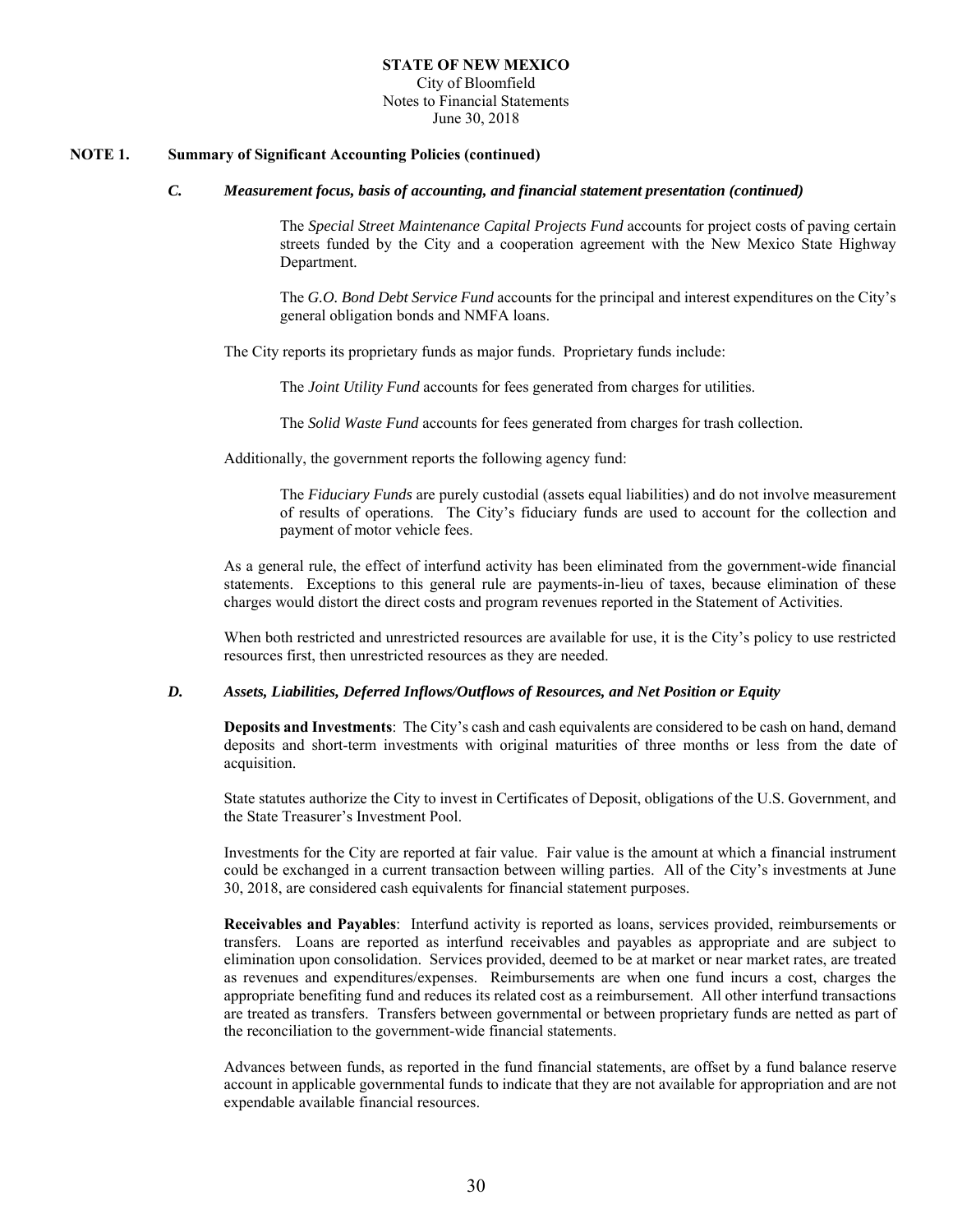City of Bloomfield Notes to Financial Statements June 30, 2018

#### **NOTE 1. Summary of Significant Accounting Policies (continued)**

#### *D. Assets, Liabilities, Deferred Inflows/Outflows of Resources, and Net Position or Equity (continued)*

All receivables are reported at their gross value and, where appropriate, are reduced by the estimated portion that is expected to be uncollectible. In the government-wide and governmental fund financial statements, delinquent property taxes are recorded when levied.

Property taxes are levied on November 1 based on the assessed value of property as listed on the previous January 1 and are due in two payments by November 10th and April 10th. Property taxes uncollected after November 10<sup>th</sup> and April 10<sup>th</sup> are considered delinquent and the City may assess penalties and interest. The taxes attach as an enforceable lien on property thirty (30) days thereafter, at which time they become delinquent. Property taxes are collected by San Juan County and remitted monthly to the City.

**Inventory:** The City's method of accounting for inventory is the consumption method. Under the consumption approach, governments report inventories they purchase as an asset and defer the recognition of the expenditures until the period in which the inventories actually are consumed. Inventory is valued at cost and consists of supplies and materials. The cost of purchased supplies and materials is recorded as an expenditure at the time individual inventory items are consumed.

**Restricted Assets:** Restricted assets consist of those funds expendable for operating purposes but restricted by donors or other outside agencies as to the specific purpose for which they may be expended.

**Capital Assets**: Capital assets, which include property, plant, and equipment, are reported in the applicable governmental column in the government-wide financial statements. Capital assets are defined by the government as assets with an initial, individual cost of more than \$5,000 (amount not rounded) and an estimated useful life in excess of one year. Such assets are recorded at historical cost or estimated historical cost if purchased or constructed. Pursuant to the implementation of GASB Statement No. 34, the City was a phase III government for purposes of implementation, and accordingly, has prospectively reported infrastructure assets at historical cost as part of the governmental capital assets reported in the governmentwide statements as of June 30, 2018. Donated capital assets are recorded at estimated fair market value at the date of donation. During the year ended June 30, 2018 the City received \$7,853 in donated capital assets. The City does not develop any software.

The costs of normal maintenance and repairs that do not add to the value of the asset or materially extend assets lives are not capitalized.

Major outlays for capital assets and improvements are capitalized as projects are constructed. No interest was included as part of the cost of capital assets under construction.

Property, plant, and equipment of the primary government are depreciated using the straight line method over the following estimated useful lives:

| Assets                             | Years  |
|------------------------------------|--------|
| Infrastructure                     | 40     |
| Distribution System                | 40     |
| Buildings and Improvements         | 45     |
| Land Improvements                  | 20     |
| Furniture, Fixtures, and Equipment | $5-20$ |

**Accrued Expenses:** Accrued expenses are comprised of payroll expenditures based on amounts earned by the employees through June 30, 2018, along with applicable PERA and Retiree Health Care.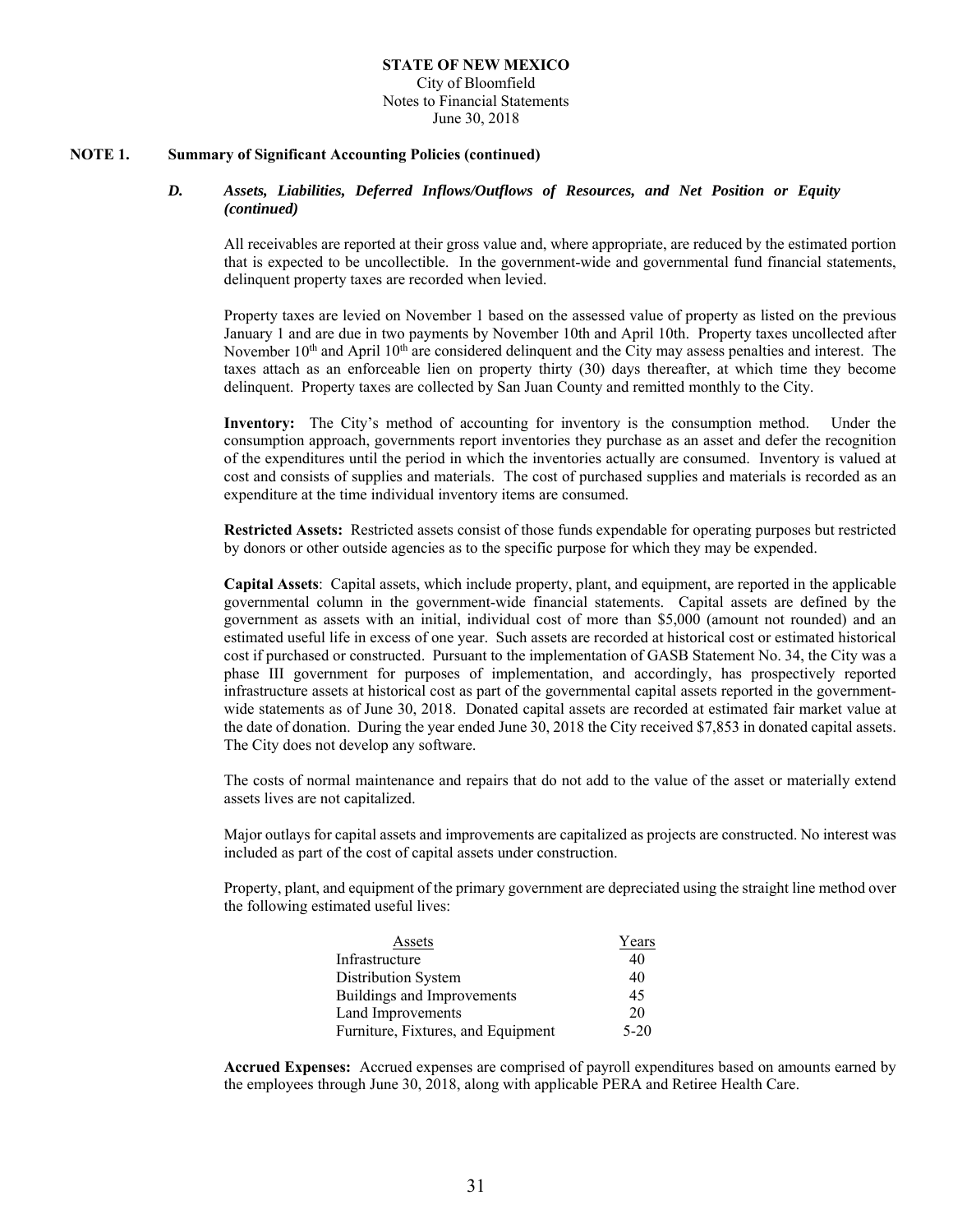City of Bloomfield Notes to Financial Statements June 30, 2018

#### **NOTE 1. Summary of Significant Accounting Policies (continued)**

*D. Assets, Liabilities, Deferred Inflows/Outflows of Resources, and Net Position or Equity (continued)* 

**Deferred Inflows/Outflows of Resources**: In addition to liabilities, the statement of net position and the balance sheet report a separate section for deferred inflows of resources. This separate financial statement element, deferred inflows of resources, represents an acquisition of net position that applies to a future period(s) and so will not be recognized as an inflow of resources (revenue) until that time. Revenue must be susceptible to accrual (measurable and available to finance expenditures of the current fiscal period) to be recognized. If assets are recognized in connection with a transaction, but those assets are not yet available to finance expenditures of the current fiscal period, then the assets must be offset by a corresponding liability for deferred inflows of resources. In addition to assets, the statement of net position reports a separate section for deferred outflows of resources. This separate financial statement element, deferred outflows of resources, represents a consumption of net position that applies to a future period(s) and so will not be recognized as an outflow of resources (expense/expenditure) until then. The City has only one type of item, which arises under the modified accrual basis of accounting that qualifies for reporting as a deferred inflow of resources. Accordingly, the item, unavailable revenue - property taxes, is reported only in the governmental funds balance sheet. These amounts are deferred and recognized as an inflow of resources in the period that the amounts become available. The City has recorded \$58,030 related to property taxes considered "unavailable." In the government-wide financial statements, the City reports both deferred outflows of resources and deferred inflows of resources in relation to its pension activity. See the statement of net position for amounts for both governmental activities and business-type activities.

**Compensated Absences:** Qualified employees are entitled to accumulate annual leave according to a graduated leave schedule of ten days to twenty days per year, depending on length of service. Employees may accumulate up to 320 hours (forty days) of annual leave and carry that leave forward from calendar year to calendar year. Upon termination, employees will be paid for up to 320 hours (forty days) of accrued annual leave.

Qualified employees are entitled to accumulate sick leave at a rate of twelve days per year. Sick leave can be carried over from year to year up to 720 hours (90 days). Upon termination employees will be paid for 25% of their accumulated sick time. Retiring employees will be paid for 50% of their accumulated sick time.

Vested or accumulated vacation and sick leave that is expected to be liquidated with expendable available financial resources is reported as an expenditure and a fund liability of the governmental fund that will pay it. In prior years, substantially all of the related expenditures have been liquidated by the general fund. Amounts of vested or accumulated vacation and sick leave that are not expected to be liquidated with expendable available financial resources are reported in the government-wide statement of net position.

**Long-term Obligations**: In the government-wide fund financial statements, long-term debt and other longterm obligations are reported as liabilities in the applicable governmental activities statement of net position. Bond premiums and discounts are deferred and amortized over the life of the bonds using the effective interest method, or the straight-line method, if the difference is inconsequential.

**Pensions:** For purposes of measuring the net pension liability, deferred outflows of resources and deferred inflows of resources related to pensions, and pension expense, information about the fiduciary net position of the New Mexico Public Employees Retirement Association (PERA) and additions to/deductions from PERA's fiduciary net position have been determined on the same basis as they are reported by PERA, on the economic resources measurement focus and accrual basis of accounting. For this purpose, benefit payments (including refunds of employee contributions) are recognized when due and payable in accordance with the benefit terms. Investments are reported at fair value.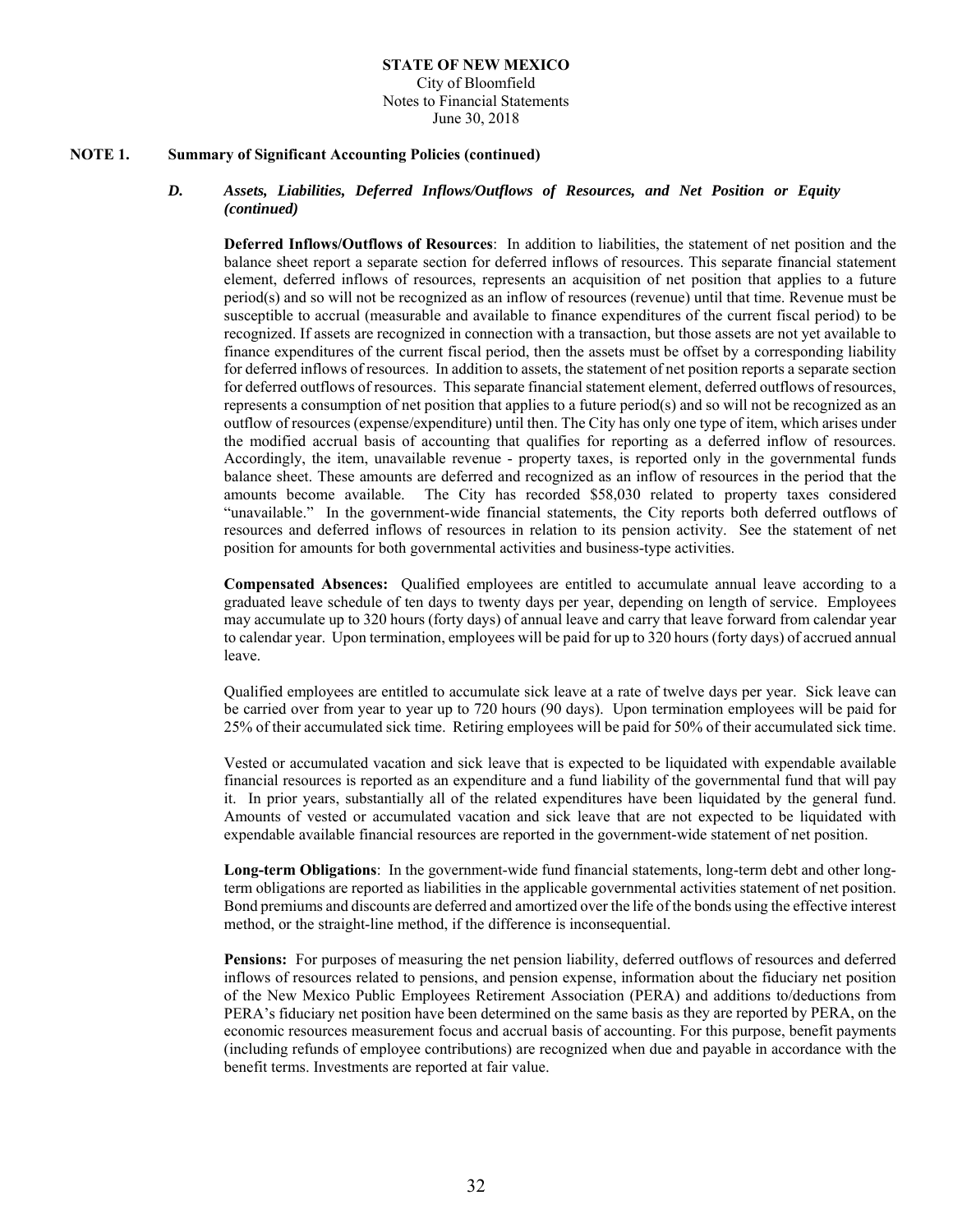#### **STATE OF NEW MEXICO**  City of Bloomfield

Notes to Financial Statements June 30, 2018

#### **NOTE 1. Summary of Significant Accounting Policies (continued)**

#### *D. Assets, Liabilities, Deferred Inflows/Outflows of Resources, and Net Position or Equity (continued)*

**Postemployment Benefits Other Than Pensions (OPEB):** For purposes of measuring the net OPEB liability, deferred outflows of resources and deferred inflows of resources related to OPEB, and OPEB expense, information about the fiduciary net position of the New Mexico Retiree Health Care Authority (NMRHCA) and additions to and deductions from NMRHCA's fiduciary net position have been determined on the same basis as they are reported by NMRHCA. For this purpose, NMRHCA recognizes benefit payments when due and payable in accordance with the benefit terms. Investments are reported at fair value.

**Fund Balance Classification Policies and Procedures:** For committed fund balance, the City's highest level of decision-making authority is the City Council. The formal action that is required to be taken to establish a fund balance commitment is an ordinance or resolution passed by the City Council.

For assigned fund balance, the City Council or an official or body to which the City Council delegates the authority is authorized to assign amounts to a specific purpose. The authorization policy is that in governmental funds other than the general fund, assigned fund balance represents the amount that is not restricted or committed. This indicates that resources in other governmental funds are, at a minimum, intended to be used for the purpose of that fund.

For the classification of fund balances, the City considers restricted amounts to have been spent first when an expenditure is incurred for the purposes for which both restricted and unrestricted fund balance is available. Also for the classification of fund balances, the City considers committed amounts to have been spent first, followed by assigned amounts, and then unassigned amounts when an expenditure is incurred for purposes for which amounts in any of those unrestricted fund balance classifications could be used.

**Nonspendable Fund Balance:** At June 30, 2018, the City did not have any nonspendable fund balance categorized in the governmental funds balance sheet.

**Restricted and Committed Fund Balance:** At June 30, 2018, the City has presented restricted fund balance on the governmental funds balance sheet in the amount of \$2,229,217 for various City operations, of which \$567,830 is restricted by enabling legislation, and \$1,661,387 by externally imposed restrictions from creditors, grantors, contributors, or laws or regulations of other governments. Of the \$1,661,387, \$490,300 is restricted in the General Fund by a reserve requirement imposed by the New Mexico Department of Finance and Administration which is one twelfth of budgeted General Fund expenditures. The City has also presented committed fund balance on the governmental funds balance sheet in the amount of \$43,145 in order to provide services throughout the City. The \$43,145 was committed by formal action of the City Council. Assigned fund balance, in the amount of \$99,734, has also been reported, of which \$69,222 was assigned by the City Council, and \$30,512 was assigned at the department level by policy.

**Minimum Fund Balance Policy:** The City's policy for maintaining a minimum amount of fund balance for operations is to minimize any sudden and unplanned discontinuity to programs and operations and for unforeseen contingencies. At a minimum, the budget shall ensure that the City holds cash reserves of 1/12th of General Fund expenditures.

**Interfund Transactions:** Quasi-external transactions are accounted for as revenues, expenditures or expenses. Transactions that constitute reimbursements to a fund from expenditures/expenses initially made from it that are properly applicable to another fund, are recorded as expenditures/expenses in the reimbursing fund and as reductions of expenditures/expenses in the fund that is reimbursed.

All other interfund transactions, except quasi-external transactions and reimbursements are reported as transfers. Nonrecurring or nonroutine permanent transfers of equity are reported as residual equity transfers. All other interfund transfers are reported as operating transfers.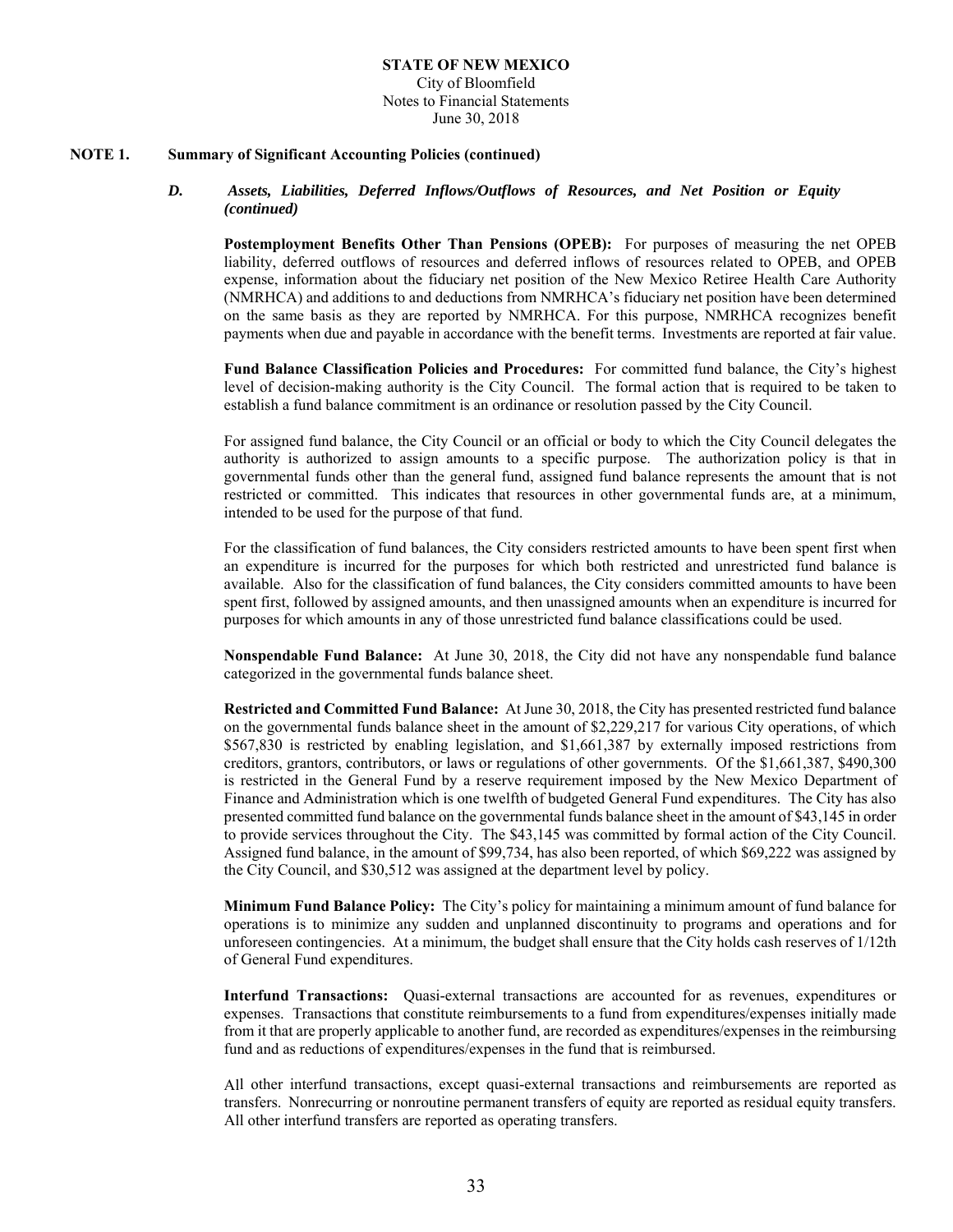June 30, 2018

### **NOTE 1. Summary of Significant Accounting Policies (continued)**

# *D. Assets, Liabilities, Deferred Inflows/Outflows of Resources, and Net Position or Equity (continued)*

**Estimates**: The preparation of financial statements in conformity with accounting principles generally accepted in the United States of America requires management to make estimates and assumptions that affect certain reported amounts and disclosures. Accordingly, actual results could differ from those estimates. Significant estimates in the City's financial statements include the allowance for uncollectible accounts in the joint utility and solid waste funds.

## **NOTE 2. Stewardship, Compliance and Accountability**

#### *Budgetary Information*

Annual budgets of the City are prepared prior to June 1 and must be approved by resolution of the City Council, and submitted to the Department of Finance and Administration for State approval. Once the budget has been formally approved, any amendments must also be approved by the City Council and the Department of Finance and Administration. A separate budget is prepared for each fund. Line items within each budget may be over-expended; however, it is not legally permissible to over-expend any budget in total.

These budgets are prepared on the Non-GAAP budgetary basis, excluding encumbrances, and secure appropriation of funds for only one year. The budgetary information presented in these financial statements has been amended in accordance with the above procedures. These amendments resulted in the following changes:

|                                                  | Excess (deficiency) of     |           |        |            |  |  |
|--------------------------------------------------|----------------------------|-----------|--------|------------|--|--|
|                                                  | revenues over expenditures |           |        |            |  |  |
|                                                  | Original                   | Final     |        |            |  |  |
|                                                  |                            | Budget    | Budget |            |  |  |
| Budgeted Funds:                                  |                            |           |        |            |  |  |
| General Fund                                     |                            | 1,215,634 |        | 1,215,634  |  |  |
| Special Street Maintenance Capital Projects Fund |                            | (447,773) |        | (161, 290) |  |  |
| G.O. Bond Debt Service Fund                      |                            | (885,916) |        | (885,996)  |  |  |
| Other Governmental Funds                         |                            | 58,839    |        | (241,161)  |  |  |
| Joint Utility Proprietary Fund                   |                            | (383,274) |        | (404,495)  |  |  |
| Solid Waste Proprietary Fund                     |                            | 26,190    |        | 26,190     |  |  |

Formal budgetary integration is employed as a management control device during the year for the General Fund, Special Revenue Funds, Debt Service Funds, Capital Projects Funds, and Proprietary Funds.

The City is required to balance its budgets each year. Accordingly, amounts that are excess or deficient are presented as changes in cash designated for expenditures, not as an excess or deficiency of revenues over expenditures.

The accompanying Statements of Revenues, Expenditures and Changes in Fund Balance – Budget (Non-GAAP Budgetary Basis) and Actual presents comparisons of the legally adopted budget with actual data on a budgetary basis. Since accounting principles applied for purposes of developing data on a budgetary basis differ significantly from those used to present financial statements in conformity with generally accepted accounting principles, a reconciliation of resultant basis, perspective, equity and timing differences in the excess (deficiency) of revenues and other sources of financial resources for the year ended June 30, 2018 is presented.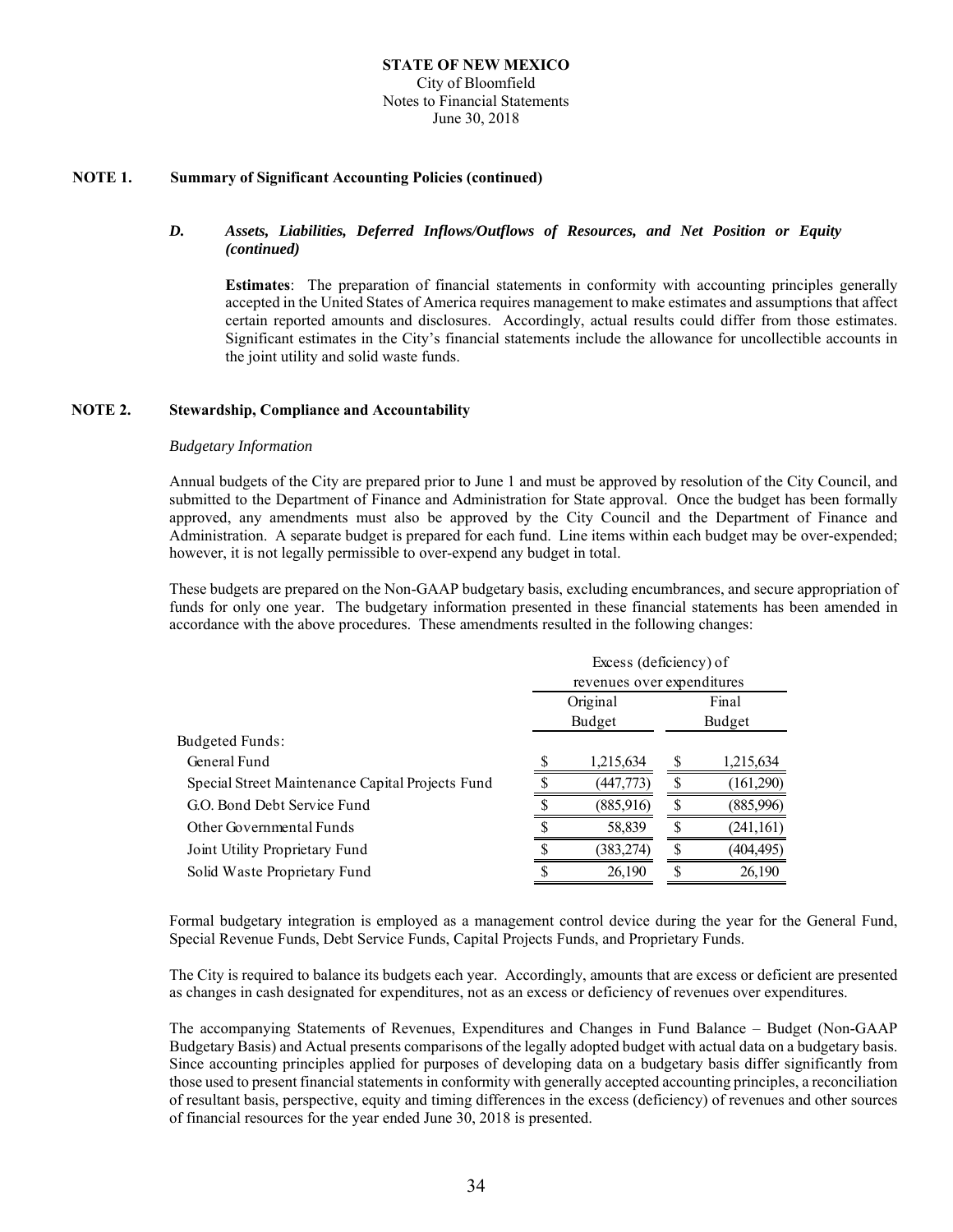June 30, 2018

### **NOTE 3. Deposits and Investments**

State statutes authorize the investment of City funds in a wide variety of instruments including certificates of deposit and other similar obligations, state investment pool, money market accounts, and United States Government obligations. All invested funds of the City properly followed State investment requirements as of June 30, 2018.

Deposits of funds may be made in interest or non-interest bearing checking accounts in one or more banks or savings and loan associations within the geographical boundaries of the City. Deposits may be made to the extent that they are insured by an agency of the United States or collateralized as required by statute. The financial institution must provide pledged collateral for 50% of the deposit amount in excess of the deposit insurance.

The rate of interest in non-demand interest-bearing accounts shall be set by the State Board of Finance, but in no case shall the rate of interest be less than one hundred percent of the asked price on United States treasury bills of the same maturity on the day of deposit.

Excess funds may be temporarily invested in securities which are issued by the State or by the United States government, or by their departments or agencies, and which are either direct obligations of the State or the United States or are backed by the full faith and credit of those governments.

By operation of federal law, beginning January 1, 2013, funds deposited in a noninterest-bearing transaction account (including an Interest on Lawyer Trust Account) no longer will receive unlimited deposit insurance coverage by the FDIC. Beginning January 1, 2013, all of the City's accounts at an insured depository institution, including all noninterest-bearing transaction accounts, will be insured by the FDIC up to the Standard Maximum Deposit Insurance Amount of \$250,000.

*Custodial Credit Risk – Deposits*. Custodial credit risk is the risk that in the event of a bank failure, the City's deposits may not be returned to it. The City does not have a deposit policy for custodial credit risk, other than following state statutes as put forth in the Public Money Act (Section 6-10-1 to 6-10-63, NMSA 1978). At June 30, 2018, \$3,117,753 of the City's bank balance of \$3,872,609 was exposed to custodial credit risk. Although the \$3,117,753 was uninsured, \$2,830,752 of this amount was collateralized by collateral held by the pledging bank's trust department, not in the City's name. \$924,127 of the City's deposits were uninsured and uncollateralized at June 30, 2018.

|                                                                                                      | Wells Fargo            |                       |                          |
|------------------------------------------------------------------------------------------------------|------------------------|-----------------------|--------------------------|
|                                                                                                      | Bank                   | Citizen's Bank        | Total                    |
| Amount of deposits                                                                                   | 2,769,427<br>\$        | \$<br>1,103,182       | 3,872,609<br>S           |
| FDIC coverage<br>Total uninsured public funds                                                        | (356,798)<br>2,412,629 | (398, 058)<br>705,124 | (754, 856)<br>3,117,753  |
| Collateralized by securities held by pledging<br>institutions or by its trust department or agent in |                        |                       |                          |
| other than the City's name                                                                           | 1,488,502              | 705,124               | 2,193,626                |
| Uninsured and uncollateralized                                                                       | 924,127                | \$                    | 924,127<br><sup>\$</sup> |
| Collateral requirement                                                                               |                        |                       |                          |
| $(50\% \text{ of uninsured funds})$                                                                  | \$<br>1,206,315        | \$<br>352,562         | 1,558,877<br>S           |
| Pledged Collateral                                                                                   | 1,488,502              | 1,342,250             | 2,830,752                |
| Over (Under) collateralized                                                                          | \$<br>282,187          | \$<br>989,688         | 1,271,875<br>S           |

As of June 30, 2018, the City had the following investments and maturities:

| <b>Investment Type</b>                                    | <b>Maturities</b> | <b>Fair Value</b> | Rating |
|-----------------------------------------------------------|-------------------|-------------------|--------|
| U.S. Treasury MM Mutual Funds<br>*Rating based on Moody's | $\leq$ 360 days   | 1.301.813         | Aaa*   |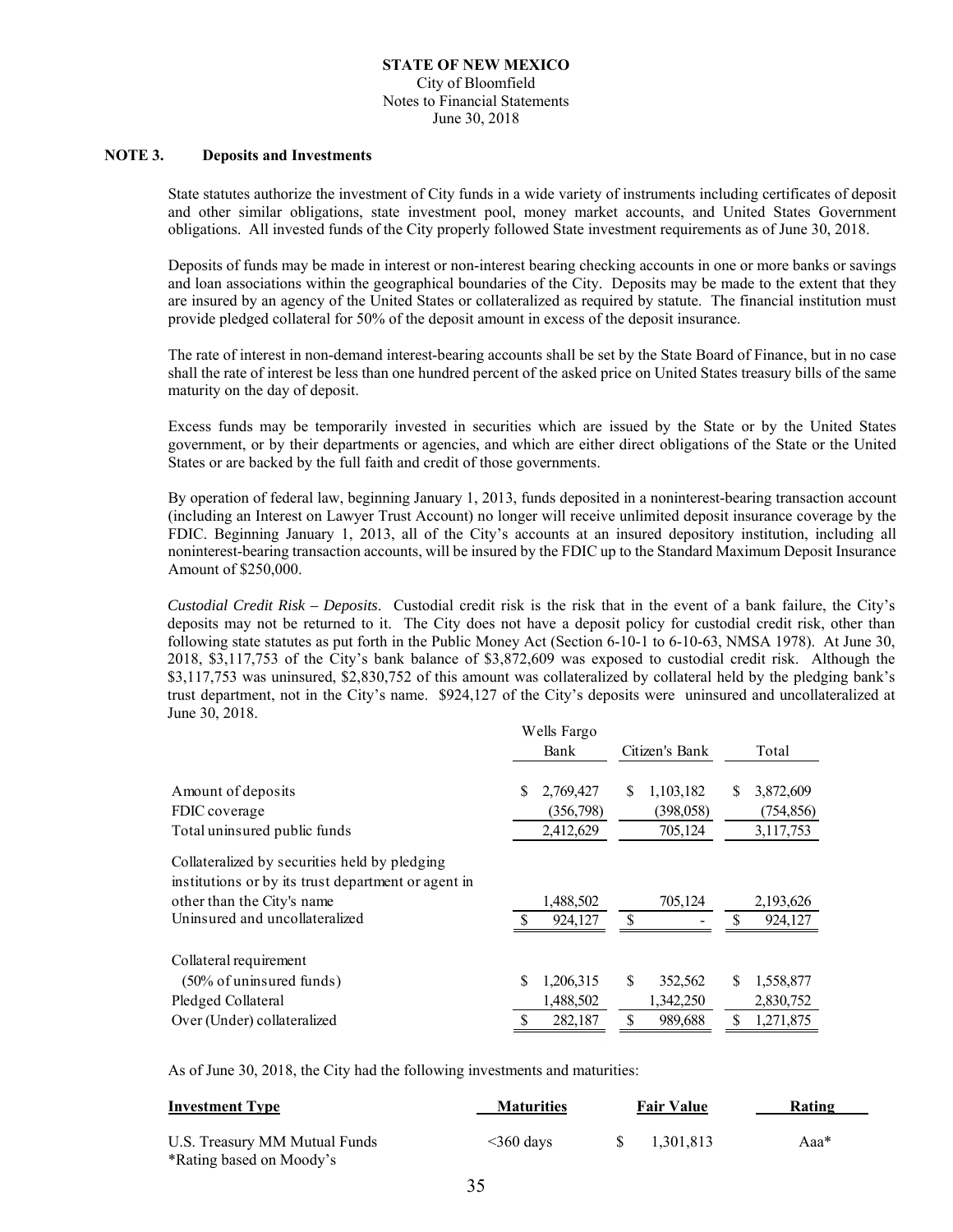#### City of Bloomfield Notes to Financial Statements June 30, 2018

## **NOTE 3. Deposits and Investments (continued)**

*Custodial Credit Risk - Investments* For an investment, custodial credit risk is the risk that, in the event of the failure of the counterparty, the City will not be able to recover the value of its investments or collateral securities that are in the possession of an outside party. The City's policy related to investments is to comply with the state statute as put forth in the Public Money Act (Section 6-10-1 to 6-10-63, NMSA 1978). The carrying value of the City's investments at June 30, 2018 was \$1,301,813.

The investments are listed on Schedule I of this report. They are considered restricted cash and investments for financial statement purposes. The total restricted cash and cash equivalents balance of \$1,586,273 also consists of \$137,480 in cash being held in the Joint Utility Fund for customer deposits and \$146,106 in cash being held in the G.O. Bond Debt Service Fund for payment of general obligation bonds.

#### Reconciliation to the Statements of Net Position

The carrying amount of deposits and investments shown above are included in the City's Statement of Net Position as follows:

Reconciliation to the Statement of Net Position:

| Cash and cash equivalents per Exhibit A-1            | \$3,052,502 |
|------------------------------------------------------|-------------|
| Restricted cash and investments per Exhibit A-1      | 1,586,273   |
| Agency funds cash per Exhibit E-1                    | 141         |
| Total cash and cash equivalents                      | 4,638,916   |
| Add: deposits in transit and other reconciling items | 537,556     |
| Less: U.S. Treasury Money Market Mutual Fund         | (1,301,813) |
| Less: petty cash                                     | (2,050)     |
| Bank balance of deposits                             | \$3,872,609 |

# **NOTE 4. Receivables**

Receivables as of June 30, 2018, including the applicable allowances for uncollectible accounts, are as follows:

#### **Governmental Activities:**

|                             | General Fund | Special Street<br>Maintenance<br>Capital<br>Projects Fund | G.O. Bond<br>Debt Service<br>Fund |    | Other<br>Governmental<br>Funds | Total           |
|-----------------------------|--------------|-----------------------------------------------------------|-----------------------------------|----|--------------------------------|-----------------|
| Property taxes              | \$<br>71,082 | \$                                                        | \$<br>12,039                      | \$ |                                | \$<br>83,121    |
| Other taxes:                |              |                                                           |                                   |    |                                |                 |
| Gross receipts taxes        | 882,331      |                                                           |                                   |    | 68,663                         | 950,994         |
| Gasoline taxes              |              | 40,081                                                    |                                   |    |                                | 40,081          |
| Motor vehicle taxes         | 4,273        |                                                           |                                   |    |                                | 4,273           |
| Franchise and lodgers taxes | 109,418      |                                                           |                                   |    | 5,609                          | 115,027         |
| Other receivables:          |              |                                                           |                                   |    |                                |                 |
| Intergovernmental grants:   |              |                                                           |                                   |    |                                |                 |
| <b>State</b>                | 2,055        |                                                           |                                   |    |                                | 2,055           |
| Miscellaneous               | 12,742       |                                                           |                                   |    |                                | 12,742          |
| Totals                      | 1,081,901    | 40,081                                                    | \$<br>12,039                      | S  | 74,272                         | \$<br>1,208,293 |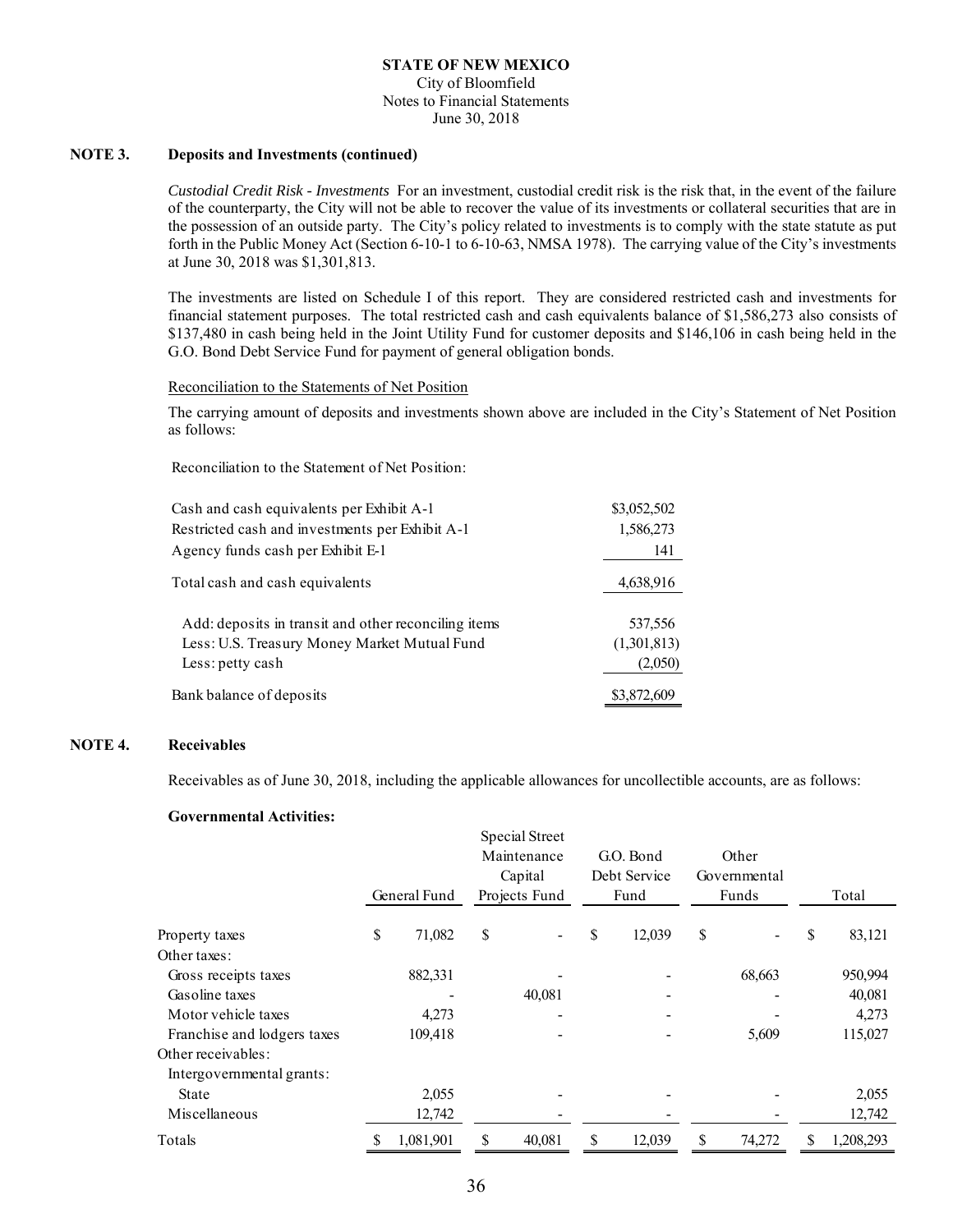#### **NOTE 4. Receivables (continued)**

In accordance with GASB No. 33, the property tax revenues that were not collected within the period of availability, \$58,030, have been reclassified as deferred inflows in the governmental fund financial statements. The above receivables are deemed 100% collectible.

#### **Business-Type Activities:**

|                                               | <b>Joint Utility</b> |           |          | <b>Solid Waste</b> | <b>Total</b> |            |  |
|-----------------------------------------------|----------------------|-----------|----------|--------------------|--------------|------------|--|
| Utility fees                                  |                      | 777.131   | <b>S</b> | 133,429            |              | 910,560    |  |
| Less: Allowance for<br>uncollectible accounts |                      | (227,946) |          | (36,312)           |              | (264, 258) |  |
| Totals                                        |                      | 549,185   |          | 97.117             |              | 646,302    |  |

# **NOTE 5. Interfund Receivables, Payables, and Transfers**

Operating transfers, made to close out funds and to supplement other funding sources in the normal course of operations, were as follows:

| <b>Primary Government</b>          | <b>Transfers Out</b> | <b>Transfers In</b> |
|------------------------------------|----------------------|---------------------|
| General Fund                       | 891,730              |                     |
| Joint Utility Fund                 |                      | 105,912             |
| Special Street Maintenance Fund    |                      | 403,340             |
| G.O. Bond Fund                     |                      | 382,478             |
| Capital Equipment Replacement Fund | 372,946              |                     |
| G.O. Bond Fund                     |                      | 372,946             |
| Joint Utility Fund                 | 16,210               |                     |
| Solid Waste Fund                   | 16,210               |                     |
| General Fund                       |                      | 32,420              |
|                                    | 1,297,096            | 1,297,096           |

The City recorded interfund receivable/payable to reflect a temporary loan between funds. The purpose of the loan was to cover cash shortages until grant reimbursements could be obtained.

| Due From Other Fund               | Due To Other Fund               |   | <b>Amount</b> |  |
|-----------------------------------|---------------------------------|---|---------------|--|
|                                   |                                 |   |               |  |
| General Fund                      | Special Street Maintenance Fund | S | 2,463         |  |
| General Fund                      | KAB - Bloomfield Pride Fund     |   | 1,300         |  |
| General Fund                      | Joint Utility Fund              |   | 1,880         |  |
| Fire Department Construction Fund | General Fund                    |   | 402           |  |
| G.O. Bond Fund                    | General Fund                    |   | 4,154         |  |
|                                   |                                 |   | 10.199        |  |

All interfund transactions are short-term and are expected to be repaid within a year.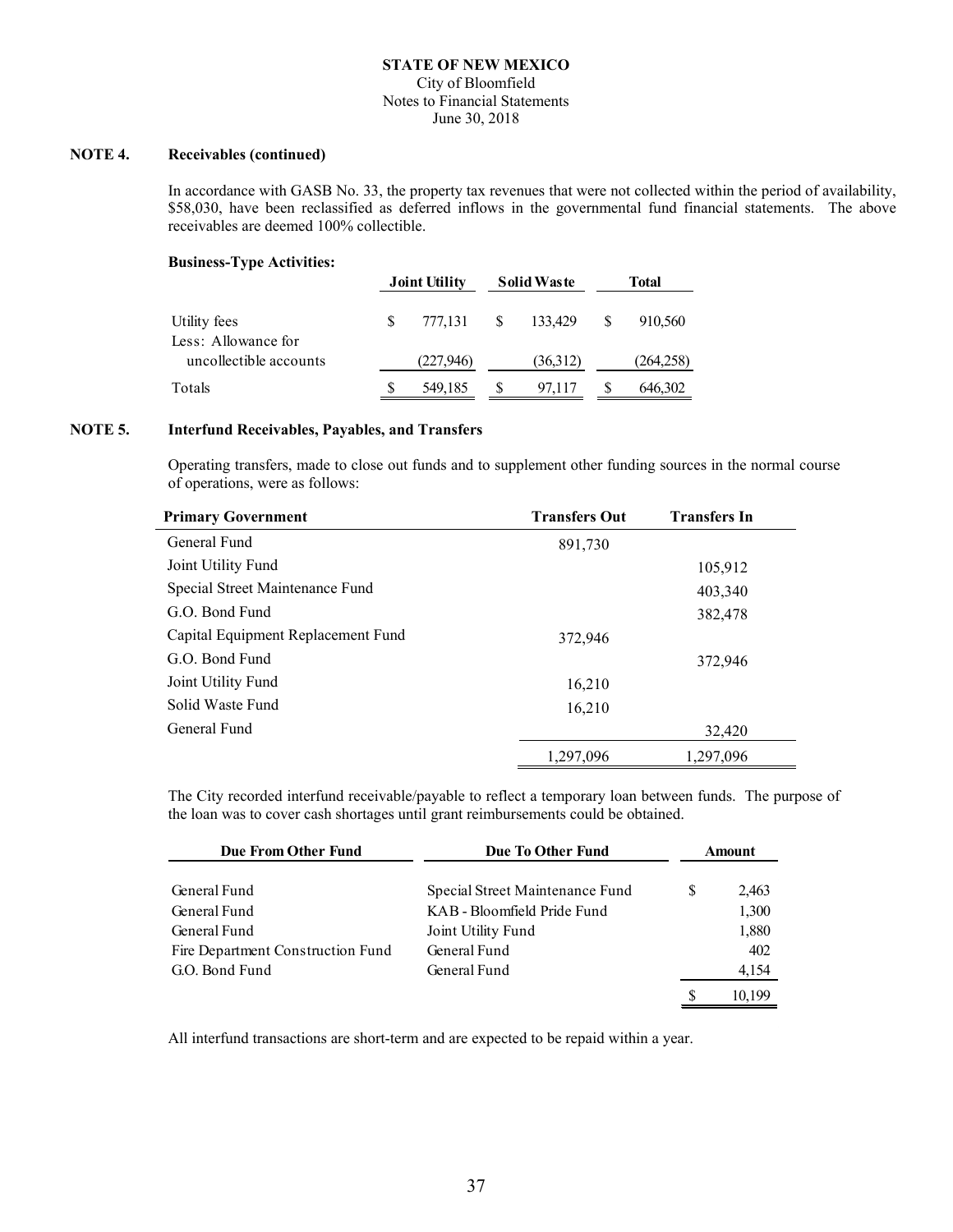# **NOTE 6. Capital Assets**

A summary of capital assets and changes occurring during the year ended June 30, 2018, including those changes pursuant to the implementation of GASB Statement No. 34, follows. Land and construction in progress are not subject to depreciation.

| <b>Governmental Activities:</b>       |    |               |                 |               |                |
|---------------------------------------|----|---------------|-----------------|---------------|----------------|
|                                       |    | Balance       | Additions &     | Deletions &   | Balance        |
|                                       |    | June 30, 2017 | Transfers In    | Transfers Out | June 30, 2018  |
| Capital assets not being depreciated: |    |               |                 |               |                |
| Land                                  | \$ | 2,256,522     | \$              | \$            | 2,256,522<br>S |
| Construction in progress              |    | 401,177       | 119,363         | 57,643        | 462,897        |
|                                       |    | 2,657,699     | 119,363         | 57,643        | 2,719,419      |
| Capital assets being depreciated:     |    |               |                 |               |                |
| Land improvements                     |    | 2,589,528     | 38,702          |               | 2,628,230      |
| Buildings and improvements            |    | 17,853,848    | 57,643          |               | 17,911,491     |
| Furniture, fixtures and equipment     |    | 9,073,406     | 551,145         | 80,753        | 9,543,798      |
| Infrastructure                        |    | 10,893,976    |                 |               | 10,893,976     |
|                                       |    | 40,410,758    | 647,490         | 80,753        | 40,977,495     |
| Total capital assets                  |    | 43,068,457    | 766,853         | 138,396       | 43,696,914     |
| Accumulated depreciation:             |    |               |                 |               |                |
| Land improvements                     |    | 643,546       | 113,257         |               | 756,803        |
| Buildings and improvements            |    | 5,081,418     | 366,245         |               | 5,447,663      |
| Furniture, fixtures and equipment     |    | 6,584,144     | 397,569         | 80,753        | 6,900,960      |
| Infrastructure                        |    | 1,832,348     | 261,734         |               | 2,094,082      |
| Total accumulated depreciation        |    | 14,141,456    | 1,138,805       | 80,753        | 15,199,508     |
| Net Capital Assets                    | S  | 28,927,001    | \$<br>(371,952) | \$<br>57,643  | \$28,497,406   |

Depreciation expense for the year ended June 30, 2018 was charged to governmental activities as follows:

| General Government     | 361,435<br>S |
|------------------------|--------------|
| Public Safety          | 394,068      |
| Public Works           | 232,725      |
| Culture and Recreation | 112,988      |
| Health and Welfare     | 37,589       |
| Total                  | 1,138,805    |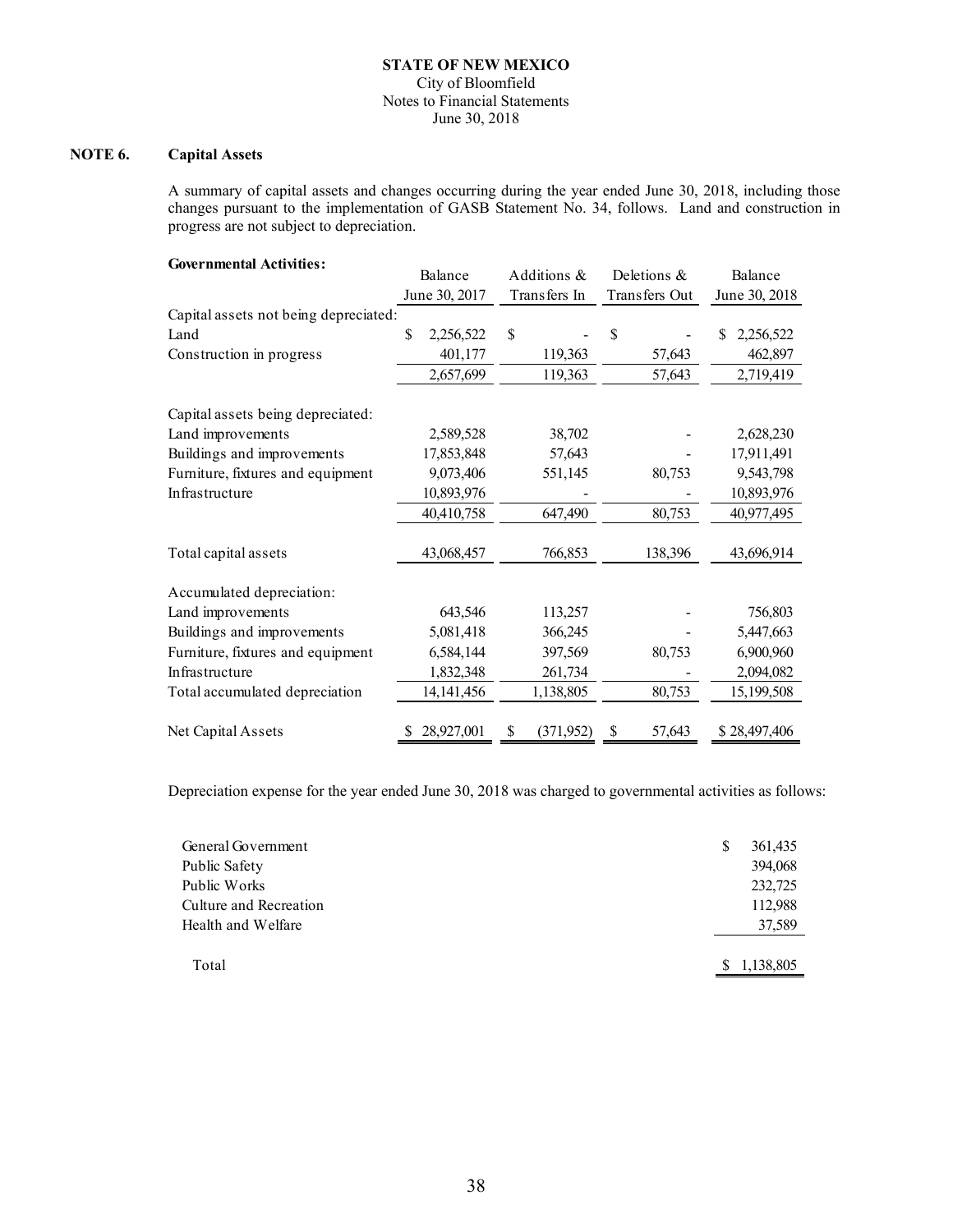# City of Bloomfield Notes to Financial Statements

June 30, 2018

# **NOTE 6. Capital Assets (continued)**

# **Business-type Activities:**

|                                       | Balance          | Additions &  | Deletions &   | Balance<br>June 30, 2018 |  |
|---------------------------------------|------------------|--------------|---------------|--------------------------|--|
|                                       | June 30, 2017    | Transfers In | Transfers Out |                          |  |
| Capital assets not being depreciated: |                  |              |               |                          |  |
| Land                                  | \$<br>395,469    | \$           | \$            | \$<br>395,469            |  |
| Water rights                          | 313,686          |              |               | 313,686                  |  |
| Construction in progress              | 182,283          | 274,812      | 161,473       | 295,622                  |  |
|                                       | 891,438          | 274,812      | 161,473       | 1,004,777                |  |
| Capital assets being depreciated:     |                  |              |               |                          |  |
| Land improvements                     | 1,753,859        |              |               | 1,753,859                |  |
| Buildings and improvements            | 10,889,584       | 18,703       |               | 10,908,287               |  |
| Distribution system                   | 12,134,409       | 198,745      |               | 12,333,154               |  |
| Furniture, fixtures and equipment     | 603,715          | 12,902       |               | 616,617                  |  |
|                                       | 25,381,567       | 230,350      |               | 25,611,917               |  |
| Total capital assets                  | 26,273,005       | 505,162      | 161,473       | 26,616,694               |  |
| Accumulated depreciation:             |                  |              |               |                          |  |
| Land improvements                     | 282,276          | 36,030       |               | 318,306                  |  |
| Buildings and improvements            | 3,258,549        | 217,881      |               | 3,476,430                |  |
| Distribution system                   | 6,159,595        | 198,405      |               | 6,358,000                |  |
| Furniture, fixtures and equipment     | 284,008          | 52,057       |               | 336,065                  |  |
| Total accumulated depreciation        | 9,984,428        | 504,373      |               | 10,488,801               |  |
| Net Book Value                        | 16,288,577<br>\$ | \$<br>789    | \$<br>161,473 | \$16,127,893             |  |

Depreciation expense charged to business-type activities for the year ended June 30, 2018 was as follows:

| Joint Utility Fund<br>Solid Waste Fund | \$<br>494.334<br>10,039 |
|----------------------------------------|-------------------------|
| Total                                  | \$<br>504,373           |

#### **NOTE 7. Long-term Debt**

During the year ended June 30, 2018, the following changes occurred in the liabilities reported in the government-wide statement of net position:

#### **Governmental Activities**

|                                | Balance       |           |                | Balance         | Due Within     |
|--------------------------------|---------------|-----------|----------------|-----------------|----------------|
|                                | June 30, 2017 | Additions | Retirements    | June 30, 2018   | One Year       |
| 2005 General Obligation Series | 510,000       |           | 120,000        | 390,000         | 125,000        |
| Capital Lease                  | 192,542       |           | 87,880         | 104,662         | 40,537         |
| <b>NMFA</b> Loans              | 10,526,295    | 300,000   | 583,233        | 10,243,062      | 601,048        |
| Judgments                      |               | 700,000   | -              | 700,000         |                |
| Compensated Absences           | 423,044       | 257,573   | 236,012        | 444,605         | 236,012        |
| Total Long-term Debt           | 11,651,881    | 1,257,573 | 1,027,125<br>S | 11,882,329<br>S | 1,002,597<br>S |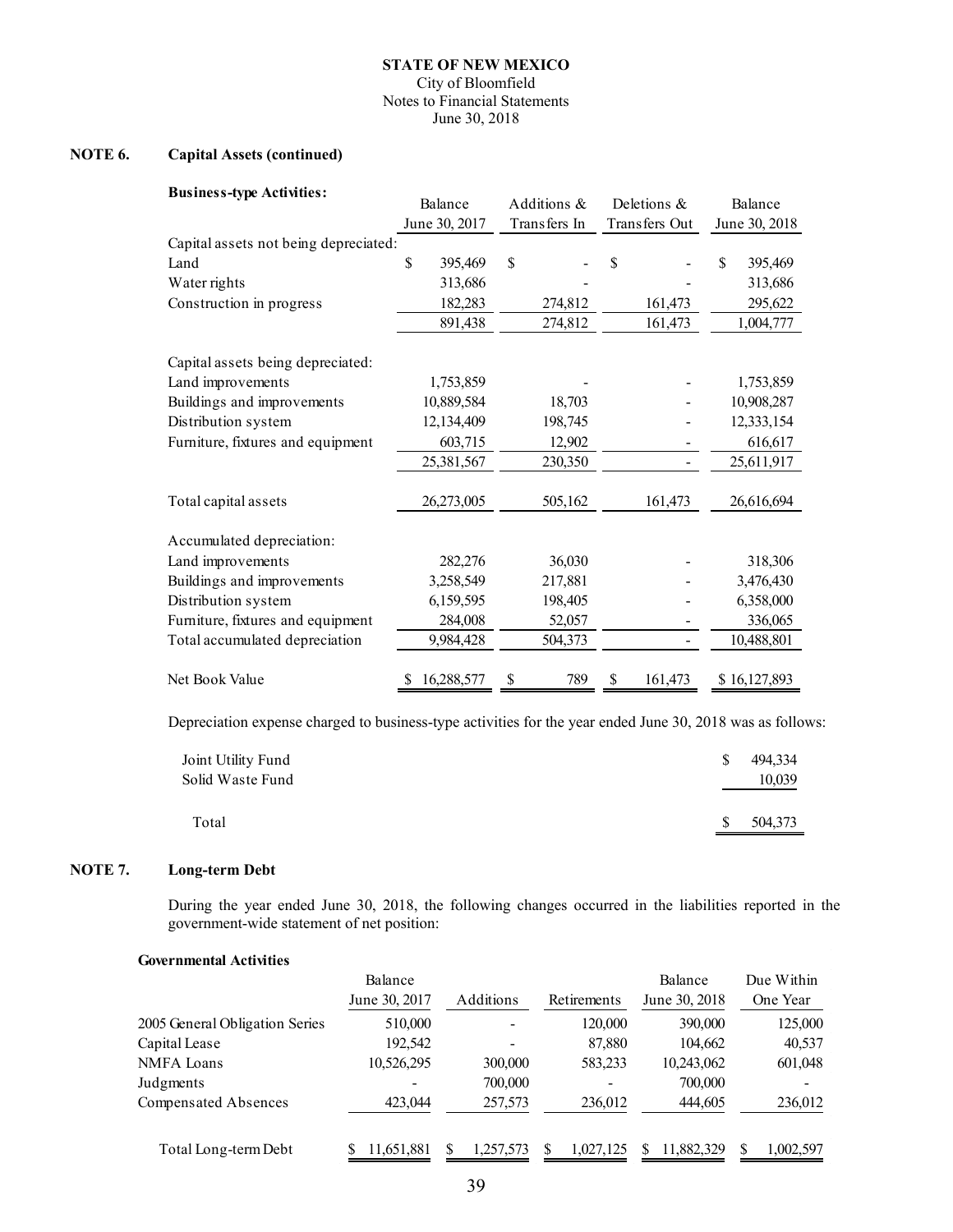#### City of Bloomfield Notes to Financial Statements June 30, 2018

# **NOTE 7. Long-term Debt (continued)**

|                                         |                  |          |                      | Original  |               |
|-----------------------------------------|------------------|----------|----------------------|-----------|---------------|
|                                         |                  |          |                      | Amount of | Balance as of |
| Description                             | Date of Issue    | Term     | <b>Interest Rate</b> | Issue     | June 30, 2018 |
| 2005 General Obligation Series          | January 2005     | 15 years | 2.80%-4.30%          | 1,600,000 | 390,000<br>S  |
| NMFA PPRF Loan-Refinance Fire Dept Loan | April 2012       | 18 years | 3.25%                | 1,580,054 | 1,097,905     |
| NMFA PPRF Loan-Refi PD/Landscape/EPC    | <b>July 2015</b> | 18 years | $3.02\%$             | 9,009,000 | 8,375,000     |
| NMFA PPRF Loan-Fiber Optic Project      | September 2015   | 15 years | $3.34\%$             | 535,998   | 470,157       |
| NMFA PPRF Loan-Fire Truck               | June 2018        | 4 years  | $2.03\%$             | 300,000   | 300,000       |
| <b>Street Sweeper Lease</b>             | January 2016     | 5 years  | 3.59%                | 195,336   | 98,785        |
| Server Lease                            | December 2016    | 3 years  | $9.05\%$             | 11,704    | 5,877         |
|                                         |                  |          |                      |           | \$10,737,724  |

The annual requirements to amortize the Bonds as of June 30, 2018, including interest payments are as follows:

| Fiscal Year<br>Ending June 30, | Principal | Interest     | Total Debt<br>Service |
|--------------------------------|-----------|--------------|-----------------------|
|                                |           |              |                       |
| 2019                           | 125,000   | 13,828       | 138,828               |
| 2020                           | 130,000   | 8,535        | 138,535               |
| 2021                           | 135,000   | 2,902        | 137,902               |
|                                | 390,000   | 25,265<br>\$ | 415,265               |

General obligation bonds have been liquidated by the G.O. Bond Fund in prior years.

The annual requirements to amortize the NMFA Loans as of June 30, 2018, including interest payments are as follows:

| Fiscal Year<br>Ending June 30, | Principal |            |    | Interest  | <b>Total Debt</b><br>Service |            |  |
|--------------------------------|-----------|------------|----|-----------|------------------------------|------------|--|
|                                |           |            |    |           |                              |            |  |
| 2019                           | S         | 601.048    | \$ | 284,708   | S                            | 885,756    |  |
| 2020                           |           | 679,689    |    | 286,350   |                              | 966,039    |  |
| 2021                           |           | 697,717    |    | 268,321   |                              | 966,038    |  |
| 2022                           |           | 712,276    |    | 253,762   |                              | 966,038    |  |
| 2023                           |           | 728,390    |    | 237,647   |                              | 966,037    |  |
| 2024-2028                      |           | 3,515,193  |    | 913,587   |                              | 4,428,780  |  |
| 2029-2033                      |           | 3,308,749  |    | 344,838   |                              | 3,653,587  |  |
|                                | Φ         | 10,243,062 | ¢  | 2,589,213 | S                            | 12,832,275 |  |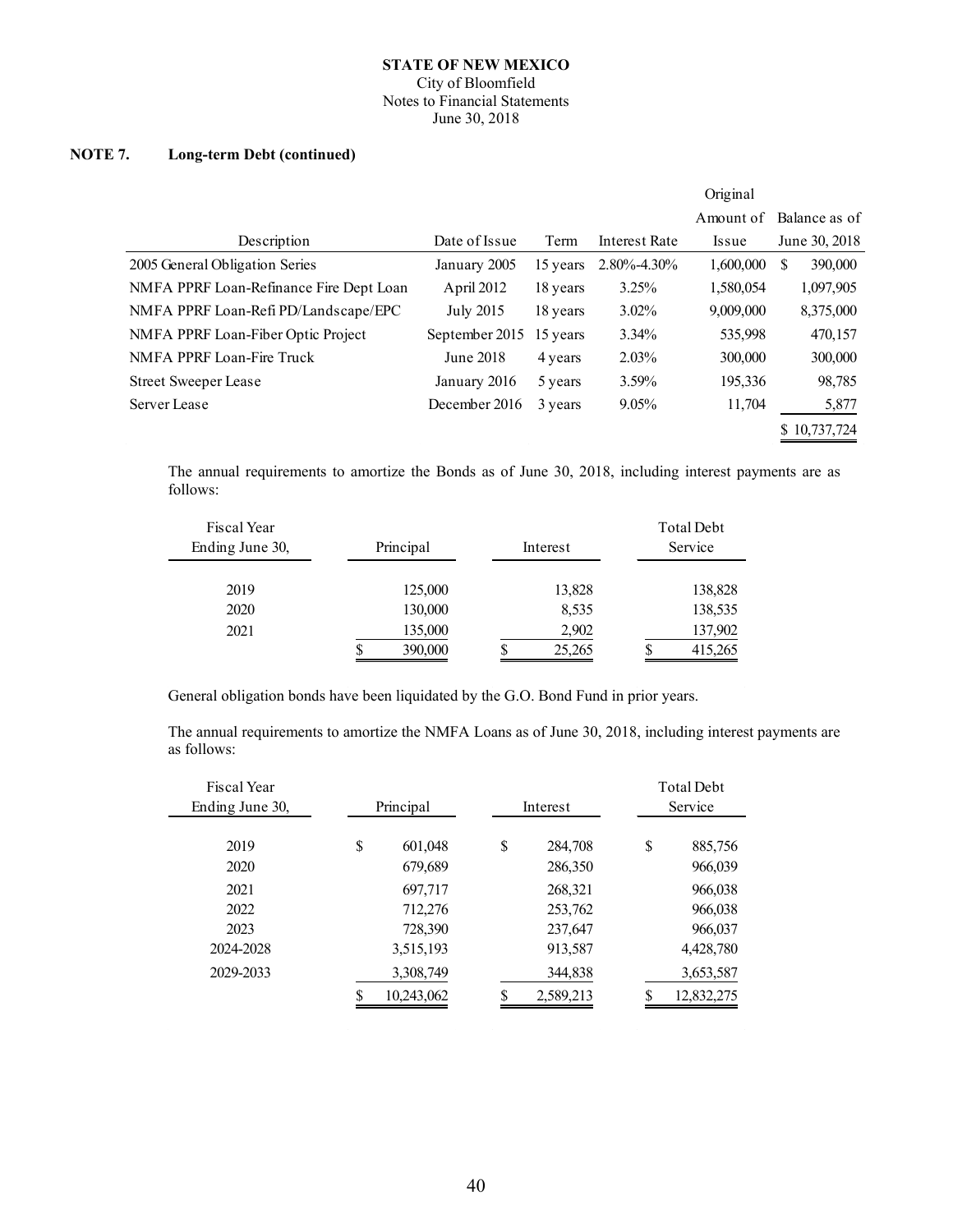#### **NOTE 7. Long-term Debt (continued)**

The annual requirements to amortize the capital lease as of June 30, 2018, including interest payments are as follows:

| Fiscal Year     |   |           |          | Total Debt    |  |  |
|-----------------|---|-----------|----------|---------------|--|--|
| Ending June 30, |   | Principal | Interest | Service       |  |  |
|                 |   |           |          |               |  |  |
| 2019            |   | 40,536    | 3,074    | 43,610        |  |  |
| 2020            |   | 42,980    | 1,605    | 44,585        |  |  |
| 2021            |   | 21,146    | 222      | 21,368        |  |  |
|                 | S | 104,662   | 4,901    | \$<br>109,563 |  |  |

Compensated Absences – Employees of the City are able to accrue a limited amount of vacation and other compensatory time during the year. During fiscal year June 30, 2018, long-term compensated absences increased \$21,561 over the prior year accrual.

Judgments – On December 5, 2017, the City reached a settlement agreement in the case of Felix, et al. v. City of Bloomfield. The City agreed to pay the sum of \$700,000 for attorneys' fees and costs to the plaintiff's attorneys payable in full by close of business on June 30, 2021. If payment is not made in full by that date, the City agreed to pay interest at the rate of 8.75% as to all amounts remaining unpaid as of June 30, 2021, to be calculated as of the date of the Court's judgment for attorneys' fees and costs.

In prior years, the general fund has typically been used to liquidate long-term liabilities other than debt including capital leases and compensated absences.

#### **Proprietary Funds**

The Joint Utility fund has incurred various forms of debt which were used for the purposes of constructing, expanding, repairing and making improvements to its property, plant and equipment. The following schedule shows the changes to its various forms of debt during the fiscal year ended June 30, 2018:

#### **Proprietary Funds**

|                      |   | Balance       |    |                          |   |             |  | Balance       |   | Due Within |  |
|----------------------|---|---------------|----|--------------------------|---|-------------|--|---------------|---|------------|--|
|                      |   | June 30, 2017 |    | Additions                |   | Retirements |  | June 30, 2018 |   | One Year   |  |
| <b>EID</b> Notes     | S | ,461,193      | -S | $\overline{\phantom{a}}$ | S | 143.831     |  | 1,317,362     |   | 148,146    |  |
| Loans Payable        |   | 4,277,093     |    |                          |   | 353,816     |  | 3,923,277     |   | 353,205    |  |
| Capital Lease        |   | 473,775       |    |                          |   | 31,699      |  | 442,076       |   | 32,928     |  |
| Compensated Absences |   | 96,865        |    | 61,092                   |   | 49,421      |  | 108,536       |   | 49,421     |  |
| Total Long-term Debt |   | 6.308.926     |    | 61,092                   |   | 578,767     |  | 5.791.251     | S | 583,700    |  |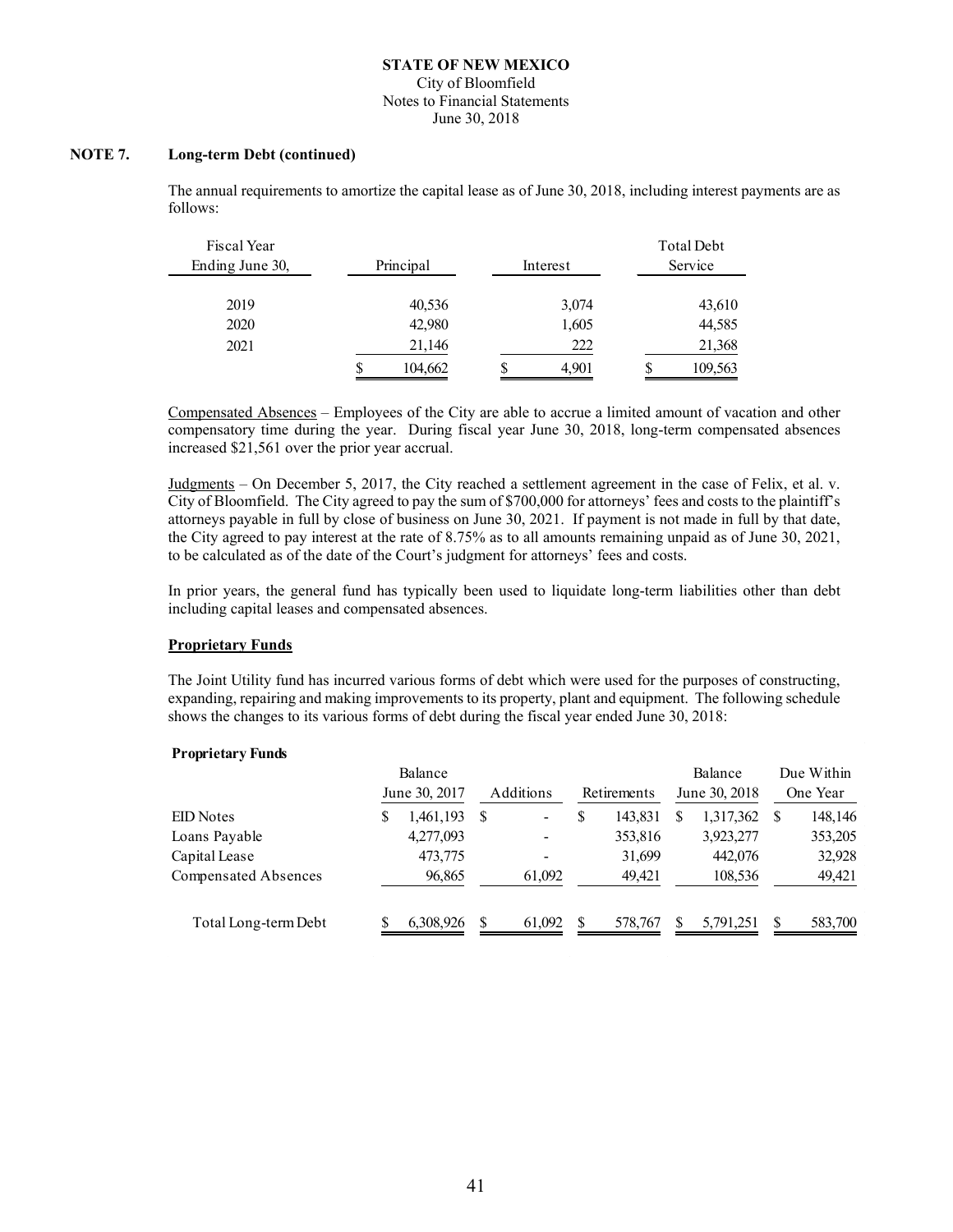#### City of Bloomfield Notes to Financial Statements June 30, 2018

# **NOTE 7. Long-term Debt (continued)**

Ĭ.

On October 24, 2004, the City received a note for improvements to the waste water plant for \$2,700,000. The note is financed over twenty years at 3%. The annual requirements to amortize the note as of June 30, 2018, including interest payments, are as follows:

| Fiscal Year<br>Ending June 30, | Principal |           |     | Interest | <b>Total Debt</b><br>Service |           |  |
|--------------------------------|-----------|-----------|-----|----------|------------------------------|-----------|--|
| 2019                           | \$        | 148,146   | S   | 39,521   | S                            | 187,667   |  |
| 2020                           |           | 152,590   |     | 35,076   |                              | 187,666   |  |
| 2021                           |           | 157,168   |     | 30,499   |                              | 187,667   |  |
| 2022                           |           | 161,883   |     | 25,784   |                              | 187,667   |  |
| 2023                           |           | 166,739   |     | 20,927   |                              | 187,666   |  |
| 2024-2028                      |           | 530,836   |     | 32,164   |                              | 563,000   |  |
|                                | \$        | 1,317,362 | \$. | 183,971  | \$                           | 1,501,333 |  |

On August 18, 2006, the City entered into a loan agreement with the New Mexico Finance Authority for the drinking water state revolving fund in the amount of \$3,737,000. The loan is financed over twenty-two years at 1.75%. The annual requirements to amortize the loan as of June 30, 2018, including interest payments, are as follows:

| Fiscal Year     |           |           |    |          |    | <b>Total Debt</b> |  |  |
|-----------------|-----------|-----------|----|----------|----|-------------------|--|--|
| Ending June 30, | Principal |           |    | Interest |    | Service           |  |  |
| 2019            | S         | 199,447   | \$ | 38,919   | \$ | 238,366           |  |  |
| 2020            |           | 203,446   |    | 34,929   |    | 238,375           |  |  |
| 2021            |           | 207,525   |    | 30,861   |    | 238,386           |  |  |
| 2022            |           | 211,686   |    | 26,710   |    | 238,396           |  |  |
| 2023            |           | 215,930   |    | 22,476   |    | 238,406           |  |  |
| 2024-2028       |           | 907,890   |    | 45,845   |    | 953,735           |  |  |
|                 | \$        | 1,945,924 | \$ | 199,740  | \$ | 2,145,664         |  |  |

On October 6, 2006, the City entered into a loan agreement with the New Mexico Finance Authority in the amount of \$528,051 to refund portions of earlier issues. Proceeds from the sale were placed in a reserve with the NMFA that is to be used to service the future debt requirements of the outstanding principal of, and interest accrued to the date of payment of principal of the 1973 Bonds, 1975 Bonds, 1977 Bonds, 1978 Bonds and 1982 Bonds. The loan is financed over twenty years at 3.977%. The annual requirements to amortize the loan as of June 30, 2018, including interest payments, are as follows:

| Fiscal Year     |   |           |    |          |         | Total Debt |  |
|-----------------|---|-----------|----|----------|---------|------------|--|
| Ending June 30, |   | Principal |    | Interest | Service |            |  |
|                 |   |           |    |          |         |            |  |
| 2019            |   | 7,887     |    | 1,294    |         | 9,181      |  |
| 2020            |   | 7,671     |    | 960      |         | 8,631      |  |
| 2021            |   | 7,449     |    | 632      |         | 8,081      |  |
| 2022            |   | 7,219     |    | 312      |         | 7,531      |  |
|                 | S | 30,226    | J. | 3,198    | S       | 33,424     |  |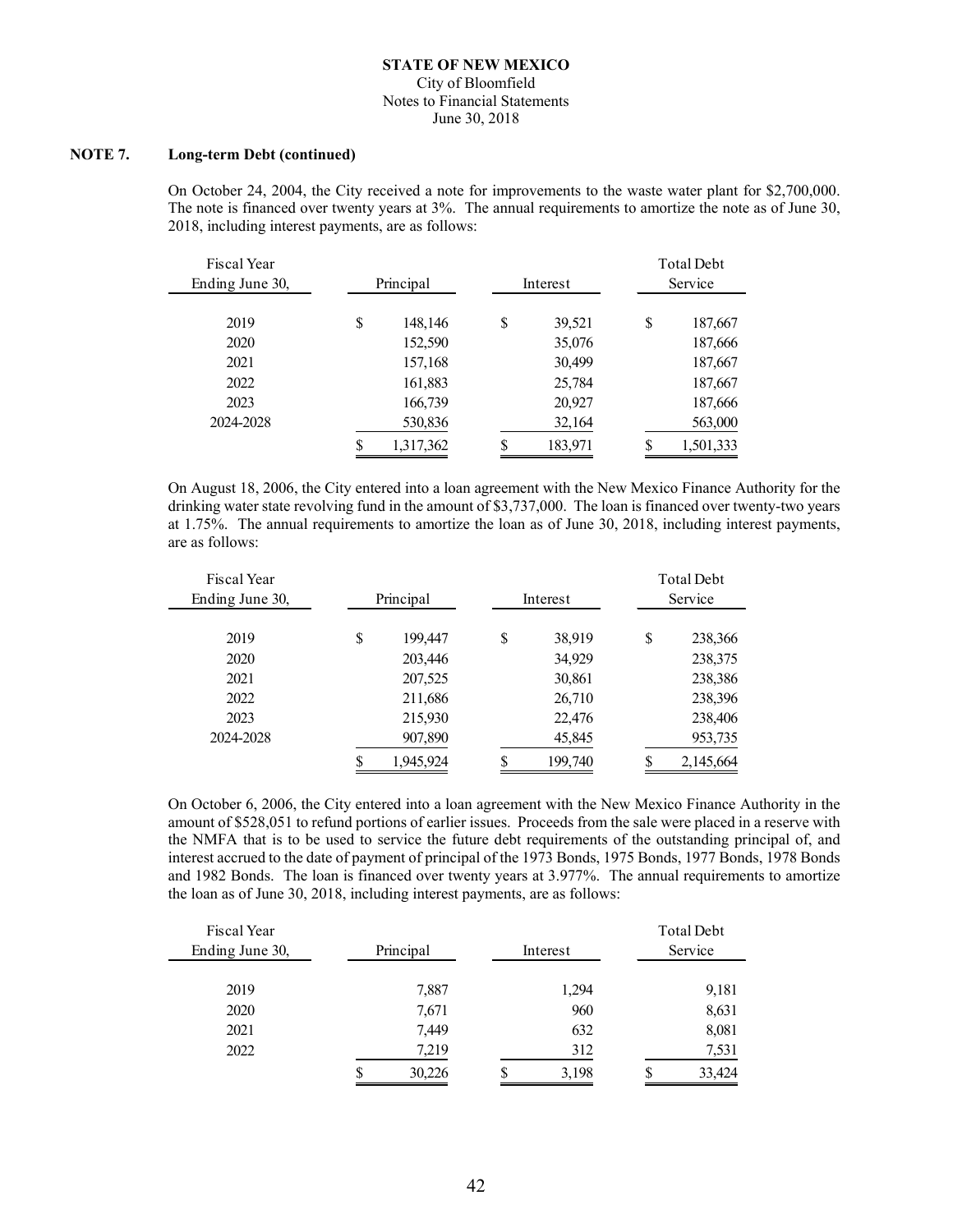## **NOTE 7. Long-term Debt (continued)**

On February 9, 2007, the City entered into a loan agreement with the New Mexico Water Trust Board and the New Mexico Finance Authority for Water Project Fund in the amount of \$87,500. The loan is financed over twenty years. The annual requirements to amortize the loan as of June 30, 2018, including interest payments, are as follows:

| Fiscal Year     |           |        |    |          |         | <b>Total Debt</b> |
|-----------------|-----------|--------|----|----------|---------|-------------------|
| Ending June 30, | Principal |        |    | Interest | Service |                   |
| 2019            | \$        | 4,569  | \$ | 92       | \$      | 4,661             |
| 2020            |           | 4,581  |    | 81       |         | 4,662             |
| 2021            |           | 4,592  |    | 69       |         | 4,661             |
| 2022            |           | 4,604  |    | 58       |         | 4,662             |
| 2023            |           | 4,615  |    | 46       |         | 4,661             |
| 2024-2028       |           | 13,914 |    | 70       |         | 13,984            |
|                 | S         | 36,875 | \$ | 416      | S       | 37,291            |

On December 5, 2008, the City entered into a loan agreement with the New Mexico Water Trust Board and the New Mexico Finance Authority for Waterline Project in the amount of \$60,000. The loan is financed over twenty years. The annual requirements to amortize the loan as of June 30, 2018, including interest payments, are as follows:

|    |        |           |     |          | <b>Total Debt</b> |
|----|--------|-----------|-----|----------|-------------------|
|    |        |           |     | Service  |                   |
|    |        |           |     |          |                   |
| \$ | 3,056  | \$        | 77  | \$       | 3,133             |
|    | 3,063  |           | 70  |          | 3,133             |
|    | 3,071  |           | 62  |          | 3,133             |
|    | 3,079  |           | 54  |          | 3,133             |
|    | 3,086  |           | 47  |          | 3,133             |
|    | 15,548 |           | 116 |          | 15,664            |
| S  | 30,903 | ς         | 426 | ς        | 31,329            |
|    |        | Principal |     | Interest |                   |

On April 30, 2010, the City entered into a loan agreement with the New Mexico Water Trust Board and the New Mexico Finance Authority for Waterline Project in the amount of \$220,000. The loan is financed over twenty years. The annual requirements to amortize the loan as of June 30, 2018, including interest payments, are as follows:

| Fiscal Year<br>Ending June 30, |    | Principal |    | Interest |    | <b>Total Debt</b><br>Service |  |  |
|--------------------------------|----|-----------|----|----------|----|------------------------------|--|--|
|                                |    |           |    |          |    |                              |  |  |
| 2019                           | \$ | 10,958    | \$ | 333      | \$ | 11,291                       |  |  |
| 2020                           |    | 10,985    |    | 306      |    | 11,291                       |  |  |
| 2021                           |    | 11,013    |    | 278      |    | 11,291                       |  |  |
| 2022                           |    | 11,040    |    | 251      |    | 11,291                       |  |  |
| 2023                           |    | 11,068    |    | 223      |    | 11,291                       |  |  |
| 2024-2028                      |    | 55,755    |    | 700      |    | 56,455                       |  |  |
| 2029-2033                      |    | 22,497    |    | 85       |    | 22,582                       |  |  |
|                                | S  | 133,316   | S  | 2,176    | S  | 135,492                      |  |  |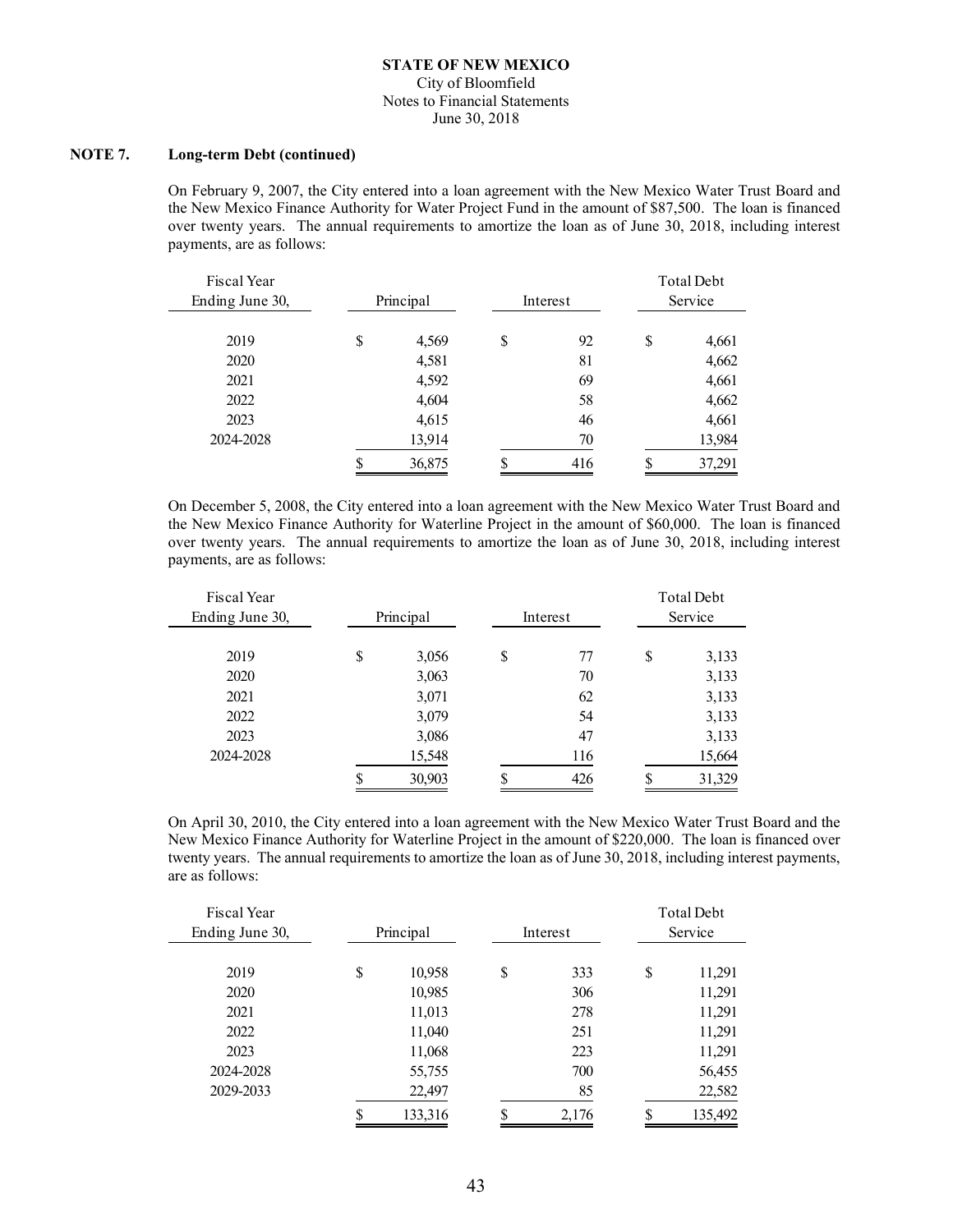## **NOTE 7. Long-term Debt (continued)**

On June 25, 2007, the City entered into a loan agreement with the New Mexico Environment Department for the Rural Infrastructure Loan Fund in the amount of \$500,000. The loan is financed over twenty years at 3%. The annual requirements to amortize the loan as of June 30, 2018, including interest payments, are as follows:

| Fiscal Year     |               |    |          |         | <b>Total Debt</b> |
|-----------------|---------------|----|----------|---------|-------------------|
| Ending June 30, | Principal     |    | Interest | Service |                   |
|                 |               |    |          |         |                   |
| 2019            | \$<br>25,758  | S  | 7,850    | \$      | 33,608            |
| 2020            | 26,530        |    | 7,078    |         | 33,608            |
| 2021            | 27,326        |    | 6,282    |         | 33,608            |
| 2022            | 28,146        |    | 5,462    |         | 33,608            |
| 2023            | 28,991        |    | 4,617    |         | 33,608            |
| 2024-2028       | 124,924       |    | 9,508    |         | 134,432           |
|                 | \$<br>261,675 | \$ | 40,797   | \$      | 302,472           |

On January 27, 2008, the City entered into a loan agreement with the New Mexico Environment Department for the Rural Infrastructure Loan Fund in the amount of \$206,277. The loan is financed over twenty years at 3%. The annual requirements to amortize the loan as of June 30, 2018, including interest payments, are as follows:

| Fiscal Year     |   |           |    |          |    | Total Debt |  |
|-----------------|---|-----------|----|----------|----|------------|--|
| Ending June 30, |   | Principal |    | Interest |    | Service    |  |
|                 |   |           |    |          |    |            |  |
| 2019            | S | 10,317    | \$ | 3,548    | \$ | 13,865     |  |
| 2020            |   | 10,626    |    | 3,239    |    | 13,865     |  |
| 2021            |   | 10,945    |    | 2,920    |    | 13,865     |  |
| 2022            |   | 11,274    |    | 2,591    |    | 13,865     |  |
| 2023            |   | 11,612    |    | 2,253    |    | 13,865     |  |
| 2024-2028       |   | 63,498    |    | 5,828    |    | 69,326     |  |
|                 | S | 118,272   | S  | 20,379   | S  | 138,651    |  |

On February 15, 2007, the City received a lease purchase contract for the construction of a solid waste facility in the amount of \$216,218. The lease purchase contract is financed over 20 years at 3.925%. The annual requirements to amortize the lease purchase contract as of June 30, 2018, including interest payments, are as follows:

| Fiscal Year     |    |                       |    |         | <b>Total Debt</b> |
|-----------------|----|-----------------------|----|---------|-------------------|
| Ending June 30, |    | Principal<br>Interest |    | Service |                   |
| 2019            | \$ | 12,044                | \$ | 4,204   | \$<br>16,248      |
| 2020            |    | 12,555                |    | 3,694   | 16,249            |
| 2021            |    | 13,092                |    | 3,158   | 16,250            |
| 2022            |    | 13,659                |    | 2,593   | 16,252            |
| 2023            |    | 14,257                |    | 1,996   | 16,253            |
| 2024-2028       |    | 30,444                |    | 2,067   | 32,511            |
|                 | S  | 96,051                | S  | 17,712  | \$<br>113,763     |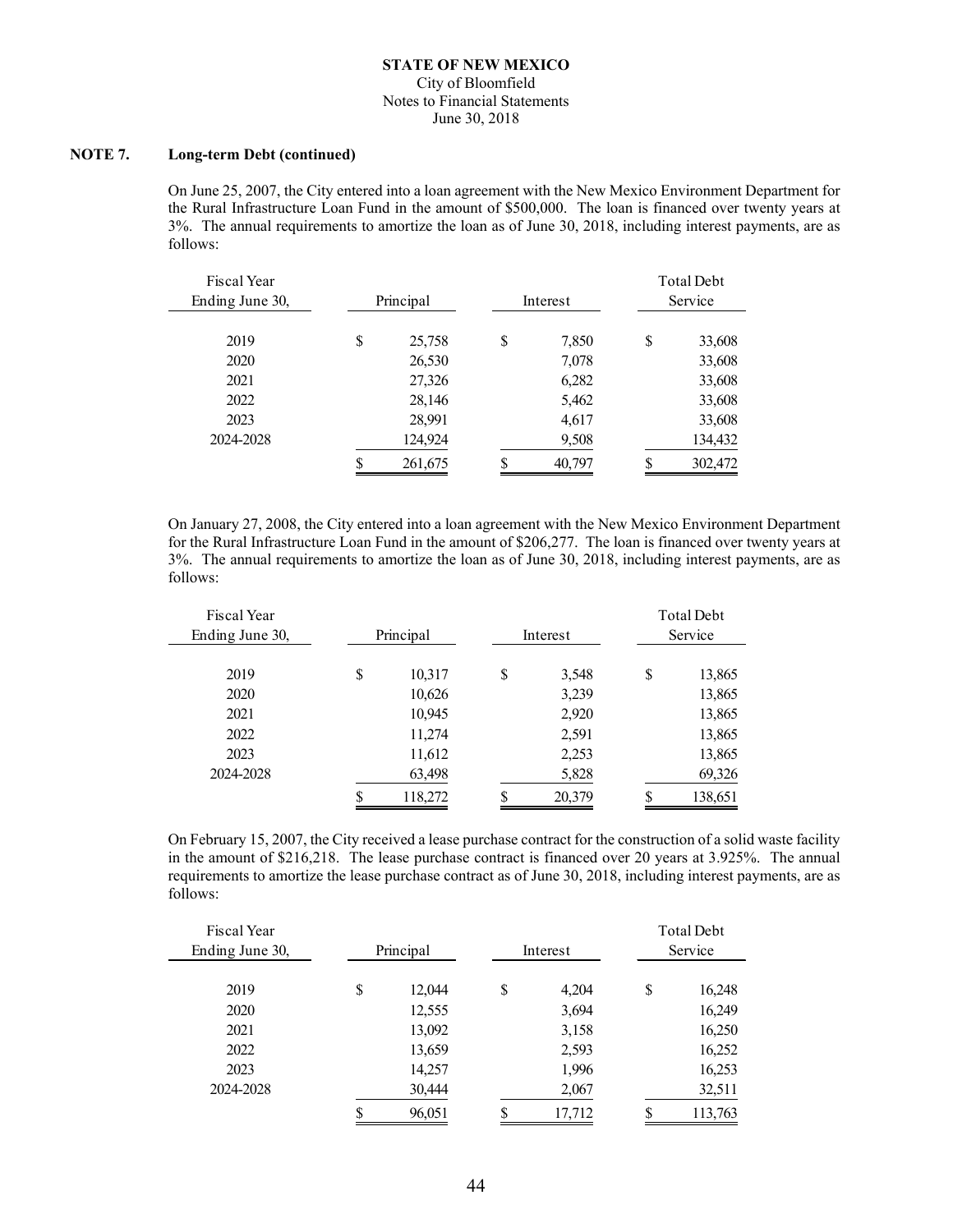# **STATE OF NEW MEXICO**  City of Bloomfield

# Notes to Financial Statements

June 30, 2018

# **NOTE 7. Long-term Debt (continued)**

On November 19, 2010, the City entered into a loan agreement with the New Mexico Water Trust Board and the New Mexico Finance Authority for the Blanco/Navajo Dam Regional Water Project in the amount of \$55,000. The loan is financed over twenty years at 0.25%. The annual requirements to amortize the loan as of June 30, 2018, including interest payments, are as follows:

| Fiscal Year     |    |           |    |          |         | <b>Total Debt</b> |
|-----------------|----|-----------|----|----------|---------|-------------------|
| Ending June 30, |    | Principal |    | Interest | Service |                   |
|                 |    |           |    |          |         |                   |
| 2019            | \$ | 2,739     | \$ | 83       | \$      | 2,822             |
| 2020            |    | 2,746     |    | 76       |         | 2,822             |
| 2021            |    | 2,753     |    | 70       |         | 2,823             |
| 2022            |    | 2,760     |    | 63       |         | 2,823             |
| 2023            |    | 2,767     |    | 56       |         | 2,823             |
| 2024-2028       |    | 13,940    |    | 175      |         | 14,115            |
| 2029-2033       |    | 5,624     |    | 21       |         | 5,645             |
|                 | S  | 33,329    | S  | 544      | S       | 33,873            |

On May 13, 2011, the City entered into a loan agreement with the New Mexico Finance Authority for the upgrade and replacement of sewer lines under US Highway 64 in the amount of \$1,426,075. The loan is financed over twenty years at 4.176%. The annual requirements to amortize the loan as of June 30, 2018, including interest payments, are as follows:

| Fiscal Year     |           |           |          |         |         | <b>Total Debt</b> |
|-----------------|-----------|-----------|----------|---------|---------|-------------------|
| Ending June 30, | Principal |           | Interest |         | Service |                   |
|                 |           |           |          |         |         |                   |
| 2019            | \$        | 62,082    | S        | 43,825  | \$      | 105,907           |
| 2020            |           | 64,025    |          | 41,882  |         | 105,907           |
| 2021            |           | 66,208    |          | 39,699  |         | 105,907           |
| 2022            |           | 68,632    |          | 37,275  |         | 105,907           |
| 2023            |           | 71,274    |          | 34,633  |         | 105,907           |
| 2024-2028       |           | 404,207   |          | 125,330 |         | 529,537           |
| 2029-2033       |           | 289,638   |          | 28,083  |         | 317,721           |
|                 | ς         | 1,026,066 | ¢        | 350,727 | \$      | 1,376,793         |

On June 24, 2011, the City entered into a loan agreement with the New Mexico Water Trust Board and the New Mexico Finance Authority for the upgrade and replacement of water lines under US Highway 64 in the amount of \$240,000. The loan is financed over twenty years at 0.25%. The annual requirements to amortize the loan as of June 30, 2018, including interest payments, are as follows:

| Fiscal Year     |               |          |       |         | <b>Total Debt</b> |
|-----------------|---------------|----------|-------|---------|-------------------|
| Ending June 30, | Principal     | Interest |       | Service |                   |
|                 |               |          |       |         |                   |
| 2019            | \$<br>11,924  | \$       | 394   | \$      | 12,318            |
| 2020            | 11,954        |          | 364   |         | 12,318            |
| 2021            | 11,984        |          | 333   |         | 12,317            |
| 2022            | 12,014        |          | 304   |         | 12,318            |
| 2023            | 12,044        |          | 274   |         | 12,318            |
| 2024-2028       | 60,672        |          | 915   |         | 61,587            |
| 2029-2033       | 36,768        |          | 184   |         | 36,952            |
|                 | \$<br>157,360 | \$       | 2,768 | \$      | 160,128           |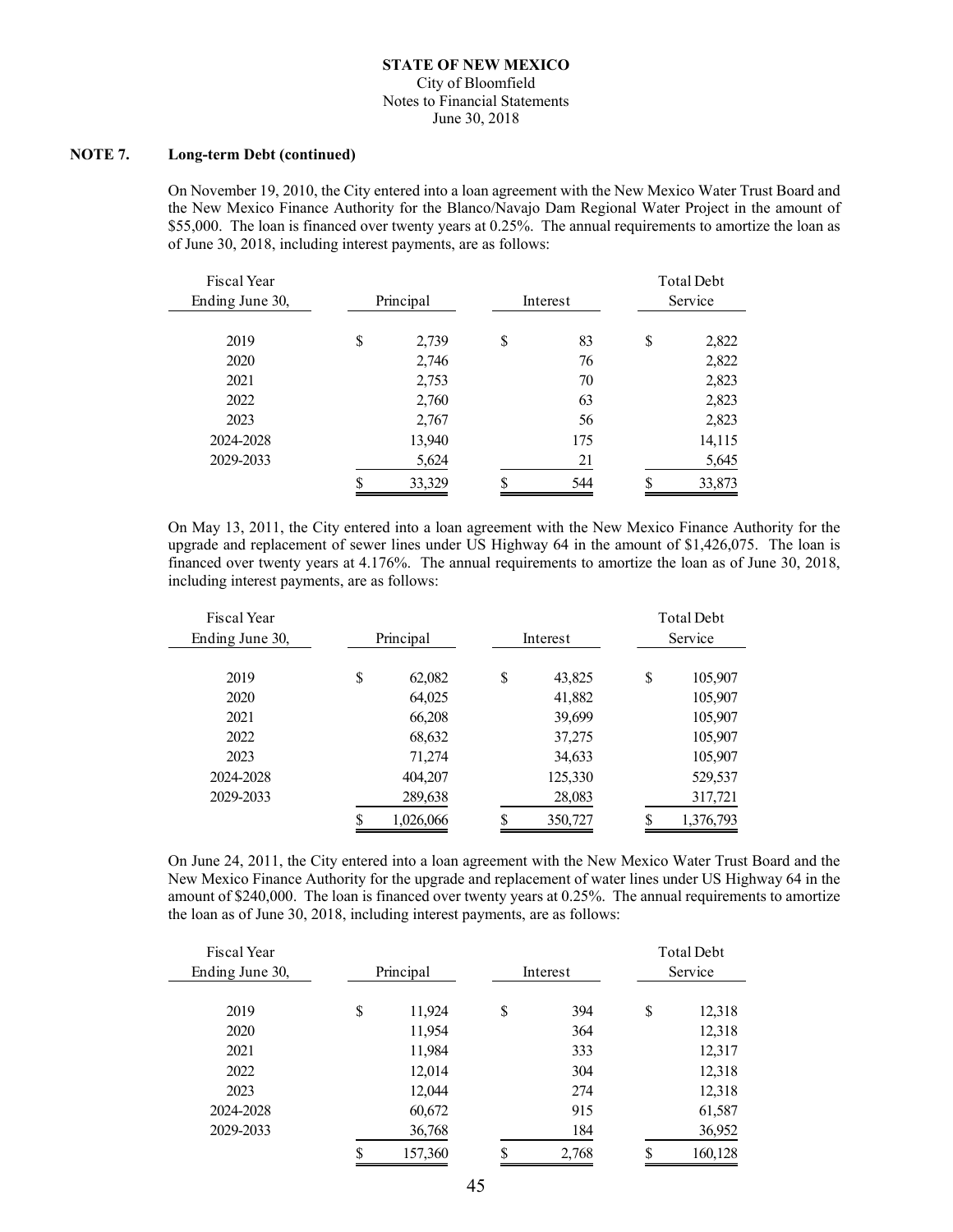#### City of Bloomfield Notes to Financial Statements June 30, 2018

# **NOTE 7. Long-term Debt (continued)**

On January 6, 2017, the City entered into a loan agreement with the New Mexico Water Trust Board and the New Mexico Finance Authority for the design of a city owned raw water source of the San Juan River in the amount of \$53,280. The loan is financed over twenty years at 0.25%. The annual requirements to amortize the loan as of June 30, 2018, including interest payments, are as follows:

| Fiscal Year     |                       |               |         |       |        | <b>Total Debt</b> |
|-----------------|-----------------------|---------------|---------|-------|--------|-------------------|
| Ending June 30, | Principal<br>Interest |               | Service |       |        |                   |
|                 |                       |               |         |       |        |                   |
| 2019            | \$                    | 2,424         | S       | 320   | \$     | 2,744             |
| 2020            |                       | 2,617         |         | 127   |        | 2,744             |
| 2021            |                       | 2,623         |         | 121   |        | 2,744             |
| 2022            |                       | 2,630         |         | 114   |        | 2,744             |
| 2023            |                       | 2,637         |         | 108   |        | 2,745             |
| 2024-2028       |                       | 13,282        |         | 438   |        | 13,720            |
| 2029-2033       |                       | 13,449        |         | 271   |        | 13,720            |
| 2034-2038       |                       | 102<br>13,618 |         |       | 13,720 |                   |
|                 | S                     | 53,280        | ¢       | 1,601 | S      | 54,881            |

The aggregated debt service payments required on the outstanding debt of the proprietary funds is as follows:

| Fiscal Year           |                             |    | Loans      |    | <b>Total Debt</b> |
|-----------------------|-----------------------------|----|------------|----|-------------------|
| Ending June 30,       | <b>EID</b> Notes<br>Payable |    |            |    | Service           |
|                       |                             |    |            |    |                   |
| 2019                  | \$<br>187,667               | \$ | 454,144    | \$ | 641,811           |
| 2020                  | 187,666                     |    | 453,605    |    | 641,271           |
| 2021                  | 187,667                     |    | 453,066    |    | 640,733           |
| 2022                  | 187,667                     |    | 452,530    |    | 640,197           |
| 2023                  | 187,666                     |    | 445,010    |    | 632,676           |
| 2024-2028             | 563,000                     |    | 1,895,066  |    | 2,458,066         |
| 2029-2033             |                             |    | 396,620    |    | 396,620           |
| 2034-2038             |                             |    | 13,720     |    | 13,720            |
| <b>Total Payments</b> | \$<br>1,501,333             | \$ | 4,563,761  | \$ | 6,065,094         |
| Less Interest         | (183, 971)                  |    | (640, 484) |    | (824, 455)        |
| Net Long-term Debt    | \$<br>1,317,362             | \$ | 3,923,277  | \$ | 5,240,639         |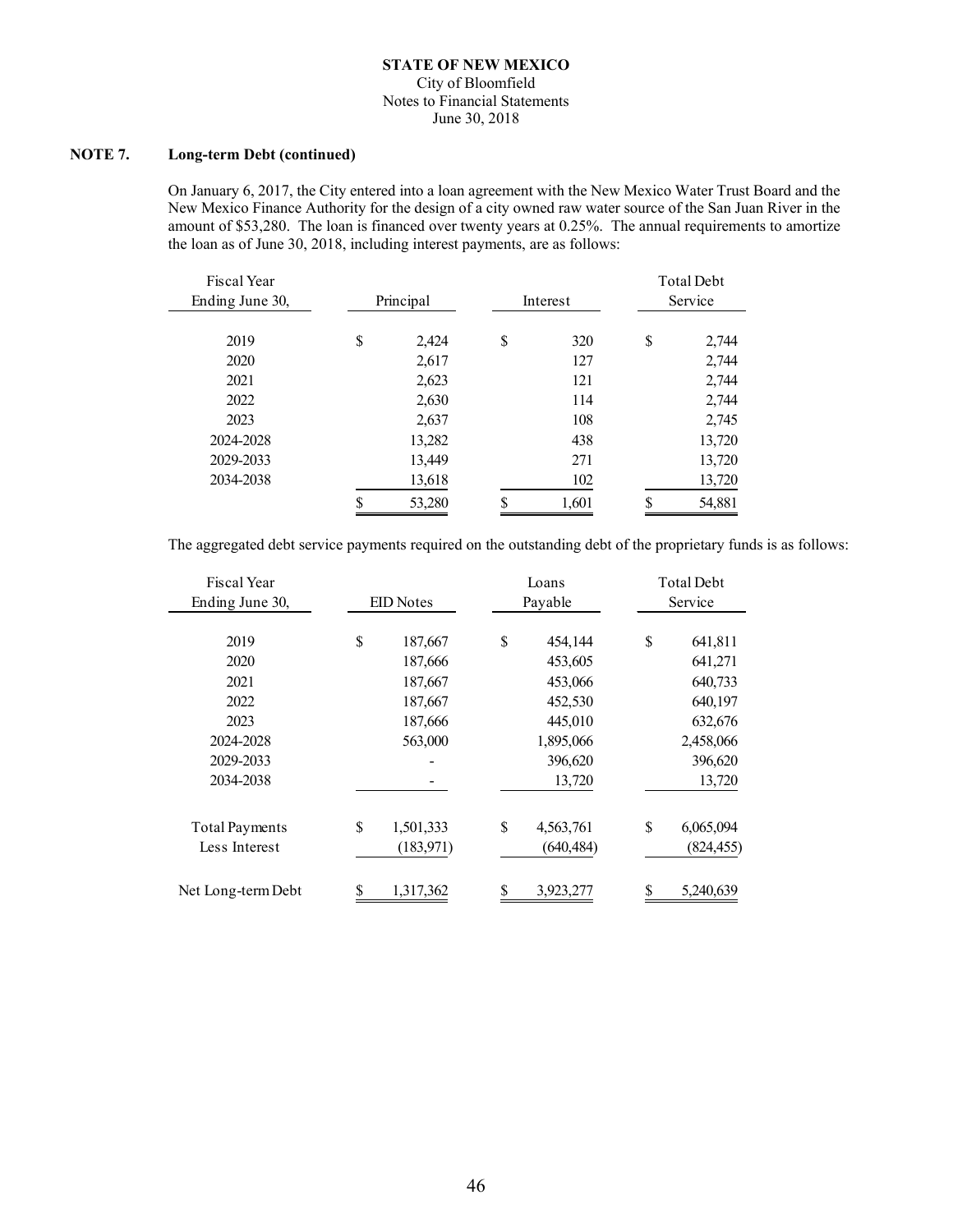#### **STATE OF NEW MEXICO**  City of Bloomfield

# Notes to Financial Statements June 30, 2018

### **NOTE 7. Long-term Debt (continued)**

On June 9, 2009, the City entered into a lease purchase contract with the City of Aztec for a main water line in the amount of \$687,900. The lease purchase contract is financed over 20 years at 3.81%. The annual requirements to amortize the lease purchase contract as of June 30, 2018, are as follows:

| Fiscal Year     |   |           |    |          |   | <b>Total Debt</b> |  |
|-----------------|---|-----------|----|----------|---|-------------------|--|
| Ending June 30, |   | Principal |    | Interest |   | Service           |  |
| 2019            | S | 32,928    | \$ | 16,272   | S | 49,200            |  |
| 2020            |   | 34,205    |    | 14,995   |   | 49,200            |  |
| 2021            |   | 35,531    |    | 13,669   |   | 49,200            |  |
| 2022            |   | 36,908    |    | 12,292   |   | 49,200            |  |
| 2023            |   | 38,339    |    | 10,861   |   | 49,200            |  |
| 2024-2028       |   | 215,182   |    | 30,818   |   | 246,000           |  |
| 2029-2033       |   | 48,983    |    | 4,317    |   | 53,300            |  |
|                 |   | 442,076   |    | 103,224  |   | 545,300           |  |

Compensated Absences – Employees of the City are able to accrue a limited amount of vacation and other compensatory time during the year. During fiscal year June 30, 2018, long-term compensated absences increased \$11,671 from the prior year accrual.

Proprietary debt has been liquidated by the Joint Utility Fund in prior years.

### **NOTE 8. Risk Management**

The City is exposed to various risks of loss related to torts, thefts of, damage to, and destruction of property, errors and omissions and natural disasters. The City participates in the New Mexico Self-Insurers' Fund risk pool. The City has not filed any claims for which the settlement amount exceeded the insurance coverage during the past three years. However, should a claim be filed against the City which exceeds the insurance coverage, the City would be responsible for a loss in excess of the coverage amounts. As claims are filed, the New Mexico Self-Insurers' Fund assesses and estimates the potential for loss and handles all aspects of the claim. Insurance coverage's have not changed significantly from prior years and coverage's are expected to be continued.

 At June 30, 2018, no unpaid claims have been filed which exceed the policy limits and to the best of management's knowledge and belief all known and unknown claims will be covered by insurance.

New Mexico Self-Insurers' Fund has not provided information on an entity by entity basis that would allow for a reconciliation of changes in the aggregate liabilities for claims for the current fiscal year and the prior fiscal year.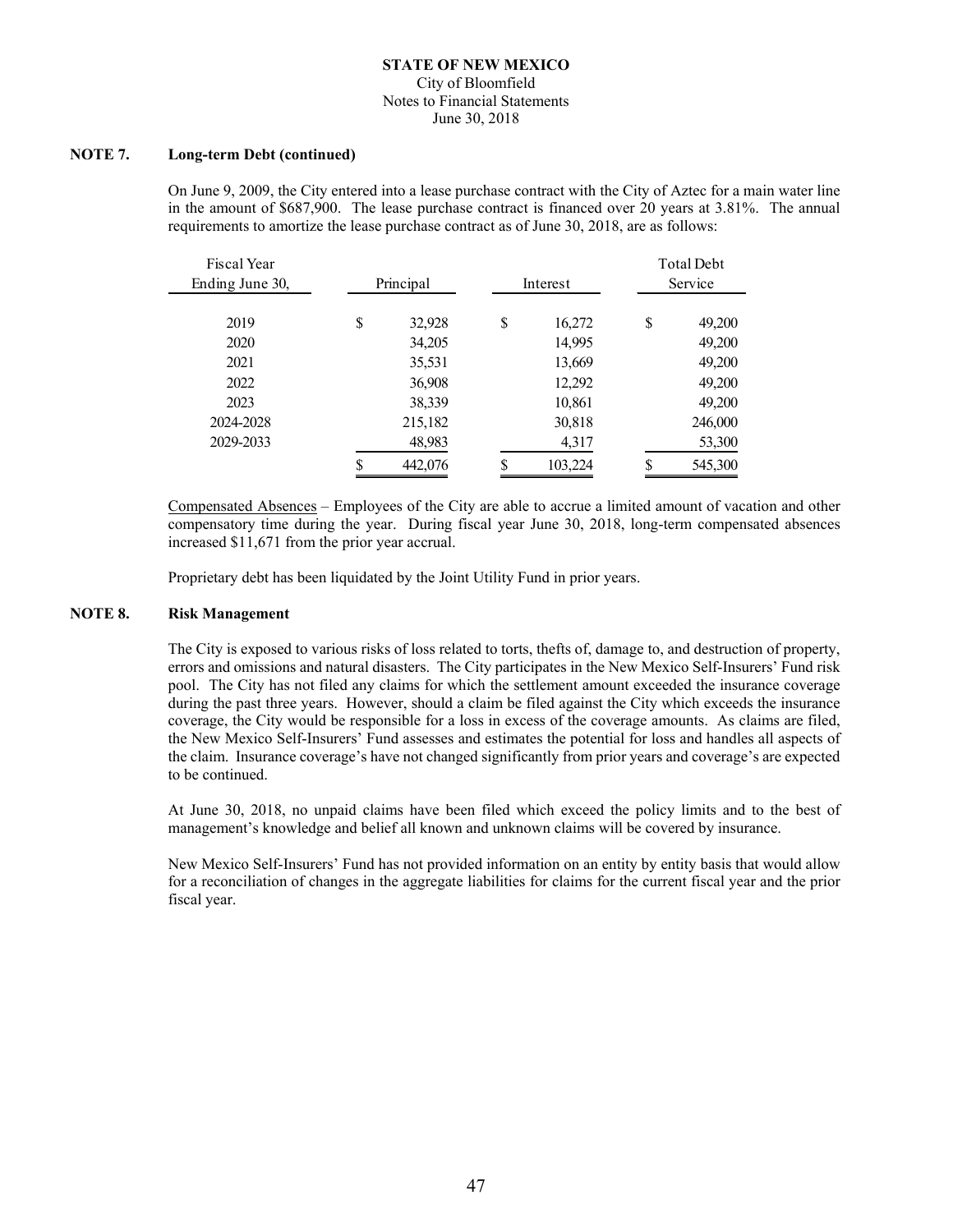#### **NOTE 9. PERA Pension Plan**

*Plan Description.* Public Employees Retirement Fund is a cost-sharing, multiple employer defined benefit pension plan. This fund has six divisions of members, including State General, State Police/Adult Correction Officers, Municipal General, Municipal Police/Detention Officers, Municipal Fire, and State Legislative Divisions, and offers 24 different types of coverage within the PERA plan. All assets accumulated may be used to pay benefits, including refunds of member contributions, to any of the plan members or beneficiaries, as defined by the terms of this plan. Certain coverage plans are only applicable to a specific division. Eligibility for membership in the Public Employees Retirement Fund is set forth in the Public Employees Retirement Act (Chapter 10, Article 11, NMSA 1978). Except as provided for in the Volunteer Firefighters Retirement Act (10-11A-1 to 10-11A-7, NMSA 1978), the Judicial Retirement Act (10-12B-1 to 10-12B-19, NMSA 1978), the Magistrate Retirement Act (10-12C-1 to 10-12C-18, NMSA 1978), and the Educational Retirement Act (Chapter 22, Article 11, NMSA 1978), each employee and elected official of every affiliated public employer is required to be a member in the Public Employees Retirement Fund, unless specifically excluded.

*Benefits provided.* Benefits are generally available at age 65 with five or more years of service or after 25 years of service regardless of age for TIER I members. Provisions also exist for retirement between ages 60 and 65, with varying amounts of service required. Certain police and fire members may retire at any age with 20 or more years of service for Tier I members. Generally, the amount of retirement pension is based on final average salary, which is defined under Tier I as the average of salary for the 36 consecutive months of credited service producing the largest average; credited service; and the pension factor of the applicable coverage plan. Monthly benefits vary depending upon the plan under which the member qualifies, ranging from 2% to 3.5% of the member's final average salary per year of service. The maximum benefit that can be paid to a retiree may not exceed a range of 60% to 90% of the final average salary, depending on the division. Benefits for duty and non-duty death and disability and for post-retirement survivors' annuities are also available.

#### TIER II

The retirement age and service credit requirements for normal retirement for PERA state and municipal general members hired increased effective July 1, 2013 with the passage of Senate Bill 27 in the 2013 Legislative Session. Under the new requirements (Tier II), general members are eligible to retire at any age if the member has at least eight years of service credit and the sum of the member's age and service credit equals at least 85 or at age 67 with 8 or more years of service credit. General members hired on or before June 30, 2013 (Tier I) remain eligible to retire at any age with 25 or more years of service credit. Under Tier II, police and firefighters in Plans 3, 4 and 5 are eligible to retire at any age with 25 or more years of service credit. State police and adult correctional officers, peace officers and municipal juvenile detention officers will remain in 25-year retirement plans, however, service credit will no longer be enhanced by 20%. All public safety members in Tier II may retire at age 60 with 6 or more years of service credit. Generally, under Tier II pension factors were reduced by .5%, employee Contribution increased 1.5 percent and effective July 1, 2014 employer contributions were raised .05 percent. The computation of final average salary increased as the average of salary for 60 consecutive months.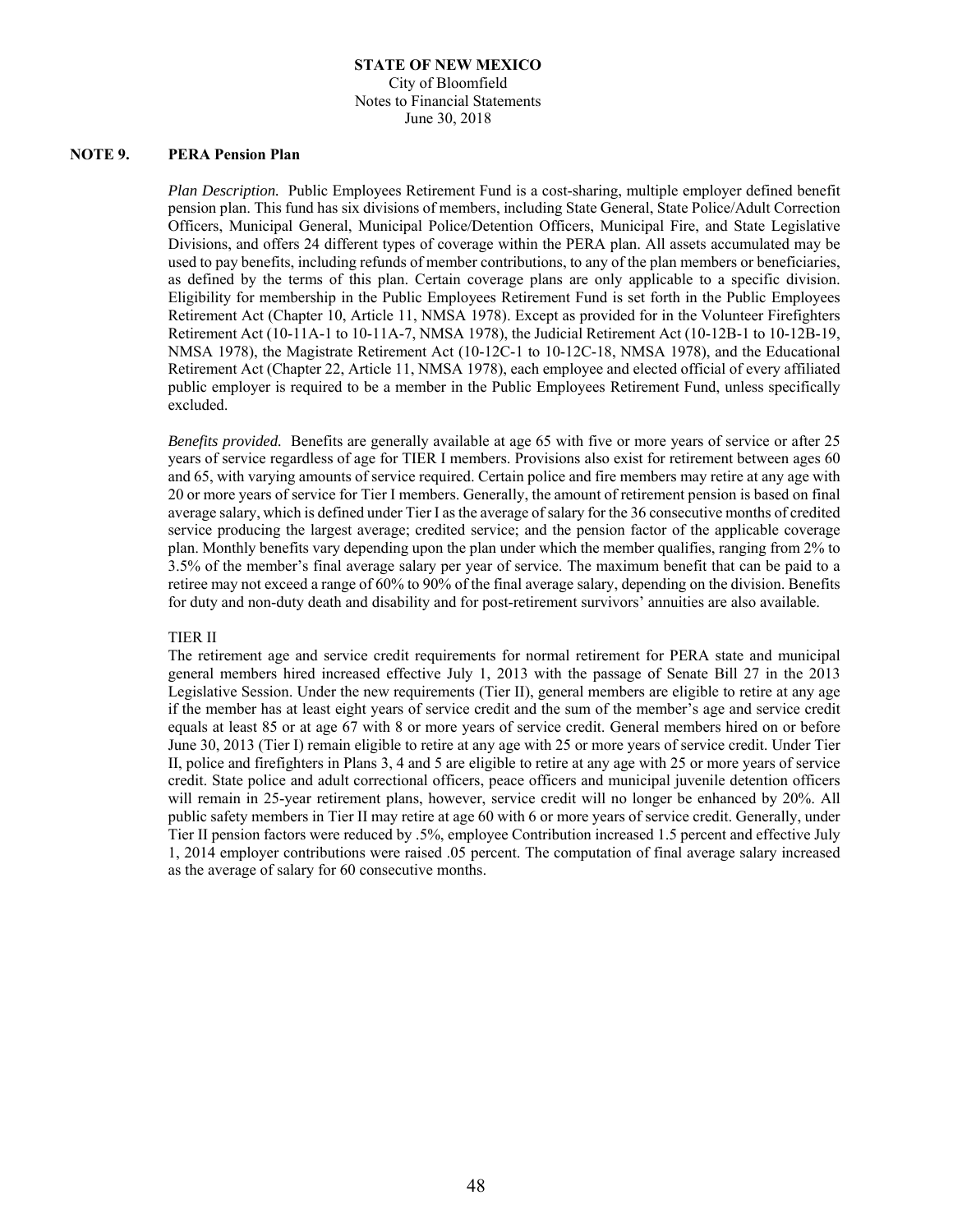## **NOTE 9. PERA Pension Plan (continued)**

*Contributions* – See PERA's comprehensive annual financial report for Contribution provided description.

|                                                         |                                           |                                              |                                    | PERA Contribution Rates and Pension Factors as of July 1, 2017 |                   |                                                   |
|---------------------------------------------------------|-------------------------------------------|----------------------------------------------|------------------------------------|----------------------------------------------------------------|-------------------|---------------------------------------------------|
|                                                         | Percentage                                | <b>Employee Contribution</b>                 | Employer<br>Contribution           | Pension Factor per year of<br>Service                          |                   | Pension<br>Maximum as                             |
| Coverage Plan                                           | Annual<br>Salary less<br>than<br>\$20,000 | Annual<br>Salary<br>greater than<br>\$20,000 | Percentage                         | TIER <sub>1</sub>                                              | TIER <sub>2</sub> | a Percentage<br>of the Final<br>Average<br>Salary |
|                                                         |                                           | <b>STATE PLAN</b>                            |                                    |                                                                |                   |                                                   |
| State Plan 3                                            | 7.42%                                     | 8.92%                                        | 16.99%                             | 3.0%                                                           | 2.5%              | 90%                                               |
|                                                         |                                           | MUNICIPAL PLANS 1 - 4                        |                                    |                                                                |                   |                                                   |
| Municipal Plan 1<br>(plan open to new employers)        | 7.0%                                      | 8.5%                                         | 7.4%                               | 2.0%                                                           | 2.0%              | 90%                                               |
| Municipal Plan 2<br>(plan open to new employers)        | 9.15%                                     | 10.65%                                       | 9.55%                              | 2.5%                                                           | 2.0%              | 90%                                               |
| Municipal Plan 3<br>(plan closed to new employers 6/95) | 13.15%                                    | 14.65%                                       | 9.55%                              | $3.0\%$                                                        | 2.5%              | 90%                                               |
| Municipal Plan 4<br>(plan closed to new employers 6/00) | 15.65%                                    | 17.15%                                       | 12.05%                             | $3.0\%$                                                        | 2.5%              | 90%                                               |
|                                                         |                                           |                                              | MUNICIPAL POLICE PLANS 1 - 5       |                                                                |                   |                                                   |
| Municipal Police Plan 1                                 | 7.0%                                      | 8.5%                                         | 10.40%                             | 2.0%                                                           | 2.0%              | 90%                                               |
| Municipal Police Plan 2                                 | 7.0%                                      | 8.5%                                         | 15.40%                             | 2.5%                                                           | 2.0%              | 90%                                               |
| Municipal Police Plan 3                                 | 7.0%                                      | 8.5%                                         | 18.90%                             | 2.5%                                                           | 2.0%              | 90%                                               |
| Municipal Police Plan 4                                 | 12.35%                                    | 13.85%                                       | 18.90%                             | 3.0%                                                           | 2.5%              | 90%                                               |
| Municipal Police Plan 5                                 | 16.3%                                     | 17.8%                                        | 18.90%                             | 3.5%                                                           | 3.0%              | 90%                                               |
|                                                         |                                           |                                              | MUNICIPAL FIRE PLANS 1 - 5         |                                                                |                   |                                                   |
| Municipal Fire Plan 1                                   | 8.0%                                      | 9.5%                                         | 11.40%                             | 2.0%                                                           | 2.0%              | 90%                                               |
| Municipal Fire Plan 2                                   | 8.0%                                      | 9.5%                                         | 17.9%                              | 2.5%                                                           | 2.0%              | 90%                                               |
| Municipal Fire Plan 3                                   | 8.0%                                      | 9.5%                                         | 21.65%                             | 2.5%                                                           | 2.0%              | 90%                                               |
| Municipal Fire Plan 4                                   | 12.8%                                     | 14.3%                                        | 21.65%                             | 3.0%                                                           | 2.5%              | 90%                                               |
| Municipal Fire Plan 5                                   | 16.2%                                     | 17.7%                                        | 21.65%                             | 3.5%                                                           | 3.0%              | 90%                                               |
|                                                         |                                           |                                              | MUNICIPAL DETENTION OFFICER PLAN 1 |                                                                |                   |                                                   |
| Municipal Detention Officer Plan 1                      | $16.65\%$                                 | 18.15%                                       | 17.05%                             | 3.0%                                                           | 3.0%              | 90%                                               |
| STATE POLICE AND ADULT CORRECTIONAL OFFICER PLANS, ETC. |                                           |                                              |                                    |                                                                |                   |                                                   |
| State Police and Adult Correctional<br>Officer Plan 1   | 7.6%                                      | 9.1%                                         | 25.50%                             | 3.0%                                                           | 3.0%              | 90%                                               |
| State Plan 3 - Peace Officer                            | 7.42%                                     | 8.92%                                        | 16.99%                             | 3.0%                                                           | 3.0%              | 90%                                               |
| Juvenile Correctional Officer Plan 2                    | 4.78%                                     | 6.28%                                        | 26.12%                             | 3.0%                                                           | 3.0%              | 90%                                               |

*Pension Liabilities, Pension Expense, and Deferred Outflows of Resources and Deferred Inflows of Resources Related to Pensions.* At June 30, 2018, the City reported a combined liability of \$7,871,969 for its proportionate share of the net pension liability of the three divisions in which it participates. The net pension liability was measured as of June 30, 2017, and the total pension liability used to calculate the net pension liability was determined by an actuarial valuation as of June 30, 2016. The total pension liability was rolled-forward from the valuation date to the plan year ending June 30, 2017 using generally accepted actuarial principles. Therefore, the employer's portion was established as of the measurement date of June 30, 2017. There were no significant events or changes in benefit provision that required an adjustment to the roll-forward liabilities as of June 30, 2017. The City's proportion of the net pension liability was based on a projection of the City's long-term share of contributions to the pension plan relative to the projected contributions of all participating entities, actuarially determined.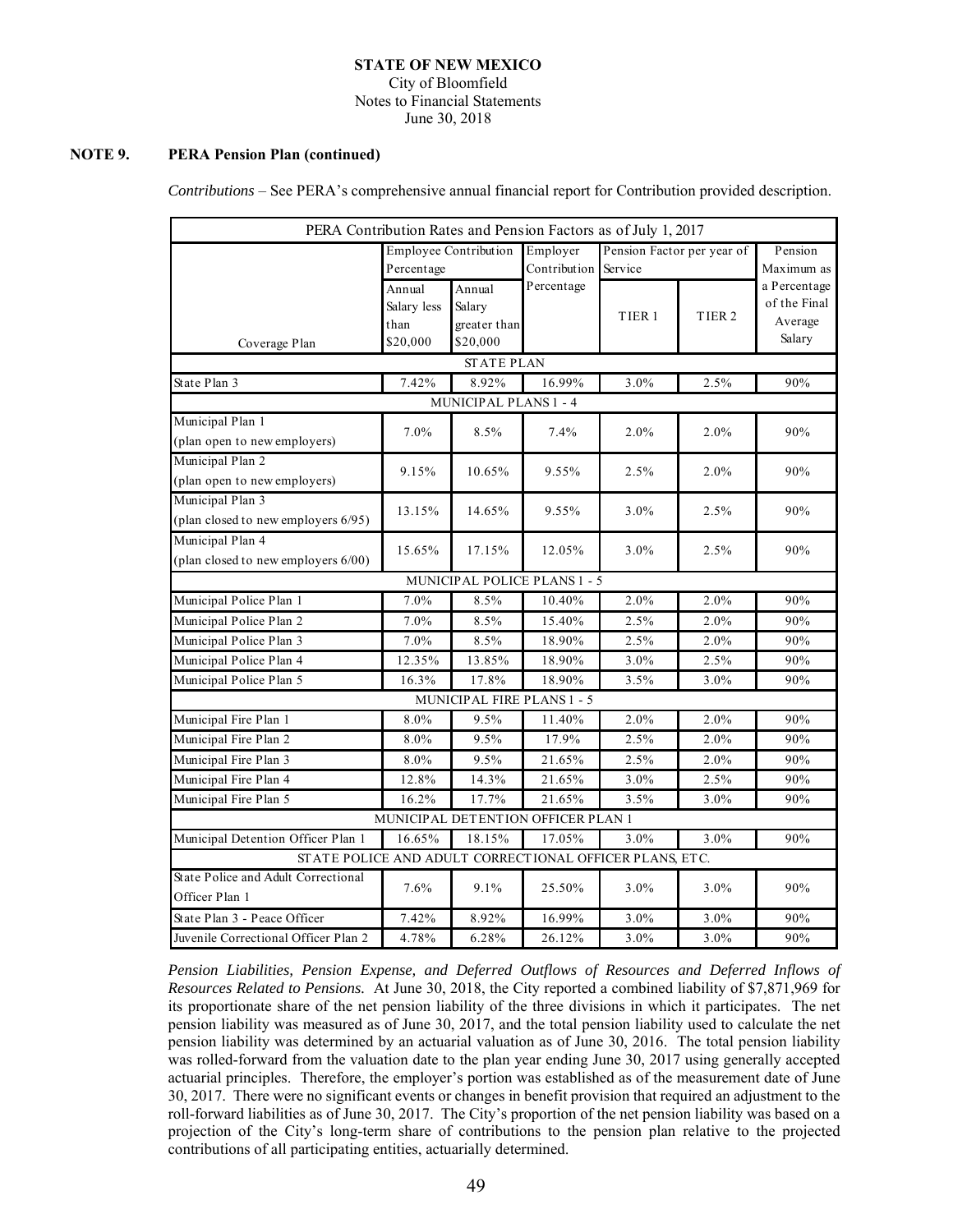#### City of Bloomfield Notes to Financial Statements June 30, 2018

# **NOTE 9. PERA Pension Plan (continued)**

For PERA Fund Municipal General Division, at June 30, 2018, the City of Bloomfield reported a liability of \$3,626,209 for its proportionate share of the net pension liability. At June 30, 2017, the City's proportion was 0.2639 percent, which was a decrease of 0.0732 percent from its proportion measured as of June 30, 2016.

For the year ended June 30, 2018, the City of Bloomfield recognized PERA Fund Municipal General Division pension expense of \$257,400. At June 30, 2018, the City reported PERA Fund Municipal General Division deferred outflows of resources and deferred inflows of resources related to pensions from the following sources:

|                                                                                                                            | Deferred<br>Outflows of<br>Resources | Deferred<br>Inflows of<br>Resources |
|----------------------------------------------------------------------------------------------------------------------------|--------------------------------------|-------------------------------------|
| Differences between expected and actual experience                                                                         | \$<br>142,485                        | 185,724                             |
| Changes of assumptions                                                                                                     | 167,222                              | 37,472                              |
| Net difference between projected and actual earnings on pension<br>plan investments                                        | 297,509                              |                                     |
| Changes in proportion and differences between City of Bloomfield<br>contributions and proportionate share of contributions | 60,531                               | 622,134                             |
| City of Bloomfield contributions subsequent to the measurement<br>date                                                     | 195,081                              |                                     |
| Total                                                                                                                      | 862,828                              | 845,330                             |

\$195,081 reported as deferred outflows of resources related to pensions resulting from the City's contributions subsequent to the measurement date will be recognized as a reduction of the net pension liability in the year ended June 30, 2019. Other amounts reported as deferred outflows of resources and deferred inflows of resources related to pensions will be recognized in pension expense as follows:

| Year ended June 30: |    |            |
|---------------------|----|------------|
| 2018                | \$ | (78, 490)  |
| 2019                |    | 125,951    |
| 2020                |    | (138,099)  |
| 2021                |    | (86,945)   |
| 2022                |    |            |
| Total               | S  | (177, 583) |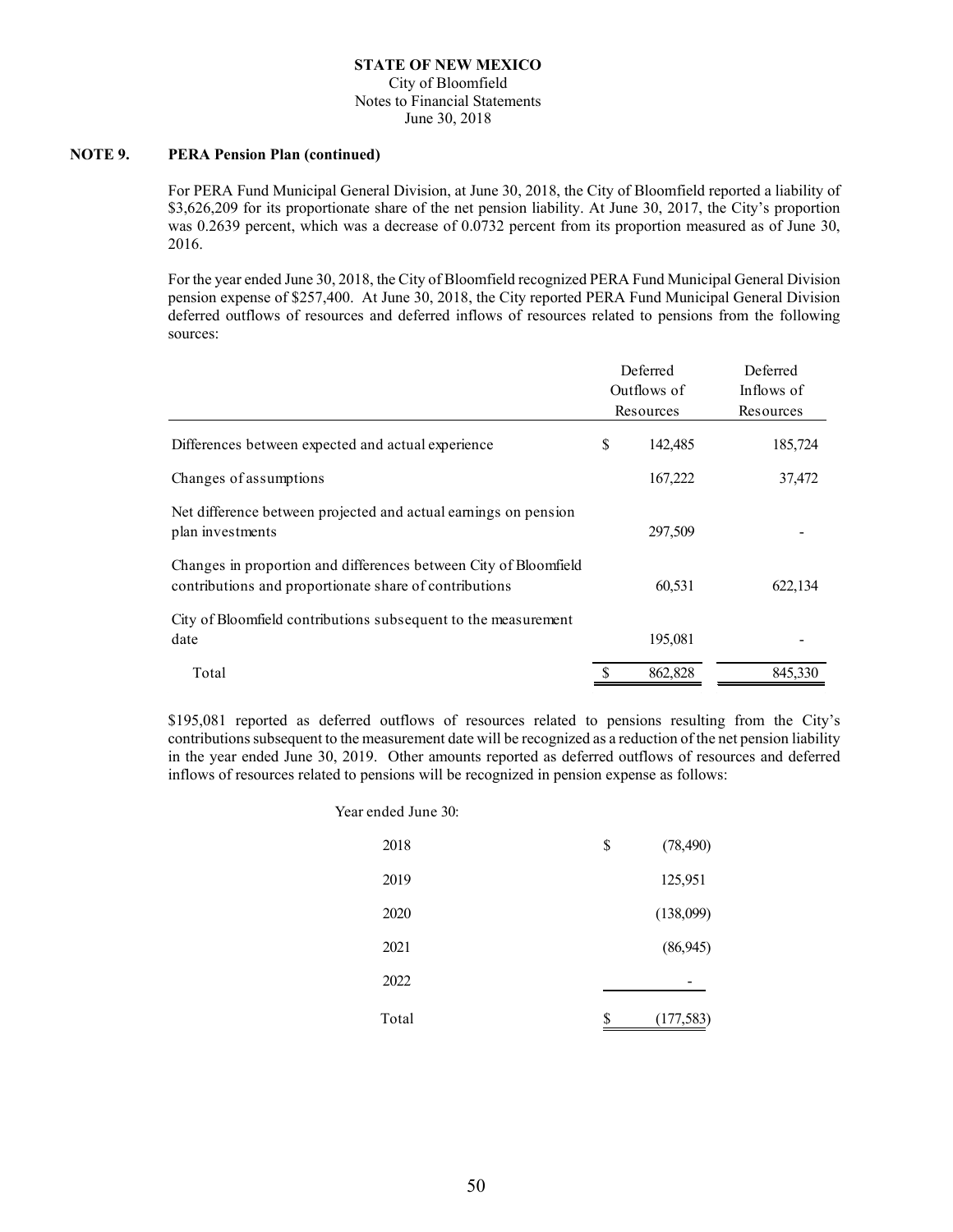#### City of Bloomfield Notes to Financial Statements June 30, 2018

# **NOTE 9. PERA Pension Plan (continued)**

For PERA Fund Municipal Police Division, at June 30, 2018, the City of Bloomfield reported a liability of \$2,726,716 for its proportionate share of the net pension liability. At June 30, 2017, the City's proportion was 0.4908 percent, which was a decrease of 0.0632 percent from its proportion measured as of June 30, 2016.

For the year ended June 30, 2018, the City of Bloomfield recognized PERA Fund Municipal Police Division pension expense of \$201,750. At June 30, 2018, the City reported PERA Fund Municipal Police Division deferred outflows of resources and deferred inflows of resources related to pensions from the following sources:

|                                                                                                                            |   | Deferred<br>Outflows of<br>Resources | Deferred<br>Inflows of<br>Resources |
|----------------------------------------------------------------------------------------------------------------------------|---|--------------------------------------|-------------------------------------|
| Differences between expected and actual experience                                                                         | S | 165,607                              | 509,460                             |
| Changes of assumptions                                                                                                     |   | 162,230                              | 63,405                              |
| Net difference between projected and actual earnings on pension<br>plan investments                                        |   | 219,600                              |                                     |
| Changes in proportion and differences between City of Bloomfield<br>contributions and proportionate share of contributions |   | 45,486                               | 333,223                             |
| City of Bloomfield contributions subsequent to the measurement<br>date                                                     |   | 191,779                              |                                     |
| Total                                                                                                                      |   | 784,702                              | 906.088                             |

\$191,779 reported as deferred outflows of resources related to pensions resulting from the City's contributions subsequent to the measurement date will be recognized as a reduction of the net pension liability in the year ended June 30, 2019. Other amounts reported as deferred outflows of resources and deferred inflows of resources related to pensions will be recognized in pension expense as follows:

| Year ended June 30: |    |            |
|---------------------|----|------------|
| 2018                | \$ | (143, 934) |
| 2019                |    | 49,858     |
| 2020                |    | (154, 881) |
| 2021                |    | (64,208)   |
| 2022                |    |            |
| Total               | S  | (313, 165) |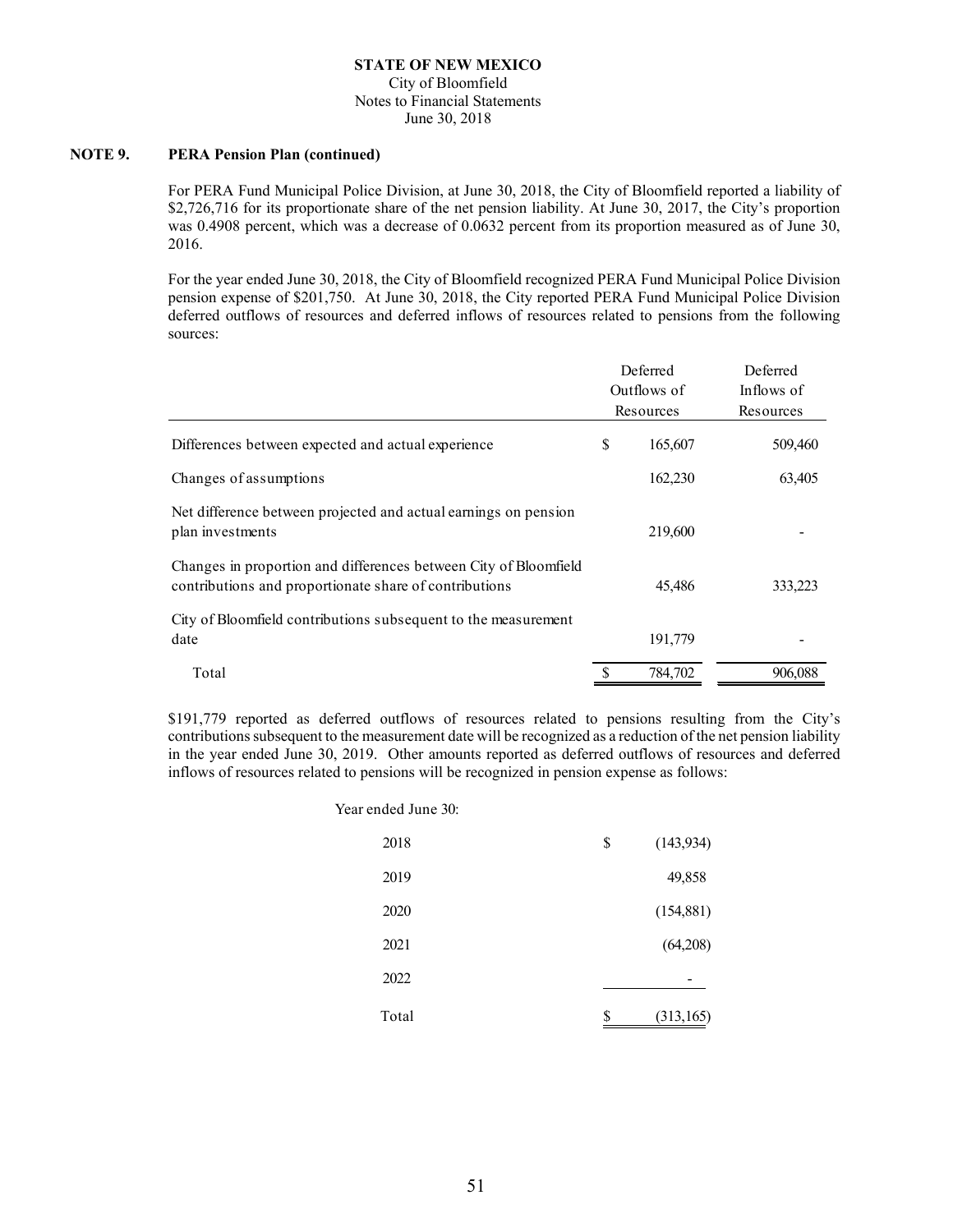## **STATE OF NEW MEXICO**  City of Bloomfield

# Notes to Financial Statements

June 30, 2018

# **NOTE 9. PERA Pension Plan (continued)**

For PERA Fund Municipal Fire Division, at June 30, 2018, the City of Bloomfield reported a liability of \$1,519,044 for its proportionate share of the net pension liability. At June 30, 2017, the City's proportion was 0.2655 percent, which was a decrease of 0.1385 percent from its proportion measured as of June 30, 2016.

For the year ended June 30, 2018, the City of Bloomfield recognized PERA Fund Municipal Fire Division pension expense of \$181,223. At June 30, 2018, the City reported PERA Fund Municipal Fire Division deferred outflows of resources and deferred inflows of resources related to pensions from the following sources:

|                                                                                                                            |   | Deferred<br>Outflows of<br>Resources | Deferred<br>Inflows of<br>Resources |
|----------------------------------------------------------------------------------------------------------------------------|---|--------------------------------------|-------------------------------------|
| Differences between expected and actual experience                                                                         | S | 49,600                               | 190,209                             |
| Changes of assumptions                                                                                                     |   | 60,054                               | 9,524                               |
| Net difference between projected and actual earnings on pension<br>plan investments                                        |   | 57,023                               |                                     |
| Changes in proportion and differences between City of Bloomfield<br>contributions and proportionate share of contributions |   | 253,737                              | 564,321                             |
| City of Bloomfield contributions subsequent to the measurement<br>date                                                     |   | 44.334                               |                                     |
| Total                                                                                                                      |   | 464,748                              | 764,054                             |

\$44,334 reported as deferred outflows of resources related to pensions resulting from the City's contributions subsequent to the measurement date will be recognized as a reduction of the net pension liability in the year ended June 30, 2019. Other amounts reported as deferred outflows of resources and deferred inflows of resources related to pensions will be recognized in pension expense as follows:

| Year ended June 30: |                  |
|---------------------|------------------|
| 2018                | \$<br>12,216     |
| 2019                | (130, 497)       |
| 2020                | (208, 929)       |
| 2021                | (16, 430)        |
| 2022                |                  |
| Total               | \$<br>(343, 640) |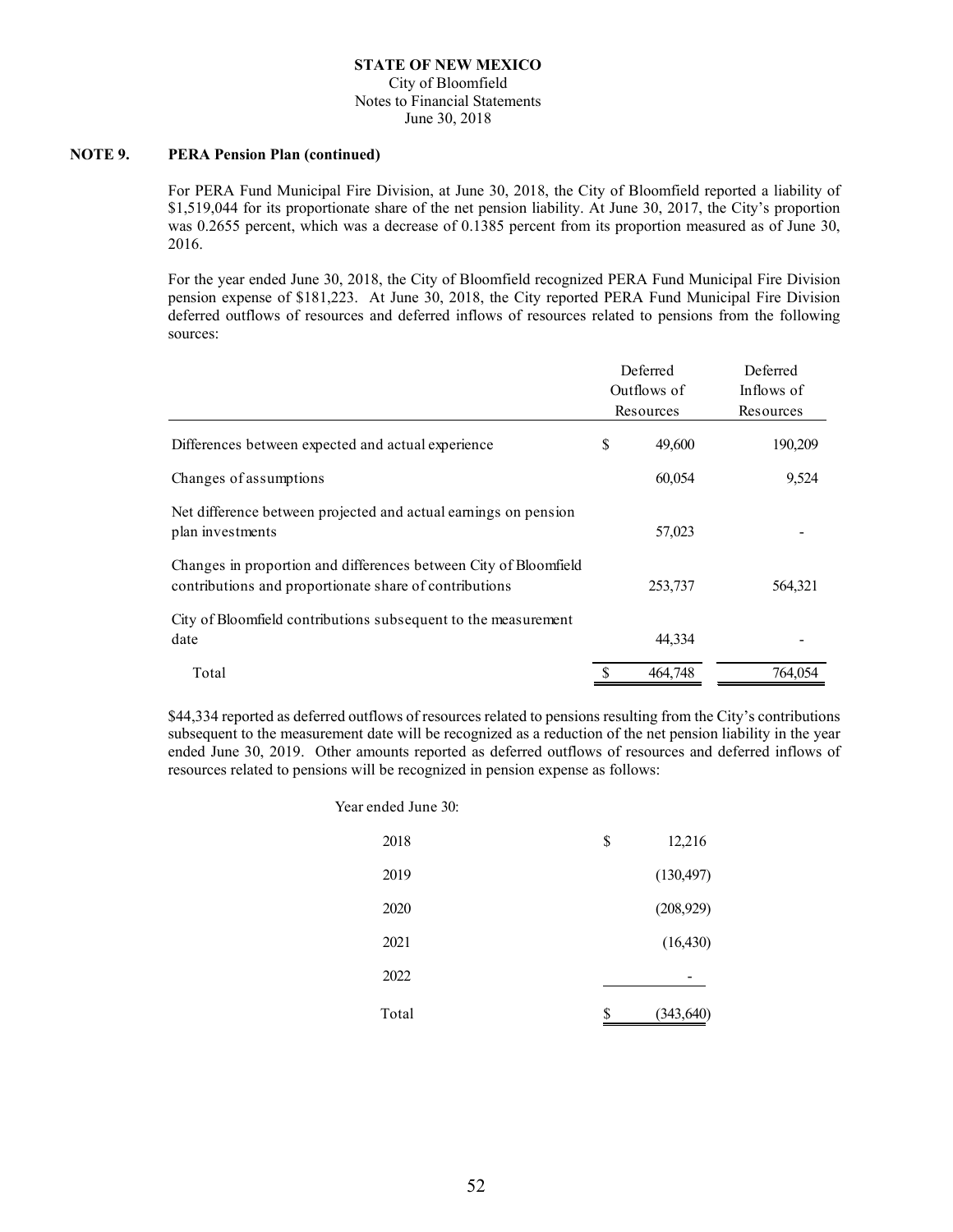# **NOTE 9. PERA Pension Plan (continued)**

*Actuarial assumptions.* The total pension liability in the June 30, 2017 actuarial valuation was determined using the following significant actuarial assumptions, applied to all periods included in the measurement:

| Actuarial valuation date                 | June 30, 2016                                          |
|------------------------------------------|--------------------------------------------------------|
| Actuarial cost method                    | Entry age normal                                       |
| Amortization method                      | Level percentage of pay                                |
| Amortization period                      | Solved for based on statutory rates                    |
| Asset valuation method                   | 4 Year smoothed market value                           |
| Actuarial assumptions:                   |                                                        |
| Investment rate of return                | 7.51% annual rate, net of investment expense           |
| Projected benefit payment<br>$\bullet$   | 100 years                                              |
| Payroll growth<br>$\bullet$              | 2.75% for first 9 years, then 3.25% annual rate        |
| Projected salary increases<br>$\bullet$  | $2.75\%$ to 14.00% annual rate                         |
| Includes inflation at<br>$\bullet$       | 2.25% annual rate first 9 years, 2.75% all other years |
| <b>Mortality Assumption</b><br>$\bullet$ | RP-2000 Mortality Tables (Combined table for           |
|                                          | healthy post-retirement, Employee table for active     |
|                                          | members, and Disabled table for disabled retirees      |
|                                          | before retirement age) with projection to 2018 using   |
|                                          | Scale AA.                                              |
| <b>Experience Study Dates</b>            | July 1, 2008 to June 30, 2013 (demographic) and        |
|                                          | July 1, 2010 through June 30, 2016 (economic)          |

The total pension liability, net pension liability, and certain sensitivity information are based on an actuarial valuation performed as of June 30, 2016. The total pension liability was rolled-forward from the valuation date to the plan year ended June 30, 2017. These assumptions were adopted by the Board use in the June 30, 2016 actuarial valuation.

The long-term expected rate of return on pension plan investments was determined using a building-block method in which best-estimate ranges of expected future real rates of return (expected returns, net of pension plan investment expense and inflation) are developed for each major asset class. These ranges are combined to produce the long-term expected rate of return by weighting the expected future real rates of return by the target asset allocation percentage and by adding expected inflation. The target allocation and best estimates of arithmetic real rates of return for each major asset class are summarized in the following table:

| Asset Class                               | <b>Target Allocation</b> | Long-Term Expected Real |
|-------------------------------------------|--------------------------|-------------------------|
|                                           |                          | Rate of Return          |
| Global Equity                             | 43.5%                    | 7.39%                   |
| Risk Reduction & Mitigation               | 21.5                     | 1.79                    |
| Credit Oriented Fixed Income              | 15.0                     | 5.77                    |
| Real Assets to include Real Estate Equity | 20.0                     | 7.35                    |
| Total                                     | $100.0\%$                |                         |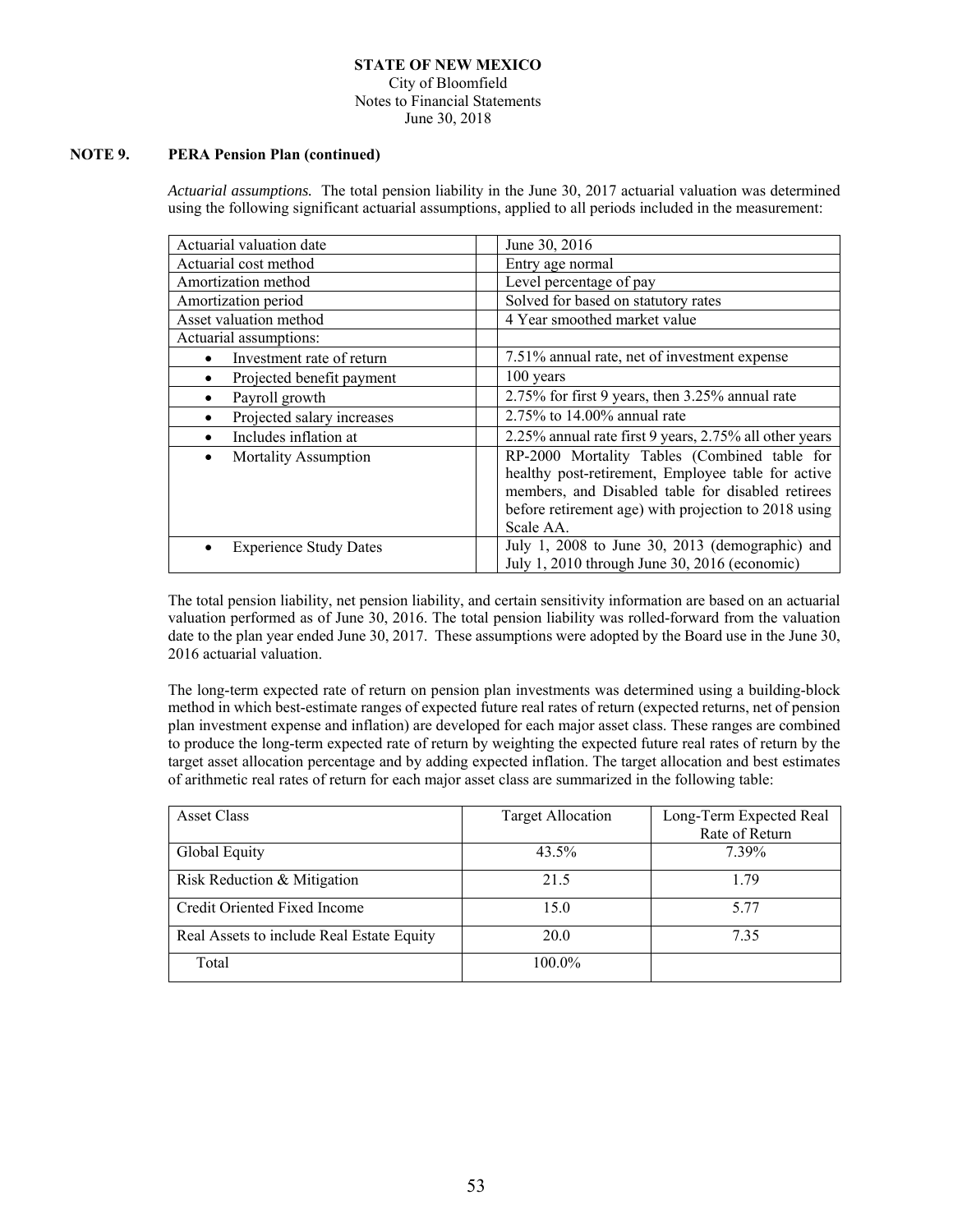#### City of Bloomfield Notes to Financial Statements June 30, 2018

### **NOTE 9. PERA Pension Plan (continued)**

*Discount rate.* A single discount rate of 7.51% was used to measure the total pension liability as of June 30, 2017. This single discount rate was based on a long-term expected rate of return on pension plan investments of 7.51%, compounded annually, net of expense. Based on the stated assumptions and the projection of cash flows, the plan's fiduciary net position and future contributions were projected to be available to finance all projected future benefit payments of current plan members. Therefore, the long-term expected rate of return on pension plan investments was applied to all period of projected benefit payments to determine the total pension liability.

The projections of cash flows used to determine this single discount rate assumed that plan member and employer contributions will be made at the current statutory levels.

*Sensitivity of the City of Bloomfield's proportionate share of the net pension liability to changes in the discount rate.* The following presents the City's proportionate share of the net pension liability calculated using the discount rate of 7.51 percent, as well as what the City's proportionate share of the net pension liability would be if it were calculated using a discount rate that is 1-percentage-point lower (6.51 percent) or 1-percentage-point higher (8.51 percent) than the current rate:

|                                                                          |                           |    | Current                     |    |                           |
|--------------------------------------------------------------------------|---------------------------|----|-----------------------------|----|---------------------------|
|                                                                          | 1% Decrease<br>$(6.51\%)$ |    | Discount Rate<br>$(7.51\%)$ |    | 1% Increase<br>$(8.51\%)$ |
| PERA Fund Municipal General Division                                     |                           |    |                             |    |                           |
| City of Bloomfield's proportionate share of<br>the net pension liability | \$<br>5,683,467           | S  | 3,626,209                   | \$ | 1,915,313                 |
| PERA Fund Municipal Police Division                                      |                           |    |                             |    |                           |
| City of Bloomfield's proportionate share of<br>the net pension liability | \$<br>4,348,355           | S  | 2,726,716                   | \$ | 1,395,921                 |
| PERA Fund Municipal Fire Division                                        |                           |    |                             |    |                           |
| City of Bloomfield's proportionate share of<br>the net pension liability | \$<br>2,035,912           | \$ | 1,519,044                   | S  | 1,093,097                 |

*Pension plan fiduciary net position.* Detailed information about the pension plan's fiduciary net position is available in separately issued PERA financial reports.

#### **NOTE 10. Other Postemployment Benefits (OPEB)**

#### *General Information about the OPEB*

*Plan description*. Employees of the City are provided with OPEB through the Retiree Health Care Fund (the Fund)—a cost-sharing multiple-employer defined benefit OPEB plan administered by the New Mexico Retiree Health Care Authority (NMRHCA). NMRHCA was formed February 13, 1990, under the New Mexico Retiree Health Care Act (the Act) of New Mexico Statutes Annotated, as amended (NMSA 1978), to administer the Fund under Section 10-7C-1-19 NMSA 1978. The Fund was created to provide comprehensive group health insurance coverage for individuals (and their spouses, dependents and surviving spouses) who have retired or will retire from public service in New Mexico.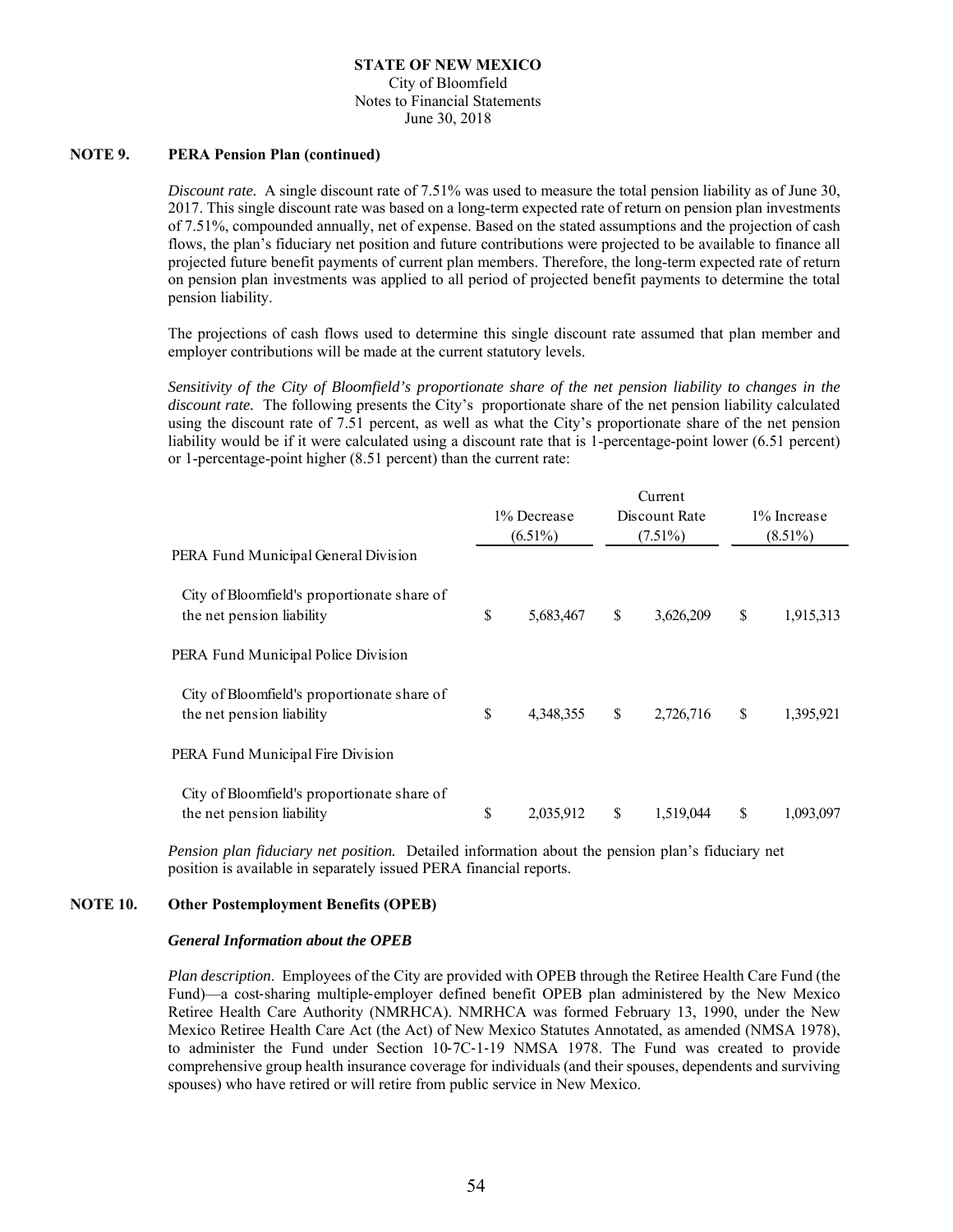#### City of Bloomfield Notes to Financial Statements June 30, 2018

#### **NOTE 10. Other Postemployment Benefits (continued)**

NMRHCA is an independent agency of the State of New Mexico. The funds administered by NMRHCA are considered part of the State of New Mexico financial reporting entity and are OPEB trust funds of the State of New Mexico. NMRHCA's financial information is included with the financial presentation of the State of New Mexico.

*Benefits provided.* The Fund is a multiple employer cost sharing defined benefit healthcare plan that provides eligible retirees (including terminated employees who have accumulated benefits but are not yet receiving them), their spouses, dependents and surviving spouses and dependents with health insurance and prescription drug benefits consisting of a plan, or optional plans of benefits, that can be contributions to the Fund and by co-payments or out-of-pocket payments of eligible retirees.

*Employees covered by benefit terms.* At June 30, 2017, the Fund's measurement date, the following employees were covered by the benefit terms:

| Plan Membership                            |         |
|--------------------------------------------|---------|
| Current retirees and surviving spouses     | 51,208  |
| Inactive and eligible for deferred benefit | 11,478  |
| Current active members                     | 97,349  |
|                                            | 160,035 |
| Active membership                          |         |
| State general                              | 19,593  |
| State police and corrections               | 1,886   |
| Municipal general                          | 21,004  |
| Municipal police                           | 3,820   |
| Municipal FTRE                             | 2,290   |
| <b>Educational Retirement Board</b>        | 48,756  |
|                                            | 97,349  |

*Contributions.* Employer and employee contributions to the Fund total 3% for non-enhanced retirement plans and 3.75% of enhanced retirement plans of each participating employee's salary as required by Section 10- 7C-15 NMSA 1978. The contributions are established by statute and are not based on an actuarial calculation. All employer and employee contributions are non-refundable under any circumstance, including termination of the employer's participation in the Fund. Contributions to the Fund from the City were \$74,940 for the year ended June 30, 2018.

#### *OPEB Liabilities, OPEB Expense, and Deferred Outflows of Resources and Deferred Inflows of Resources Related to OPEB*

At June 30, 2018, the City reported a liability of \$5,113,993 for its proportionate share of the net OPEB liability. The net OPEB liability was measured as of June 30, 2017, and the total OPEB liability used to calculate the net OPEB liability was determined by an actuarial valuation as of that date. The City's proportion of the net OPEB liability was based on actual contributions provided to the Fund for the year ending June 30, 2017. At June 30, 2017, the City's proportion was 0.11285 percent.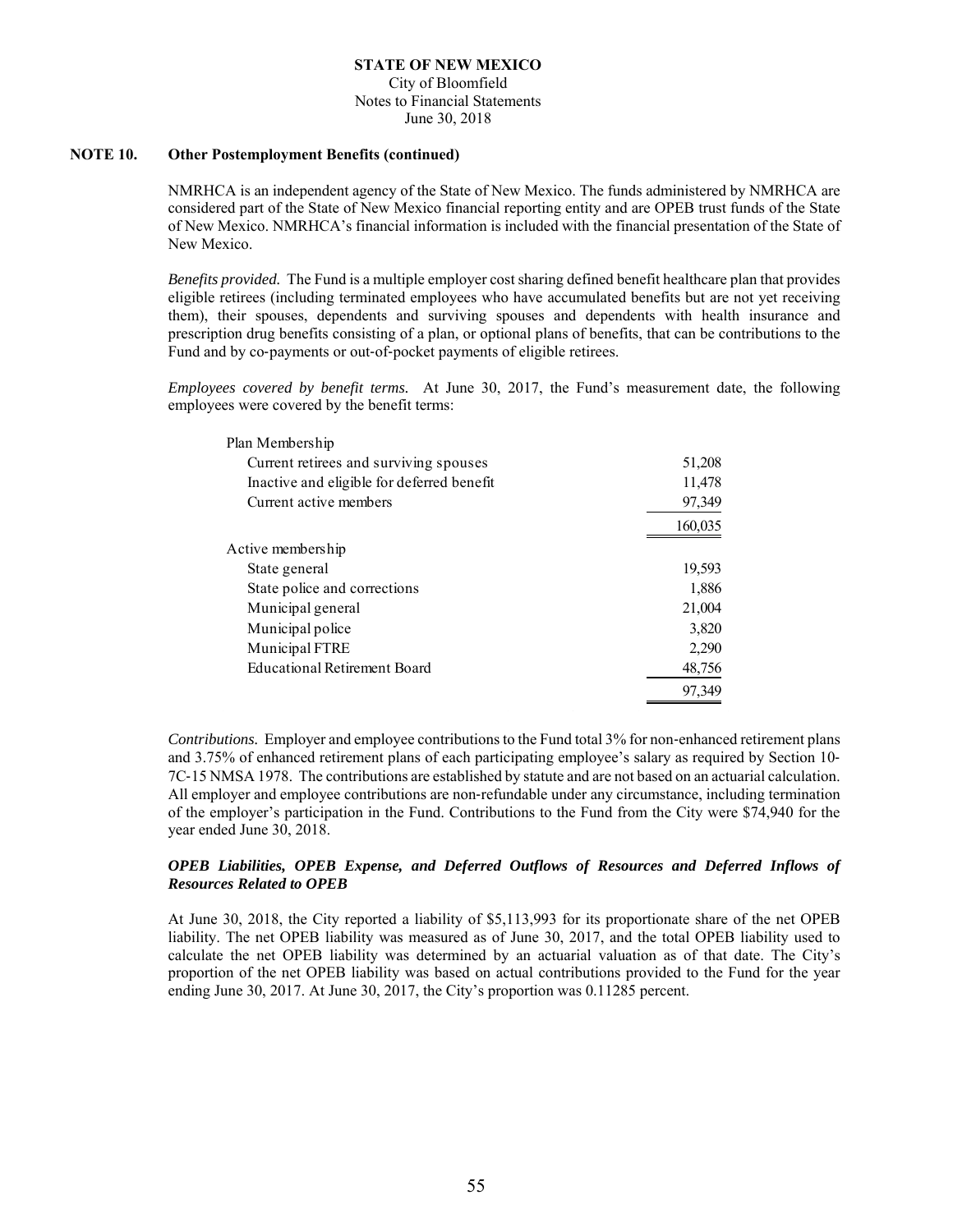### City of Bloomfield Notes to Financial Statements June 30, 2018

## **NOTE 10. Other Postemployment Benefits (continued)**

For the year ended June 30, 2018, the City recognized OPEB expense of \$203,318. At June 30, 2018 the City reported deferred outflows of resources and deferred inflows of resources related to OPEB from the following sources:

|                                                                               |              | <b>Deferred Outflows</b> |              | <b>Deferred Inflows</b> |
|-------------------------------------------------------------------------------|--------------|--------------------------|--------------|-------------------------|
|                                                                               | of Resources |                          | of Resources |                         |
| Difference between expected and<br>actual experience                          | \$           |                          | S            | 196,248                 |
| Changes of assumptions                                                        |              |                          |              | 894,117                 |
| Differences between actual and projected<br>earnings on OPEB plan investments |              |                          |              | 73,568                  |
| Contributions made after the<br>measurement date                              |              | 74,940                   |              |                         |
| Total                                                                         | S            | 74,940                   | S            | 1,163,933               |

Deferred outflows of resources totaling \$74,940 represent City contributions to the Fund made subsequent to the measurement date and will be recognized as a reduction of net OPEB liability in the year ending June 30, 2019. Other amounts reported as deferred outflows of resources and deferred inflows of resources will be recognized in OPEB expense as follows:

| <b>Year ended June 30:</b> |             |
|----------------------------|-------------|
| 2019                       | (247, 460)  |
| 2020                       | (247, 460)  |
| 2021                       | (247, 460)  |
| 2022                       | (247, 460)  |
| 2023                       | (174,093)   |
| Total                      | (1,163,933) |

*Actuarial assumptions.* The total OPEB liability was determined by an actuarial valuation using the following actuarial assumptions:

| Valuation Date              | June 30, 2017                                         |
|-----------------------------|-------------------------------------------------------|
| Actuarial cost methos       | Entry age normal, level percent of pay, calculated on |
|                             | individual employee basis                             |
| Asset valuation method      | Market value of assets                                |
| Actuarial assumptions:      |                                                       |
| Inflation                   | 2.5% for ERB; 2.25% for PERA                          |
| Projected payroll increases | $3.50\%$                                              |
| Investment rate of return   | 7.25%, net of OPEB plan investment expense and        |
|                             | margin for adverse deviation including inflation      |
| Health care cost trend rate | 8% graded down to 4.5% over 14 years for Non-         |
|                             | Medicare medical plan costs and 7.5% graded down      |
|                             | to 4.5% over 12 for Medicare medical plan costs       |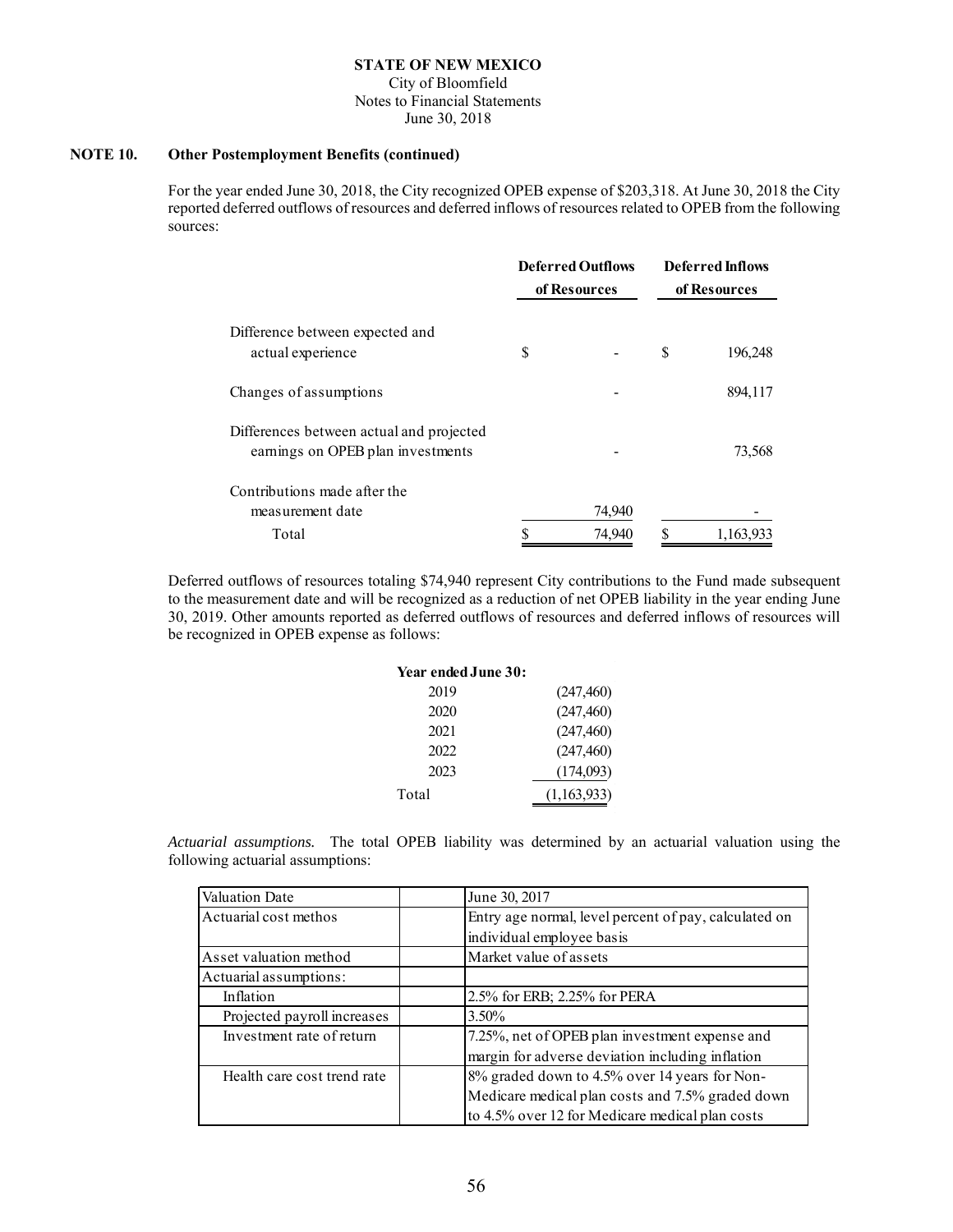#### City of Bloomfield Notes to Financial Statements June 30, 2018

#### **NOTE 10. Other Postemployment Benefits (continued)**

*Rate of Return.* The long-term expected rate of return on OPEB plan investments was determined using a building-block method in which the expected future real rates of return (net of investment fees and inflation) are developed for each major asset class. These returns are combined to produce the long-term expected rate of return by weighting the expected future real rates of return by the target asset allocation percentage, adding expected inflation and subtracting expected investment expenses and a risk margin. The target allocation and projected arithmetic real rates of return for each major asset class, after deducting inflation, but before investment expenses, used in the derivation of the long-term expected investment rate of return assumptions.

The best estimates for the long-term expected rate of return is summarized as follows:

|                               | Long-Term      |
|-------------------------------|----------------|
| Asset Class                   | Rate of Return |
| U.S. core fixed income        | $4.1\%$        |
| U.S. equity - large cap       | 9.1            |
| Non U.S. - emerging markets   | 12.2           |
| Non U.S. - developed equities | 9.8            |
| Private equity                | 13.8           |
| Credit and structured finance | 7.3            |
| Real estate                   | 6.9            |
| Absolute return               | 6.1            |
| U.S. equity - small/mid cap   | 9.1            |
|                               |                |

*Discount Rate.* The discount rate used to measure the Fund's total OPEB liability is 3.81% as of June 30, 2017. The projection of cash flows used to determine the discount rate assumed that employer contributions will be made at rates proportional to the actuary determined contribution rates. For this purpose, employer contributions that are intended to fund benefits of current plan members and their beneficiaries are included. Projected employer contributions that are intended to fund the service costs for future plan members and their beneficiaries are not included. Based on those assumptions, the Fund's fiduciary net position was projected to be available to make all projected future benefit payments for current plan members through the fiscal year ending June 30, 2028. Thus, the 7.25% discount rate was used to calculate the net OPEB liability through 2029. Beyond 2029, the index rate for 20-year, tax exempt general obligation municipal bonds with an average rating of AA/Aa or higher. Thus, 3.81% is the blended discount rate.

*Sensitivity of the net OPEB liability to changes in the discount rate and healthcare cost trend rates.* The following presents the net OPEB liability of the City, as well as what the City's net OPEB liability would be if it were calculated using a discount rate that is 1-percentage-point lower (2.81 percent) or 1-percentagepoint higher (4.81 percent) than the current discount rate:

| 1% Decrease |            | Current Discount | 1% Increase |           |  |  |  |  |  |
|-------------|------------|------------------|-------------|-----------|--|--|--|--|--|
|             | $(2.81\%)$ | $(3.81\%)$       | $(4.81\%)$  |           |  |  |  |  |  |
|             | 6.203.194  | 5.113.993        |             | 4.259.417 |  |  |  |  |  |

The following presents the net OPEB liability of the City, as well as what the City's net OPEB liability would be if it were calculated using healthcare cost trend rates that are 1-percentage-point lower or 1 percentage-point higher than the current healthcare cost trend rates:

| Current Trend |           |  |           |             |           |  |  |  |  |  |
|---------------|-----------|--|-----------|-------------|-----------|--|--|--|--|--|
| 1% Decrease   |           |  | Rates     | 1% Increase |           |  |  |  |  |  |
|               | 4.349.803 |  | 5.113.993 |             | 5,709,872 |  |  |  |  |  |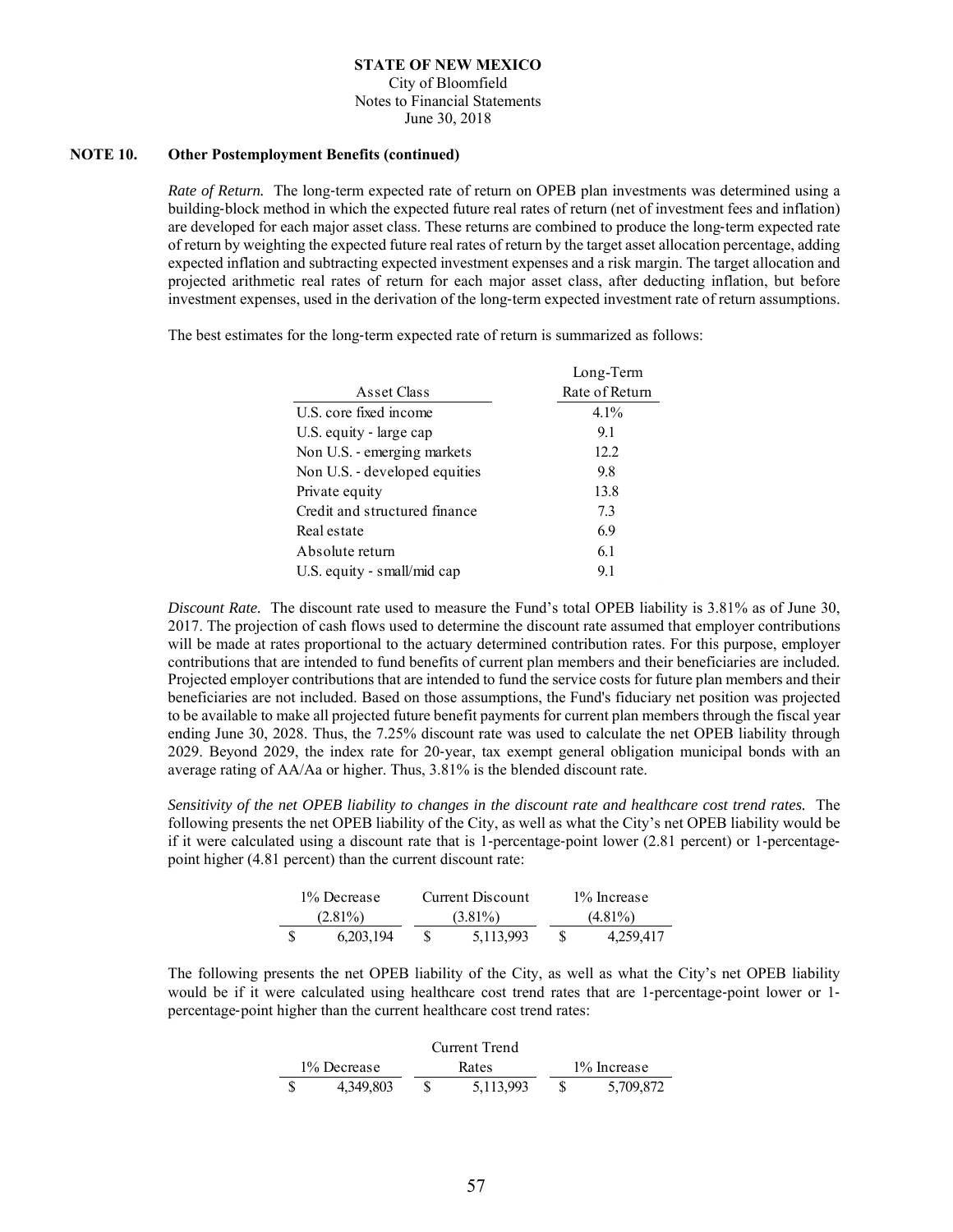#### City of Bloomfield Notes to Financial Statements June 30, 2018

## **NOTE 10. Other Postemployment Benefits (continued)**

*OPEB plan fiduciary net position.* Detailed information about the OPEB plan's fiduciary net position is available in NMRHCA's audited financial statements for the year ended June 30, 2017.

*Payable Changes in the Net OPEB Liability.* At June 30, 2018, the City reported a payable of \$2,747 for outstanding contributions due to NMRHCA for the year ended June 30, 2018.

#### **NOTE 11. Contingent Liabilities**

The City is party to various claims and lawsuits in the normal course of business. Management and the City's attorney are unaware of any material pending or threatened litigation, claims or assessments against the City which are not covered by the City's insurance.

#### **NOTE 12. Federal and State Grants**

In the normal course of operations, the City receives grant funds from various federal and state agencies. Amounts received or receivable from grantor agencies are subject to audit and adjustment by grantor agencies, the purpose of which is to ensure compliance with conditions precedent to the granting of funds. Any liability for reimbursement which may arise as a result of these audits is not believed to be material.

#### **NOTE 13. Landfill Closure and Post Closure Care Costs**

The City currently contracts with an independent commercial entity to collect, haul away and maintain a landfill site for its solid waste. City management believes that the City does not have any real or potential liability for closure or post closure care costs at the landfill sites used by its contractor. All other landfill sites used by the City were closed more than 20 years ago.

### **NOTE 14. Joint Powers Agreements**

#### **Crime Stoppers**

| Participants         | City of Bloomfield<br>San Juan County<br>City of Farmington<br>City of Aztec |
|----------------------|------------------------------------------------------------------------------|
| Responsible party    | City of Bloomfield<br>San Juan County<br>City of Farmington<br>City of Aztec |
| Description          | Task Force formed to combat illegal controlled<br>substance activities       |
| Term of agreement    | June 30, 2019                                                                |
| Amount of project    | $$41,637/A$ nnually                                                          |
| City contributions   | \$6,327                                                                      |
| Audit responsibility | City of Bloomfield                                                           |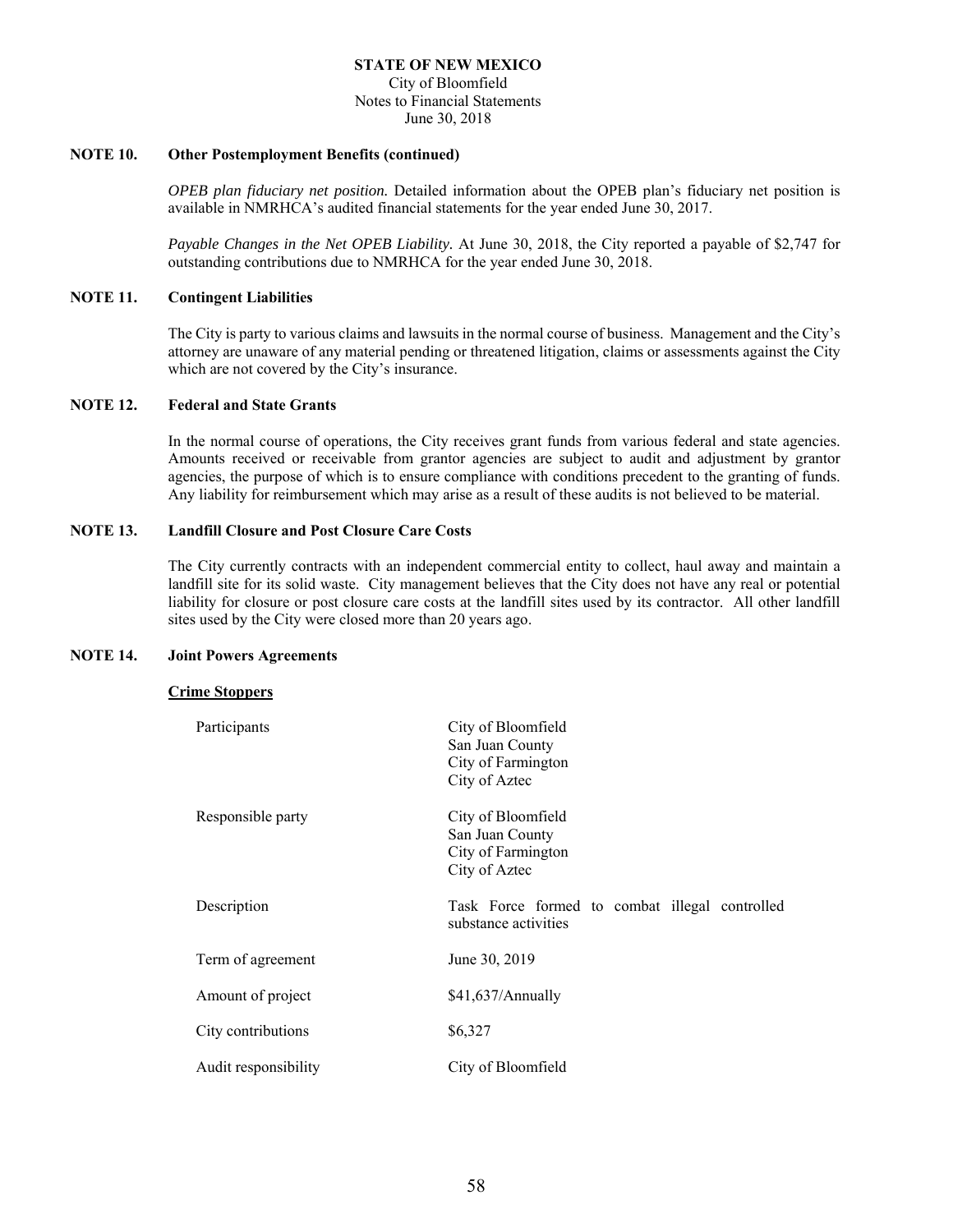#### City of Bloomfield Notes to Financial Statements June 30, 2018

# **NOTE 14. Joint Powers Agreements (continued)**

# **Consolidated Communications**

| Participants           | City of Bloomfield<br>San Juan County<br>City of Farmington<br>City of Aztec                                             |
|------------------------|--------------------------------------------------------------------------------------------------------------------------|
| Responsible party      | City of Bloomfield<br>San Juan County<br>City of Farmington<br>City of Aztec                                             |
| Description            | Establish and operate a consolidated communication<br>center to provide emergency and law enforcement<br>communications. |
| Term of agreement      | Indefinite                                                                                                               |
| Amount of project      | \$75,000 for first year and for subsequent years<br>\$75,000 adjusted to the most recent Consumer Price<br>Index         |
| City contributions     | $6\%$ of the total costs                                                                                                 |
| Audit responsibility   | City of Bloomfield                                                                                                       |
| <b>School District</b> |                                                                                                                          |
| Participants           | City of Bloomfield<br><b>Bloomfield School District</b>                                                                  |

Responsible party City of Bloomfield Bloomfield School District

Description Construction, management, maintenance and operation of a new outdoor swimming pool and to renovate the existing indoor pool. Term of agreement Twenty five years beginning December 1, 2005 Amount of project Estimated to be \$3,212,000 for construction costs. City contributions Liable for operation and maintenance costs. Audit responsibility City of Bloomfield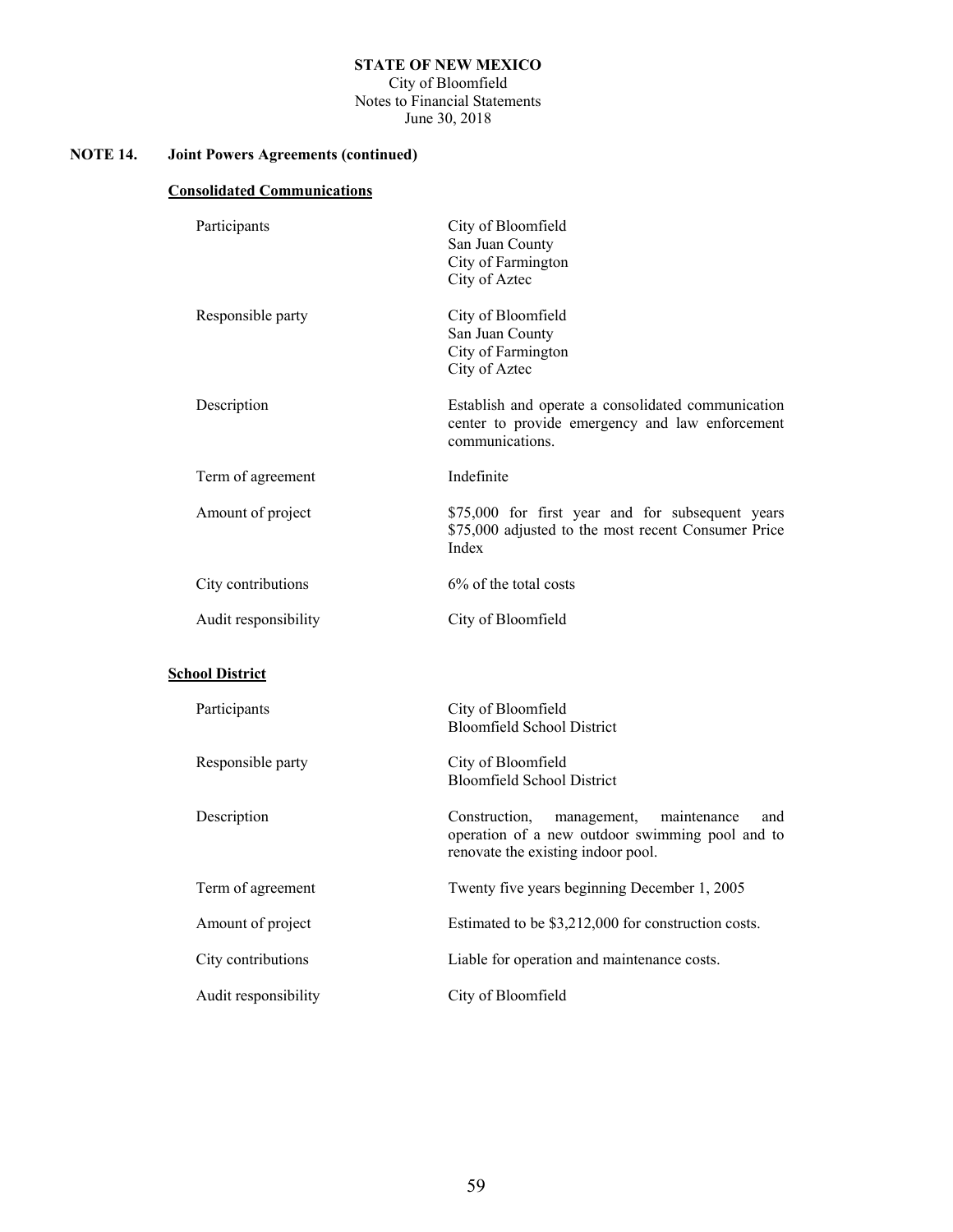## City of Bloomfield Notes to Financial Statements June 30, 2018

# **NOTE 14. Joint Powers Agreements (continued)**

# **Detention Center Services**

| Participants         | City of Bloomfield<br>San Juan County                                                             |
|----------------------|---------------------------------------------------------------------------------------------------|
| Responsible party    | City of Bloomfield<br>San Juan County                                                             |
| Description          | City uses County Detention Center to incarcerate adult<br>offenders sentenced in Municipal court. |
| Term of agreement    | Indefinite                                                                                        |
| Amount of project    | Unknown                                                                                           |
| City contributions   | \$68.52 per prisoner per day                                                                      |
| Audit responsibility | City of Bloomfield                                                                                |

# **Metropolitan Planning Organization**

| Participants         | City of Bloomfield<br>San Juan County<br>City of Farmington<br>City of Aztec                          |
|----------------------|-------------------------------------------------------------------------------------------------------|
| Responsible party    | City of Bloomfield<br>San Juan County<br>City of Farmington<br>City of Aztec                          |
| Description          | Establishing, overseeing, and directing transportation<br>related policy within Farmington Metro Area |
| Term of agreement    | Three years                                                                                           |
| Amount of project    | Unknown                                                                                               |
| City contributions   | $10\%$ of costs                                                                                       |
| Audit responsibility | City of Bloomfield                                                                                    |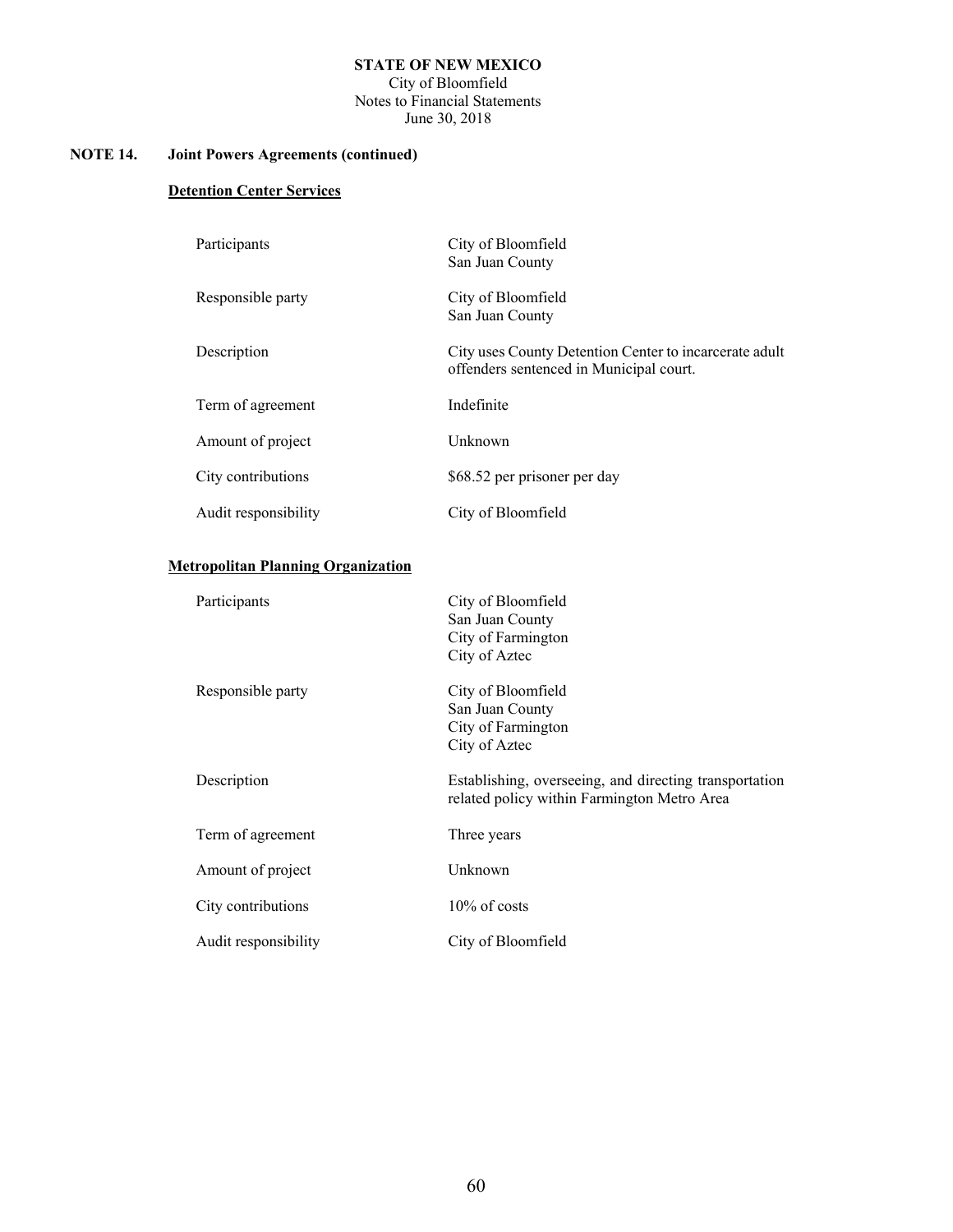## City of Bloomfield Notes to Financial Statements June 30, 2018

### **NOTE 14. Joint Powers Agreements (continued)**

#### **Law Enforcement Training**

| Participants         | City of Bloomfield<br>San Juan County<br>City of Farmington<br>City of Aztec<br>NM Dept. of Public Safety                                                                                         |
|----------------------|---------------------------------------------------------------------------------------------------------------------------------------------------------------------------------------------------|
| Responsible party    | City of Bloomfield<br>San Juan County<br>City of Farmington<br>City of Aztec<br>NM Dept. of Public Safety                                                                                         |
| Description          | Establishing, overseeing, and directing the San Juan<br>County Criminal Justice Training Authority to operate<br>a regional law enforcement training facility for<br>officers in San Juan County. |
| Term of agreement    | Indefinite                                                                                                                                                                                        |
| Amount of project    | Unknown                                                                                                                                                                                           |
| City contributions   | \$9,000                                                                                                                                                                                           |
| Audit responsibility | City of Bloomfield                                                                                                                                                                                |

#### **NOTE 15. Subsequent Events**

The date to which events occurring after June 30, 2018, the date of the most recent balance sheet, have been evaluated for possible adjustment to the financial statements or disclosures is December 13, 2018 which is the date on which the financial statements were available to be issued.

There were no events that occurred during this time period that would require adjustment to the financial statements or disclosure in the notes to the financial statements.

#### **NOTE 16. Other Required Individual Fund Disclosures**

Generally accepted accounting principles require disclosures of certain information concerning individual funds including:

- A. Deficit fund balance of individual funds. There were no funds with a deficit fund balance as of June 30, 2018.
- B. Excess of expenditures over appropriations. There were no funds that exceeded approved budgetary authority for the year ended June 30, 2018.
- C. Designated cash appropriations in excess of available balances. There were no funds that had designated cash appropriations in excess of available balances at June 30, 2018.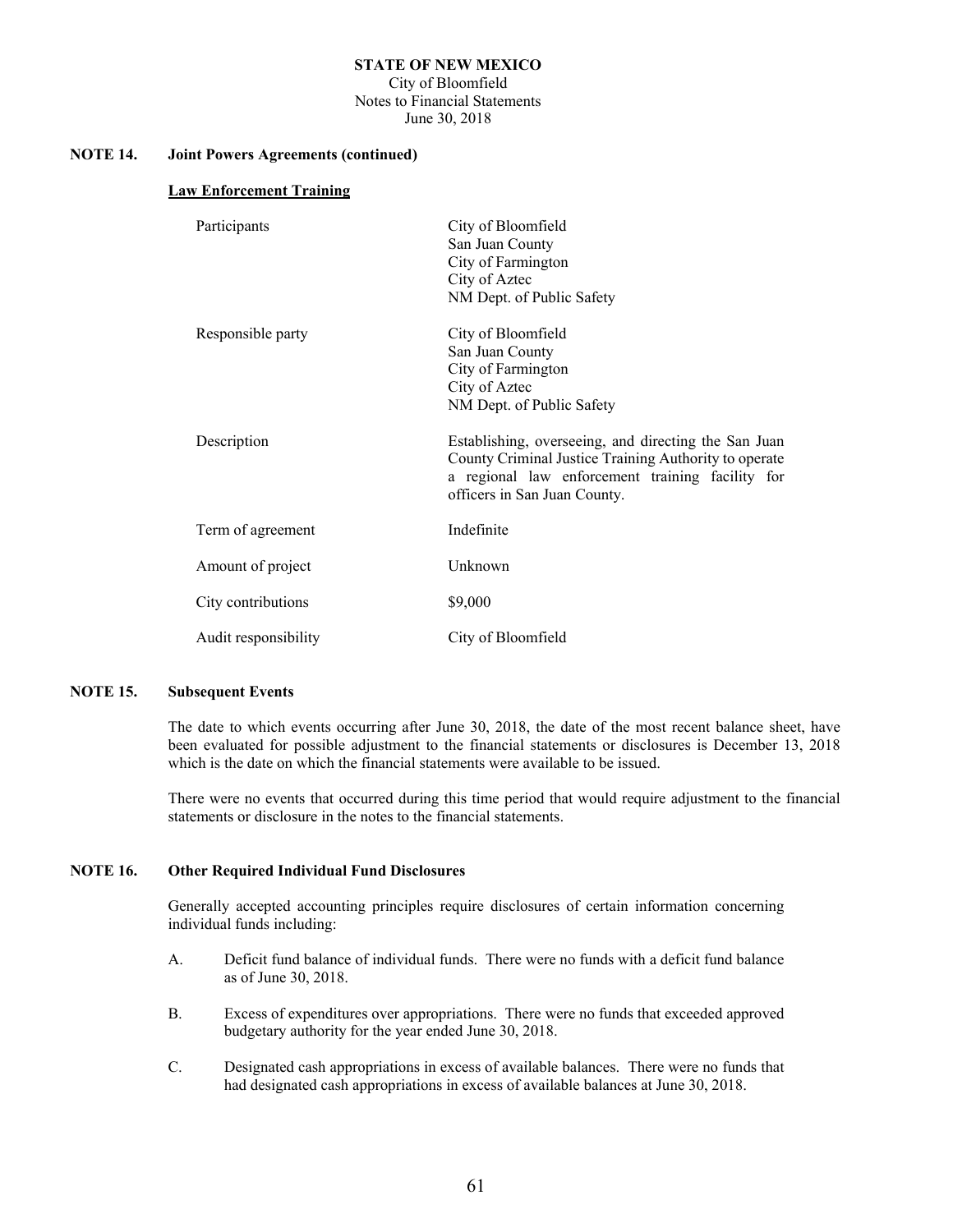#### City of Bloomfield Notes to Financial Statements June 30, 2018

#### **NOTE 17. Restricted Net Position**

The government-wide statement of net position reports \$2,209,896 of restricted assets, \$567,830 of which is restricted by enabling legislation, and \$1,642,066 is restricted by creditors, grantors, contributors, or laws or regulations of other governments.

### **NOTE 18. Pledged Revenues**

The City of Bloomfield has pledged revenues from various sources to repay its debt. The following table gives detail on specific pledges and the debt with which they are associated:

|                                         |           | <b>Amount</b>  |        |                                                                   |
|-----------------------------------------|-----------|----------------|--------|-------------------------------------------------------------------|
|                                         | Original  | Outstanding at |        |                                                                   |
| Debt                                    | Amount    | June 30, 2018  |        | <b>Maturity Date Pledged Revenue</b>                              |
|                                         |           |                |        | General (ad valorem) taxes levied against all taxable property    |
| 2005 General Obligation Series          | ,060,000  | 390,000        | 8/2020 | within the City without limitation as to rate or amount           |
| NMFA PPRF Loan-Refinance Fire Dept Loan | 1,580,054 | 1,097,905      | 5/2030 | Capital outlay $(0.25\%)$ and municipal $(0.25\%)$ gross receipts |
| NMFA PPRF Loan-Refi PD/Landscape/EPC    | 9,009,000 | 8,375,000      | 6/2033 | tax                                                               |
| NMFA PPRF Loan-Fiber Optic Project      | 535,998   | 470,157        | 6/2033 |                                                                   |
| NMFA PPRF Loan-Fire Truck               | 300,000   | 300,000        | 5/2018 | State fire protection fund distribution                           |
| NMED Waste Water Plant                  | 2,700,000 | 1,317,362      | 4/2026 | Net utility system revenues                                       |
| WTB Water Plant                         | 87,500    | 36,875         | 6/2026 |                                                                   |
| WTB North Heights Water Line            | 60,000    | 30,903         | 6/2028 |                                                                   |
| WTB Water Storage Tank                  | 220,000   | 133,316        | 6/2030 |                                                                   |
| WTB Blanco/Navajo Dam Regional Proj     | 55,000    | 33,329         | 6/2030 |                                                                   |
| WTB Highway 64 Water Lines              | 240,000   | 157,360        | 6/2031 |                                                                   |
| <b>NMED</b> Water Plant                 | 500,000   | 261,675        | 4/2027 |                                                                   |
| <b>NMED</b> Water Rights                | 206,277   | 118,272        | 2/2028 |                                                                   |
| NMFA Solid Waste Building               | 216,218   | 96,051         | 5/2025 |                                                                   |
| WTB Raw Water Source                    | 53,280    | 53,280         | 6/2038 |                                                                   |
| NMFA Water Plant                        | 3,737,000 | 1.945.924      | 4/2027 | Net utility system revenues and state-shared gross receipts       |
| NMFA Revenue Bond Refunding             | 528,051   | 30,226         | 5/2022 | tax                                                               |
| NMFA Highway 64 Sewer Lines             | ,426,075  | 1,026,066      | 5/2031 | Municipal infrastructure gross receipts tax - 0.125%              |

## **NOTE 19.** Net Position Restatement

The City has restated beginning net position in the amount of (\$4,639,616) for Governmental Activities and (\$1,434,992) for Business-Type Activities related to the implementation of GASB 75, which requires reporting of the City's proportionate share of the New Mexico Retiree Healthcare Authority's net other postemployment benefits liability.

#### **NOTE 20. Recent GASB Pronouncements**

In August 2018, the GASB issued Statement No. 90, Majority Interests in an amendment of GASB Statements No. 14 and No. 6. The requirements of this statement are effective for periods beginning after December 15, 2018. Earlier application is encouraged. This statement is not applicable to City.

In June 2018, the GASB issued Statement No. 89, Accounting for Interest Cost Incurred before the End of a Construction Period. The requirements of this Statement are effective for reporting periods beginning after December 15, 2019. Earlier application is encouraged. This statement is not applicable to the City.

In March 2018, the GASB issued Statement No. 88, Certain Disclosures Related to Debt, including Direct Borrowings and Direct Placements. The requirements of this Statement are effective for reporting periods beginning after June 15, 2018. Earlier application is encouraged. This Statement applies to notes to financial statements of all periods presented. This standard will be implemented in a subsequent period.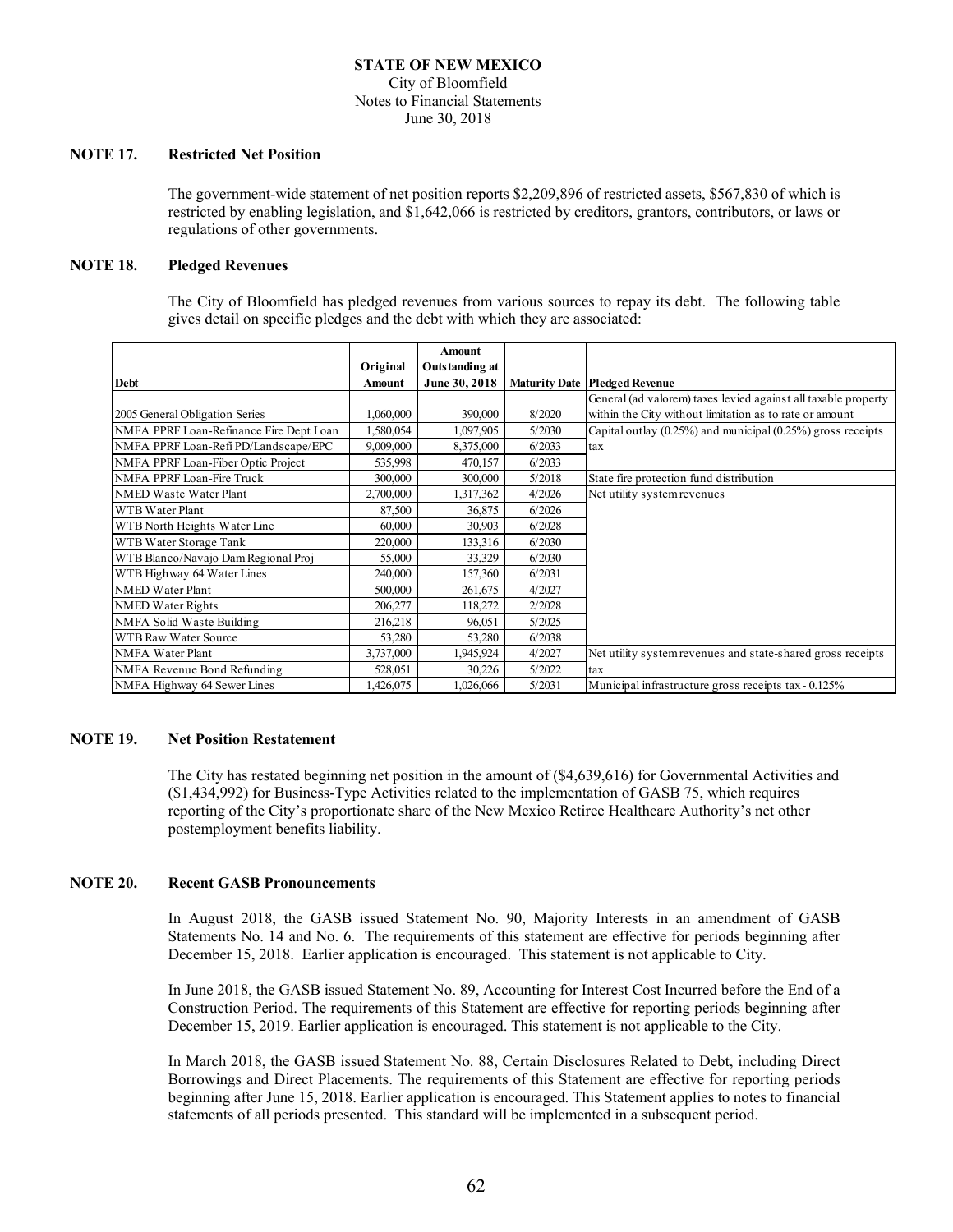#### **STATE OF NEW MEXICO**  City of Bloomfield

# Notes to Financial Statements June 30, 2018

#### **NOTE 20. Recent GASB Pronouncements (Continued)**

In June 2017, the GASB issued Statement No. 87, Leases. The provisions of this Statement are effective for reporting periods beginning after December 15, 2019. Earlier application is encouraged. This standard will be implemented in a subsequent period.

In May 2017, the GASB issued Statement No. 86, Certain Debt Extinguishment Issues. The requirements of this Statement are effective for reporting periods beginning after June 15, 2017. Earlier application is encouraged. This statement is not applicable to the City.

In March 2017, the GASB issued Statement No. 85, Omnibus 2017. This Statement addresses a variety of topics including issues related to blending component units, goodwill, fair value measurement and application, and postemployment benefits (pensions and other postemployment benefits [OPEB]). The provisions of this Statement are effective for periods beginning after June 15, 2017. Earlier application is encouraged. The City has implemented this standard accordingly in the current year.

In January 2017, the GASB issued Statement No. 84, Fiduciary Activities. The requirements of this Statement are effective for reporting periods beginning after December 15, 2018. Earlier application is encouraged. This statement is not applicable to the City.

In November 2016, the GASB issued Statement No. 83, Certain Asset Retirement Obligations. The requirements of this Statement are effective for reporting periods beginning after June 15, 2018. Earlier application is encouraged. This statement is not applicable to the City.

In March 2016, the GASB issued Statement No. 81, Irrevocable Split-Interest Agreements. The requirements of this Statement are effective for reporting periods beginning after December 15, 2016. Earlier application is encouraged. This statement is not applicable to the City.

In June 2015, the GASB issued Statement No. 75, Accounting and Financial Reporting for Postemployment Benefits Other Than Pensions. The requirements of this Statement are effective for reporting periods beginning after June 15, 2017. Earlier application is encouraged. The City has implemented this standard accordingly in the current year.

GASB Statement No. 77 is intended to improve the usefulness of financial statements prepared by state and local governments – which are intended, among other things, to assist users of financial statements in assessing (1) whether a government's current-year revenues were sufficient to pay for current-year services (inter-period equity), (2) whether a government complied with finance-related legal and contractual obligations, (3) where a government's financial resources came from and how it uses them, and (4) a government's financial position and economic condition and how they have changed after time – by including information about certain limitations on a government's ability to raise resources. This includes limitations on revenue-raising capacity resulting from government programs that use tax abatements to induce behavior by individuals and entities that is beneficial to the government or its citizens – such as the encouragement of economic development. For financial reporting purposes, this Statement defines a tax abatement as resulting from an agreement between a government and an individual or entity in which the government promises to forgo tax revenues and the individual or entity promises to subsequently take a specific action that contributes to economic development or otherwise benefits the government or its citizens.

This statement does not have a material effect on the financial statements of the City.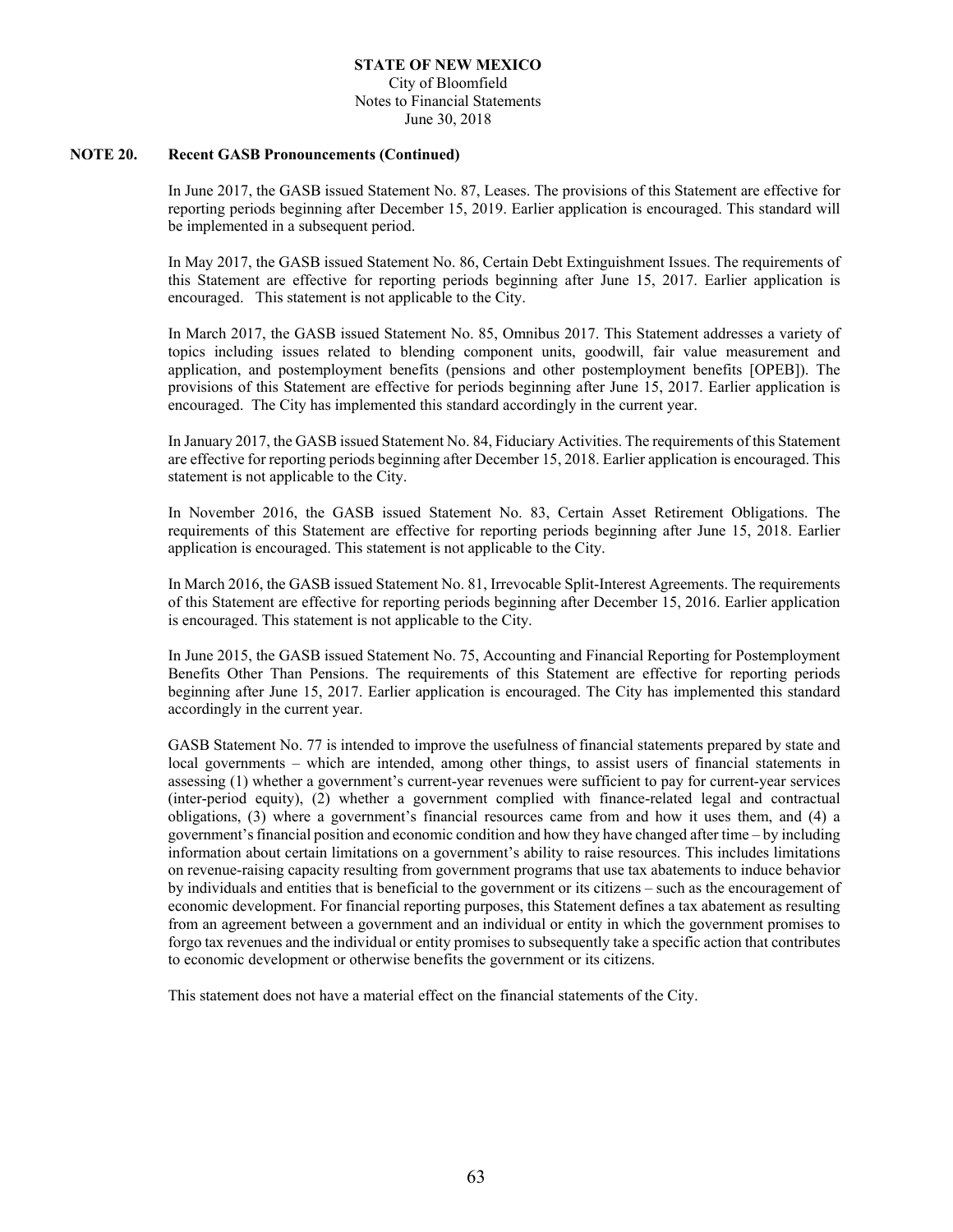June 30, 2018 Schedule of the City's Proportionate Share of the Net Pension Liability City of Bloomfield

# **General, Police and Fire Divisions Combined Summary Public Employees Retirement Association of New Mexico For Last 10 Fiscal Years\* (Dollar Amounts in Thousands)**

|                                                                                                                    | June 30     |     |          |               |         |          |         |
|--------------------------------------------------------------------------------------------------------------------|-------------|-----|----------|---------------|---------|----------|---------|
| Fiscal Year                                                                                                        | 2018        |     | 2017     |               | 2016    |          | 2015    |
| Measurement Date                                                                                                   | 2017        |     | 2016     |               | 2015    |          | 2014    |
| City's proportion of the net pension liability (asset)                                                             | 0.15%       |     | $0.20\%$ |               | 0.19%   |          | 0.16%   |
| City's proportionate share of net pension liability (asset)                                                        | \$<br>7.872 | \$  | 12,168   | S             | 8,021   | <b>S</b> | 5,368   |
| City's covered-employee payroll**                                                                                  | \$<br>3.264 | \$. | 3,653    | <sup>\$</sup> | 4,460   |          | 4,245   |
| City's proportionate share of the net pension liability (asset) as a<br>percentage of its covered-employee payroll | 241.18%     |     | 333.10%  |               | 179.84% |          | 126.45% |
| Plan fiduciary net position as a percentage of the total pension<br>liability                                      | 73.74%      |     | 69.18%   |               | 76.99%  |          | 81.29%  |

**\****Governmental Accounting Standards Board Statement 68* requires ten years of historical information be presented; however, until a full 10-year trend is compiled, the statement only requires presentation of information for those years that information is available. Complete information for the City is not available prior to fiscal year 2015, the year the statement's requirements became effective.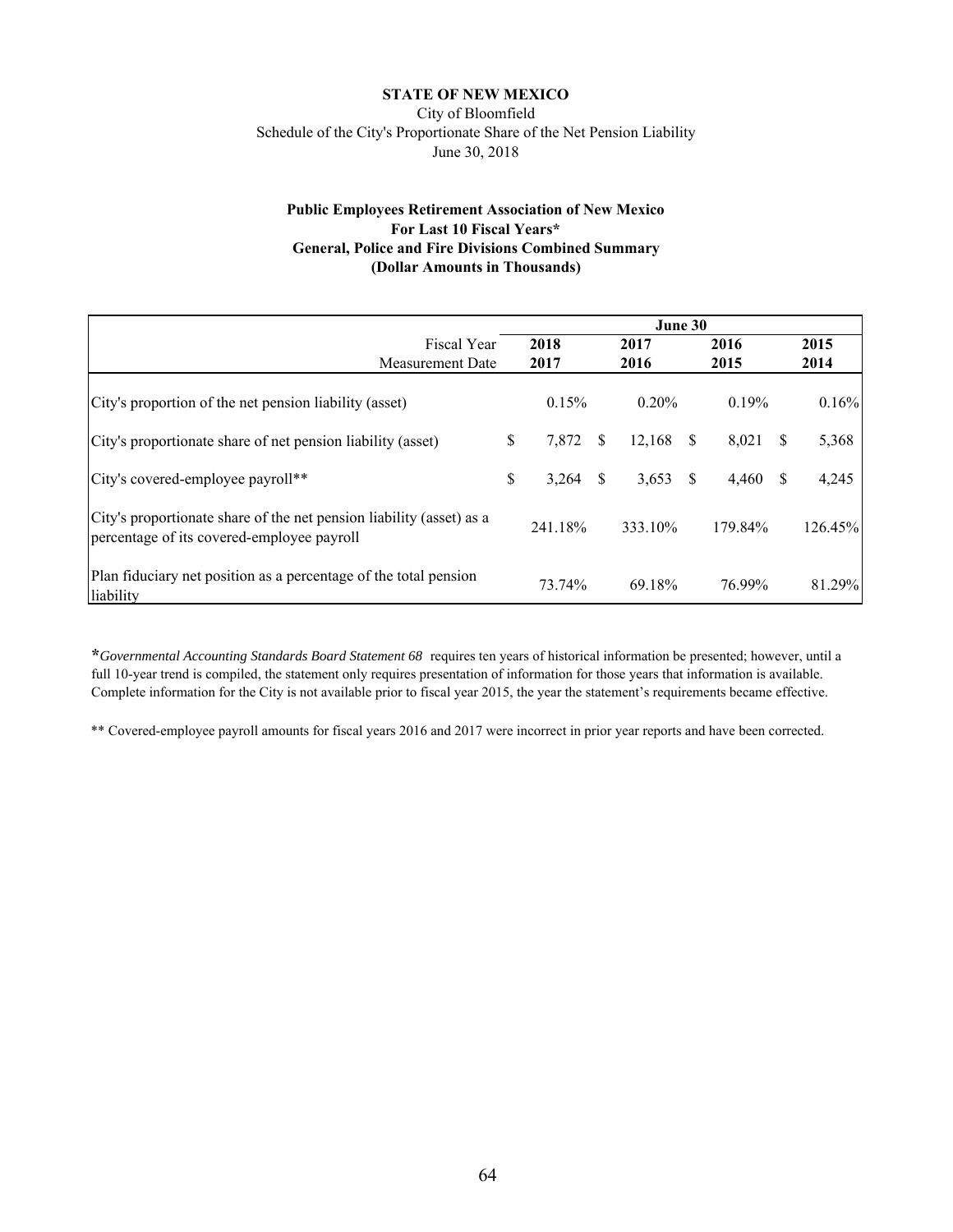# City of Bloomfield Schedule of the City's Proportionate Share of the Net Pension Liability June 30, 2018

# **(Dollar Amounts in Thousands) General Division Public Employees Retirement Association of New Mexico For Last 10 Fiscal Years\***

|                                                                                                                    | June 30 |         |          |          |               |         |  |        |
|--------------------------------------------------------------------------------------------------------------------|---------|---------|----------|----------|---------------|---------|--|--------|
| Fiscal Year                                                                                                        |         | 2018    |          | 2017     |               | 2016    |  | 2015   |
| Measurement Date                                                                                                   |         | 2017    |          | 2016     |               | 2015    |  | 2014   |
| City's proportion of the net pension liability (asset)                                                             |         | 0.07%   |          | $0.09\%$ |               | 0.08%   |  | 0.08%  |
| City's proportionate share of net pension liability (asset)                                                        | S       | 3,626   | <b>S</b> | 5,386    | <sup>\$</sup> | 3,356   |  | 2,523  |
| City's covered-employee payroll**                                                                                  | \$      | 2.044   | \$       | 2.317    | S             | 2,887   |  | 2,728  |
| City's proportionate share of the net pension liability (asset) as a<br>percentage of its covered-employee payroll |         | 177.40% |          | 232.46%  |               | 116.25% |  | 92.49% |
| Plan fiduciary net position as a percentage of the total pension<br>liability                                      |         | 73.74%  |          | 69.18%   |               | 76.99%  |  | 81.29% |

**\****Governmental Accounting Standards Board Statement 68* requires ten years of historical information be presented; however, until a full 10-year trend is compiled, the statement only requires presentation of information for those years that information is available. Complete information for the City is not available prior to fiscal year 2015, the year the statement's requirements became effective.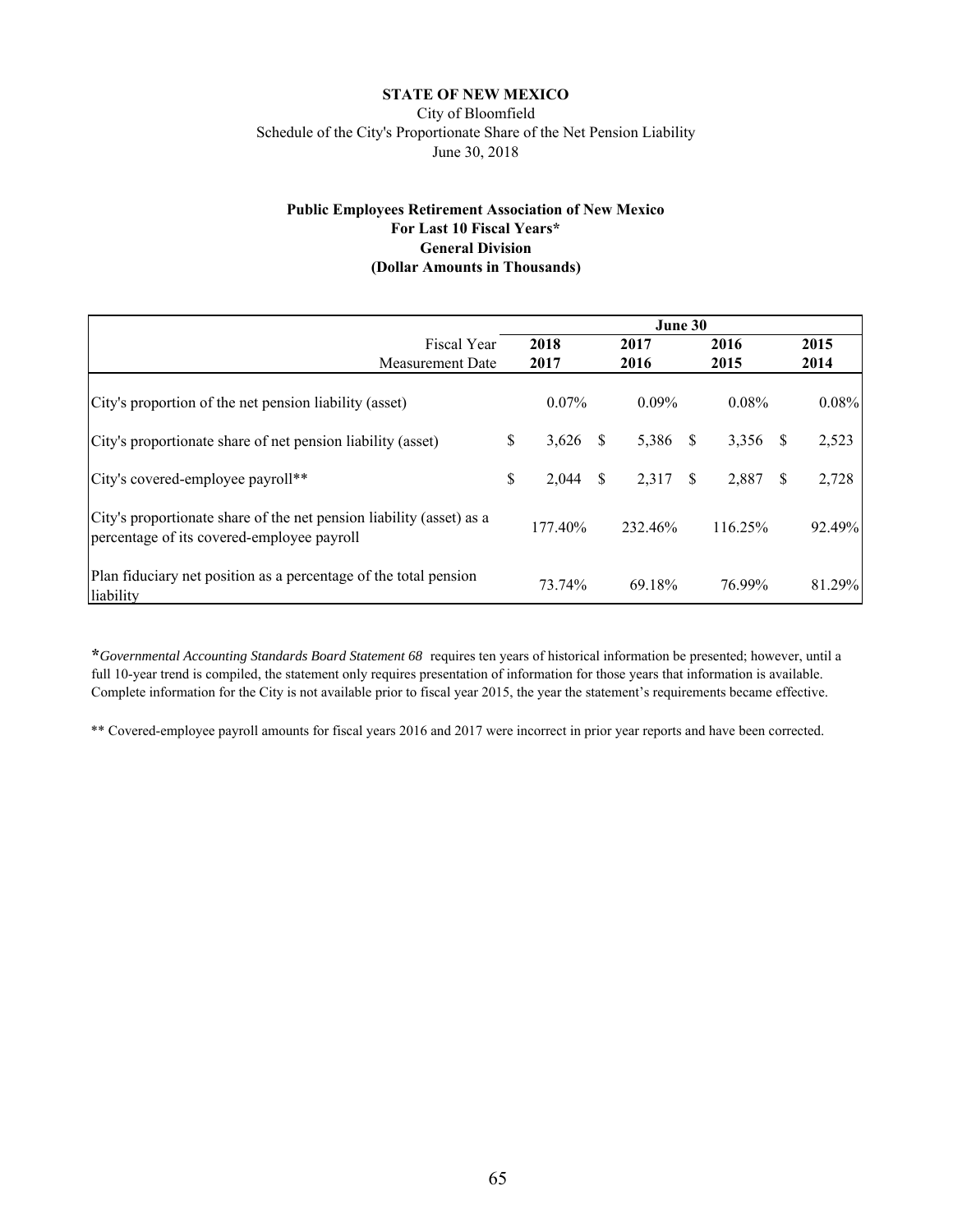# City of Bloomfield Schedule of the City's Proportionate Share of the Net Pension Liability June 30, 2018

# **(Dollar Amounts in Thousands) Police Division Public Employees Retirement Association of New Mexico For Last 10 Fiscal Years\***

|                                                                                                                    | June 30     |     |         |               |         |      |         |
|--------------------------------------------------------------------------------------------------------------------|-------------|-----|---------|---------------|---------|------|---------|
| Fiscal Year                                                                                                        | 2018        |     | 2017    |               | 2016    |      | 2015    |
| Measurement Date                                                                                                   | 2017        |     | 2016    |               | 2015    |      | 2014    |
| City's proportion of the net pension liability (asset)                                                             | 0.05%       |     | 0.07%   |               | 0.06%   |      | 0.06%   |
| City's proportionate share of net pension liability (asset)                                                        | \$<br>2,727 | \$  | 4.087   | \$            | 2,573   | - S  | 1,943   |
| City's covered-employee payroll**                                                                                  | \$<br>1.015 | \$. | 1,012   | <sup>\$</sup> | 1,102   | - \$ | 1,053   |
| City's proportionate share of the net pension liability (asset) as a<br>percentage of its covered-employee payroll | 268.67%     |     | 403.85% |               | 233.48% |      | 184.52% |
| Plan fiduciary net position as a percentage of the total pension<br>liability                                      | 73.74%      |     | 69.18%  |               | 76.99%  |      | 81.29%  |

**\****Governmental Accounting Standards Board Statement 68* requires ten years of historical information be presented; however, until a full 10-year trend is compiled, the statement only requires presentation of information for those years that information is available. Complete information for the City is not available prior to fiscal year 2015, the year the statement's requirements became effective.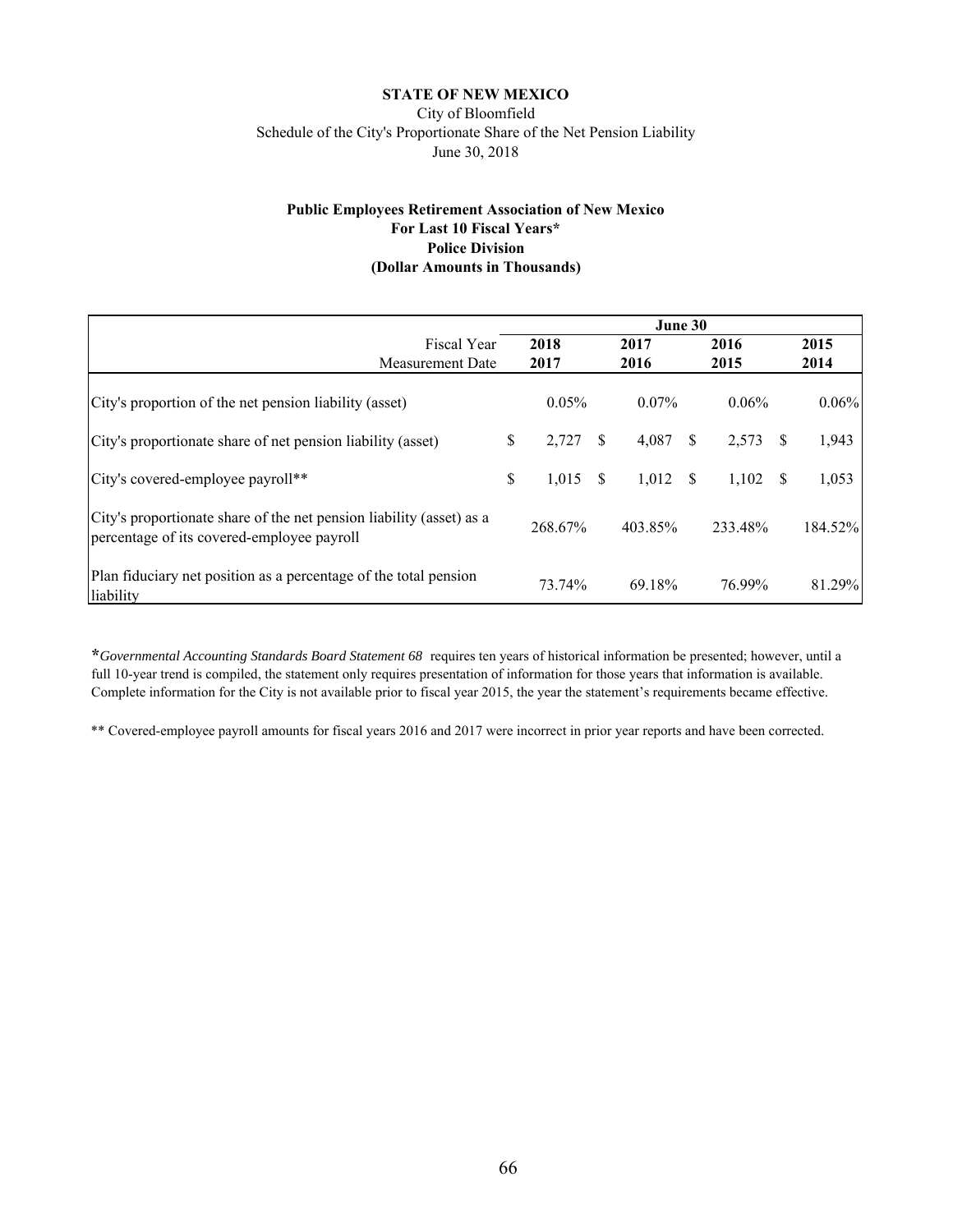# City of Bloomfield Schedule of the City's Proportionate Share of the Net Pension Liability June 30, 2018

# **(Dollar Amounts in Thousands) Fire Division Public Employees Retirement Association of New Mexico For Last 10 Fiscal Years\***

|                                                                                                                    | June 30       |         |     |          |     |          |     |         |
|--------------------------------------------------------------------------------------------------------------------|---------------|---------|-----|----------|-----|----------|-----|---------|
| Fiscal Year                                                                                                        |               | 2018    |     | 2017     |     | 2016     |     | 2015    |
| Measurement Date                                                                                                   |               | 2017    |     | 2016     |     | 2015     |     | 2014    |
| City's proportion of the net pension liability (asset)                                                             |               | 0.03%   |     | $0.04\%$ |     | $0.05\%$ |     | 0.03%   |
| City's proportionate share of net pension liability (asset)                                                        | <sup>\$</sup> | 1,519   | \$. | 2,695    | \$. | 2,092    | - S | 902     |
| City's covered-employee payroll**                                                                                  | \$            | 205     | \$. | 324 \$   |     | 471      |     | 464     |
| City's proportionate share of the net pension liability (asset) as a<br>percentage of its covered-employee payroll |               | 740.98% |     | 831.79%  |     | 444.16%  |     | 194.40% |
| Plan fiduciary net position as a percentage of the total pension<br>liability                                      |               | 73.74%  |     | 69.18%   |     | 76.99%   |     | 81.29%  |

**\****Governmental Accounting Standards Board Statement 68* requires ten years of historical information be presented; however, until a full 10-year trend is compiled, the statement only requires presentation of information for those years that information is available. Complete information for the City is not available prior to fiscal year 2015, the year the statement's requirements became effective.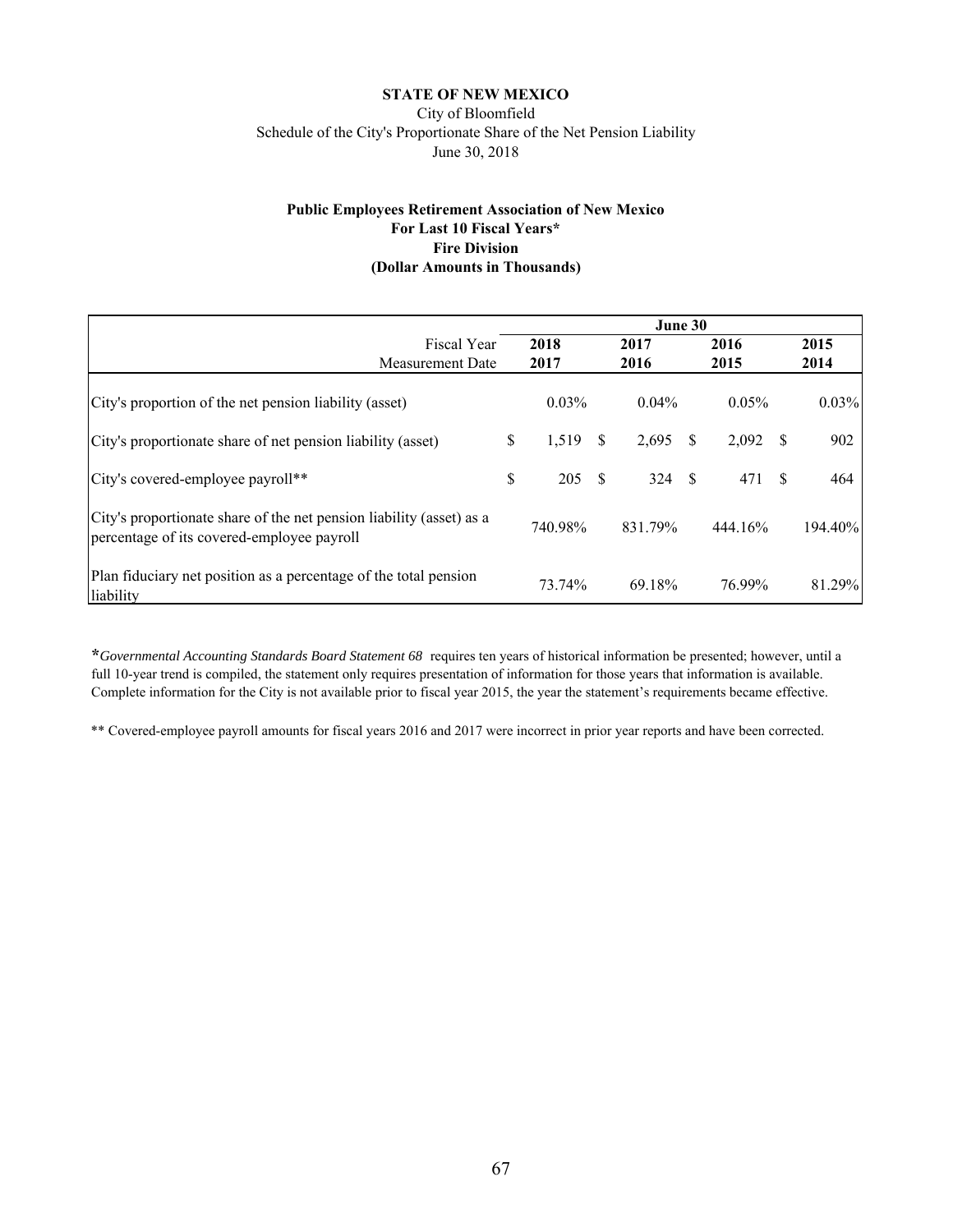June 30, 2018 Schedule of City Contributions City of Bloomfield

# **General, Police and Fire Divisions Combined Summary Public Employees Retirement Association of New Mexico Schedule of Ten Year Tracking Data\* (Dollar Amounts in Thousands)**

|                                                                        |     | 2018          | 2017   | 2016   | 2015   |
|------------------------------------------------------------------------|-----|---------------|--------|--------|--------|
| Statutory required contributions                                       |     | 431           | 482    | 586    | 560    |
| Contributions in relation to the statutorily required<br>contributions |     | 431           | 482    | 586    | 560    |
| Annual contribution deficiency (excess)                                |     |               |        |        |        |
| City's covered-employee payroll                                        | \$. | - \$<br>3.264 | 3.653  | 4.460  | 4,245  |
| Contributions as a percentage of covered-employee payroll              |     | 13.20%        | 13.19% | 13.14% | 13.19% |

**\****Governmental Accounting Standards Board Statement 68* requires ten years of historical information be presented; however, until a full 10-year trend is compiled, the statement only requires presentation of information for those years that information is available. Complete information for the City is not available prior to fiscal year 2015, the year the statement's requirements became effective.

\*\* Contribution amounts for fiscal years 2015 and 2016 were incorrect in prior year reports and have been corrected.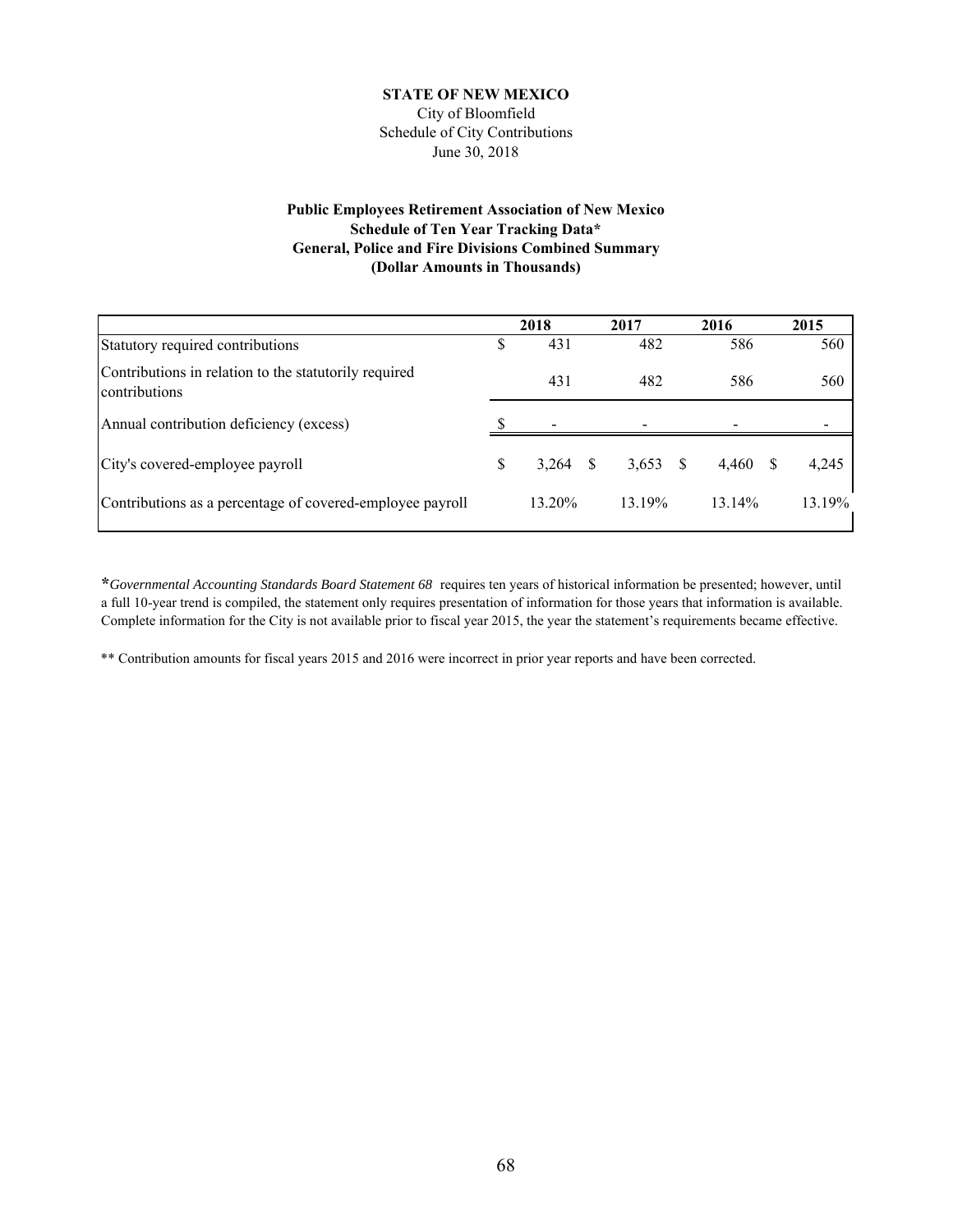City of Bloomfield Schedule of City Contributions June 30, 2018

# **General Division (Dollar Amounts in Thousands) Public Employees Retirement Association of New Mexico Schedule of Ten Year Tracking Data\***

|                                                                        |     | 2018                  | 2017                  | 2016     | 2015     |
|------------------------------------------------------------------------|-----|-----------------------|-----------------------|----------|----------|
| Statutory required contributions                                       |     | 195                   | 221                   | 276      | 260      |
| Contributions in relation to the statutorily required<br>contributions |     | 195                   | 221                   | 276      | 260      |
| Annual contribution deficiency (excess)                                |     |                       |                       |          |          |
| City's covered-employee payroll                                        | \$. | $\mathbf{s}$<br>2.044 | 2.317<br><sup>S</sup> | 2,887    | 2,728    |
| Contributions as a percentage of covered-employee payroll              |     | 9.54%                 | 9.54%                 | $9.56\%$ | $9.53\%$ |

**\****Governmental Accounting Standards Board Statement 68* requires ten years of historical information be presented; however, until a full 10-year trend is compiled, the statement only requires presentation of information for those years that information is available. Complete information for the City is not available prior to fiscal year 2015, the year the statement's requirements became effective.

\*\* Contribution amounts for fiscal years 2015 and 2016 were incorrect in prior year reports and have been corrected.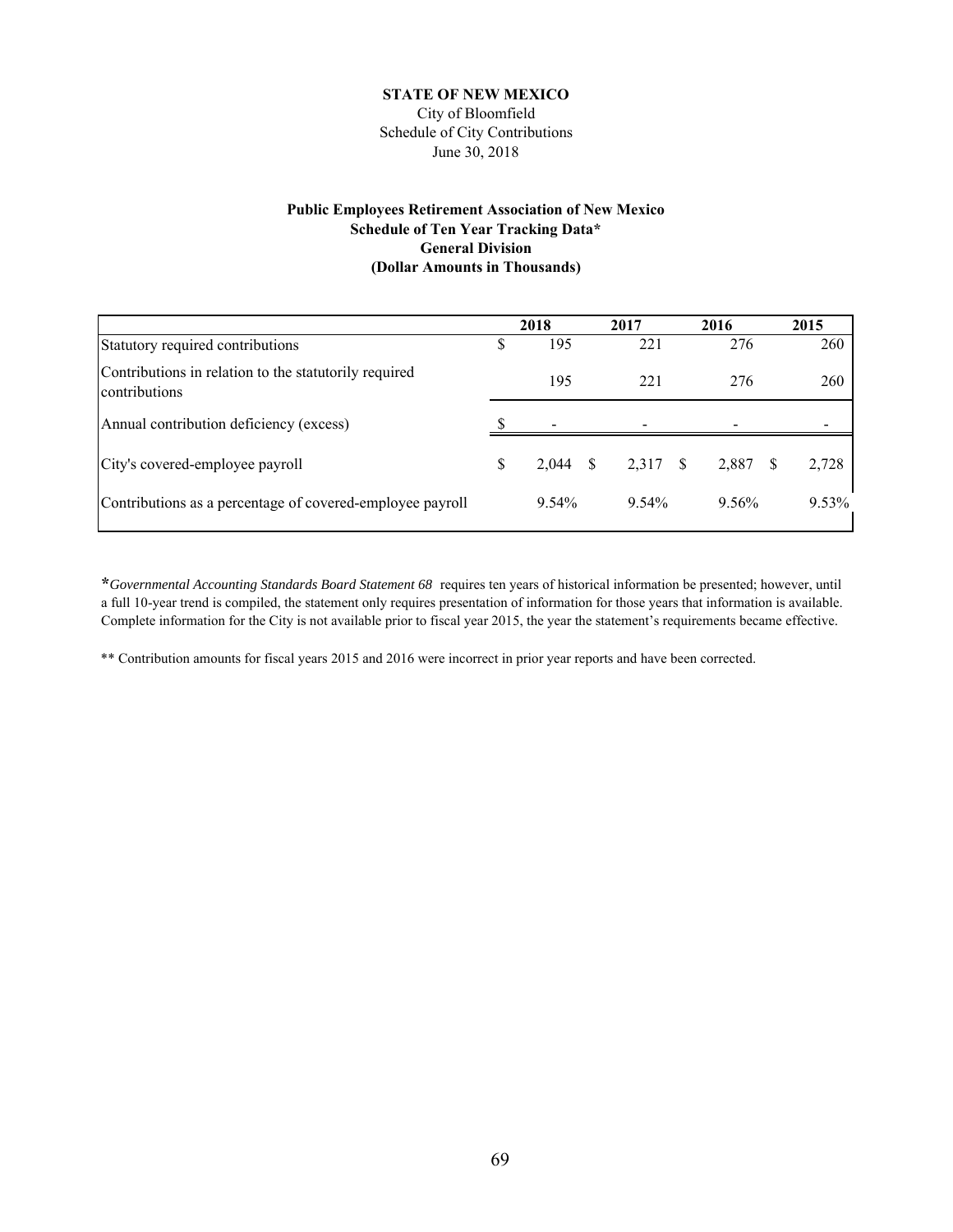City of Bloomfield Schedule of City Contributions June 30, 2018

# **Police Division (Dollar Amounts in Thousands) Public Employees Retirement Association of New Mexico Schedule of Ten Year Tracking Data\***

|                                                                        |     | 2018             | 2017       | 2016   | 2015   |
|------------------------------------------------------------------------|-----|------------------|------------|--------|--------|
| Statutory required contributions                                       |     | 192              | 191        | 208    | 199    |
| Contributions in relation to the statutorily required<br>contributions |     | 192              | 191        | 208    | 199    |
| Annual contribution deficiency (excess)                                |     |                  |            |        |        |
| City's covered-employee payroll                                        | \$. | $1.015 \quad$ \$ | $1,012$ \$ | 1,102  | 1,053  |
| Contributions as a percentage of covered-employee payroll              |     | 18.92%           | 18.87%     | 18.87% | 18.90% |

**\****Governmental Accounting Standards Board Statement 68* requires ten years of historical information be presented; however, until a full 10-year trend is compiled, the statement only requires presentation of information for those years that information is available. Complete information for the City is not available prior to fiscal year 2015, the year the statement's requirements became effective.

\*\* Contribution amounts for fiscal years 2015 and 2016 were incorrect in prior year reports and have been corrected.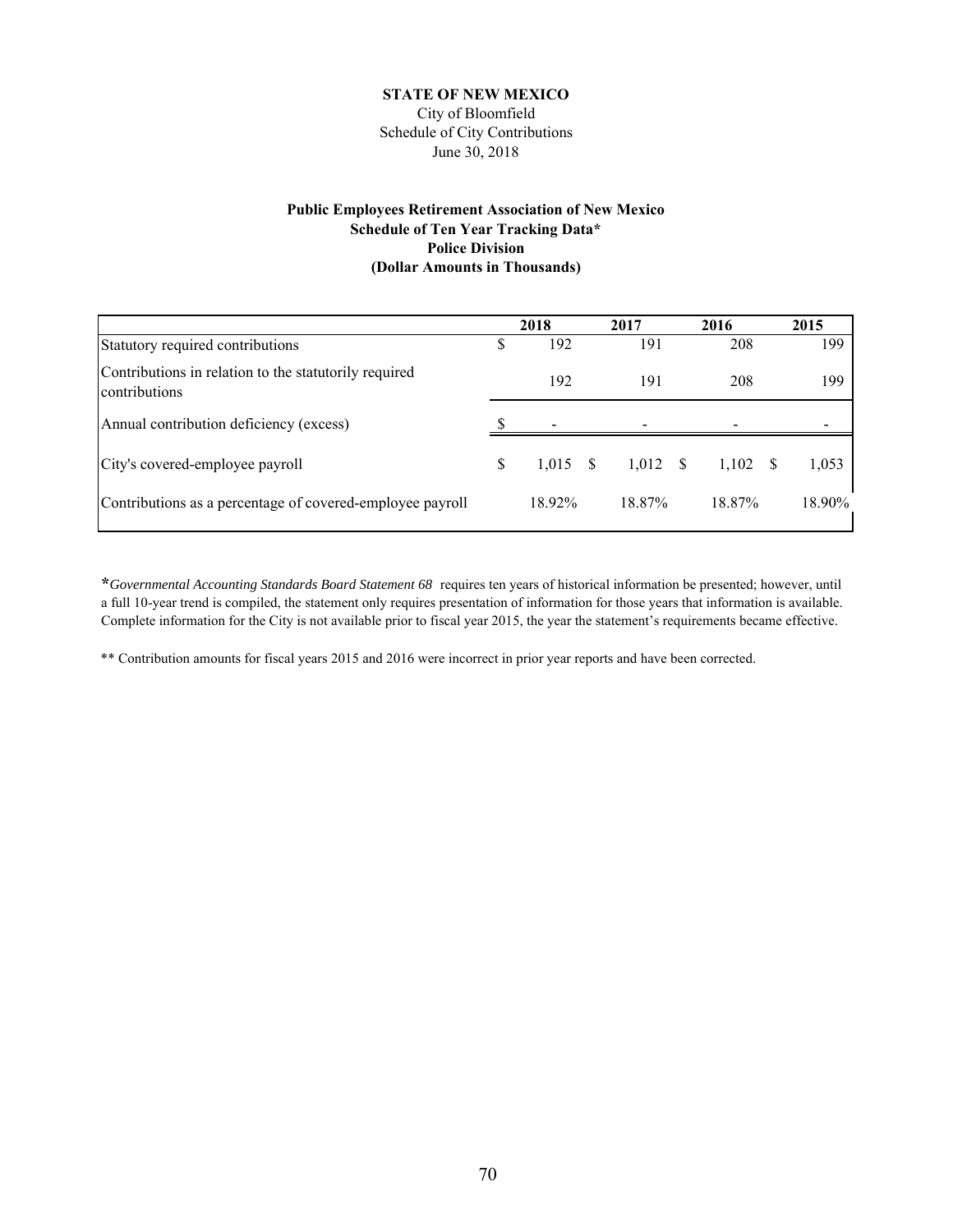City of Bloomfield Schedule of City Contributions June 30, 2018

# **Fire Division (Dollar Amounts in Thousands) Public Employees Retirement Association of New Mexico Schedule of Ten Year Tracking Data\***

|                                                                        |    | 2018   | 2017   | 2016        | 2015   |
|------------------------------------------------------------------------|----|--------|--------|-------------|--------|
| Statutory required contributions                                       | ۰Δ | 44     | 70     | 102         | 101    |
| Contributions in relation to the statutorily required<br>contributions |    | 44     | 70     | 102         | 101    |
| Annual contribution deficiency (excess)                                |    |        |        |             |        |
| City's covered-employee payroll                                        | S  | 205 \$ | 324    | - \$<br>471 | 464    |
| Contributions as a percentage of covered-employee payroll              |    | 21.46% | 21.60% | 21.66%      | 21.77% |

**\****Governmental Accounting Standards Board Statement 68* requires ten years of historical information be presented; however, until a full 10-year trend is compiled, the statement only requires presentation of information for those years that information is available. Complete information for the City is not available prior to fiscal year 2015, the year the statement's requirements became effective.

\*\* Contribution amounts for fiscal years 2015 and 2016 were incorrect in prior year reports and have been corrected.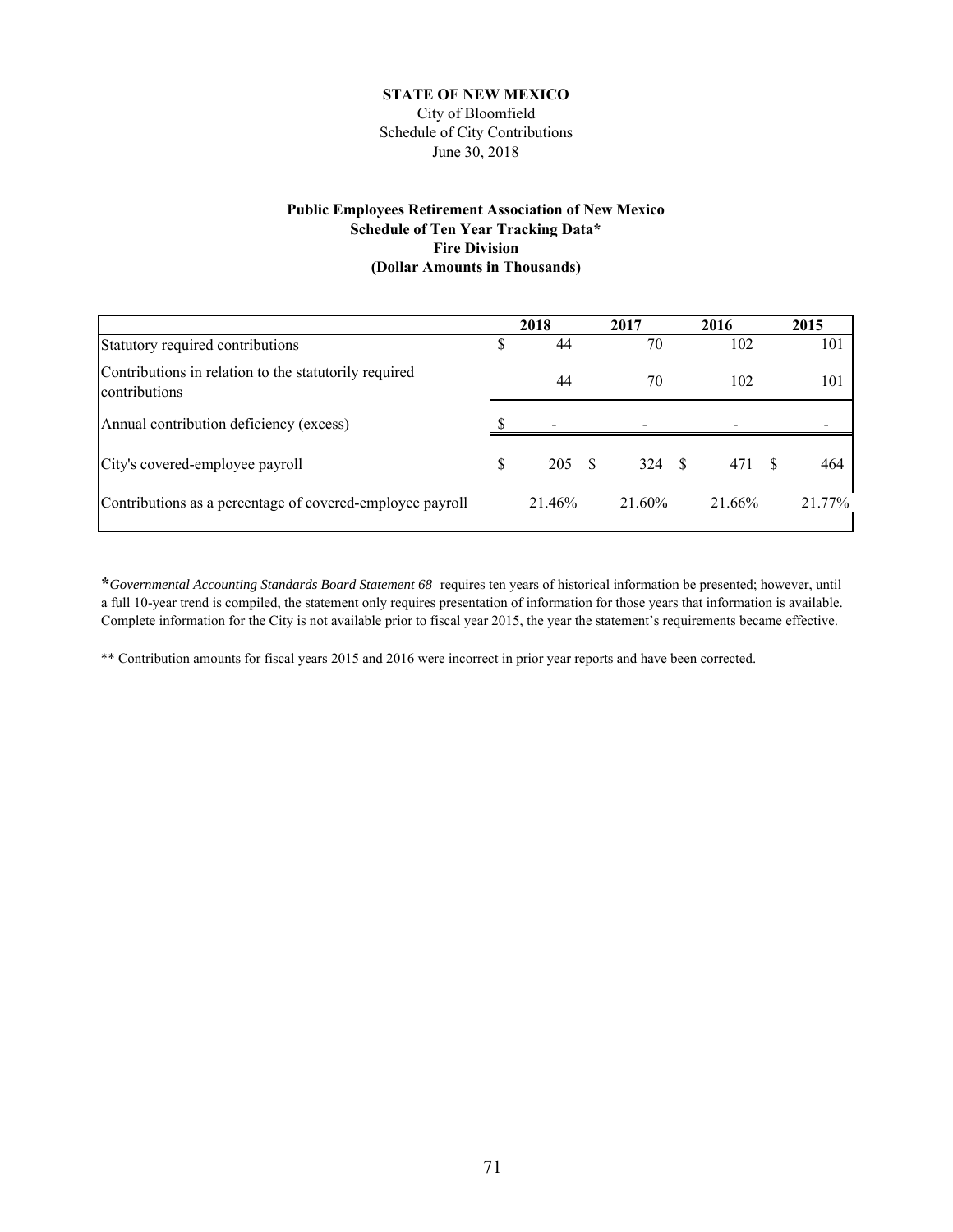# June 30, 2018 Schedule of the City's Proportionate Share of the Net OPEB Liability City of Bloomfield

# **New Mexico Retiree Health Care Authority For Last 10 Fiscal Years\* (Dollar Amounts in Thousands)**

|                                                                                                          |    | June 30  |
|----------------------------------------------------------------------------------------------------------|----|----------|
| Fiscal Year                                                                                              |    | 2018     |
| Measurement Date                                                                                         |    | 2017     |
| City's proportion of the net OPEB liability                                                              |    | 0.11285% |
| City's proportionate share of net OPEB liability                                                         | \$ | 5,114    |
| City's covered-employee payroll                                                                          | S  | 3,444    |
| City's proportionate share of the net OPEB liability as a percentage of its covered-<br>employee payroll |    | 148.49%  |
| Plan fiduciary net position as a percentage of the total OPEB liability                                  |    | 11.34%   |

**\****Governmental Accounting Standards Board Statement 75* requires ten years of historical information be presented; however, until a full 10-year trend is compiled, the statement only requires presentation of information for those years that information is available. Complete information for the City is not available prior to fiscal year 2018, the year the statement's requirements became effective.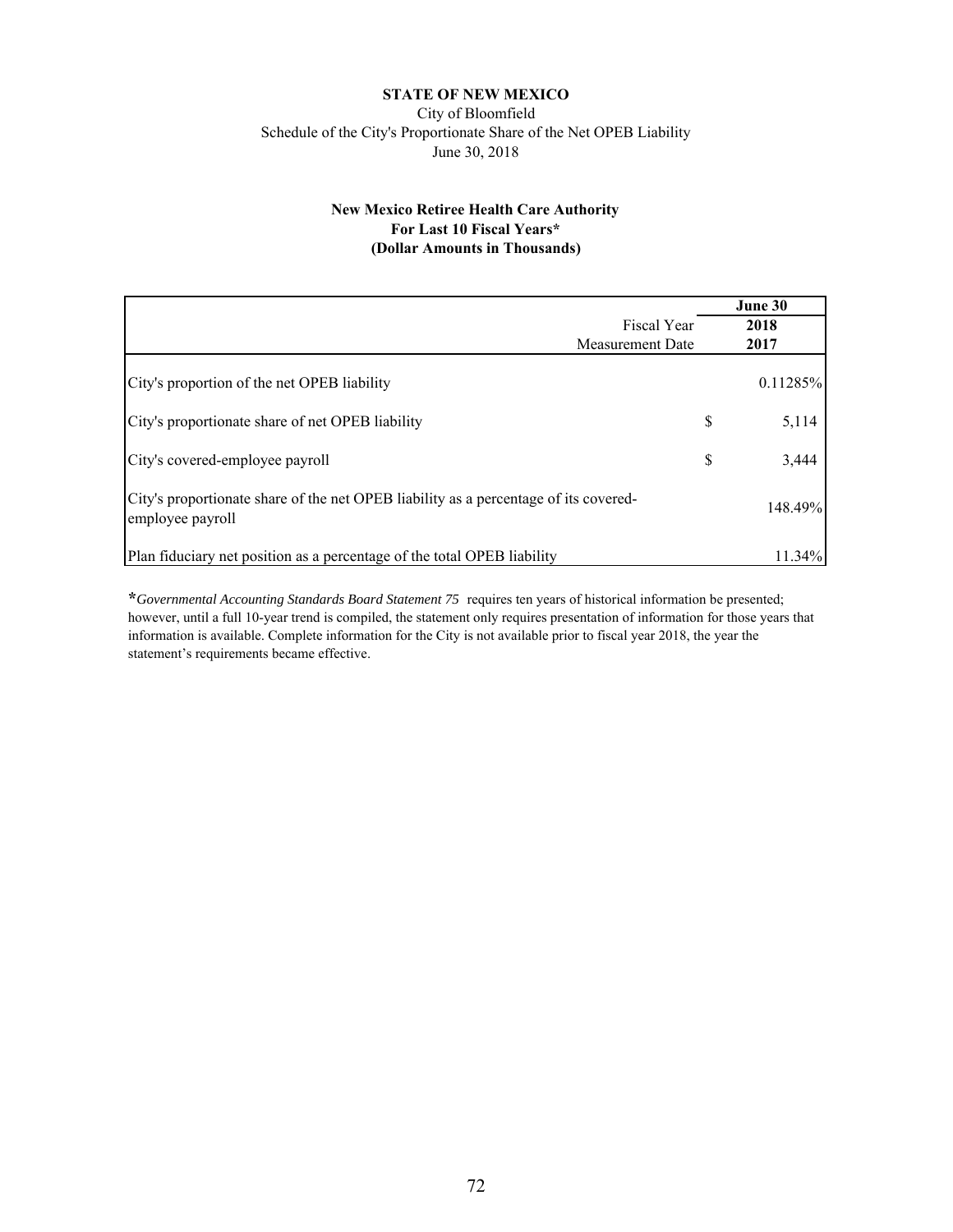June 30, 2018 Schedule of City Contributions - OPEB City of Bloomfield

# **New Mexico Retiree Health Care Authority Schedule of Ten Year Tracking Data\* (Dollar Amounts in Thousands)**

|                                                                      |   | 2018  |
|----------------------------------------------------------------------|---|-------|
| Contractually required contribution                                  | S |       |
| Contributions in relation to the contractually required contribution |   |       |
| Contribution deficiency (excess)                                     |   |       |
| City's covered-employee payroll                                      | S | 3.444 |
| Contributions as a percentage of covered-employee payroll            |   | 2.18% |

**\****Governmental Accounting Standards Board Statement 75* requires ten years of historical information be presented; however, until a full 10-year trend is compiled, the statement only requires presentation of information for those years that information is available. Complete information for the City is not available prior to fiscal year 2018, the year the statement's requirements became effective.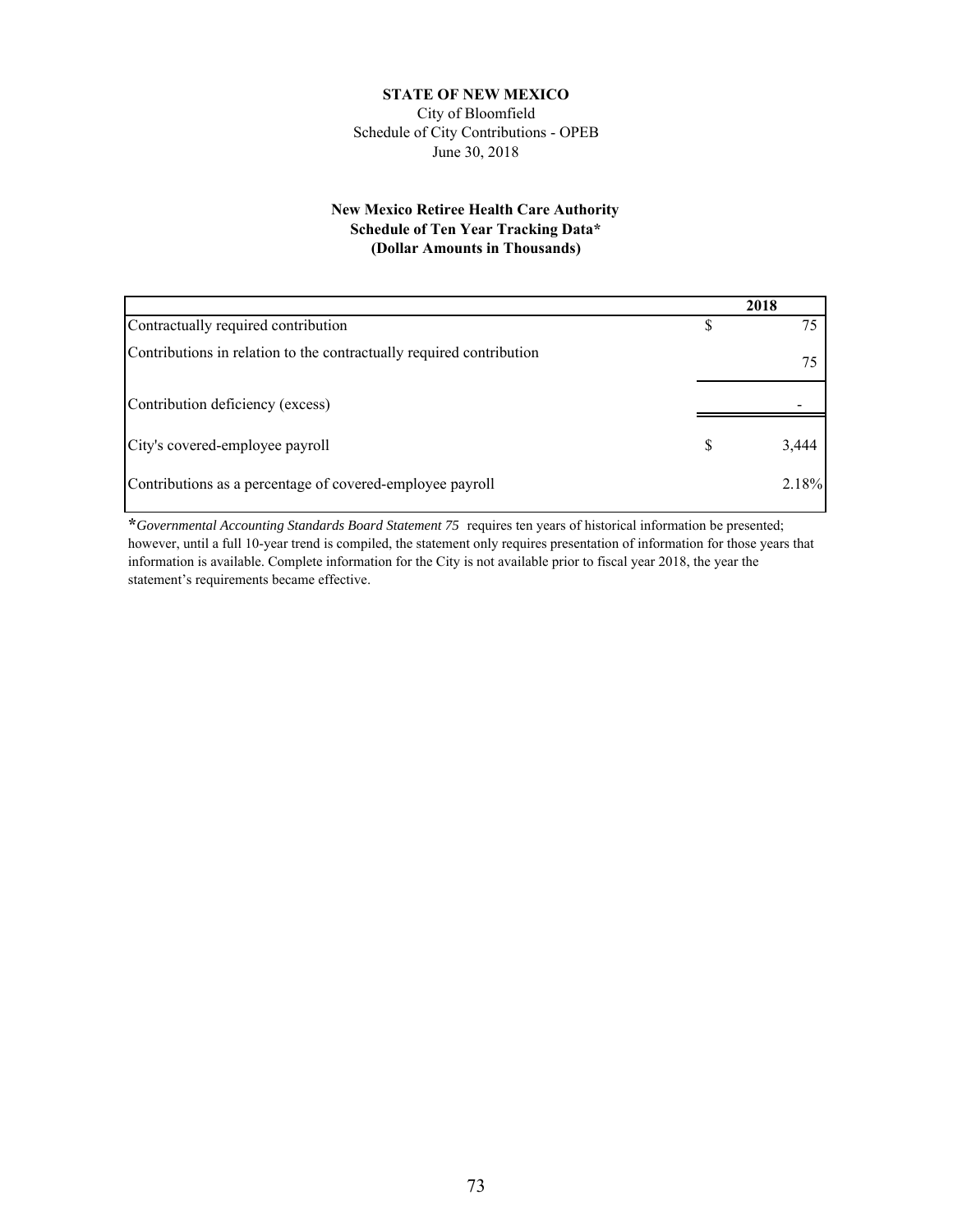## **STATE OF NEW MEXICO**  City of Bloomfield Notes to Required Supplementary Information June 30, 2018

*Changes of Benefit Terms.* The PERA Fund COLA and retirement eligibility benefits changes in recent years are described in Note 1 of PERA's CAFR. https://www.saonm.org

*Changes of Assumptions.* The Public Employees Retirement Association of New Mexico Annual Actuarial Valuation as of June 30, 2017 report is available at http://www.nmpera.org.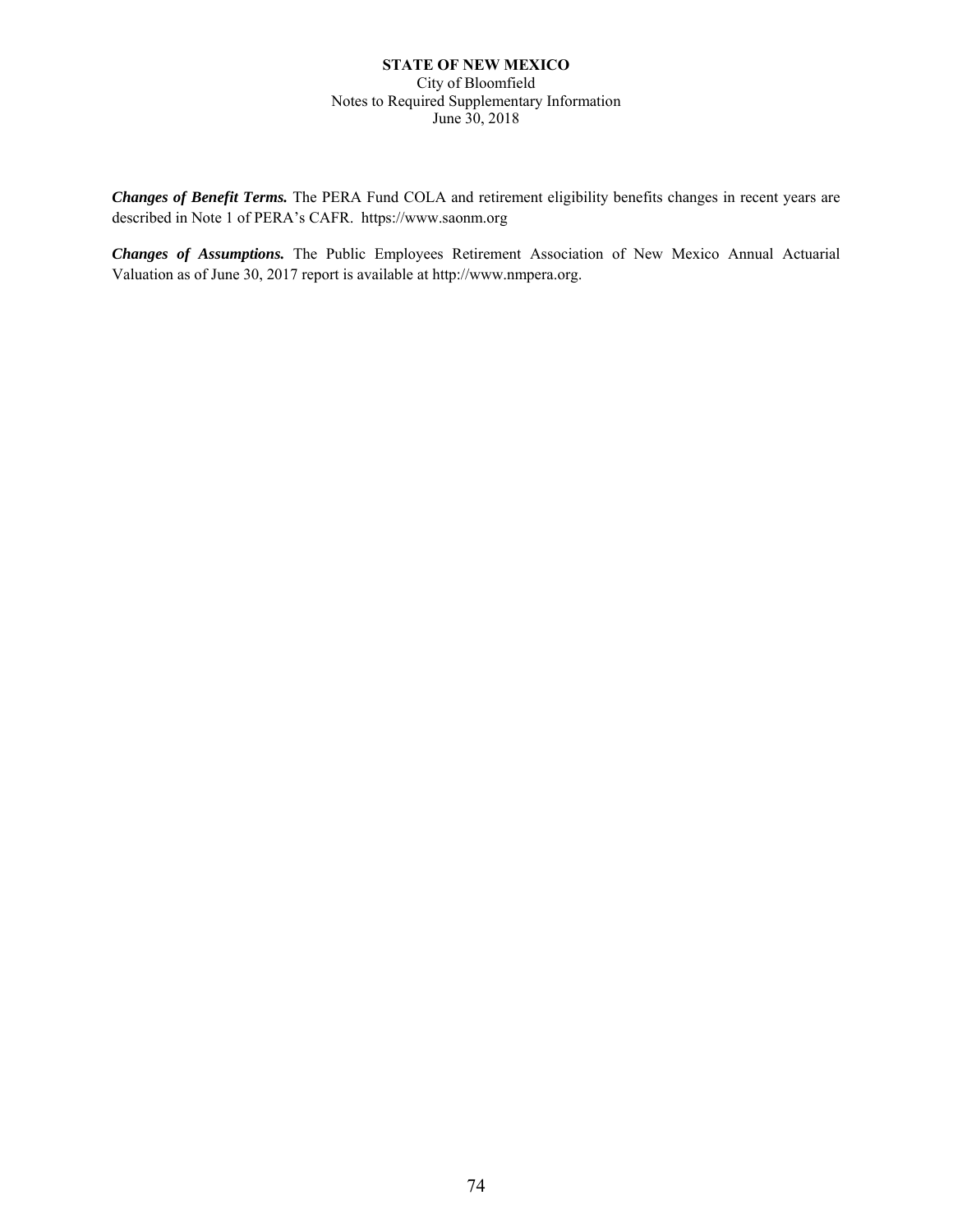City of Bloomfield Nonmajor Fund Descriptions June 30, 2018

## **Special Revenue Funds**

### Fire Protection Fund

To account for the operations and maintenance of the fire department. Funding is provided by a distribution from the fire protection fund established by Section 59A-6-5 NMSA 1978 as authorized by Section 59A-53-2. Funds are used in the operation, maintenance and betterment of local fire departments, to the end that the hazard of loss by fire and fire insurance rates may be reduced and the public safety thereby promoted.

## Recreation Fund

To account for the operations and maintenance of recreation facilities. Funding managed and/or owned by the City is provided by recreational fees charged to users and cigarette taxes received pursuant to Section 7-12-15 NMSA 1978 which provides that the cigarette taxes received under this section shall be used for recreational facilities and salaries of instructors and other employees necessary to the operation of recreational facilities. Such recreational facilities shall be for the use of all persons, and juveniles and elderly persons shall not be excluded.

## Capital Equipment Replacement

To account for expenditures for capital equipment funded by special revenues for stand by services designated by the City Council. Funding authority by City Council Resolution No. 90-16.

## Corrections Fees Fund

To account for the correction fees (\$10) imposed pursuant to 35-14-11B (1) NMSA 1978. The correction fees shall be used for municipal jailer or juvenile detention officer training, for the construction planning, construction and maintenance of a municipal jail or juvenile detention facility, for paying the cost of housing municipal prisoners in a county jail or housing juveniles in a detention facility or for complying with match or contribution requirements for the receipt of federal funds relating to jails or juvenile detention facilities.

## Police Evidence Fund

To account for funds acquired during police raids and gathering of evidence. Fund authorized by city council.

### DARE Fund

To account for expenditures of the drug prevention program D.A.R.E. The fund is funded by citizen's contributions and a federal grant from U.S. Department of Justice. Fund authorized by city council resolution and the Anti-Drug Abuse Act of 1988, Public law 100- 690, Title VI, Subtitle.

### Library Fund

To account for the operations of a library grant from the New Mexico State Library for additions to the City library. The authority is the Laws of New Mexico 2002, Chapter 93, G.O. Bonds for Public Library Resources.

### Law Enforcement Fund

To account for grant funds used for maintenance and development of the City's police force. Financing is provided by a grant from the State of New Mexico. Such revenue provides for purchase and repairs of equipment as well as classes to upgrade the training of police personnel and may be used only for these purposes. Funding authority is NMSA 29-13-1.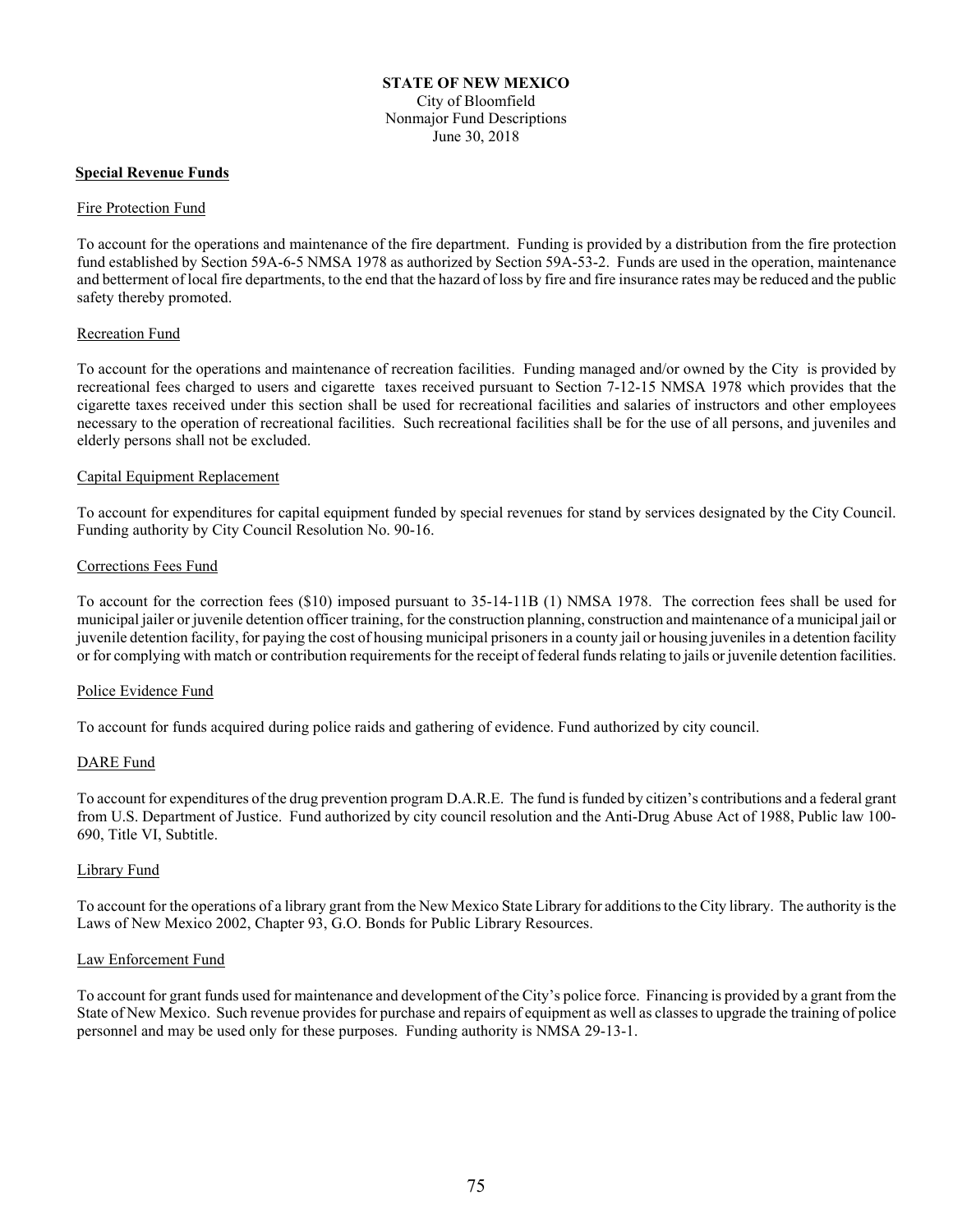City of Bloomfield Nonmajor Fund Descriptions June 30, 2018

### **Special Revenue Funds (continued)**

### Judicial Education Fund

To account for fine income and expenditures for the judicial education center. The Judicial Education fee (\$1) is imposed pursuant to 35-14-11B (2) NMSA 1978.

## Traffic Safety Education Fund

To account for expenditures of a grant from the New Mexico Department of Transportation Department to educate the citizens of Bloomfield in traffic safety. Funding authority is 66-7-512 NMSA 1978.

## Court Automation Fund

To account for fine income and expenditures for computer equipment to improve the courts computer system. The Court Automation fee (\$6) is imposed pursuant to 35-14-11B (3) NMSA 1978.

## KAB – Bloomfield Pride

To account for the expenditures of a grant from the New Mexico Beautification Inc. under the litter Control and Beautification Act. Funding authority is NMSA 67-16-14.

### Emergency Medical Fund

To account for the operations of the City Emergency Medical Service Unit. Sources of funds are the State of New Mexico Health and Environment Department, Emergency Medical Service Bureau. Expenditures are subject to approval of the state agency and the City Council. Funding authority is NMSA 24-10A-1 to 24-10A-10 or 63-9D-1 to 63-9D-11.1.

### Senior Citizen's Center Fund

To account for a portion of the operations of the City's Senior Citizens Center. The sales of ceramics, fees, and dues are accounted for in this fund and a portion of the operating expenses. The operations are funded by donations and sales made by San Juan-McKinley County Senior Citizens and was set up administratively.

### BLM Wildland Grant

To account for funds received from the State of New Mexico Forestry Division to acquire equipment to fight brush fires in rural fire districts. Fund authorized by city council.

### Enhanced 911 Addressing

To account for the operations of the City's Emergency Medical Services Unit. Sources of funds are the State of New Mexico Health and Environment Department, Emergency Medical Services Bureau. Funding authority is NMSA 24-10A-1.

### Lodger's Tax

To account for lodger's tax revenues collected from the lodges within the City of Bloomfield and expenditures in accordance with the Lodger's Tax Law. Funding authority is NMSA 3-38-15.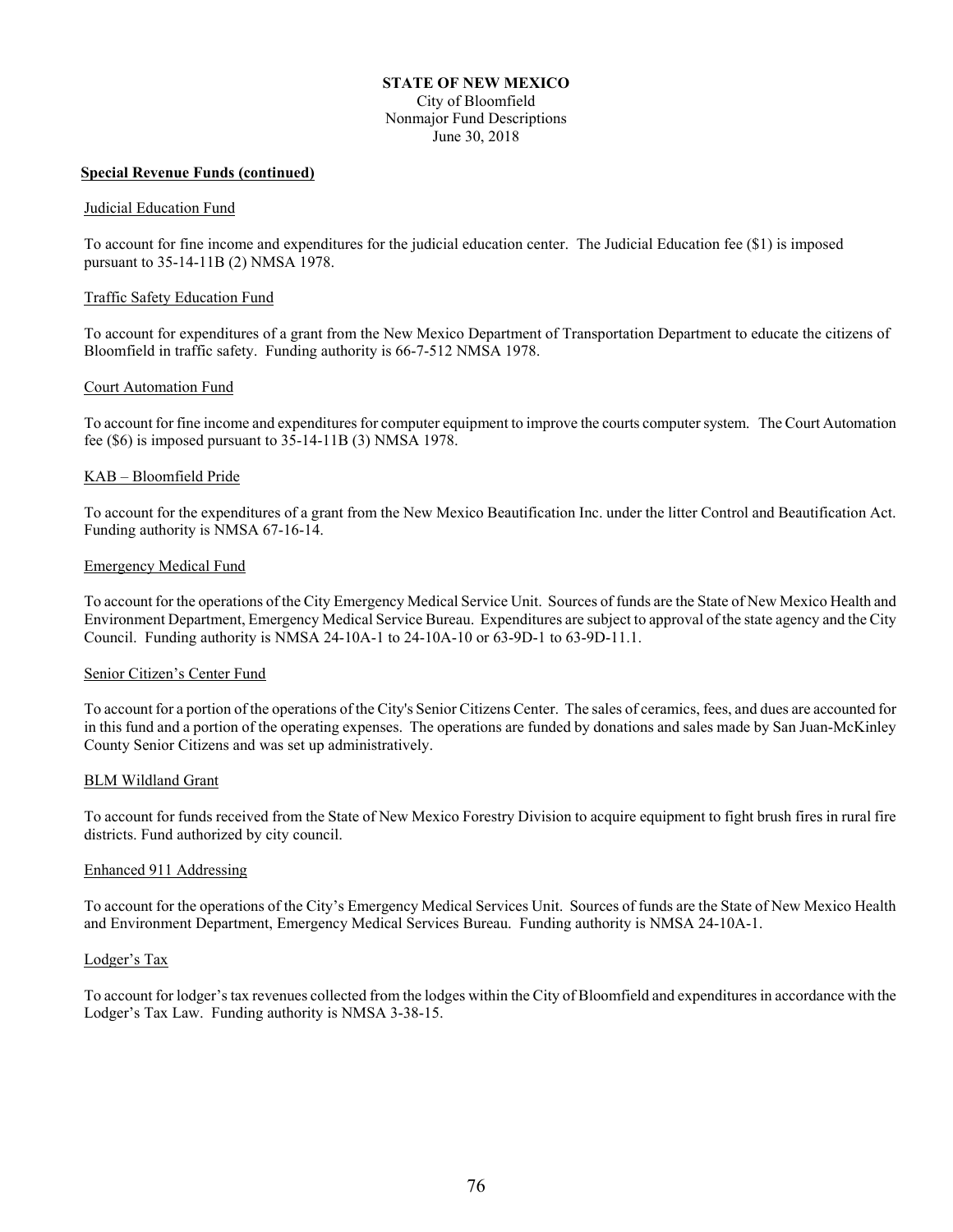City of Bloomfield Nonmajor Fund Descriptions June 30, 2018

## **Capital Projects Funds**

### Fire Department Construction

The fire department construction project was approved by City Council Resolution 92-26. The revenues came from the sale of the old fire station to the State Highway Department. The monies in this fund are for future fire department construction projects.

## Land Acquisition

To account for monies that have been designated by the City Council for future land purchases. The land acquisition fund was authorized by City Council Resolution No. 99-13.

## Park Purchase & Improvement

To account for the project costs to acquire park land funded by a grant from the State of New Mexico under a special appropriation authorized by NMSA Laws of 2002, Chapter 110.

## Highway Co-op Projects

To account for state funds provided by the New Mexico State Highway and Transportation Department. The purpose of the program is to maintain or construct various streets within the City of Bloomfield.

### Park Improvements

To account for grant monies for park improvements as well as plan, design and construct the Parks and Recreation office building and workshop. Funding is provided by the State of New Mexico under a special appropriation authorized by NMSA Laws of 2004, Chapter 126.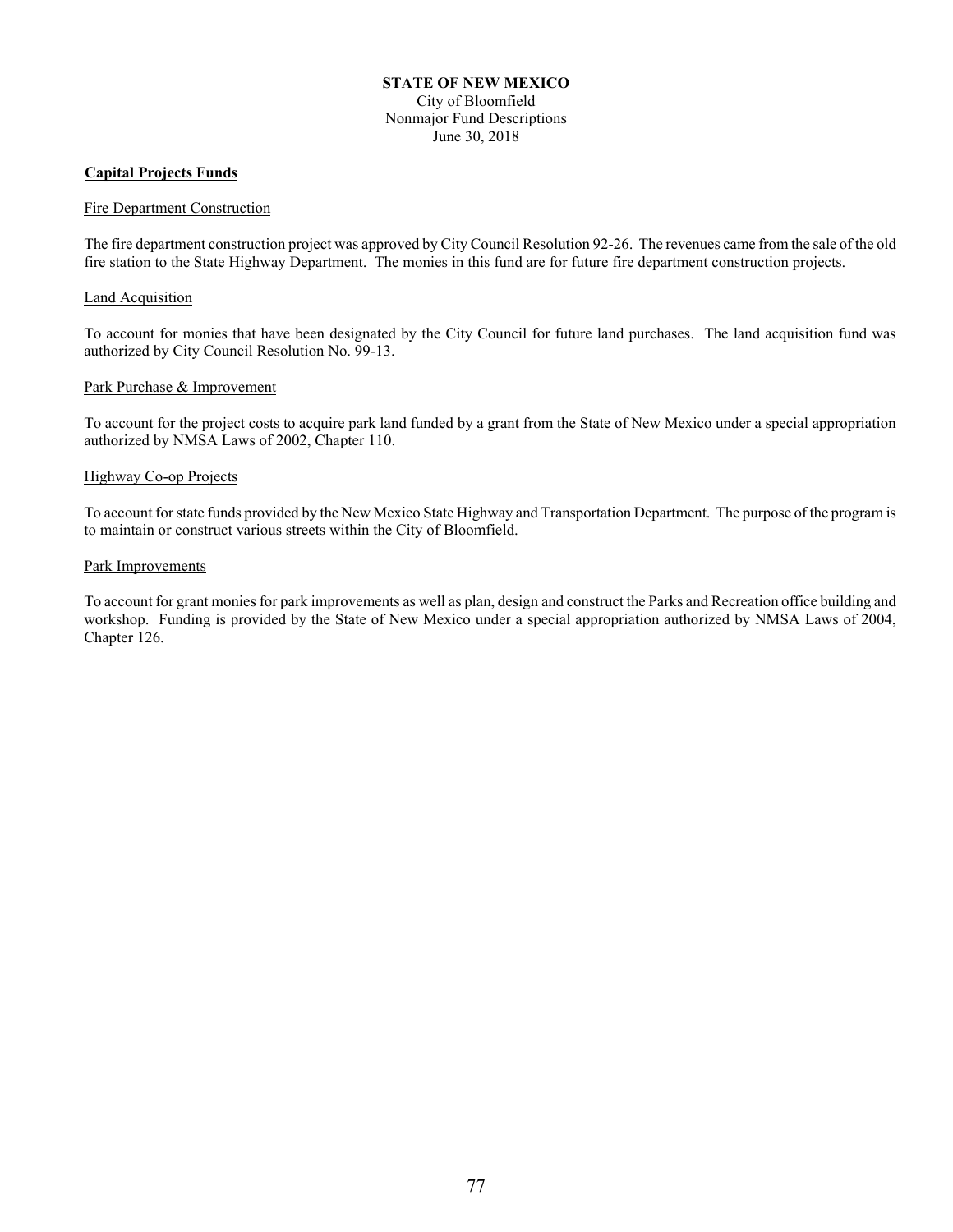#### **STATE OF NEW MEXICO** City of Bloomfield Nonmajor Governmental Funds Combining Balance Sheet June 30, 2018

|                                           |    | Fire Protection<br>Fund |    | Recreation Fund | Capital<br>Equipment<br>Replacement |    | <b>Correction Fees</b><br>Fund | Police Evidence<br>Fund |       |
|-------------------------------------------|----|-------------------------|----|-----------------|-------------------------------------|----|--------------------------------|-------------------------|-------|
| Assets                                    |    |                         |    |                 |                                     |    |                                |                         |       |
| Cash and cash equivalents<br>Receivables: | \$ | 75,049                  | \$ | 5,219           | \$<br>559                           | \$ | 450                            | \$                      | 6,517 |
| Other taxes                               |    |                         |    |                 | 68,663                              |    |                                |                         |       |
| Due from other funds                      |    |                         |    |                 |                                     |    |                                |                         |       |
| Total assets                              |    | 75,049                  | \$ | 5,219           | \$<br>69,222                        | \$ | 450                            | S                       | 6,517 |
| Liabilities                               |    |                         |    |                 |                                     |    |                                |                         |       |
| Accounts payable                          | \$ |                         | S  | 1,500           | \$                                  | \$ |                                | \$                      |       |
| Accrued payroll expenses                  |    |                         |    |                 |                                     |    |                                |                         |       |
| Due to other funds                        |    |                         |    |                 |                                     |    |                                |                         |       |
| Total liabilities                         |    |                         |    | 1,500           |                                     |    |                                |                         |       |
| <b>Fund balances</b>                      |    |                         |    |                 |                                     |    |                                |                         |       |
| Restricted                                |    | 75,049                  |    |                 |                                     |    | 450                            |                         |       |
| Committed                                 |    |                         |    |                 |                                     |    |                                |                         | 6,517 |
| Assigned                                  |    |                         |    | 3,719           | 69,222                              |    |                                |                         |       |
| Total fund balances                       |    | 75,049                  |    | 3,719           | 69,222                              |    | 450                            |                         | 6,517 |
| Total liabilities and fund balances       | S  | 75,049                  | \$ | 5,219           | \$<br>69,222                        | S  | 450                            | S                       | 6,517 |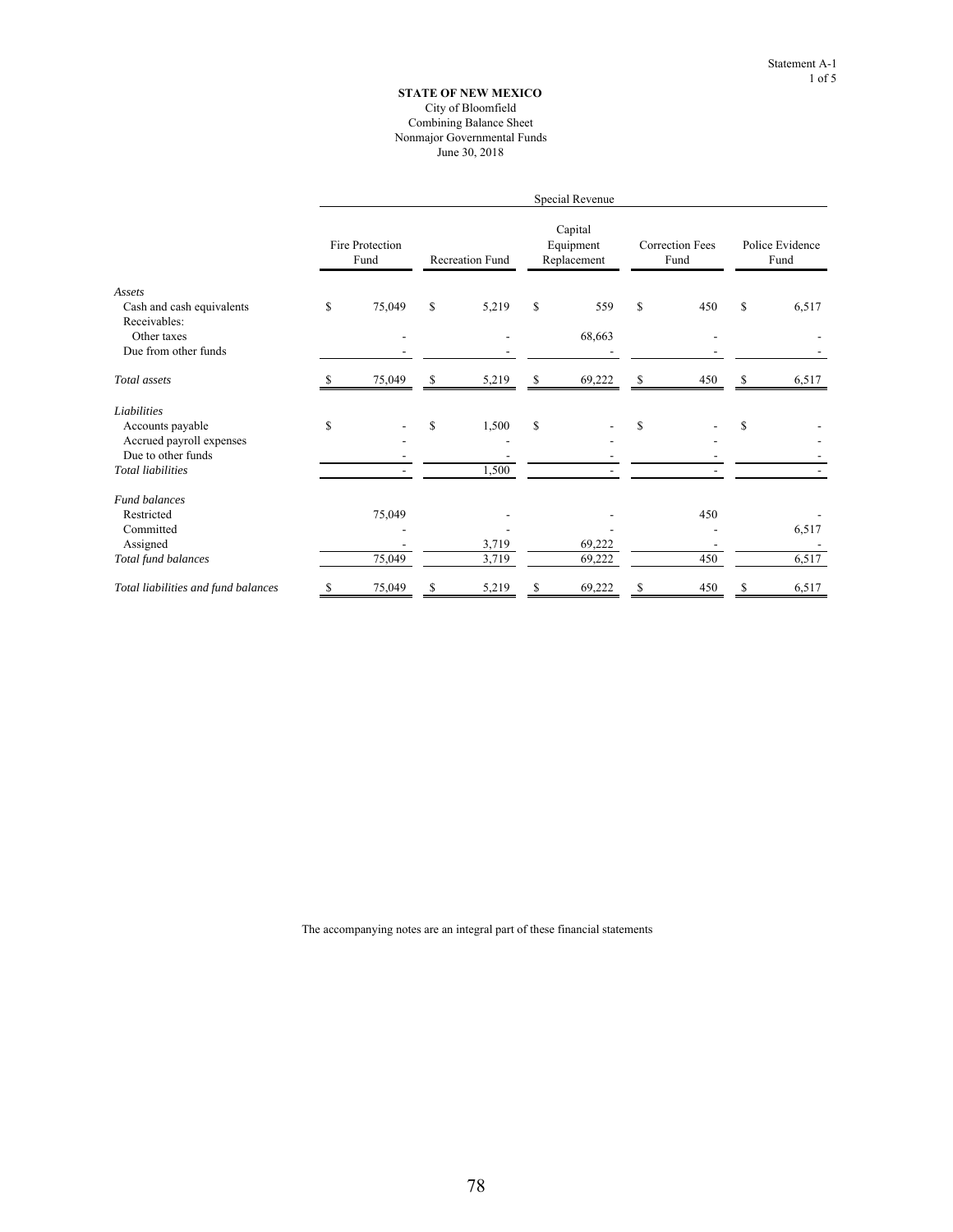#### City of Bloomfield Combining Balance Sheet Nonmajor Governmental Funds (Continued) June 30, 2018

Special Revenue

|                                           | DARE Fund |    | Library Fund |     | Law Enforcement<br>Fund |     | Judicial Education<br>Fund |               | <b>Traffic Safety</b><br><b>Education Fund</b> |
|-------------------------------------------|-----------|----|--------------|-----|-------------------------|-----|----------------------------|---------------|------------------------------------------------|
| Assets                                    |           |    |              |     |                         |     |                            |               |                                                |
| Cash and cash equivalents<br>Receivables: | \$<br>122 | \$ | 12,296       | \$  | 11,386                  | \$  | 75                         | \$            | 4,417                                          |
| Other taxes                               |           |    |              |     |                         |     |                            |               |                                                |
| Due from other funds                      |           |    |              |     |                         |     |                            |               |                                                |
| Total assets                              | 122       |    | 12,296       |     | 11,386                  |     | 75                         |               | 4,417                                          |
| Liabilities                               |           |    |              |     |                         |     |                            |               |                                                |
| Accounts payable                          | \$        | S  |              | \$. |                         | \$. | 50                         | <sup>\$</sup> |                                                |
| Accrued payroll expenses                  |           |    |              |     |                         |     |                            |               |                                                |
| Due to other funds                        |           |    |              |     |                         |     |                            |               |                                                |
| <b>Total liabilities</b>                  |           |    |              |     |                         |     | 50                         |               |                                                |
| <b>Fund balances</b>                      |           |    |              |     |                         |     |                            |               |                                                |
| Restricted                                | 122       |    | 12,296       |     | 11,386                  |     | 25                         |               | 4,417                                          |
| Committed                                 |           |    |              |     |                         |     |                            |               |                                                |
| Assigned                                  |           |    |              |     |                         |     |                            |               |                                                |
| Total fund balances                       | 122       |    | 12,296       |     | 11,386                  |     | 25                         |               | 4,417                                          |
| Total liabilities and fund balances       | \$<br>122 | \$ | 12,296       | \$  | 11,386                  | \$  | 75                         | \$            | 4,417                                          |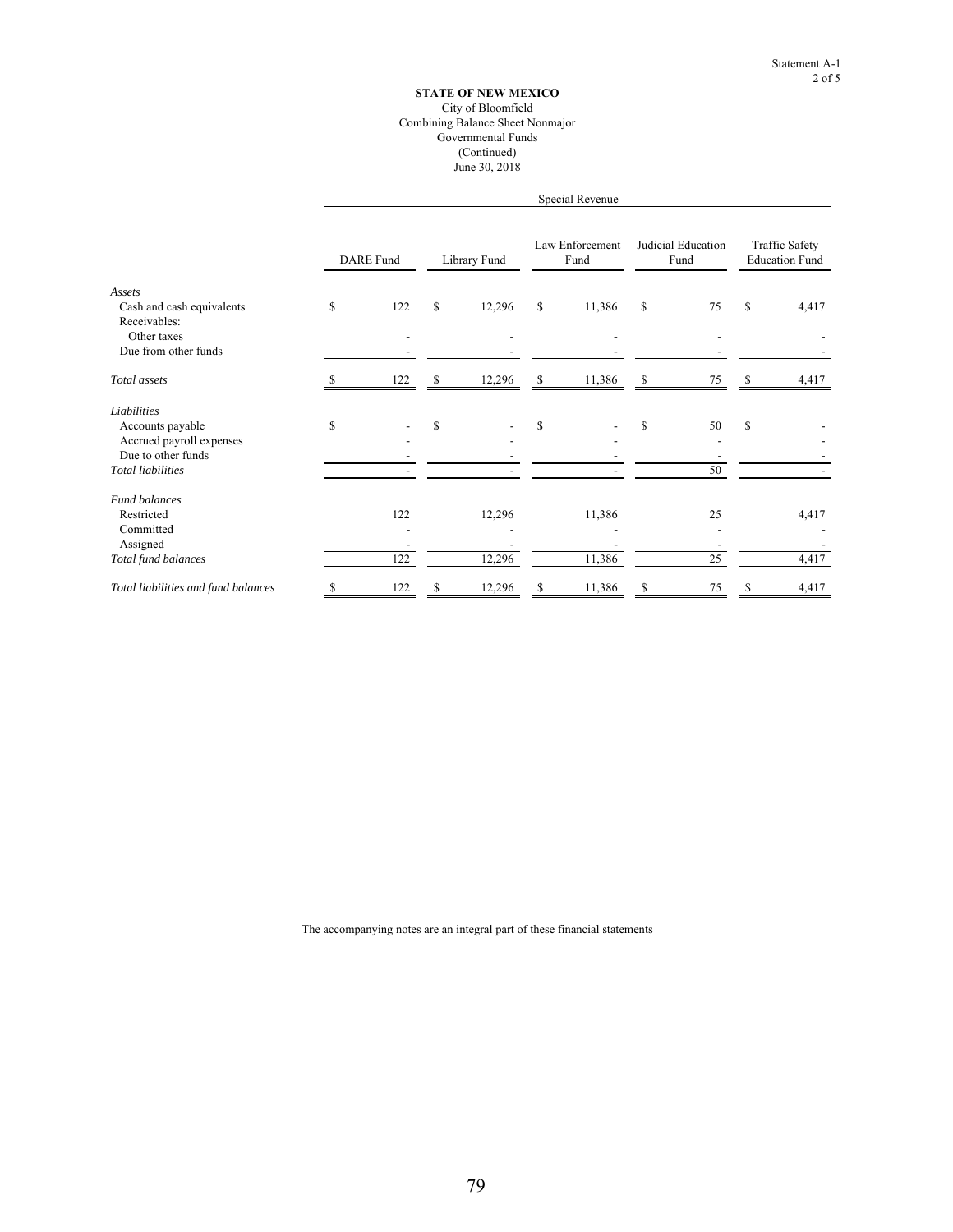#### **STATE OF NEW MEXICO** City of Bloomfield Combining Balance Sheet Nonmajor Governmental Funds (Continued) June 30, 2018

Special Revenue

|                                                                                                               |    | <b>Court Automation Fund</b> |    | KAB - Bloomfield Pride |     | <b>Emergency Medical</b><br>Fund | Senior Citizen's Center<br>Fund |                  |  |
|---------------------------------------------------------------------------------------------------------------|----|------------------------------|----|------------------------|-----|----------------------------------|---------------------------------|------------------|--|
| Assets<br>Cash and cash equivalents<br>Receivables:<br>Other taxes<br>Due from other funds                    | \$ | 7,255                        | \$ | 1,300                  | \$  | 84                               | \$                              | 26,793           |  |
| Total assets                                                                                                  |    | 7,255                        |    | 1,300                  |     | 84                               |                                 | 26,793           |  |
| Liabilities<br>Accounts payable<br>Accrued payroll expenses<br>Due to other funds<br><b>Total liabilities</b> | S  | 198<br>198                   | S  | 1,300<br>1,300         | \$. |                                  | \$                              |                  |  |
| <b>Fund balances</b><br>Restricted<br>Committed<br>Assigned<br>Total fund balances                            |    | 7,057<br>7,057               |    |                        |     | 84<br>84                         |                                 | 26,793<br>26,793 |  |
| Total liabilities and fund balances                                                                           |    | 7,255                        |    | 1,300                  |     | 84                               |                                 | 26,793           |  |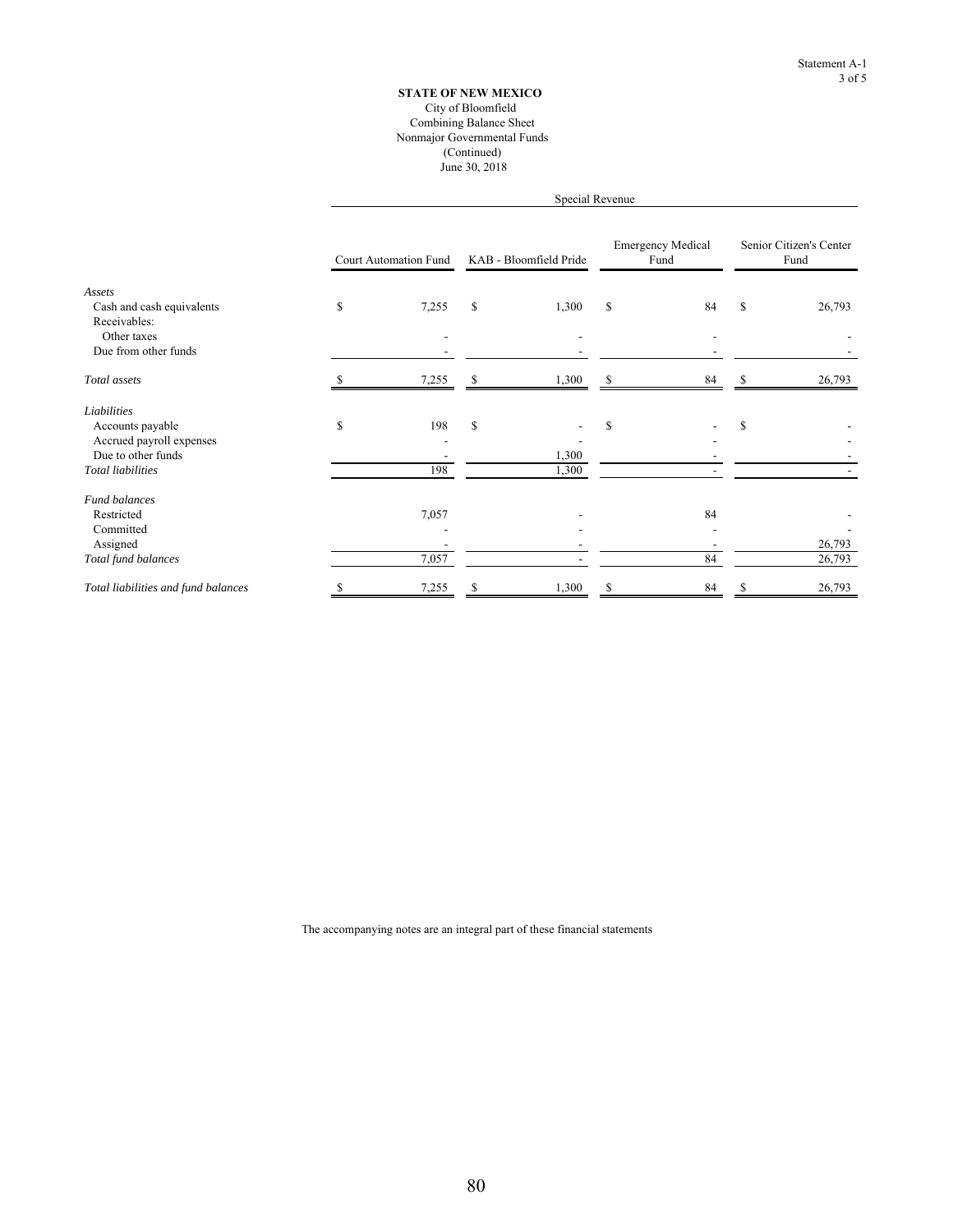#### **STATE OF NEW MEXICO** City of Bloomfield Combining Balance Sheet Nonmajor Governmental Funds (Continued) June 30, 2018

Special Revenue

|                                     |    | <b>BLM Wildland Grant</b> |    | Enhanced 911 Addressing | Lodger's Tax  |        |  |
|-------------------------------------|----|---------------------------|----|-------------------------|---------------|--------|--|
| Assets                              |    |                           |    |                         |               |        |  |
| Cash and cash equivalents           | \$ | 161                       | \$ | 2,554                   | \$            | 83,318 |  |
| Receivables:                        |    |                           |    |                         |               |        |  |
| Other taxes<br>Due from other funds |    |                           |    |                         |               | 5,609  |  |
|                                     |    |                           |    |                         |               |        |  |
| Total assets                        |    | 161                       | S  | 2,554                   | <sup>\$</sup> | 88,927 |  |
| Liabilities                         |    |                           |    |                         |               |        |  |
| Accounts payable                    | S  |                           | S  |                         | S             | 3,382  |  |
| Accrued payroll expenses            |    |                           |    |                         |               |        |  |
| Due to other funds                  |    |                           |    |                         |               |        |  |
| <b>Total liabilities</b>            |    |                           |    |                         |               | 3,382  |  |
| <b>Fund balances</b>                |    |                           |    |                         |               |        |  |
| Restricted                          |    | 161                       |    | 2,554                   |               | 85,545 |  |
| Committed                           |    |                           |    |                         |               |        |  |
| Assigned                            |    | $\overline{\phantom{a}}$  |    |                         |               |        |  |
| Total fund balances                 |    | 161                       |    | 2,554                   |               | 85,545 |  |
| Total liabilities and fund balances |    | 161                       |    | 2,554                   |               | 88,927 |  |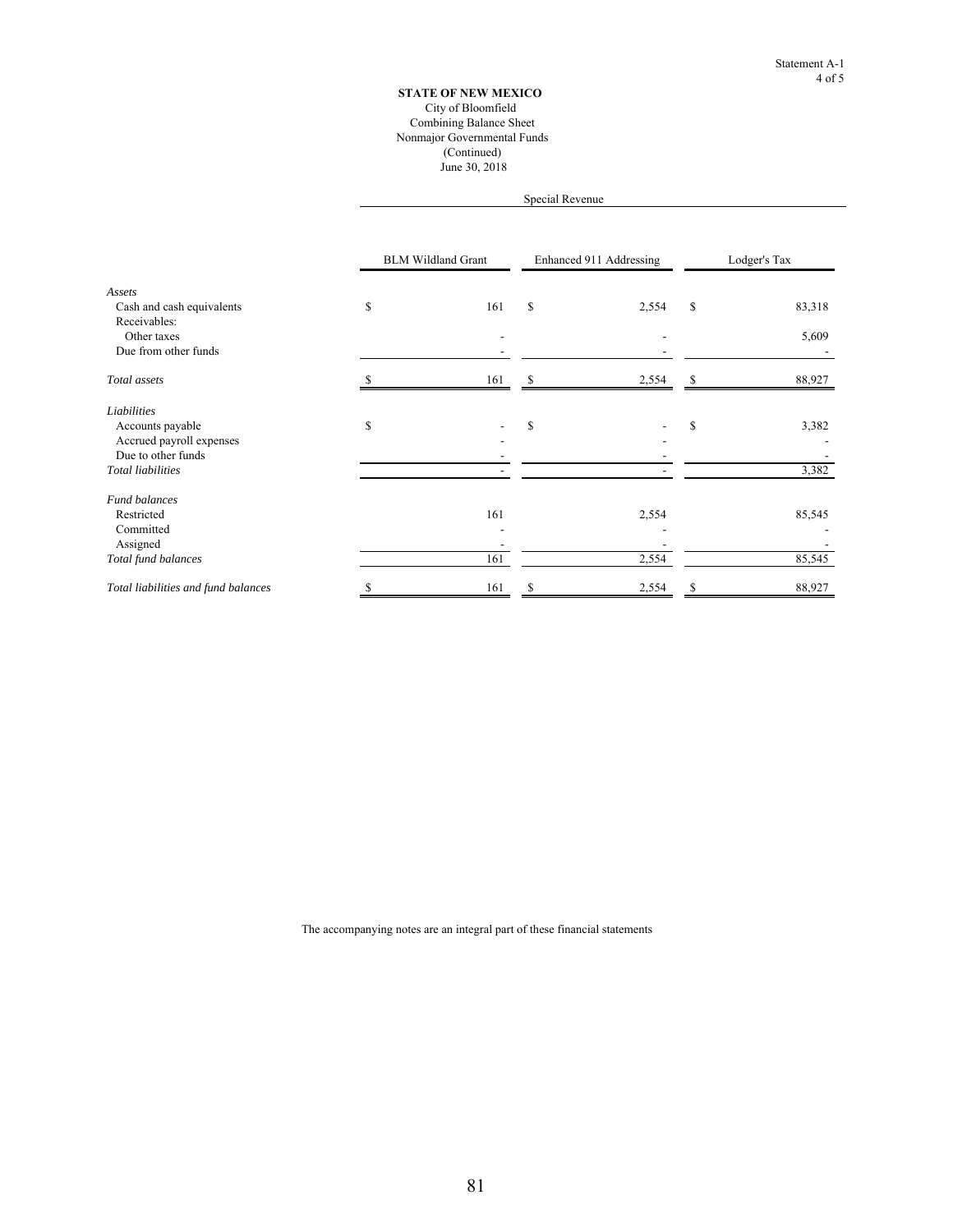#### **STATE OF NEW MEXICO** City of Bloomfield Combining Balance Sheet Nonmajor Governmental Funds (Continued) June 30, 2018

|                                                                    | Capital Projects                |        |                  |       |                                |        |                           |       |                      |       |    |                                         |
|--------------------------------------------------------------------|---------------------------------|--------|------------------|-------|--------------------------------|--------|---------------------------|-------|----------------------|-------|----|-----------------------------------------|
|                                                                    | Fire Department<br>Construction |        | Land Acquisition |       | Park Purchase &<br>Improvement |        | Highway Co-op<br>Projects |       | Park<br>Improvements |       |    | Total Nonmajor<br>Governmental<br>Funds |
| Assets                                                             |                                 |        |                  |       |                                |        |                           |       |                      |       |    |                                         |
| Cash and cash equivalents<br>Receivables:                          | \$                              | 30,769 | \$               | 5,929 | \$                             | 12,287 | S                         | 5,978 | \$                   | 2,471 | \$ | 294,989                                 |
| Other taxes                                                        |                                 |        |                  |       |                                |        |                           |       |                      |       |    | 74,272                                  |
| Due from other funds                                               |                                 | 402    |                  |       |                                |        |                           |       |                      |       |    | 402                                     |
| Total assets                                                       |                                 | 31,171 |                  | 5,929 |                                | 12,287 |                           | 5,978 |                      | 2,471 |    | 369,663                                 |
| Liabilities                                                        |                                 |        |                  |       |                                |        |                           |       |                      |       |    |                                         |
| Accounts payable<br>Accrued payroll expenses<br>Due to other funds | <sup>\$</sup>                   | 472    | S                |       | \$                             |        | S                         |       | \$                   |       | S  | 5,130<br>472<br>1,300                   |
| <b>Total liabilities</b>                                           |                                 | 472    |                  |       |                                |        |                           |       |                      |       |    | 6,902                                   |
| <b>Fund balances</b>                                               |                                 |        |                  |       |                                |        |                           |       |                      |       |    |                                         |
| Restricted                                                         |                                 |        |                  |       |                                | 12,287 |                           | 5,978 |                      | 2,471 |    | 219,882                                 |
| Committed                                                          |                                 | 30,699 |                  | 5,929 |                                |        |                           |       |                      |       |    | 43,145                                  |
| Assigned<br>Total fund balances                                    |                                 | 30,699 |                  | 5,929 |                                | 12,287 |                           | 5,978 |                      | 2,471 |    | 99,734<br>362,761                       |
|                                                                    |                                 |        |                  |       |                                |        |                           |       |                      |       |    |                                         |
| Total liabilities and fund balances                                |                                 | 31,171 |                  | 5,929 |                                | 12,287 |                           | 5,978 |                      | 2,471 |    | 369,663                                 |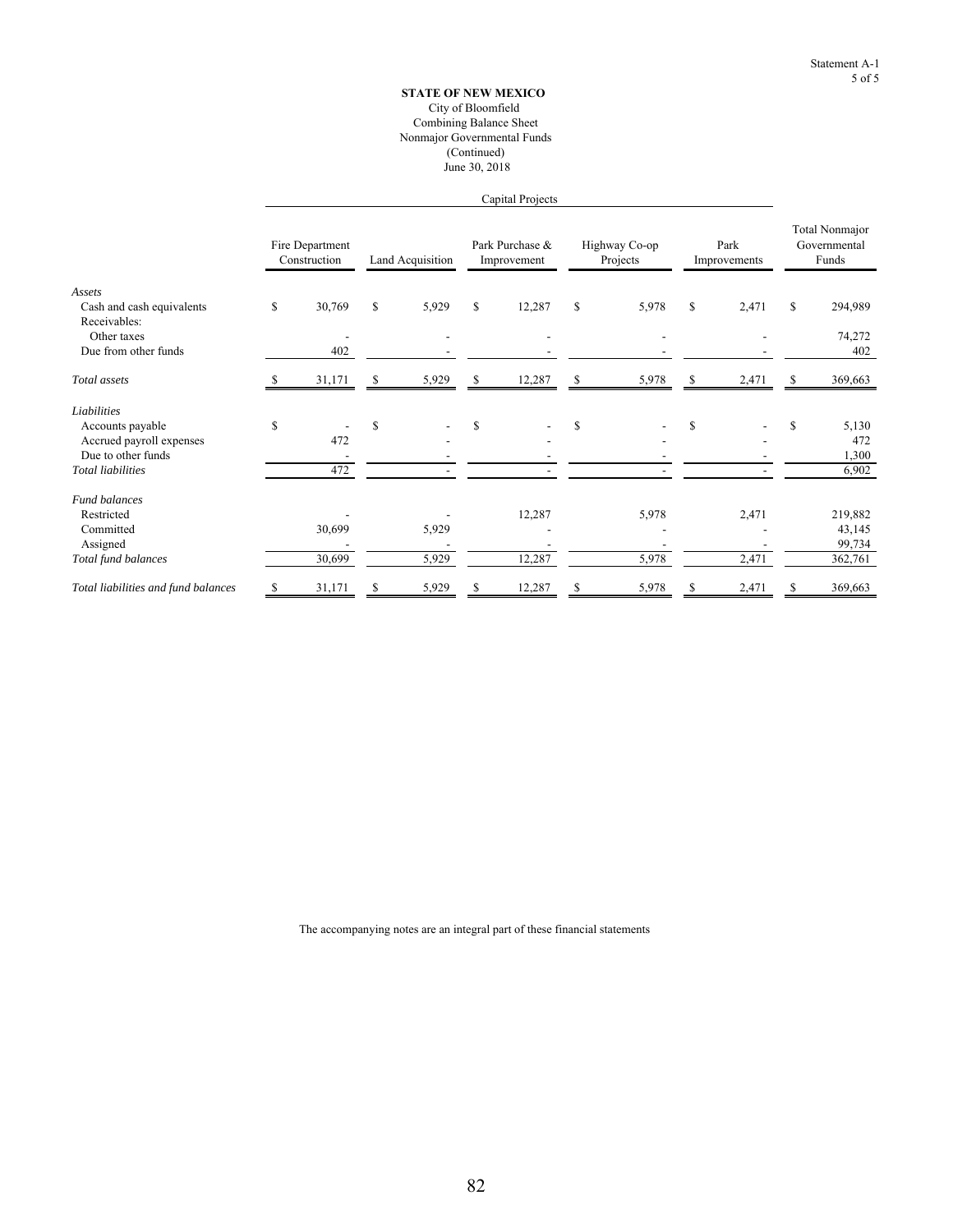#### **STATE OF NEW MEXICO** City of Bloomfield Nonmajor Governmental Funds Combining Statement of Revenues, Expenditures, and Changes in Fund Balances For the Year Ended June 30, 2018

|                                      |                         | Special Revenue |                                     |                                |                         |
|--------------------------------------|-------------------------|-----------------|-------------------------------------|--------------------------------|-------------------------|
|                                      | Fire Protection<br>Fund | Recreation Fund | Capital<br>Equipment<br>Replacement | <b>Correction Fees</b><br>Fund | Police Evidence<br>Fund |
| Revenues:                            |                         |                 |                                     |                                |                         |
| Taxes:                               |                         |                 |                                     |                                |                         |
| Gross receipts                       | \$                      | \$              | \$<br>381,545                       | \$                             | \$                      |
| Other                                |                         |                 |                                     |                                |                         |
| Intergovernmental:                   |                         |                 |                                     |                                |                         |
| State operating grants               | 249,357                 | 3,696           |                                     |                                |                         |
| Licenses and fees                    |                         |                 |                                     |                                |                         |
| Contributions and donations          |                         |                 |                                     |                                |                         |
| Investment income                    | 3                       |                 |                                     |                                |                         |
| Miscellaneous                        |                         | 3,344           |                                     |                                |                         |
| Total revenues                       | 249,360                 | 7,040           | 381,545                             |                                |                         |
| Expenditures:                        |                         |                 |                                     |                                |                         |
| Current:                             |                         |                 |                                     |                                |                         |
| General government                   |                         |                 |                                     |                                | 114                     |
| Public safety                        | 85,174                  |                 |                                     |                                |                         |
| Culture and recreation               |                         | 1,500           |                                     |                                |                         |
| Capital outlay                       | 521,475                 | 18,314          |                                     |                                |                         |
| Total expenditures                   | 606,649                 | 19,814          |                                     |                                | 114                     |
| Excess (deficiency) of revenues over |                         |                 |                                     |                                |                         |
| expenditures                         | (357, 289)              | (12, 774)       | 381,545                             |                                | (114)                   |
|                                      |                         |                 |                                     |                                |                         |
| Other financing sources (uses)       |                         |                 |                                     |                                |                         |
| Loan proceeds                        | 300,000                 |                 |                                     |                                |                         |
| Transfers out                        |                         |                 | (372, 946)                          |                                |                         |
| Total other financing sources (uses) | 300,000                 |                 | (372, 946)                          |                                |                         |
| Net change in fund balances          | (57, 289)               | (12, 774)       | 8,599                               |                                | (114)                   |
| Fund balances - beginning of year    | 132,338                 | 16,493          | 60,623                              | 450                            | 6,631                   |
| Fund balances - end of year          | \$<br>75,049            | \$<br>3,719     | \$<br>69,222                        | S<br>450                       | \$<br>6,517             |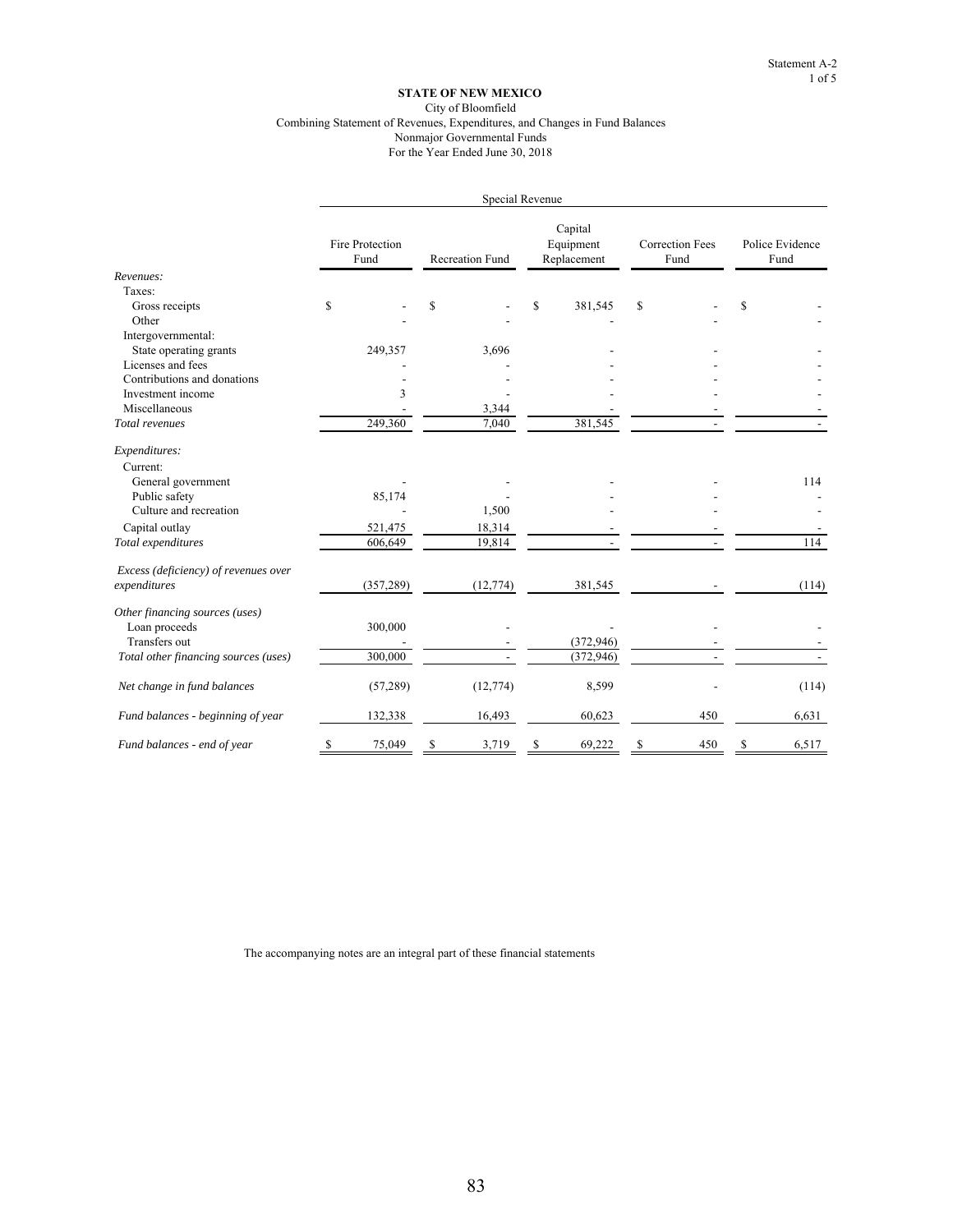Special Revenue

|                                      | DARE Fund     |     |    | Library Fund |             | Law Enforcement<br>Fund |    | Judicial Education<br>Fund |   | Traffic Safety<br><b>Education Fund</b> |
|--------------------------------------|---------------|-----|----|--------------|-------------|-------------------------|----|----------------------------|---|-----------------------------------------|
| Revenues:                            |               |     |    |              |             |                         |    |                            |   |                                         |
| Taxes:                               |               |     |    |              |             |                         |    |                            |   |                                         |
| Gross receipts                       | <sup>\$</sup> |     | \$ |              | $\mathbf S$ |                         | \$ |                            | S |                                         |
| Other                                |               |     |    |              |             |                         |    |                            |   |                                         |
| Intergovernmental:                   |               |     |    |              |             |                         |    |                            |   |                                         |
| State operating grants               |               |     |    | 17,753       |             | 30,800                  |    |                            |   |                                         |
| Licenses and fees                    |               |     |    |              |             |                         |    | 1,238                      |   | 1,197                                   |
| Contributions and donations          |               |     |    |              |             |                         |    |                            |   |                                         |
| Investment income                    |               |     |    |              |             |                         |    |                            |   |                                         |
| Miscellaneous                        |               |     |    | 1,495        |             |                         |    |                            |   |                                         |
| Total revenues                       |               |     |    | 19,248       |             | 30,800                  |    | 1,238                      |   | 1,197                                   |
| Expenditures:                        |               |     |    |              |             |                         |    |                            |   |                                         |
| Current:                             |               |     |    |              |             |                         |    |                            |   |                                         |
| General government                   |               |     |    |              |             |                         |    | 1,238                      |   |                                         |
| Public safety                        |               |     |    |              |             | 25,330                  |    |                            |   |                                         |
| Culture and recreation               |               |     |    | 9,735        |             |                         |    |                            |   |                                         |
| Capital outlay                       |               |     |    |              |             | 5,898                   |    |                            |   |                                         |
| Total expenditures                   |               |     |    | 9,735        |             | 31,228                  |    | 1,238                      |   |                                         |
| Excess (deficiency) of revenues over |               |     |    |              |             |                         |    |                            |   |                                         |
| expenditures                         |               |     |    | 9,513        |             | (428)                   |    |                            |   | 1,197                                   |
| Other financing sources (uses)       |               |     |    |              |             |                         |    |                            |   |                                         |
| Loan proceeds                        |               |     |    |              |             |                         |    |                            |   |                                         |
| Transfers out                        |               |     |    |              |             |                         |    |                            |   |                                         |
| Total other financing sources (uses) |               |     |    |              |             |                         |    |                            |   |                                         |
| Net change in fund balances          |               |     |    | 9,513        |             | (428)                   |    |                            |   | 1,197                                   |
| Fund balances - beginning of year    |               | 122 |    | 2,783        |             | 11,814                  |    | 25                         |   | 3,220                                   |
| Fund balances - end of year          | S             | 122 | S  | 12,296       | S           | 11,386                  | S  | 25                         |   | 4,417                                   |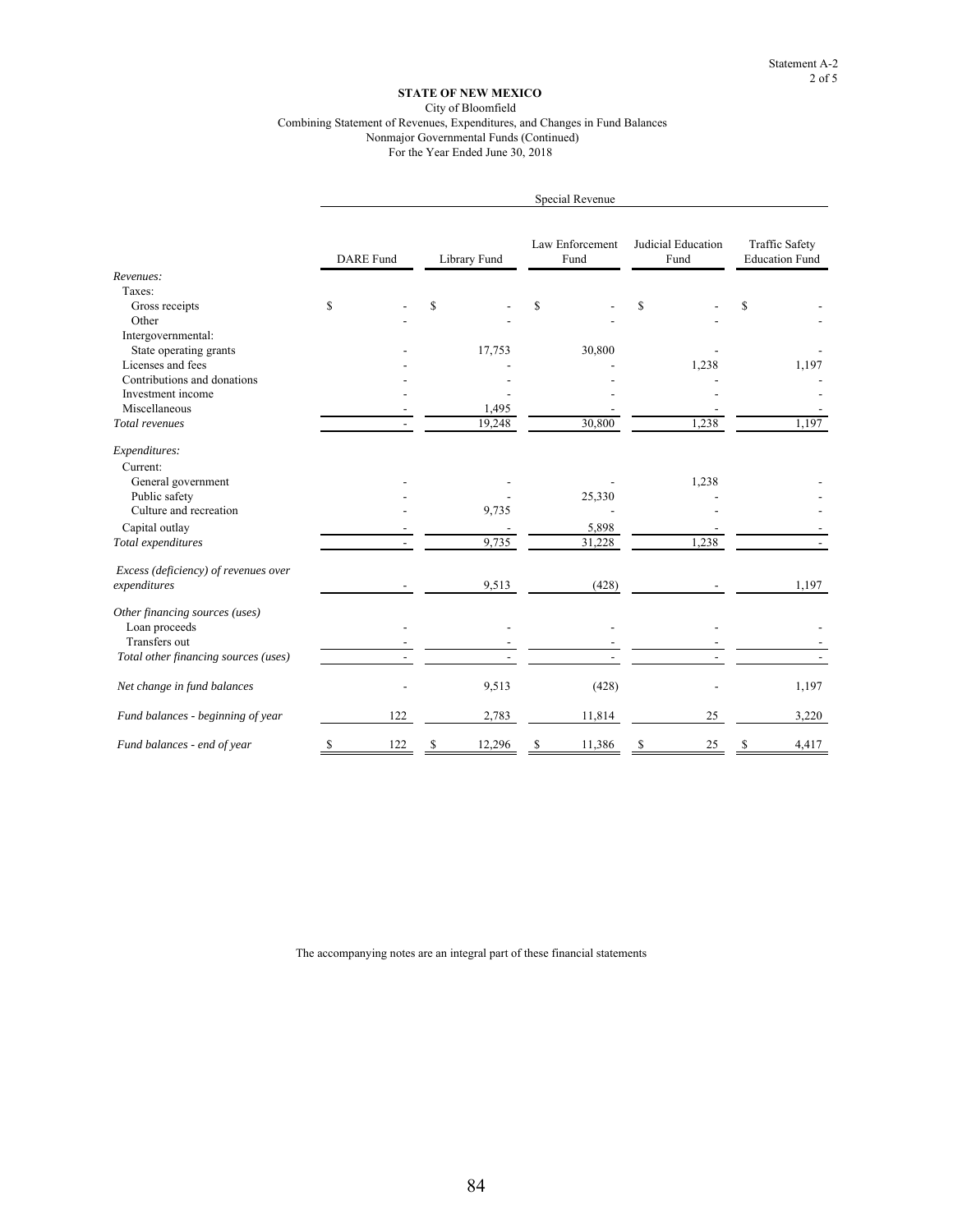Special Revenue

|                                      |    | <b>Court Automation Fund</b> | KAB - Bloomfield Pride |    | <b>Emergency Medical</b><br>Fund |    | Senior Citizen's Center<br>Fund |
|--------------------------------------|----|------------------------------|------------------------|----|----------------------------------|----|---------------------------------|
| Revenues:                            |    |                              |                        |    |                                  |    |                                 |
| Taxes:                               |    |                              |                        |    |                                  |    |                                 |
| Gross receipts                       | \$ |                              | \$                     | \$ |                                  | \$ |                                 |
| Other                                |    |                              |                        |    |                                  |    |                                 |
| Intergovernmental:                   |    |                              |                        |    |                                  |    |                                 |
| State operating grants               |    |                              |                        |    | 6,273                            |    |                                 |
| Licenses and fees                    |    | 2,466                        |                        |    |                                  |    |                                 |
| Contributions and donations          |    |                              |                        |    |                                  |    |                                 |
| Investment income                    |    |                              |                        |    |                                  |    |                                 |
| Miscellaneous                        |    |                              |                        |    |                                  |    | 100                             |
| Total revenues                       |    | 2,466                        |                        |    | 6,273                            |    | 100                             |
| Expenditures:                        |    |                              |                        |    |                                  |    |                                 |
| Current:                             |    |                              |                        |    |                                  |    |                                 |
| General government                   |    |                              |                        |    |                                  |    |                                 |
| Public safety                        |    | 2,466                        |                        |    | 6,292                            |    |                                 |
| Culture and recreation               |    |                              |                        |    |                                  |    |                                 |
| Capital outlay                       |    |                              |                        |    |                                  |    |                                 |
| Total expenditures                   |    | 2,466                        |                        |    | 6,292                            |    |                                 |
| Excess (deficiency) of revenues over |    |                              |                        |    |                                  |    |                                 |
| expenditures                         |    |                              |                        |    | (19)                             |    | 100                             |
| Other financing sources (uses)       |    |                              |                        |    |                                  |    |                                 |
| Loan proceeds                        |    |                              |                        |    |                                  |    |                                 |
| Transfers out                        |    |                              |                        |    |                                  |    |                                 |
| Total other financing sources (uses) |    |                              |                        |    |                                  |    |                                 |
| Net change in fund balances          |    |                              |                        |    | (19)                             |    | 100                             |
| Fund balances - beginning of year    |    | 7,057                        |                        |    | 103                              |    | 26,693                          |
| Fund balances - end of year          | S. | 7,057                        | \$                     | \$ | 84                               | S  | 26,793                          |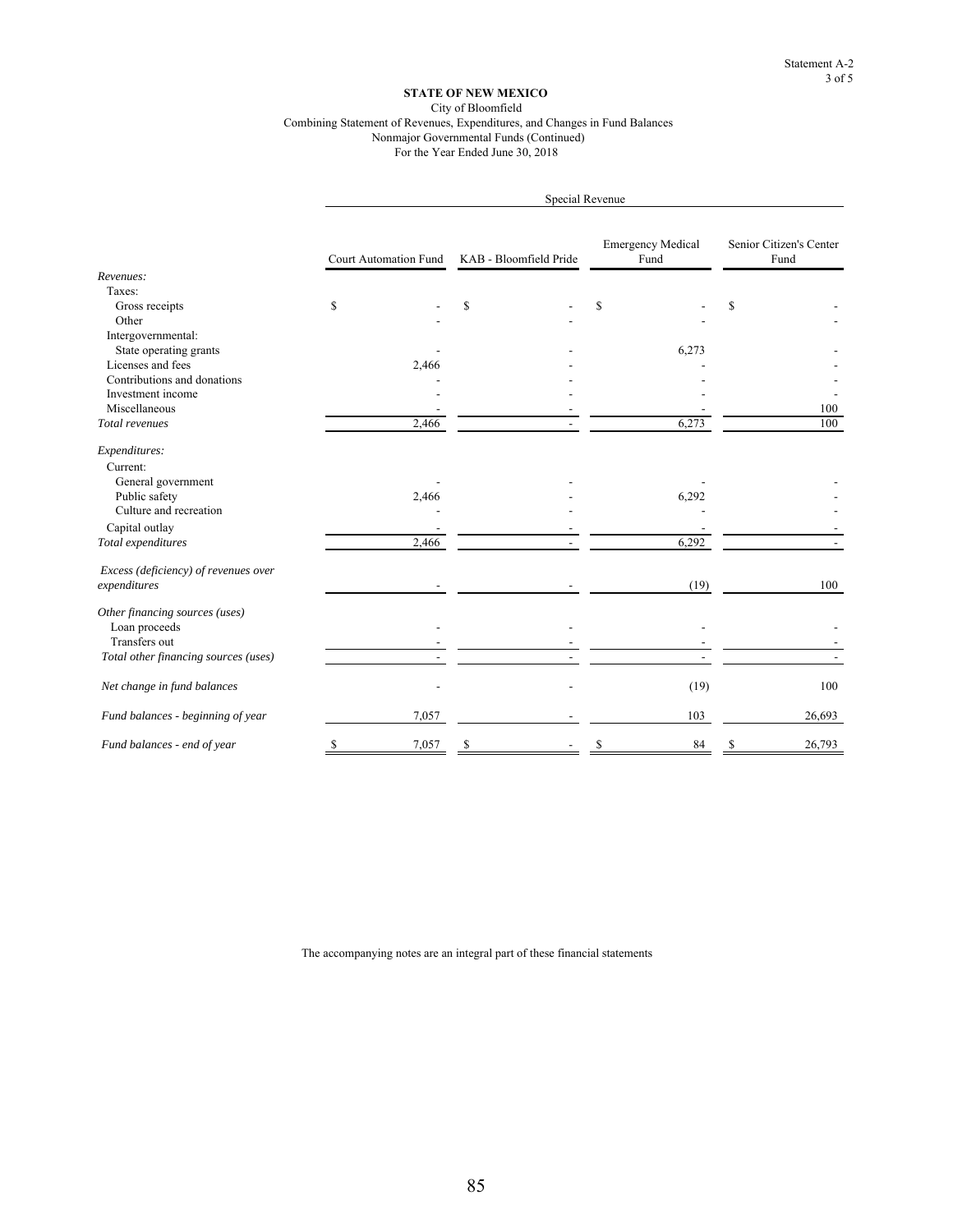Special Revenue

|                                                   |    | <b>BLM</b> Wildland Grant |    | Enhanced 911 Addressing | Lodger's Tax |
|---------------------------------------------------|----|---------------------------|----|-------------------------|--------------|
| Revenues:                                         |    |                           |    |                         |              |
| Taxes:                                            |    |                           |    |                         |              |
| Gross receipts                                    | \$ |                           | \$ |                         | \$           |
| Other                                             |    |                           |    |                         | 50,985       |
| Intergovernmental:                                |    |                           |    |                         |              |
| State operating grants                            |    |                           |    |                         |              |
| Licenses and fees                                 |    |                           |    |                         |              |
| Contributions and donations                       |    |                           |    |                         | 19,300       |
| Investment income                                 |    |                           |    |                         |              |
| Miscellaneous                                     |    |                           |    |                         |              |
| Total revenues                                    |    |                           |    |                         | 70,285       |
| Expenditures:                                     |    |                           |    |                         |              |
| Current:                                          |    |                           |    |                         |              |
| General government                                |    | 381                       |    |                         | 56,841       |
| Public safety                                     |    |                           |    |                         |              |
| Culture and recreation                            |    |                           |    |                         |              |
| Capital outlay                                    |    |                           |    |                         |              |
| Total expenditures                                |    | 381                       |    |                         | 56,841       |
|                                                   |    |                           |    |                         |              |
| Excess (deficiency) of revenues over expenditures |    | (381)                     |    |                         | 13,444       |
| Other financing sources (uses)                    |    |                           |    |                         |              |
| Loan proceeds                                     |    |                           |    |                         |              |
| Transfers out                                     |    |                           |    |                         |              |
| Total other financing sources (uses)              |    |                           |    |                         |              |
| Net change in fund balances                       |    | (381)                     |    |                         | 13,444       |
| Fund balances - beginning of year                 |    | 542                       |    | 2,554                   | 72,101       |
| Fund balances - end of year                       | -S | 161                       | S  | 2,554                   | \$<br>85,545 |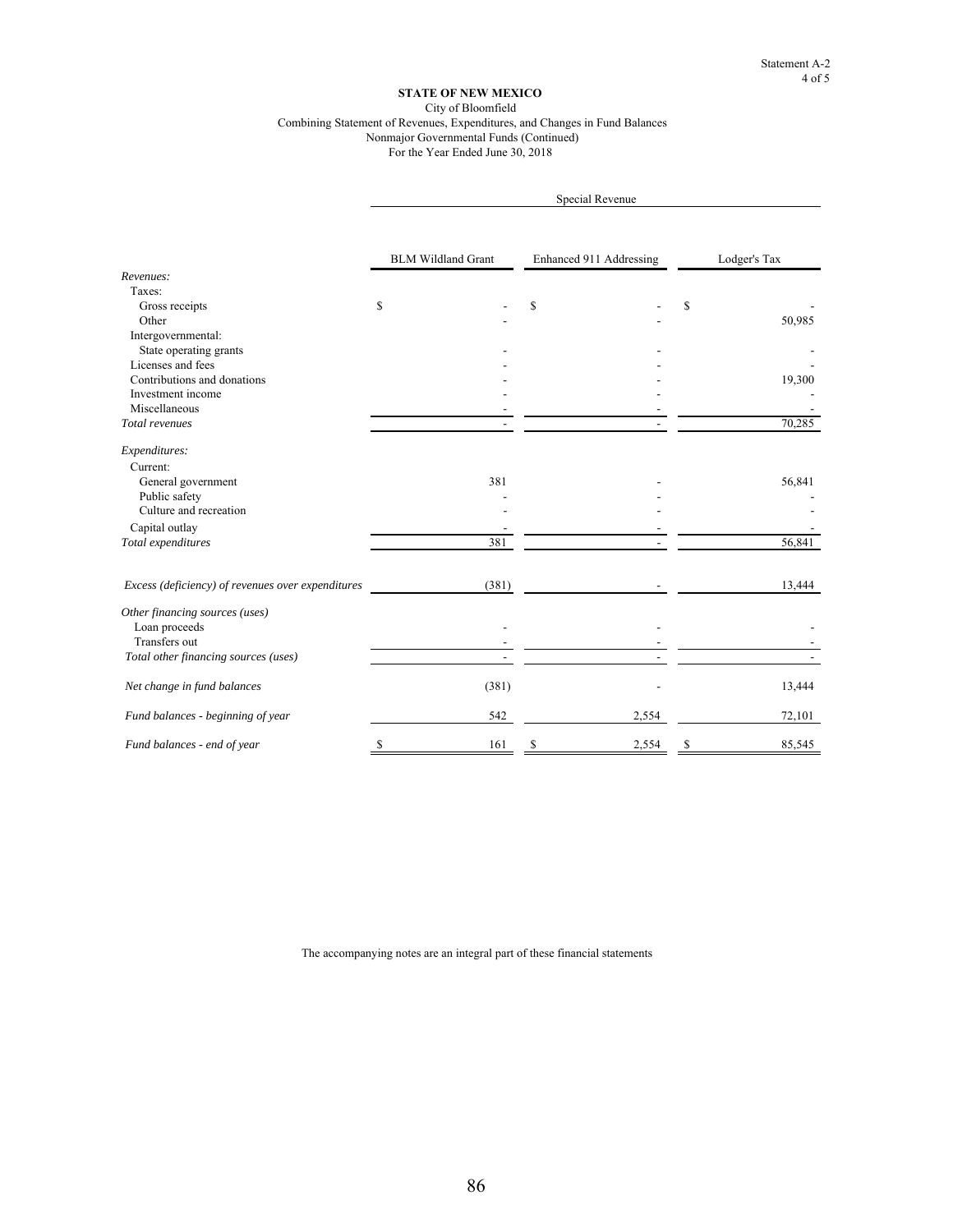|                                      | Capital Projects                |    |                  |   |                                |    |                           |    |                      |   |                                         |
|--------------------------------------|---------------------------------|----|------------------|---|--------------------------------|----|---------------------------|----|----------------------|---|-----------------------------------------|
|                                      | Fire Department<br>Construction |    | Land Acquisition |   | Park Purchase &<br>Improvement |    | Highway Co-op<br>Projects |    | Park<br>Improvements |   | Total Nonmajor<br>Governmental<br>Funds |
| Revenues:                            |                                 |    |                  |   |                                |    |                           |    |                      |   |                                         |
| Taxes:                               |                                 |    |                  |   |                                |    |                           |    |                      |   |                                         |
| Gross receipts                       | \$                              | \$ |                  | S |                                | \$ |                           | \$ |                      | S | 381,545                                 |
| Other                                |                                 |    |                  |   |                                |    |                           |    |                      |   | 50,985                                  |
| Intergovernmental:                   |                                 |    |                  |   |                                |    |                           |    |                      |   |                                         |
| State operating grants               | 6,768                           |    |                  |   |                                |    |                           |    |                      |   | 314,647                                 |
| Licenses and fees                    |                                 |    |                  |   |                                |    |                           |    |                      |   | 4,901                                   |
| Contributions and donations          |                                 |    |                  |   |                                |    |                           |    |                      |   | 19,300                                  |
| Investment income                    |                                 |    |                  |   |                                |    |                           |    |                      |   | 3                                       |
| Miscellaneous                        |                                 |    |                  |   |                                |    |                           |    |                      |   | 4,939                                   |
| Total revenues                       | 6,768                           |    |                  |   |                                |    |                           |    |                      |   | 776,320                                 |
| Expenditures:                        |                                 |    |                  |   |                                |    |                           |    |                      |   |                                         |
| Current:                             |                                 |    |                  |   |                                |    |                           |    |                      |   |                                         |
| General government                   |                                 |    |                  |   |                                |    |                           |    |                      |   | 58,574                                  |
| Public safety                        | 15,486                          |    |                  |   |                                |    |                           |    |                      |   | 134,748                                 |
| Culture and recreation               |                                 |    |                  |   |                                |    |                           |    |                      |   | 11,235                                  |
| Capital outlay                       |                                 |    |                  |   |                                |    |                           |    |                      |   | 545,687                                 |
| Total expenditures                   | 15,486                          |    |                  |   |                                |    |                           |    |                      |   | 750,244                                 |
| Excess (deficiency) of revenues over |                                 |    |                  |   |                                |    |                           |    |                      |   |                                         |
| expenditures                         | (8,718)                         |    |                  |   |                                |    |                           |    |                      |   | 26,076                                  |
|                                      |                                 |    |                  |   |                                |    |                           |    |                      |   |                                         |
| Other financing sources (uses)       |                                 |    |                  |   |                                |    |                           |    |                      |   |                                         |
| Loan proceeds                        |                                 |    |                  |   |                                |    |                           |    |                      |   | 300,000                                 |
| Transfers out                        |                                 |    |                  |   |                                |    |                           |    |                      |   | (372, 946)                              |
| Total other financing sources (uses) |                                 |    |                  |   |                                |    |                           |    |                      |   | (72, 946)                               |
| Net change in fund balances          | (8,718)                         |    |                  |   |                                |    |                           |    |                      |   | (46,870)                                |
| Fund balances - beginning of year    | 39,417                          |    | 5,929            |   | 12,287                         |    | 5,978                     |    | 2,471                |   | 409,631                                 |
| Fund balances - end of year          | \$<br>30,699                    | \$ | 5,929            | S | 12,287                         | S  | 5,978                     | \$ | 2,471                | S | 362,761                                 |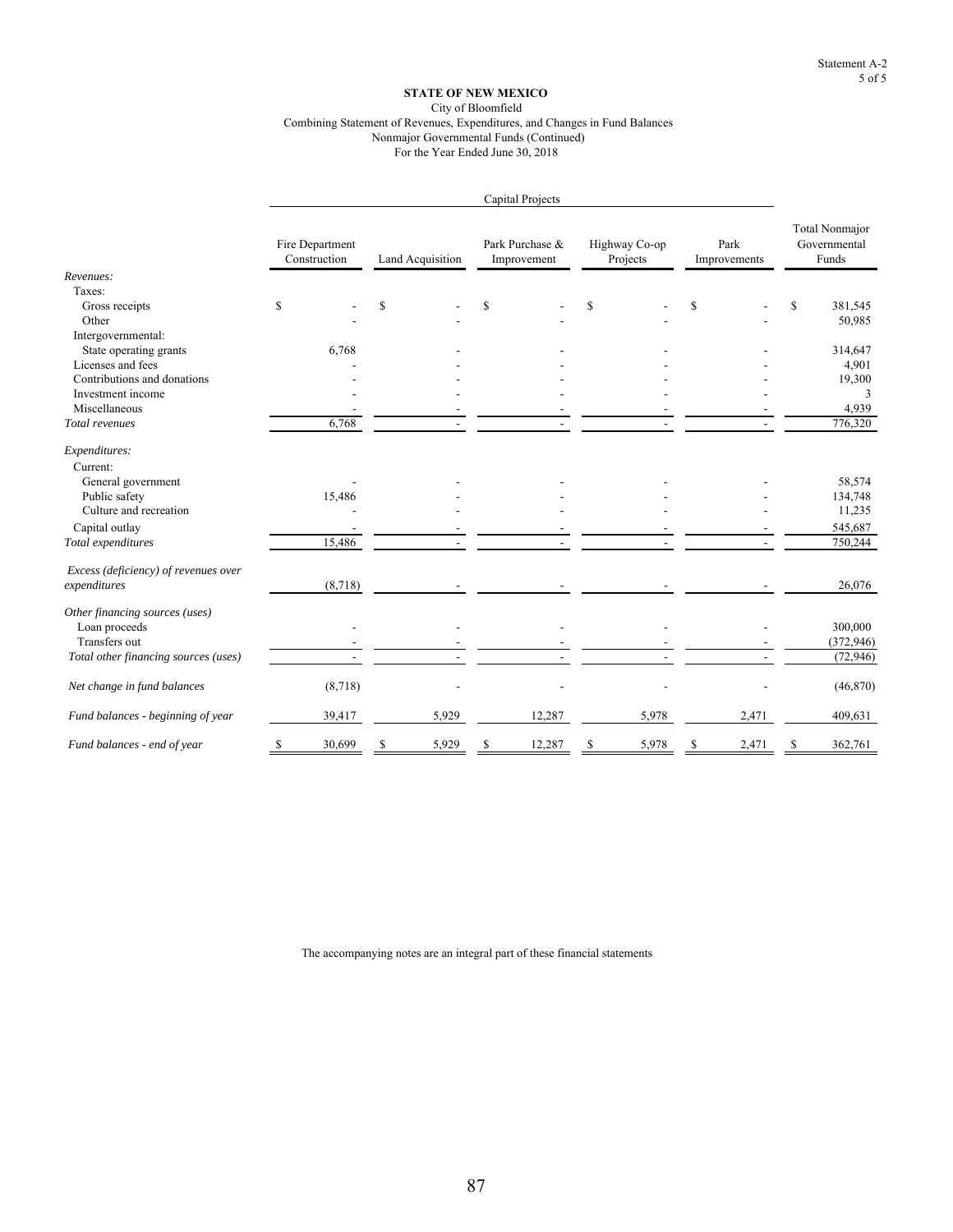## **STATE OF NEW MEXICO** Schedule I

## City of Bloomfield Schedule of Deposit Accounts June 30, 2018

| Bank Account Type/Name                                       | Wells<br>Fargo<br>Bank | Citizen's<br>Bank        | Bank of<br>Albuquerque | Totals        |
|--------------------------------------------------------------|------------------------|--------------------------|------------------------|---------------|
| Cash and cash equivalents:                                   |                        |                          |                        |               |
| Operating - Checking                                         | \$2,494,885            | \$                       | \$                     | \$2,494,885   |
| Senior Citizens - Checking                                   | 26,543                 |                          |                        | 26,543        |
| Paving - Checking                                            |                        |                          |                        |               |
| G.O. Water - Checking                                        | 139,808                |                          |                        | 139,808       |
| Money Market                                                 | 106,798                |                          |                        | 106,798       |
| Motor Vehicle - Checking                                     | 1,393                  |                          |                        | 1,393         |
| Payroll -Checking                                            |                        | 35,670                   |                        | 35,670        |
| BLM Wildland Grant - Checking                                |                        | 161                      |                        | 161           |
| Police Evidence - Checking                                   |                        | 6,561                    |                        | 6,561         |
| W/W Debt Service - Checking                                  |                        | 322,668                  |                        | 322,668       |
| <b>IMMA</b>                                                  |                        | 148,058                  |                        | 148,058       |
| Fire Fund -Checking                                          |                        | 295,868                  |                        | 295,868       |
| Interest Bond Retirment - Checking                           |                        | 1,277                    |                        | 1,277         |
| Meter Deposits - Checking                                    |                        | 120,204                  |                        | 120,204       |
| Wastewater Replacement - Checking                            |                        | 172,715                  |                        | 172,715       |
| 2007 A PPRF - City of Bloomfield*                            |                        |                          | 12,131                 | 12,131        |
| NMFA Sub Pprf 2007A Bloomfield Res*                          |                        |                          | 52,032                 | 52,032        |
| NMFA Pn Dtd 5/1/05 Bloomfield*                               |                        |                          | 13                     | 13            |
| NMFA Pn Dtd 5/1/05 Bloomfield DS RES*                        |                        |                          | 16,309                 | 16,309        |
| DW - Bloomfield*                                             |                        |                          | 46,724                 | 46,724        |
| DL - Bloomfield City*                                        |                        |                          | 23,819                 | 23,819        |
| DL - Bloomfield City Ds Res*                                 |                        |                          | 105,592                | 105,592       |
| 2007 E PPRF - Bloomfield City*                               |                        |                          | 33,566                 | 33,566        |
| 2007 E PPRF - Bloomfield City Ds Res*                        |                        |                          | 122,816                | 122,816       |
| 2015 C PPRF - Bloomfield City*                               |                        |                          | 60,089                 | 60,089        |
| 2015 C PPRF - Bloomfield City Ds Res*                        |                        |                          | 722,684                | 722,684       |
| 2016 B PPRF - Bloomfield City*                               |                        | $\overline{\phantom{a}}$ | 5,283                  | 5,283         |
| 2016 B PPRF - Bloomfield City DS Res*                        |                        |                          | 53,276                 | 53,276        |
| WPF/WTB - Bloomfield City - WTB-3548 - Program Funds         |                        |                          | 47,479                 | 47,479        |
| Total                                                        | 2,769,427              | 1,103,182                | 1,301,813              | 5,174,422     |
| Reconciling items                                            | (277, 801)             | (259, 755)               |                        | (537, 556)    |
| Reconciled balance                                           | \$2,491,626            | 843,427<br>\$            | \$1,301,813            | 4,636,866     |
| Petty cash                                                   |                        |                          |                        | 2,050         |
| Less: agency funds cash per Exhibit E-1                      |                        |                          |                        | (141)         |
| Less: restricted cash and investments per Exhibit A-1        |                        |                          |                        | (1, 586, 273) |
| Total unrestricted cash and cash equivalents per Exhibit A-1 |                        |                          |                        | \$ 3,052,502  |

\* These cash and investment accounts are restricted for debt services by the New Mexico Finance Authority

See independent auditors' report.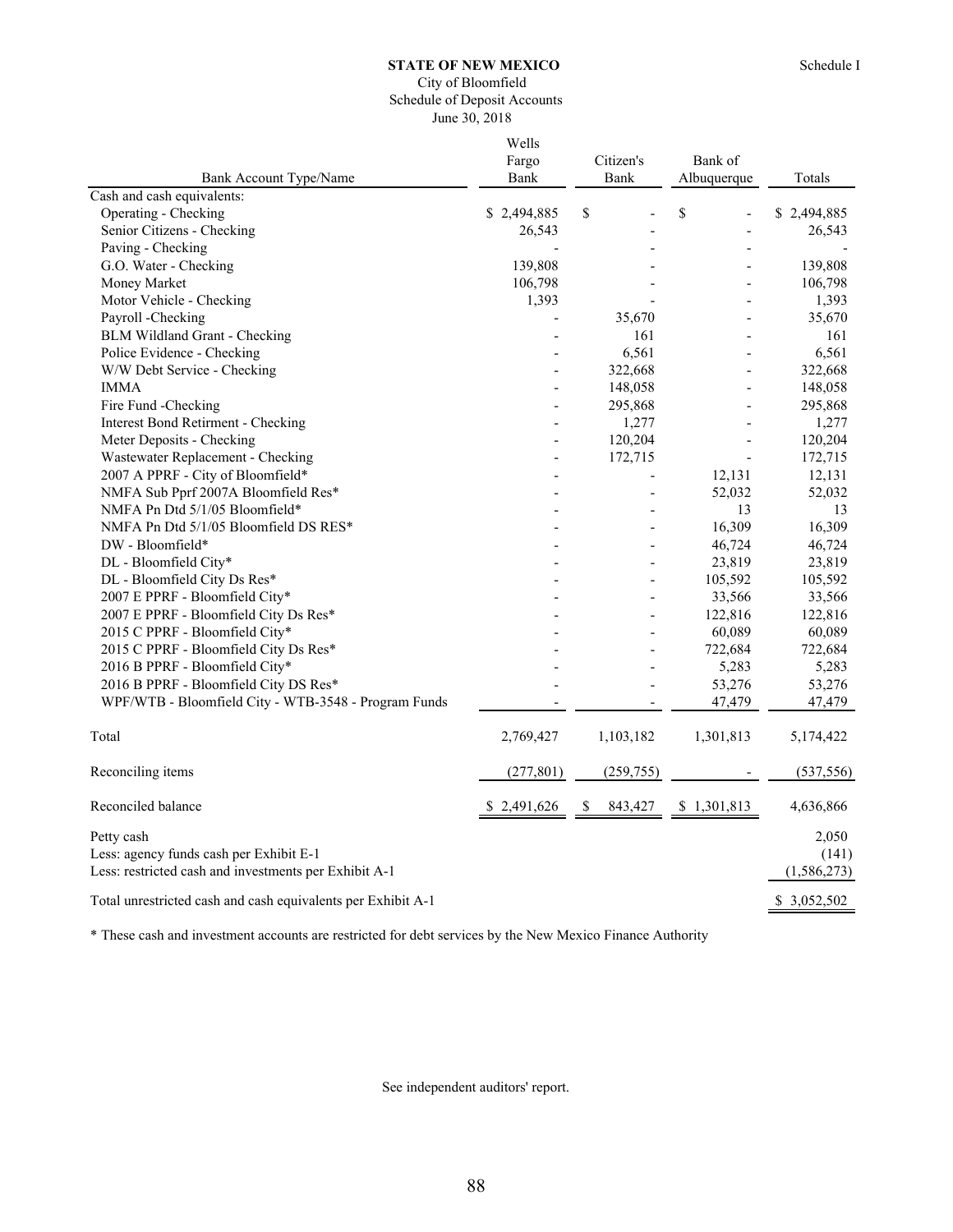## **STATE OF NEW MEXICO** Schedule II City of Bloomfield Schedule of Collateral Pledged By Depository

# For Public Funds June 30, 2018

| Name of<br>Depository   | Description of<br>Pledged Collateral                                                                               | Maturity             | <b>CUSIP</b><br>Number |     | Fair Market<br>Value at<br>June 30, 2018 |
|-------------------------|--------------------------------------------------------------------------------------------------------------------|----------------------|------------------------|-----|------------------------------------------|
|                         |                                                                                                                    |                      |                        |     |                                          |
| <b>Wells Fargo Bank</b> | FNMA FNMS 3.500% 03/01/47<br>FNMA FNMS 3.000% 07/01/42                                                             | 3/1/2047<br>7/1/2042 | 3138WKK20<br>31417CLM5 | \$. | 1,008,013<br>480,489                     |
|                         | Total Wells Fargo Bank                                                                                             |                      |                        |     | 1,488,502                                |
|                         | The location of the safekeeper of the above security is 101 Barclay Street, Fourth Floor East, New York, NY 10286. |                      |                        |     |                                          |
| <b>Citizen's Bank</b>   |                                                                                                                    |                      |                        |     |                                          |
|                         | FM MULT CERT SERIES 3800 4.000% 2/15/31                                                                            | 2/15/2031            | 3137A7G46              |     | 1,342,250                                |
|                         | The location of the safekeeper of the above securities is 8500 Freeport Parkway, South Irving, TX.                 |                      |                        |     |                                          |
|                         | Total Pledged Collateral                                                                                           |                      |                        |     | 2,830,752                                |

See independent auditors' report.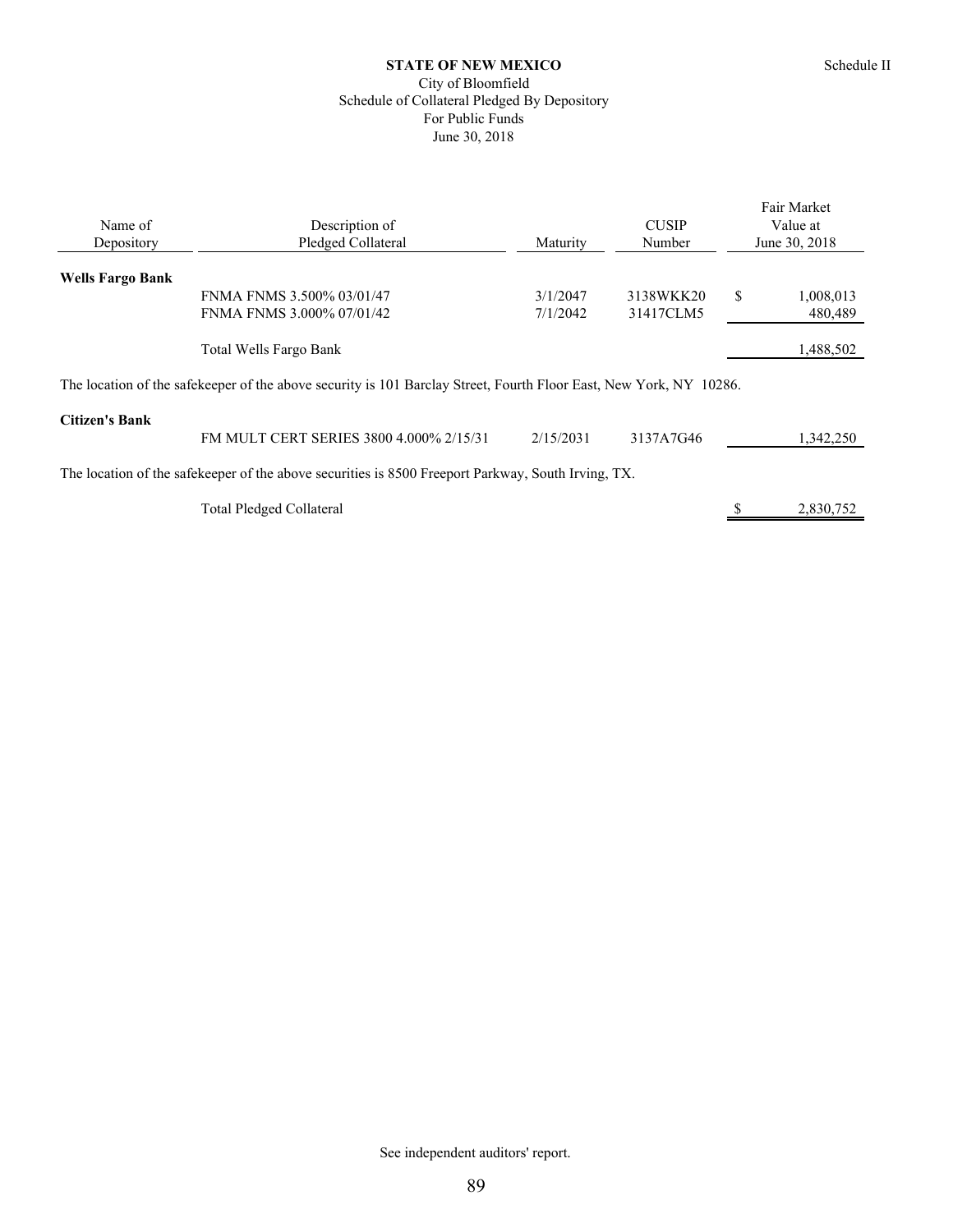# **STATE OF NEW MEXICO** Schedule III City of Bloomfield Schedule of Changes in Fiduciary Assets and Liabilities

Agency Funds

For the Year Ended June 30, 2018

|               |   | Balance at<br>June 30, 2017 | Receipts | Disbursements | Balance at<br>June 30, 2018 |
|---------------|---|-----------------------------|----------|---------------|-----------------------------|
| Motor Vehicle |   | 299                         | 629.414  | 629.572       | 141                         |
| Total         | S | 299                         | 629,414  | 629,572       | 141                         |

See independent auditor's report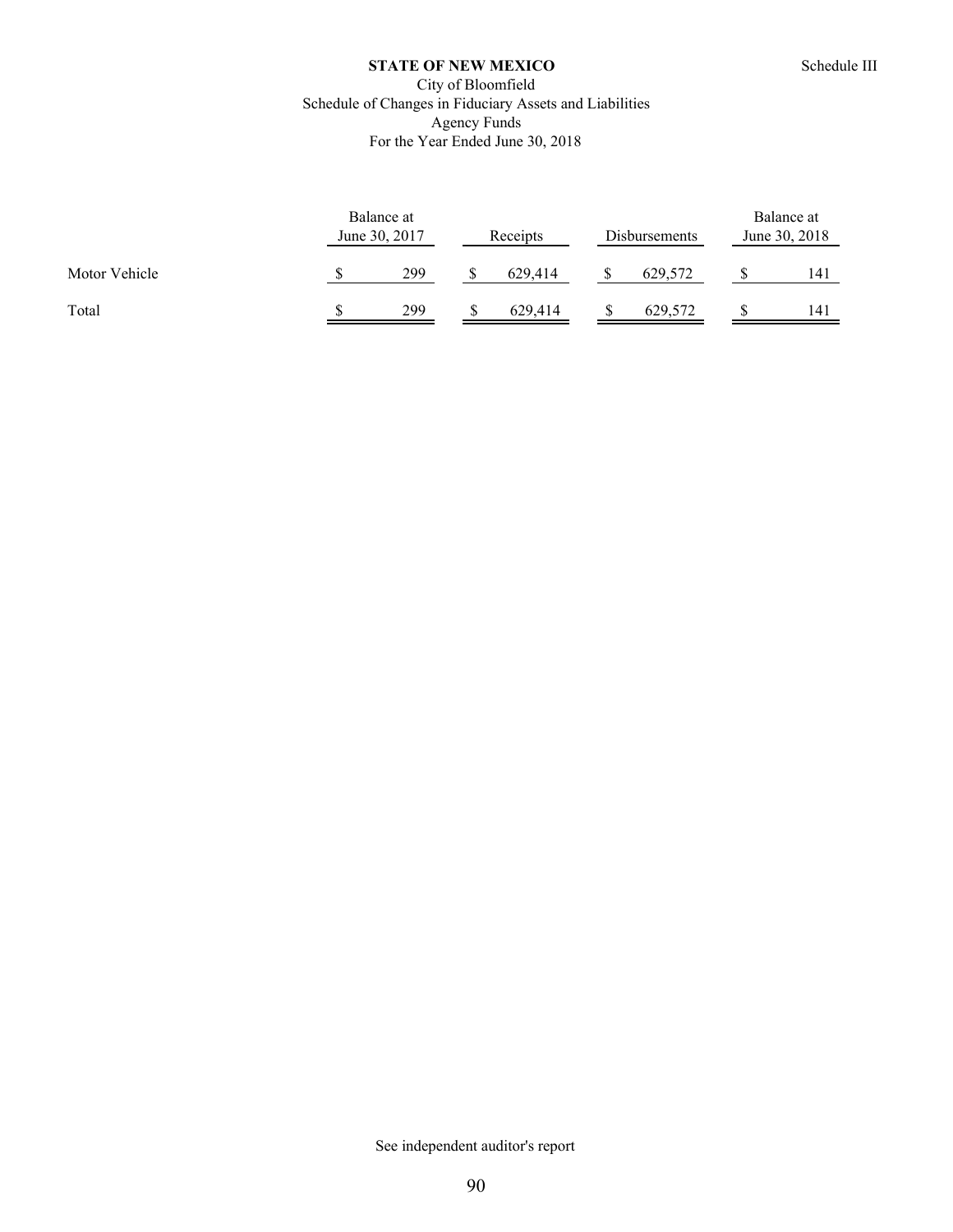

6200 Uptown Blvd., NE, Suite 400 Albuquerque, NM 87110 505 338 0800 office www.riccicpa.com

Service plus value, it all adds up.

# **Report on Internal Control Over Financial Reporting and on Compliance and Other Matters Based on an Audit of Financial Statements Performed in Accordance with** *Government Auditing Standards*

# **Independent Auditor's Report**

Mr. Wayne Johnson, New Mexico State Auditor and, Ms. Cynthia Atencio, Mayor, City of Bloomfield

We have audited, in accordance with the auditing standards generally accepted in the United States of America and the standards applicable to financial audits contained in *Government Auditing Standards* issued by the Comptroller General of the United States, the financial statements of the governmental activities, each major fund, the aggregate remaining fund information, and the budgetary comparison for the general fund and major special revenue funds of City of Bloomfield ("the City"), as of and for the year ended June 30, 2018, and the related notes to the financial statements, which collectively comprise the City's basic financial statements, and have issued our report thereon dated December 13, 2018.

# **Internal Control Over Financial Reporting**

In planning and performing our audit, of the financial statements, we considered the City's internal control over financial reporting (internal control) to determine the audit procedures that are appropriate in the circumstances for the purpose of expressing our opinions on the financial statements, but not for the purpose of expressing an opinion on the effectiveness of the City's internal control. Accordingly, we do not express an opinion on the effectiveness of the City's internal control.

A *deficiency in internal control* exists when the design or operation of a control does not allow management or employees, in the normal course of performing their assigned functions, to prevent, or detect and correct misstatements on a timely basis. We identified deficiencies in internal control over financial reporting that we consider to be deficiency in internal control, which is described in the accompanying schedule of findings and responses as items 2018-001, 2018 -002 and, 2018- 003.

A *material weakness* is a deficiency, or a combination of deficiencies, in internal control such that there is a reasonable possibility that a material misstatement of the entity's financial statements will not be prevented, or detected and corrected on a timely basis. We identified deficiencies in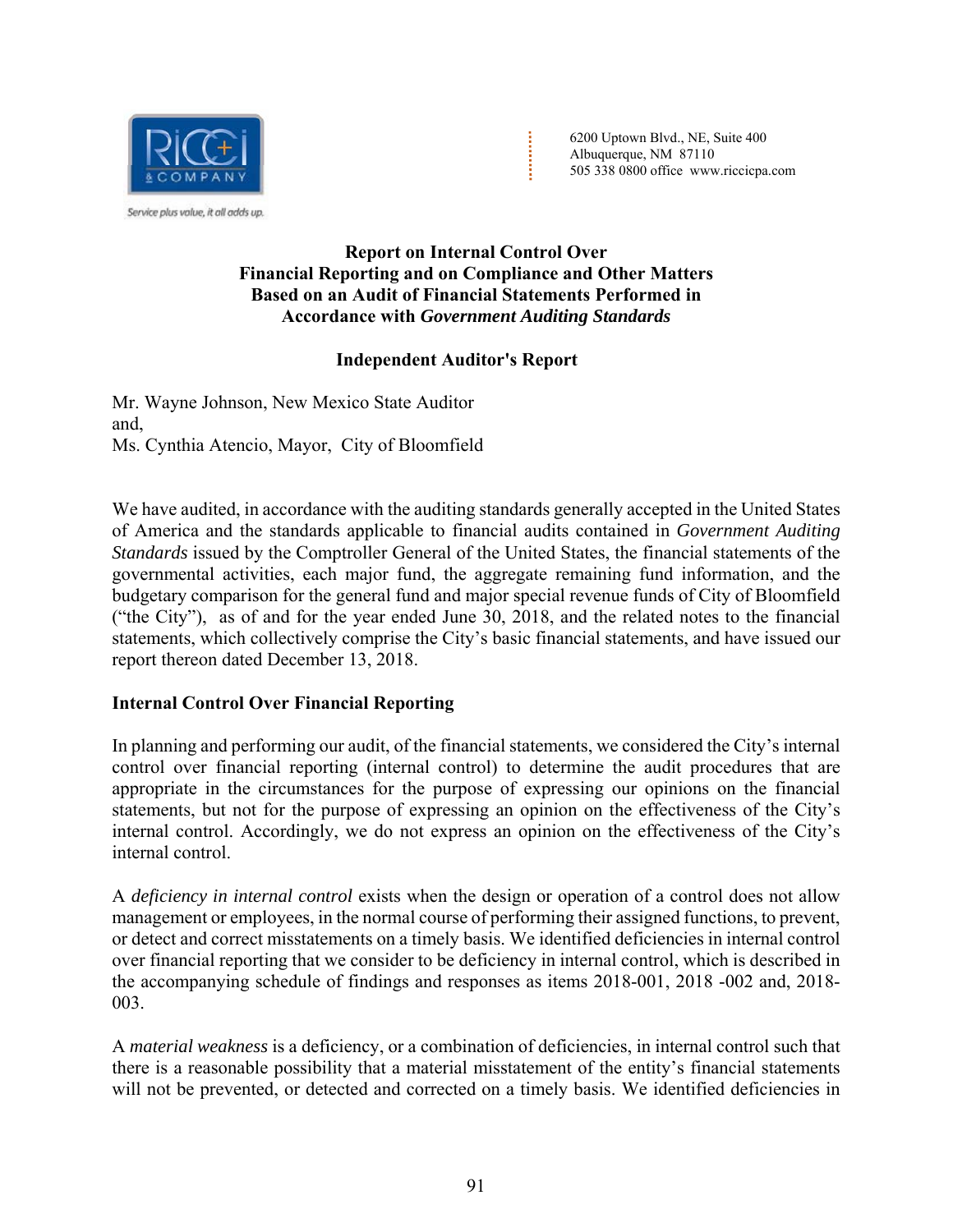internal control over financial reporting that we consider to be material weaknesses, which is described in the accompanying schedule of findings and responses as items 2012-001.

 A *significant deficiency* is a deficiency, or a combination of deficiencies, in internal control that is less severe than a material weakness, yet important enough to merit attention by those charged with governance. We identified deficiencies in internal control over financial reporting that we consider to be significant deficiency which is described in the accompanying schedule of findings and responses as items 2010 - 002.

Our consideration of internal control was for the limited purpose described in the first paragraph of this section and was not designed to identify all deficiencies in internal control that might be material weaknesses or significant deficiencies. Given these limitations, other deficiencies in internal control may exist that have not been identified.

# **Agency's Response to Findings**

Agency's response to the findings identified in our audit is described in the accompanying schedule of Findings and Questioned Costs. Management's responses were not subject to the auditing procedures applied in the audit of the financial statements and, accordingly, we express no opinion on it.

# **Compliance and Other Matters**

As part of obtaining reasonable assurance about whether the City's financial statements are free from material misstatement, we performed tests of its compliance with certain provisions of laws, regulations, contracts, and grant agreements, noncompliance with which could have a direct and material effect on the determination of financial statement amounts. However, providing an opinion on compliance with those provisions was not an objective of our audit, and accordingly, we do not express such an opinion. The results of our tests disclosed no instances of noncompliance or other matters which are required to be reported under *Government Auditing Standards.* 

# **Purpose of this Report**

The purpose of this report is solely to describe the scope of our testing of internal control and compliance and the result of that testing, and not to provide an opinion on the effectiveness of the entity's internal control or on compliance. This report is an integral part of an audit performed in accordance with *Government Auditing Standards* in considering the entity's internal control and compliance. Accordingly, this communication is not suitable for any other purpose.

# **Ricci & Company LLC**

Albuquerque, New Mexico December 13, 2018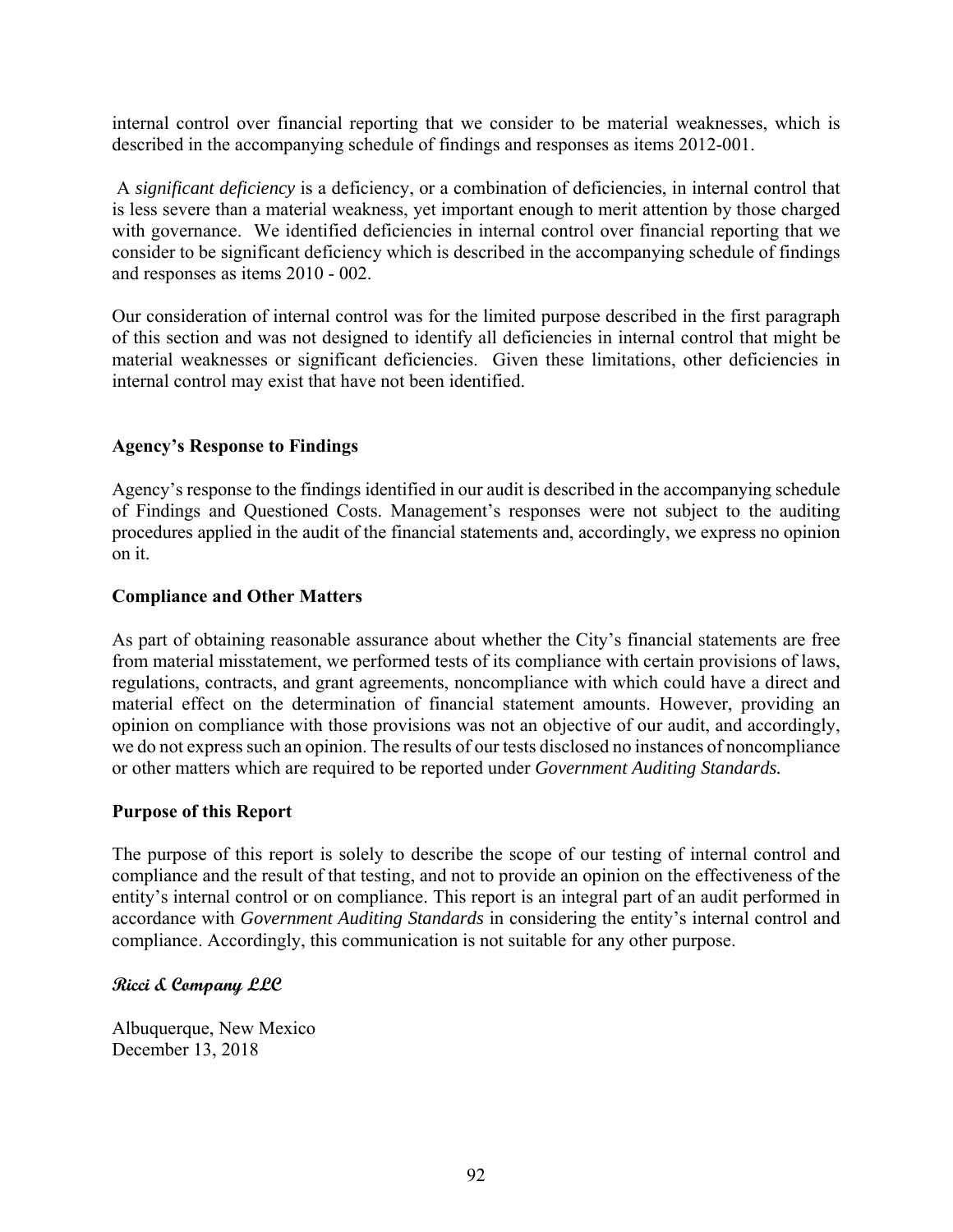City of Bloomfield Schedule of Findings and Responses June 30, 2018

# **Status of Prior Year Findings**

| $2010 - 002$ | Accounts Payable and Payroll Lack of Internal Controls | Repeated and modified |
|--------------|--------------------------------------------------------|-----------------------|
| $2011 - 002$ | Internal Controls over Credit Cards                    | Resolved              |
| $2012 - 001$ | Segregation of Duties                                  | Repeated and modified |
| $2017 - 001$ | Ineffective Oversight Over Utility Customer Accounts   | Resolved              |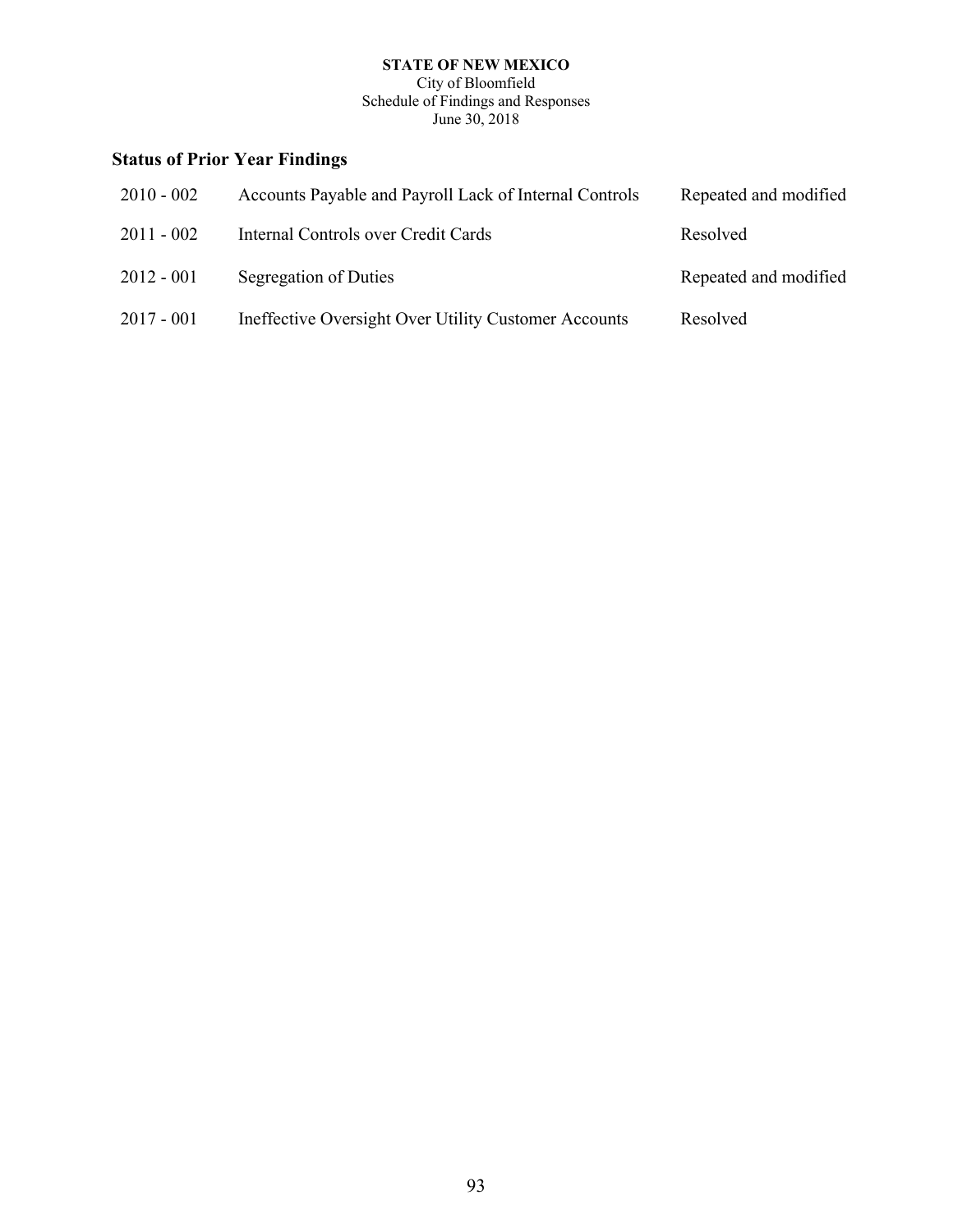## City of Bloomfield Schedule of Findings and Responses June 30, 2018

# **Finding 2010 – 002 Payroll Lack of Internal Controls (Significant Deficiency) (Repeated and Modified)**

# Condition:

During our audit procedures regarding Cash disbursement and payroll, we noted that the payroll Clerk has full access to within the Tyler System which includes; changing pay rates and personnel data.

Based on the current fiscal situation of the city adding another employee is not feasible with the current budget, but the City is working on alternative procedures to increase controls over the payroll process. It is expected the entity will implement these new processes by June of 2019.

# Criteria:

Appropriate internal controls and segregation of duties in cash disbursing and payroll processing is required to properly report all revenue and expenditures as required by Section 6-6-3 NMSA 1978

# Effect:

Inadequate internal control in key control processes increases the risk of errors, fraudulent activities and misuse of funds.

# Cause:

Management has not implemented proper internal process, although there are restrictions based on the funding available which is infringing on the hiring additional staff.

# Auditors' Recommendation:

The City should evaluate internal controls to ensure proper segregation of duties. Employees entering time and printing checks should not have access to changing pay rates and personnel data.

# Management Response:

The City lacks the funding to hire additional individuals to properly segregate all duties. In order to compensate for lack of staffing in the disbursement and payroll processes, employees review each other's work. Management will develop procedures for documentation of these reviews in order to demonstrate the compensating controls.

Responsible Official: Finance Director

Timeline to Correct: By March 31, 2019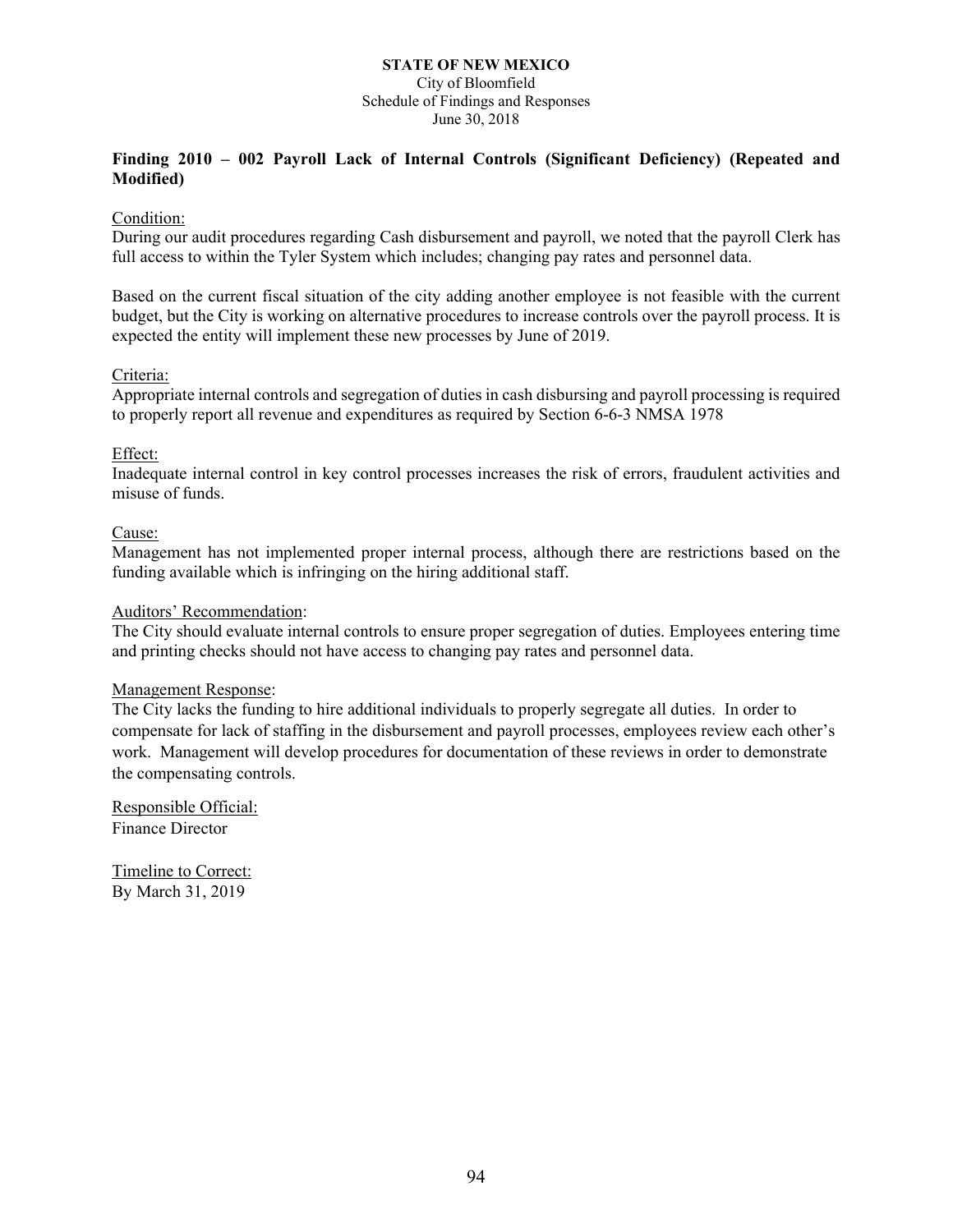## City of Bloomfield Schedule of Findings and Responses June 30, 2018

# **Finding 2012-001 Segregation of Duties (Material Weakness) (Repeated and Modified)**

# Condition:

During our audit procedures regarding cash disbursement, and payroll. We noted that payroll clerk has the ability to perform all major disbursement and payroll processes. The employee performing bank reconciliation has access to the general ledger.

Based on the current fiscal situation of the city adding another employee to improve segregation of duties issues is not feasible with the current budget, but the City is working on alternative procedures to improve the control environment. It is expected the entity will implement these new processes by June of 2019.

# Criteria:

The Codification of statement on Auditing Standards (AU-C) Section 200 paragraph .05 states that the financial statements are management's responsibility. Management is responsible for adopting sound accounting policies, and for establishing and maintaining internal control that will, among other things, initiate, authorize, record process and report transactions (as well as events and conditions) consistent with management's assertions embodied in the financial statements.

# Effect:

Inadequate segregation of duties in key control processes leads to increase risk of fraudulent activity, and increased risk of error. In addition, there is an increased risk in untimely detection of error.

# Cause:

The City relies on the expertise of one individual to preform many duties due to the limited resources, as a result there is lack of segregation of duties.

## Auditors' Recommendation:

The City should implement internal controls within the limited resources available. Key control processes should be performed by separate individuals.

## Management Response:

The City lacks the funding to hire additional individuals to properly segregate all duties. In order to compensate for lack of staffing in the disbursement and payroll processes, employees review each other's work. Management will develop procedures for documentation of these reviews in order to demonstrate the compensating controls.

Responsible Official: Finance Director

Timeline to Correct: By March 31, 2019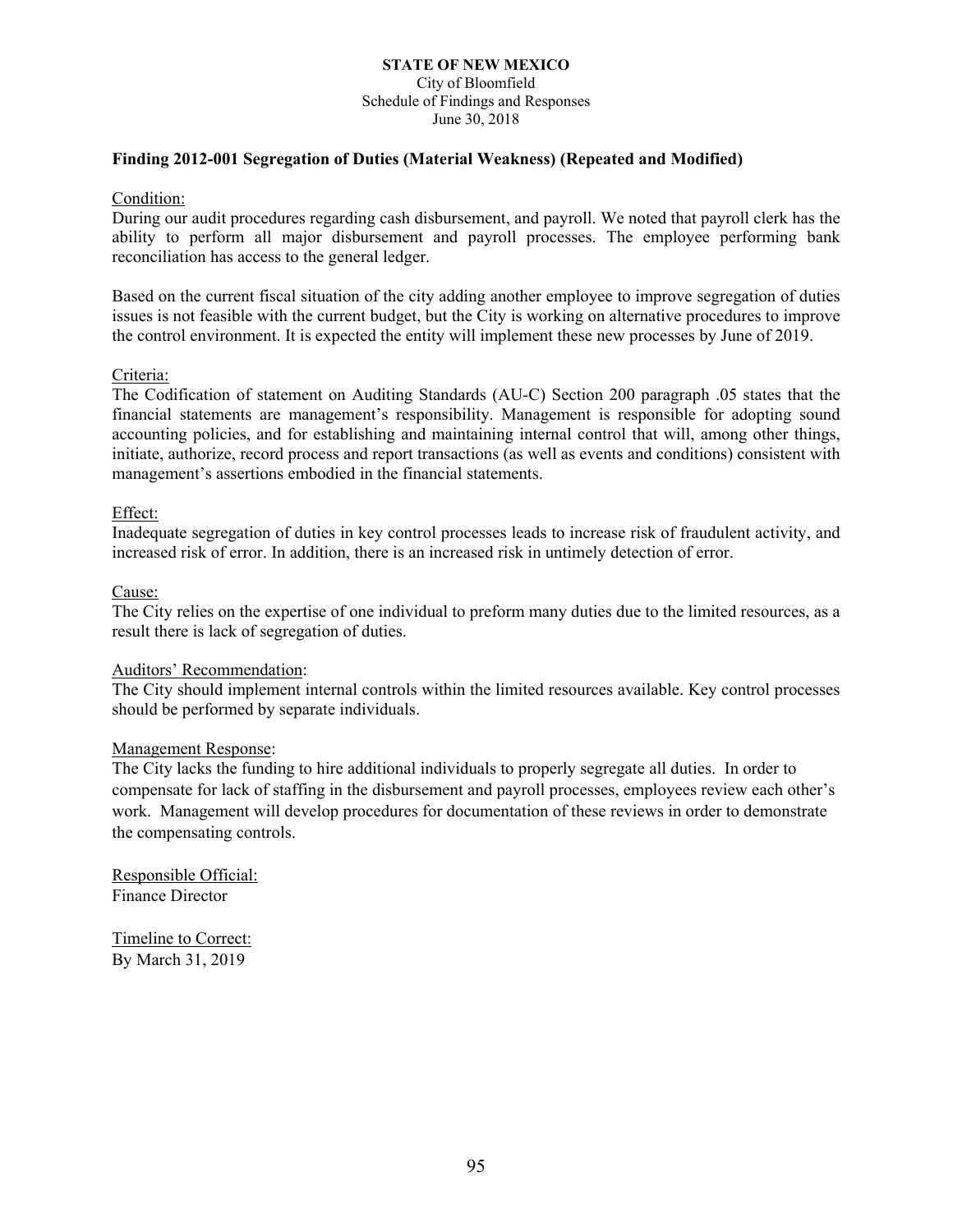## **STATE OF NEW MEXICO**  City of Bloomfield Schedule of Findings and Responses June 30, 2018

# **Finding 2018-001 – No Chief Procurement officer (Other Non-Compliance)**

# Condition:

The City did not have a CPO for the year ended 2018.

# Criteria:

Pursuant to Section 13-1-95.2 NMSA 1978, and state purchasing regulations 1.4.1 NMAC. Procurement code Sections 13-1-95.2 NMSA 1978 establishes that each state agency and local public body shall provide to the state purchasing agent the name of the state agency's or local public body's chief procurement officer.

# Effect:

The City is Non-compliant with Section 13-1-95.2 NMSA 1978

# Cause:

The City's Chief procurement officer is not listed on the General Service Department's (GSD) website per Procurement code Sections 13-1-1 to 13-1-199 NMSA 1978

# Auditors' Recommendation:

The city should submit required information for certified personnel to the GSD website

# Management Response:

The City's previous Chief Procurement Officer (CPO) passed away in April 2017. We intended to have her replacement trained to be the new CPO. However, due to a hiring freeze necessitated by a severe decrease in tax revenues, the position was held vacant for all of fiscal year 2018. In July of 2018, the City Finance Director attended the training and received the CPO certification in order to be in compliance with this requirement.

Responsible Official: Finance Director

Timeline to Correct: Corrected in September 2018.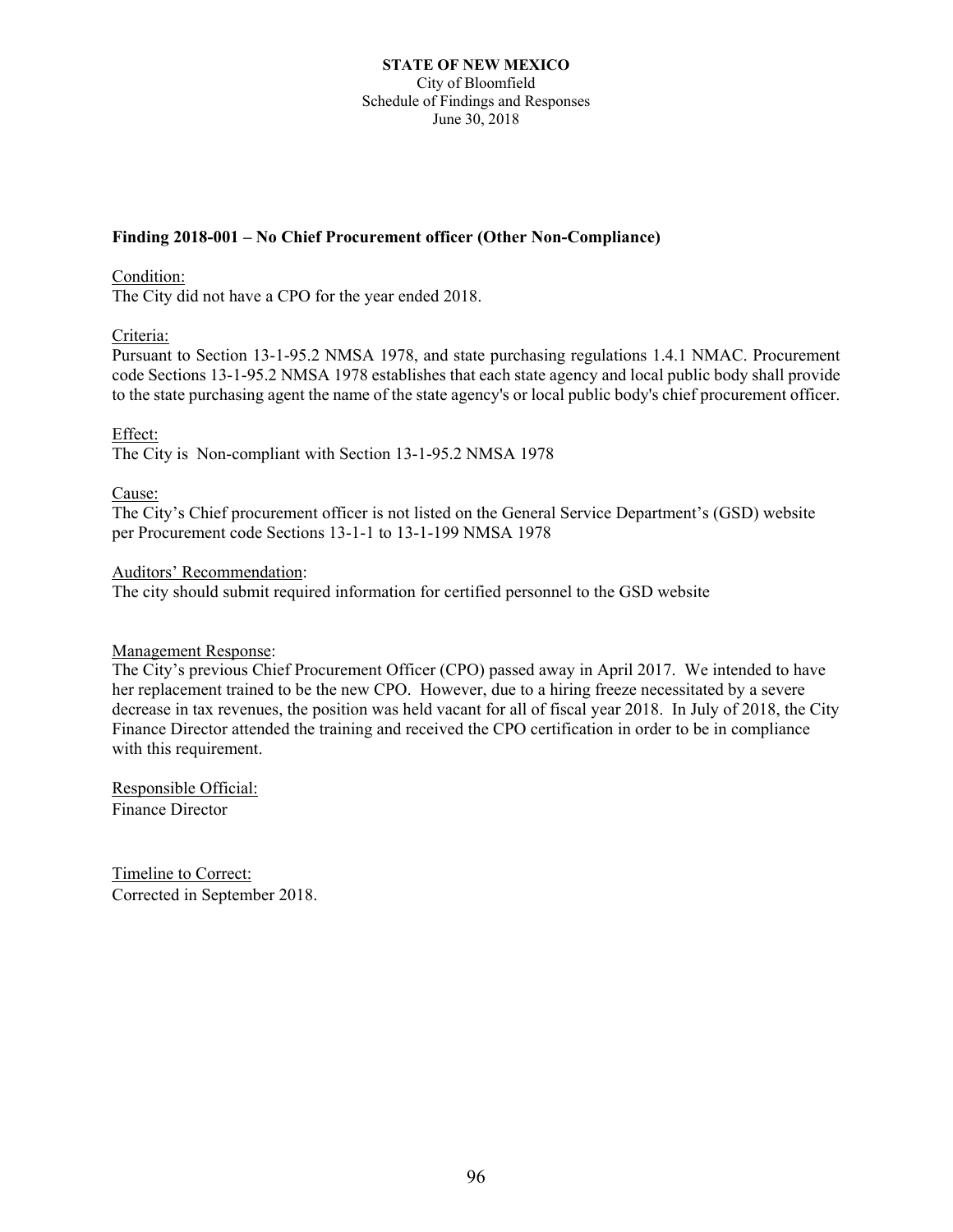City of Bloomfield Schedule of Findings and Responses June 30, 2018

# **Finding 2018-002 Controls over gasoline credit card (Other Non-Compliance)**

# Condition:

During our audit procedures regarding gas credit card, we noted that 5 of 5 gas card we noted that the fuel purchased exceeded the gallon limit. We noted that the Gas cards are being used for more than one vehicle and therefore it is not possible to determine if gallons purchased is reasonable based on tank size or mileage. In addition, Mileage / odometer readings are not being recorded properly.

# Criteria:

In compliance to State Audit Rule NMAC 2.2.2.10 J and the City's internal policy. City should establish policy for use of procurement, travel or gas cards, including placing limits on the amount and types of purchases that may be made on such cards.

# Effect:

Lack of control, review and non-compliance to internal policy could lead to misuse of Gas Cards.

Cause:

City lack proper internal control and non-compliance to State Audit Rule NMAC 2.2.2.10 J

# Auditors' Recommendation:

The City should implement proper processes regarding the use of gas card to ensure compliance, and reduce risk of misuse in resources.

# Management Response:

Part of the issue was lost gas cards that were not reported immediately. The employees that lost the gas cards were using gas cards from other vehicles until a replacement was issued for the lost card. The other part of this issue is that the City's Senior Center has been using one gas card for all of their vehicles at the request of Northwest New Mexico Seniors, Inc., who reimburses the City for gas used by the center. City management will develop procedures for lost cards and will also work with the Senior Center to have one gas card for each vehicle.

Responsible Official: Finance Director

Timeline to Correct: By January 31, 2019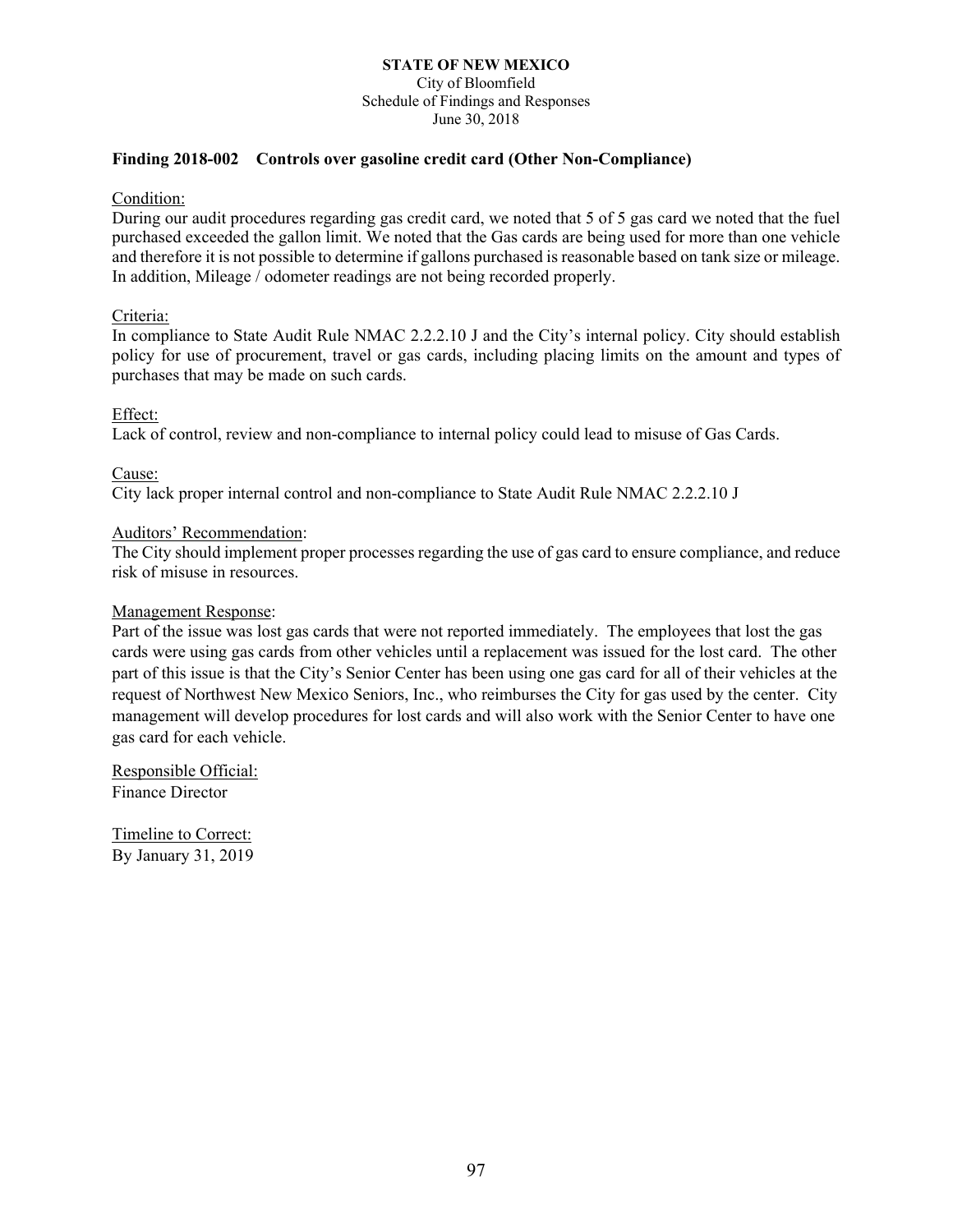## City of Bloomfield Schedule of Findings and Responses June 30, 2018

# **Finding 2018-003 Internal control breakdown over Travel /Per diem reimbursements. (Other Non-Compliance)**

# Condition:

During our audit procedures regarding Travel and Per Diem, we noted that 1 of 5 transactions tested was calculated incorrectly resulting in a total variance of \$5.94. Employee returned \$5.94 more than the amount due to the city

# Criteria:

Compliance to Per Diem and Mileage Act Sections 10-8-1 to 10-8-8 NMSA 1978.

# Effect:

Lack of control and proper review of Travel and Per diem transactions could lead to non-compliance and/or abuse of travel and per diem funds in accordance with the Per Diem and Mileage Act Sections 10-8-1 to 10-8-8 NMSA 1978.

# Cause:

City did not perform year end closing review per 2.42.2.10 NMAC, as a result city may not pay/ collect all outstanding/ amounts where possible.

# Auditors' Recommendation:

The City should implement a review process to ensure employees and the City are being paid the correct and appropriate amount.

# Management Response:

We believe this was an isolated incident. The Finance Director now reviews all per diem calculations for accuracy before payment is made to or money is collected from the employee. Additionally, any per diem advances still outstanding will be reviewed prior to year-end.

Responsible Official: Finance Director

Timeline to Correct: Corrected in August 2018.